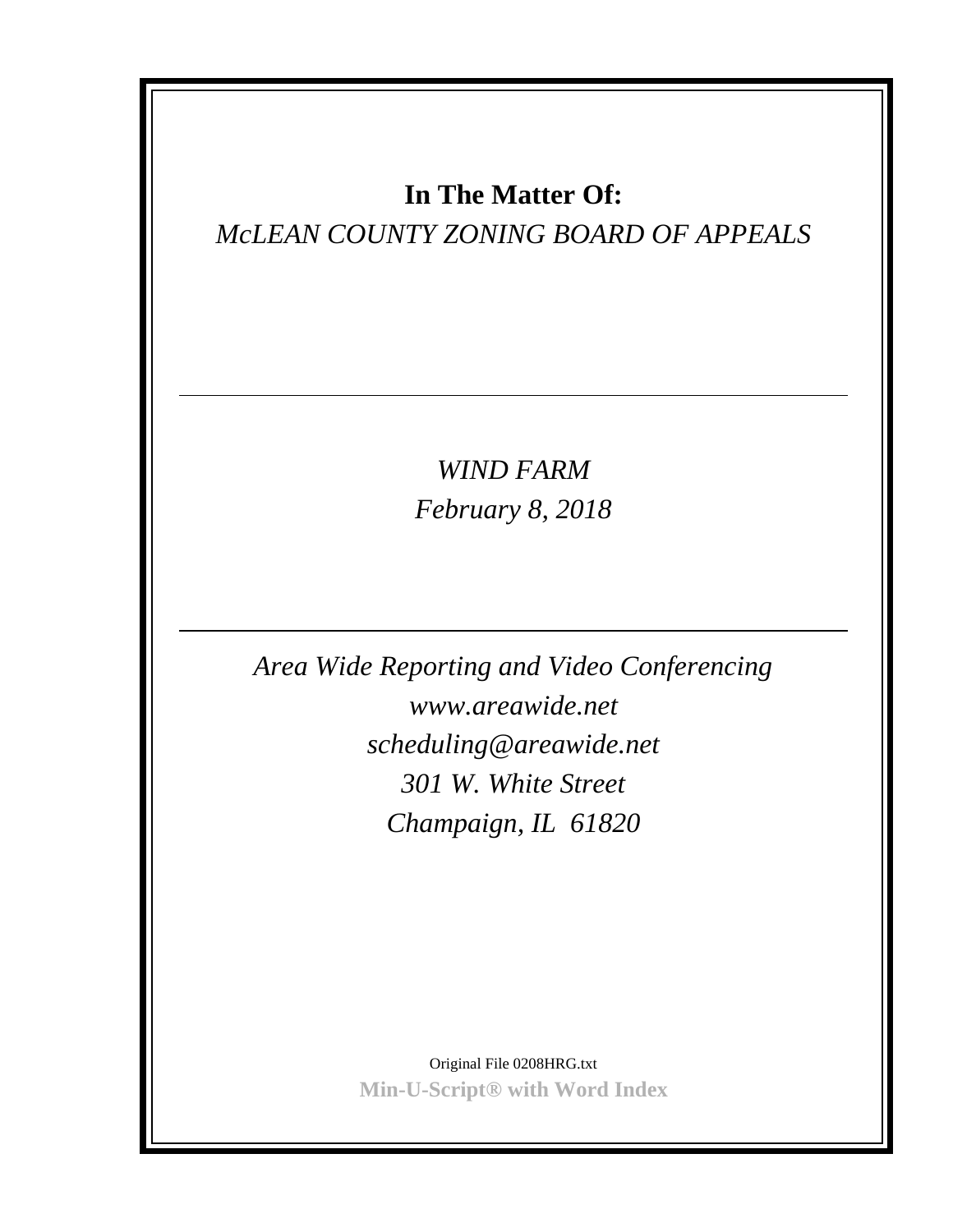|                                                    | Page 1                                                                                 |              | Page 3                                                                                                         |
|----------------------------------------------------|----------------------------------------------------------------------------------------|--------------|----------------------------------------------------------------------------------------------------------------|
| 1                                                  | MCLEAN COUNTY ZONING BOARD OF APPEALS                                                  |              |                                                                                                                |
| 2                                                  | <b>MEETING</b>                                                                         | 1            | (Commencing at 6:00 p.m.)                                                                                      |
| з                                                  |                                                                                        | $\mathbf{2}$ | <b>CHAIRMAN FINNIGAN:</b> We're going to call                                                                  |
| 4                                                  | Wednesday, February 8, 2018<br>$6:00$ p.m.                                             |              | 3 the McLean County Zoning Board to order. You're                                                              |
| 5                                                  | at                                                                                     |              | 4 just in time. Will the secretary call the roll?                                                              |
| 6                                                  | McLean County Government Center                                                        | 5            | (Roll call taken with Board Members Brian                                                                      |
| 7                                                  | 115 East Washington Street<br>Bloomington, Illinois                                    | 6            | Bangert, Michael Kuritz, Rick Dean, Julia Turner,                                                              |
| 8                                                  | Case Number SU-18-02                                                                   |              | 7 Jim Finnigan, Chris Carlton and Mary Beth Taylor                                                             |
| 9                                                  |                                                                                        | 8            | present.)                                                                                                      |
| 10                                                 | BOARD MEMBERS PRESENT:                                                                 | 9            | <b>CHAIRMAN FINNIGAN:</b> We have I think seven                                                                |
| 11                                                 | Brian Bangert                                                                          |              | 10 members. We have a quorum. It takes five for a                                                              |
| 12                                                 | Chris Carlton - 1st Alternate                                                          |              | 11 quorum, so we're in good shape. I think the staff                                                           |
|                                                    | Rick Dean<br>James Finnigan - Chairman                                                 |              | 12 was affirmed at the last meeting, so we don't have                                                          |
| 13                                                 | Michael Kuritz<br>Mary Beth Taylor - 2nd Alternate                                     |              | 13 to do that again. This is a continuation of Case                                                            |
| 14                                                 | Julia Turner                                                                           |              | 14 SU-18-02, and the applicants are in front of us, so                                                         |
| 15                                                 |                                                                                        |              | 15 I think we probably have to swear you in before we                                                          |
| 16                                                 | ALSO PRESENT:                                                                          |              | 16 can do anything. We'll just do you both at the same                                                         |
| 17                                                 | Philip Dick, Director of Building and Zoning                                           |              | 17 time and then you can tell us your names and stuff.                                                         |
| 18                                                 | Samantha Walley, Assistant State's Attorney<br>Luke Hohulin, Assistant County Engineer | 18           | (Ms. Amy Antoniolli and Ms. Katie Chapman                                                                      |
| 19                                                 |                                                                                        | 19           | were duly sworn.)                                                                                              |
| 20                                                 |                                                                                        | 20           | <b>CHAIRMAN FINNIGAN:</b> Go ahead and -- you                                                                  |
| 21                                                 |                                                                                        |              | 21 got to push the button. And go ahead and state your                                                         |
| 22                                                 | June Haeme: CSR #084-003038<br>Area Wide Reporting and Video Conferencing              |              | 22 name and address and spell your last name.                                                                  |
| 23                                                 | 301 West White Street                                                                  | 23           | MS. CHAPMAN: Katie Chapman, I work at                                                                          |
| 24                                                 | Champaign, IL 61820<br>800.747.6789                                                    |              | 24 3001 1/2, Unit A, Bloomington, Illinois.                                                                    |
|                                                    |                                                                                        |              |                                                                                                                |
|                                                    |                                                                                        |              |                                                                                                                |
|                                                    | Page 2                                                                                 |              | Page 4                                                                                                         |
| 1                                                  | <b>INDEX</b>                                                                           |              |                                                                                                                |
| 2                                                  | Page<br>APPLICANT PRESENTATION                                                         | 1            | <b>CHAIRMAN FINNIGAN:</b> Go ahead and spell                                                                   |
| 3                                                  | 6<br>KATIE CHAPMAN<br>QUESTIONS BY BOARD<br>16                                         |              | 2 your last name.                                                                                              |
| 4                                                  | 23<br>QUESTIONS BY MR. LUETKEHANS<br>QUESTIONS BY MR. POWELL<br>34                     | 3            | MS. CHAPMAN: Chapman, C-H-A-P-M-A-N.                                                                           |
| 5                                                  | QUESTIONS BY MS. WINTERLAND<br>36<br>QUESTIONS BY MR. HANEY<br>38                      | 4            | <b>CHAIRMAN FINNIGAN:</b> We're recording, so,                                                                 |
| 6                                                  | 42<br>OUESTIONS BY MR. TAYLOR                                                          |              | 5 you know, she has a little trouble.                                                                          |
|                                                    | EXPERT QUALIFYING QUESTIONS<br>44<br>BY MS. ANTONIOLLI                                 | 6            | <b>MR. DICK:</b> Could you repeat your address                                                                 |
| 8                                                  | SHANT DOKOUZIAN (Sound presentation)<br>46<br>QUESTIONS BY BOARD<br>54                 |              | 7 again please?                                                                                                |
| 9                                                  | QUESTIONS BY MR. LUETKEHANS<br>QUESTIONS BY MR. TAYLOR 93, 127                         | 8            | MS. CHAPMAN: I work at 3001 1/2 Gill                                                                           |
|                                                    | QUESTIONS BY MR. SLAGEL 102<br>QUESTIONS BY MR. HANEY 117                              | 9            | Street, Unit A, Bloomington, Illinois.                                                                         |
|                                                    | QUESTIONS BY MS. MORAN 124<br>OUESTIONS BY MR. POWELL 132                              | 10           | MR. DICK: And could you spell your first                                                                       |
|                                                    | SHANT DOKOUZIAN (Flicker presentation) 134                                             |              | 11 name?                                                                                                       |
|                                                    | QUESTIONS BY BOARD 139<br>QUESTIONS BY MR. LUETKEHANS 142                              | 12           | MS. CHAPMAN: Katie, K-A-T-I-E.                                                                                 |
|                                                    | QUESTIONS BY MR. TAYLOR 151<br>QUESTIONS BY MR. POWELL 158                             | 13           | MS. ANTONIOLLI: Amy Antoniolli, my last                                                                        |
|                                                    |                                                                                        |              | 14 named is spelled A-N-T-O-N-I-O-L-L-I, from Schiff                                                           |
|                                                    | <b>EXHIBITS</b>                                                                        |              | 15 Hardin, and I'm counsel for EDP Renewables. My                                                              |
|                                                    | Applicant's Exhibit 1<br>15                                                            | 16           | office is at 233 South Wacker Drive, Suite 7100, in                                                            |
|                                                    | Katie Chapman PowerPoint presentation<br>15<br>Applicant's Exhibit 2                   | 17           | Chicago.                                                                                                       |
|                                                    | decommissioning plan<br>Applicant's Exhibit 3<br>54                                    | 18           | <b>CHAIRMAN FINNIGAN: I think we're set.</b>                                                                   |
|                                                    | sound impact assessment presentation<br>Applicant's Exhibit 4 139                      | 19           | MS. ANTONIOLLI: Okay. Good evening,                                                                            |
|                                                    | shadow flicker presentation<br>Applicant's Exhibit 5 162                               | 20           | members of the zoning board. As I said, my name is                                                             |
|                                                    | <b>AIMA</b>                                                                            | 21           | Amy Antoniolli, counsel for EDP Renewables on its                                                              |
| 10<br>12<br>13<br>20<br>21<br>22                   | SLG Exhibit 1 167<br>client list                                                       | 22           | application for a special use siting of the                                                                    |
| 11<br>14<br>15<br>16<br>17<br>18<br>19<br>23<br>24 | SLG Exhibit 12 150<br>Wisconsin statute                                                |              | 23 Lexington-Chenoa Wind Farm, also commonly known as<br>24 Bright Stalk. We thank you for this opportunity to |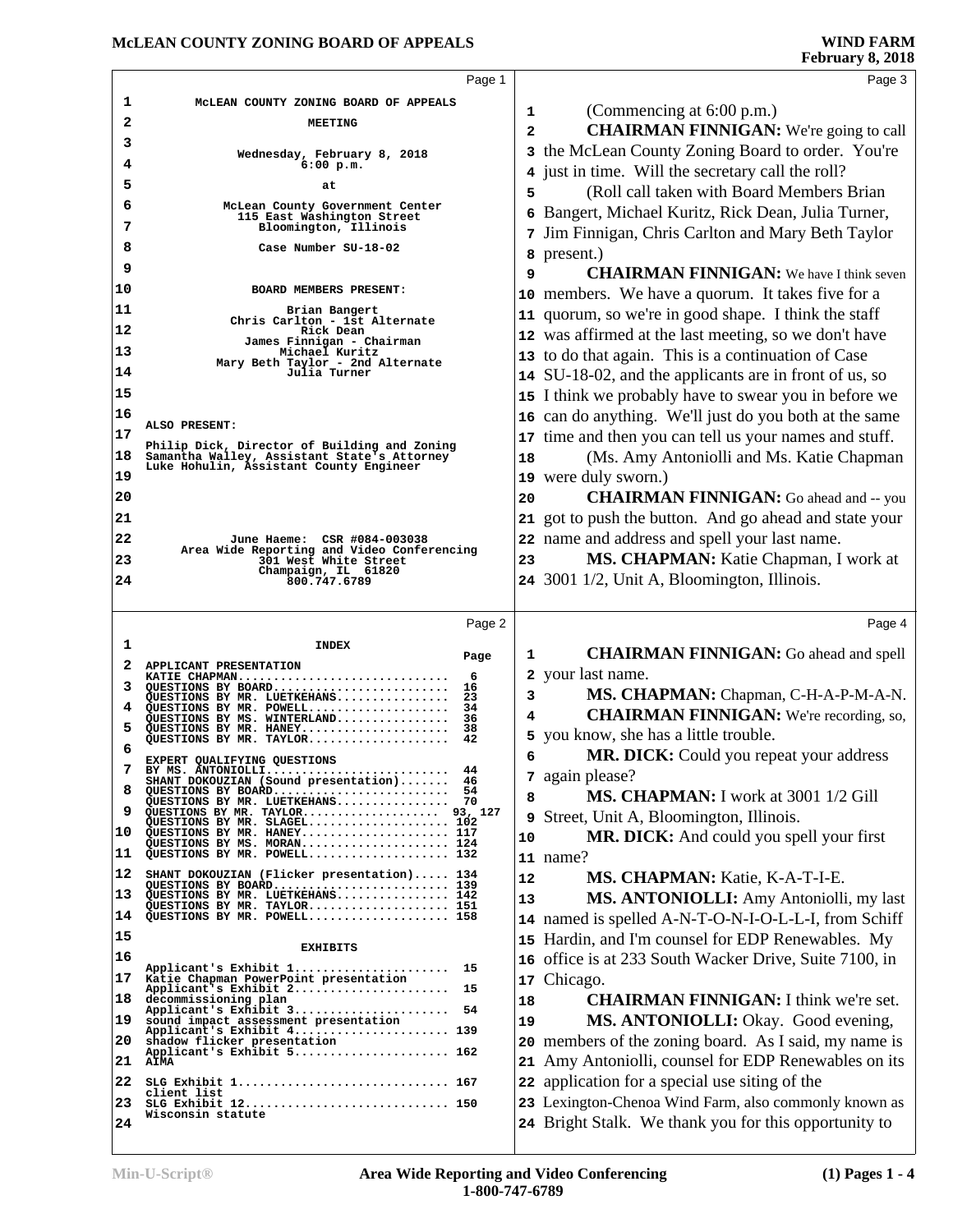| 1 excited to present the project. My name is Katie                                                              |
|-----------------------------------------------------------------------------------------------------------------|
| 2 Chapman. I'm a project manager for EDP Renewables.                                                            |
|                                                                                                                 |
| 4 working with the wind industry for ten years and at                                                           |
| 5 EDPR for eight of those ten. I think that the key                                                             |
|                                                                                                                 |
| 7 ready for construction, meaning that I do work with                                                           |
|                                                                                                                 |
| 9 permitting, so I work with boards like yourselves.                                                            |
|                                                                                                                 |
| 11 coordinating our environmental team and also our                                                             |
| 12 engineering team to incorporate environmental and                                                            |
|                                                                                                                 |
|                                                                                                                 |
|                                                                                                                 |
| 16 wholly-owned subsidiary of EPD Renewables. We're                                                             |
| the fourth largest operator of wind projects in the                                                             |
| United States, and in Illinois we operate just under                                                            |
|                                                                                                                 |
| Houston, Texas. And I think the thing to notice                                                                 |
|                                                                                                                 |
|                                                                                                                 |
|                                                                                                                 |
|                                                                                                                 |
| 23 Phase I and then we returned to those communities to                                                         |
| 24 build Phase II, and I think that's really indicative                                                         |
| Page 8                                                                                                          |
|                                                                                                                 |
| 1 of the strong investment we have in communities that                                                          |
| 2 we're able to go back and do that. So as an owner                                                             |
| 3 operator we're just naturally invested in community                                                           |
|                                                                                                                 |
|                                                                                                                 |
| 6 projects. I think the key takeaway here is that we                                                            |
| 7 not only have projects in Canada and Mexico, but we                                                           |
| 8 have 42 wind farms across the United States. The                                                              |
| <b>9</b> heart of our business is in the Midwest, including                                                     |
|                                                                                                                 |
|                                                                                                                 |
|                                                                                                                 |
| 13 up to 58 turbines. We're using Vestas 3.45 megawatt<br>14 or 3.6 megawatt machines. I'll spend a little more |
| 15 time on that later. I've listed some of the related                                                          |
|                                                                                                                 |
|                                                                                                                 |
| 18 included more information about the locations of the                                                         |
|                                                                                                                 |
| 20 under the ordinance, and we've done that because                                                             |
| 21 community outreach and input is very important to                                                            |
| 22 us. So we've tried hard to go above and beyond in                                                            |
|                                                                                                                 |
| Next slide. The Lexington-Chenoa Wind<br>19 800 megawatts of wind. We're headquartered in                       |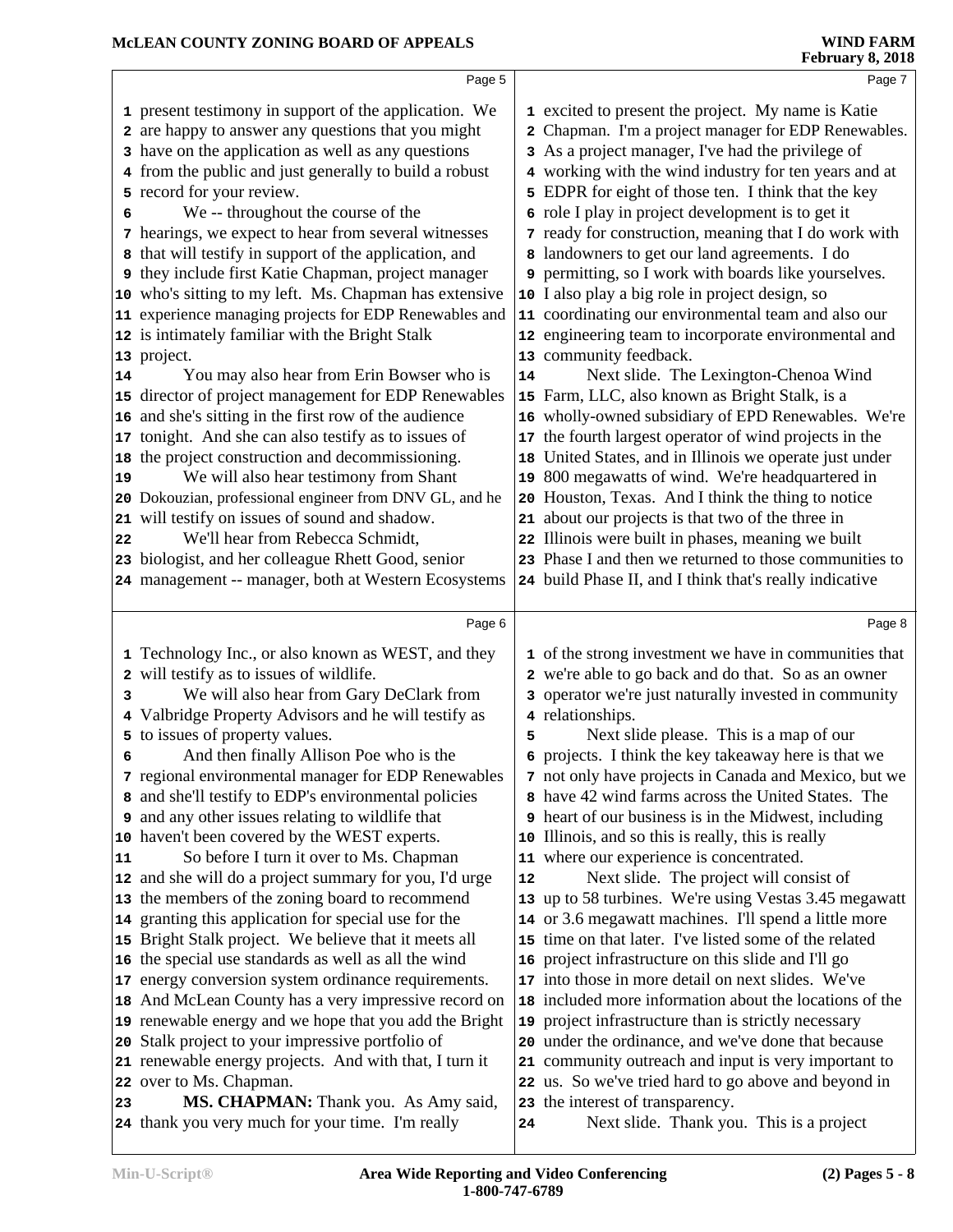|    | Page 9                                                                                                      |    | Page 11                                                                                               |
|----|-------------------------------------------------------------------------------------------------------------|----|-------------------------------------------------------------------------------------------------------|
|    | 1 map, collection line routes, met towers, our laydown                                                      |    | 1 side, we have a 100 turbine layout with 2 megawatt                                                  |
|    | 2 yard. We are showing this again in the interest of                                                        |    | 2 machines, and on the right we have our currently                                                    |
| 3  | transparency. I'll speak a little bit more about                                                            | 3  | proposed layout showing 58 turbines. The left-hand                                                    |
|    | 4 how this layout was developed in the coming slides.                                                       |    | 4 layout is the -- is one that really focuses on power                                                |
| 5  | Next slide. Thank you. When you're                                                                          |    | 5 production and this is the layout that we would use                                                 |
| 6  | designing a wind farm, there are in my mind two                                                             |    | 6 if we were just going to maximize production from                                                   |
|    | 7 kinds of setbacks. There are your kind of                                                                 |    | 7 the site. The layout on the right really tries to                                                   |
|    | 8 black-and-white written setbacks which are outlined                                                       | 8  | adjust for community needs and feedback.                                                              |
|    | 9 on this slide and then there are your community                                                           | 9  | I think two things that you should notice                                                             |
|    | 10 feedback kinds of inputs that I'll touch on a little                                                     |    | 10 about the right-hand side are that, one, there are                                                 |
|    | 11 bit later. So just to walk through it, we do not                                                         |    | 11 fewer of them, and two, where possible, we've                                                      |
|    | 12 have any turbines within 1.5 miles of township                                                           |    | 12 arranged the turbines in a linear arrangement                                                      |
|    | 13 limits, we do not have any within 2,000[sic] miles                                                       |    | 13 because one of the key feedback messages that we                                                   |
|    | 14 of an R1 or R2 district or within 1.1 times tip                                                          |    | 14 heard from the aerial applicator or crop duster                                                    |
|    | 15 height of roads, transmission lines, communication                                                       |    | 15 community is that straight lines of turbines really                                                |
|    | 16 towers or property lines. We have two turbines less                                                      |    | 16 increase pilot safety. That wasn't always possible                                                 |
|    | 17 than the three times tip height distance from two                                                        | 17 | due to other setbacks in the project, but I think                                                     |
|    | 18 homes. Both turbines are more than 1500 feet from                                                        |    | 18 our team did a fantastic job of implementing that                                                  |
|    | 19 those homes and we have signed waiver agreements for                                                     |    | 19 where we could.                                                                                    |
|    | 20 both of those.                                                                                           | 20 | Next slide. Visual impacts. Although                                                                  |
|    | Next slide. This is a list of some of the                                                                   |    | 21 there are no requirements for shadow flicker, we                                                   |
| 21 |                                                                                                             |    |                                                                                                       |
|    | 22 project's stakeholders that we've reached out to                                                         | 22 | take a pretty proactive approach for evaluating                                                       |
|    | 23 throughout this process. This is by no means an                                                          |    | 23 potential impacts on all of our projects, and in                                                   |
|    | 24 exhaustive list, but I think that one of the                                                             |    | 24 this one, we projected three residences who may                                                    |
|    | Page 10                                                                                                     |    | Page 12                                                                                               |
|    |                                                                                                             |    |                                                                                                       |
|    |                                                                                                             |    |                                                                                                       |
|    | 1 challenges here is that sometimes project                                                                 |    | 1 experience over 30 hours of flicker per year, and we                                                |
|    | 2 stakeholders have conflicting needs and it's really                                                       |    | 2 have signed each of these to a neighbor agreement.                                                  |
|    | 3 important that you take the strategy of hearing                                                           | 3  | Next slide, thank you. The Illinois                                                                   |
|    | 4 concerns, incorporating them into the layout as best                                                      |    | 4 Pollution Control Board standards limit sound at                                                    |
|    | 5 you can.                                                                                                  |    | 5 residences' property lines. Our sound expert will                                                   |
| 6  | Next slide. We spent a little bit of time                                                                   |    | 6 speak a little bit later on the studies that we did                                                 |
|    | 7 on turbine selection because this really is                                                               |    | 7 to evaluate potential impacts, and we meet all sound                                                |
|    | 8 important. For any site, we choose our turbine                                                            |    | 8 impacts, sound requirements.                                                                        |
|    | <b>9</b> based on site characteristics: is it windy, market                                                 | 9  | Cultural and historical. We conducted a                                                               |
|    | 10 factors, how much does the turbine cost, and also                                                        |    | 10 phase one archeological reconnaissance survey. We                                                  |
|    | 11 community needs. So for the Bright Stalk Wind Farm,                                                      | 11 | did -- our consultant did a literature search for                                                     |
|    | 12 we looked at turbines ranging from 2 megawatts up to                                                     | 12 | anything within one mile of the project area, and                                                     |
|    | 13 3.6 megawatts. And for a project of this size, you                                                       | 13 | then we did on-site physical investigations for                                                       |
|    | 14 could build it either with 100 2 megawatt machines                                                       |    | 14 anywhere we thought there might be ground                                                          |
|    | 15 or you could build it with 58 2. -- excuse me, 57                                                        |    | 15 disturbance, and the conclusion of that survey was                                                 |
|    | 16 3.6 machines. I think that the use of larger                                                             |    | 16 that we're unlikely to have an adverse impact on                                                   |
|    | 17 turbines means that we have fewer of them and we                                                         | 17 | archeological sites or historic properties.                                                           |
|    | 18 made that choice very deliberately to reduce                                                             | 18 | Decommissioning. We submitted our                                                                     |
|    | 19 community impacts. I will mention that the tip                                                           | 19 | decommissioning plan today. That includes a total                                                     |
|    | 20 height of 550 feet does pretty well limit the use of                                                     | 20 | cost of removing project infrastructure to a depth                                                    |
|    | 21 turbines at 3 megawatts and larger.                                                                      | 21 | of five feet of 2.6 million. We're proposing to                                                       |
| 22 | Next slide. My hope is that this slide                                                                      | 22 | post financial assurance for the decommissioning                                                      |
|    | 23 helps you visualize the difference between a 2<br>24 megawatt and a 3 megawatt machine. On the left-hand |    | 23 fund per the guidelines in the AIMA, which we have<br>24 also submitted tonight, 10 percent of the |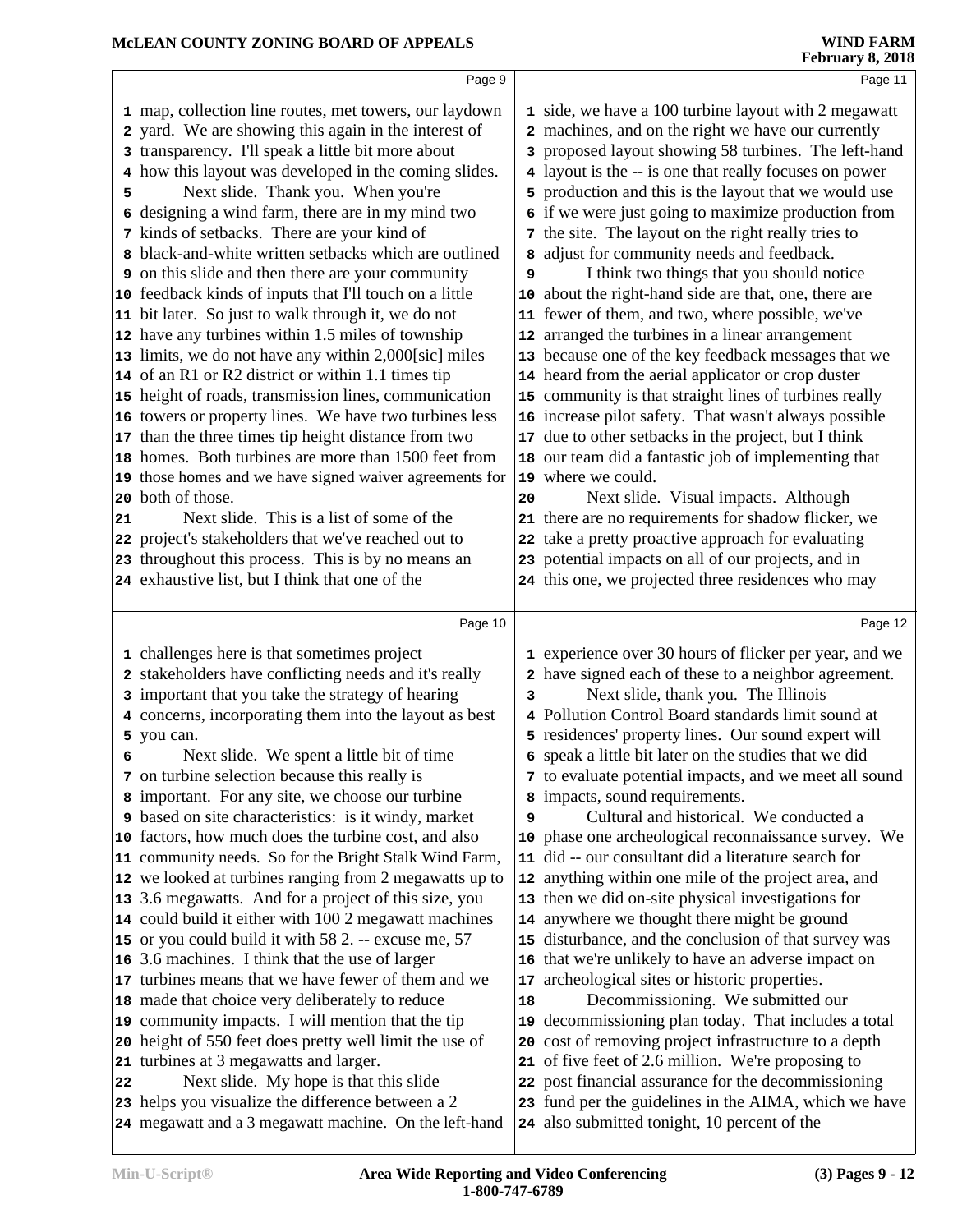|              | Page 13                                                                                                        |    | Page 15                                                                          |
|--------------|----------------------------------------------------------------------------------------------------------------|----|----------------------------------------------------------------------------------|
|              | 1 decommissioning bond in year one, 50 percent by year                                                         |    | 1 concerned and invested in communities. I think the                             |
|              | 2 five, in year five, and then 100 percent in year                                                             |    | 2 phase approach to projects is indicative of that.                              |
|              | 3 ten.                                                                                                         |    | 3 The saying internally is that we're only as good as                            |
| 4            | The economic of the project. We expect to                                                                      |    | 4 our last wind farm, and certainly the promises I                               |
|              | 5 generate 2.5 million in property taxes in year one                                                           |    | 5 make today are what our operations staff has to live                           |
|              | 6 and 42.7 million in its first 20 years of operation.                                                         |    | 6 up to tomorrow, and some of them are in the audience                           |
|              | 7 We expect to generate up to 300 seasonal positions.                                                          |    | 7 to make sure I do a good job.                                                  |
| 8            | MR. LUETKEHANS: I'd like to object at                                                                          | 8  | So thank you so much for your time. I                                            |
| 9            | this point. The economic impact has no -- has no                                                               | 9  | very much appreciate it.                                                         |
|              | 10 foundation of relevance on your set of standards.                                                           | 10 | MS. ANTONIOLLI: Before we turn to                                                |
| 11           | <b>CHAIRMAN FINNIGAN:</b> They can present it in                                                               |    | 11 questions, I'd like to enter into -- submit two                               |
|              | 12 the case. We put the weight on it we want to. So                                                            |    | 12 documents for your approval as exhibits.                                      |
|              | 13 anything they want to say they can say, just like                                                           | 13 | <b>CHAIRMAN FINNIGAN: That's fine.</b>                                           |
|              | 14 your side.                                                                                                  | 14 | MS. ANTONIOLLI: Okay, the first -- and                                           |
| 15           | MR. LUETKEHANS: Anything I want to say I                                                                       |    | 15 I'll hand these around, but I'm just going to                                 |
|              | 16 can say?                                                                                                    |    | 16 describe them for you first. The first is just a                              |
| 17           | <b>CHAIRMAN FINNIGAN: Well --</b>                                                                              |    | 17 copy of Ms. Chapman's presentation that she just                              |
| 18           | MR. LUETKEHANS: I mean I --                                                                                    |    | 18 presented on PowerPoint, and the second is a                                  |
| $ 19\rangle$ | <b>CHAIRMAN FINNIGAN:</b> You've been here                                                                     |    | 19 decommissioning plan and decommissioning obligation                           |
|              | 20 before.                                                                                                     |    | 20 cost evaluation.                                                              |
| 21           | MR. LUETKEHANS: I understand it, but I                                                                         | 21 | <b>MR. DICK:</b> We'll call the PowerPoint                                       |
|              | 22 get the relevance objection a lot.                                                                          |    | 22 presentation Applicant's Exhibit 1 and the                                    |
| 23           | MS. CHAPMAN: So we expect to generate up                                                                       |    | 23 decommissioning plan Applicant's Exhibit 2.                                   |
|              | 24 to 300 seasonal positions and up to 13 permanent                                                            | 24 | MS. ANTONIOLLI: And if anybody else is                                           |
|              |                                                                                                                |    |                                                                                  |
|              |                                                                                                                |    |                                                                                  |
|              | Page 14                                                                                                        |    | Page 16                                                                          |
|              |                                                                                                                |    |                                                                                  |
|              | 1 local positions to operate the project. And the                                                              |    | 1 interested, I can leave these on the side table. I                             |
|              | 2 really great part is that a significant portion of                                                           |    | 2 don't have enough for everybody to have one, but                               |
|              | 3 project funding is expected to be local, and on the                                                          |    | 3 there's a couple extras.                                                       |
|              | 4 next slide I have an example of that from our Twin                                                           | 4  | <b>CHAIRMAN FINNIGAN:</b> Any questions from the                                 |
|              | 5 Groves I and II projects.                                                                                    |    | 5 board?                                                                         |
| 6            | Twin Groves are located in Ellsworth just                                                                      | 6  | MR. DEAN: Ms. Chapman, you indicated that                                        |
|              | 7 east of Bloomington. They total 396 megawatts and                                                            |    | 7 550 feet for the tip height was the limit. Do you                              |
|              | 8 240 turbines. They have 32 permanent operations                                                              |    | 8 build them bigger than that in other parts of the                              |
|              | 9 positions and, as of 2016, 24.4 million in total                                                             |    | 9 country?                                                                       |
|              | 10 payments to local governments since their -- since                                                          | 10 | <b>MS. CHAPMAN:</b> I think that I am not sure                                   |
|              | 11 they started operating. And between 2008 and 2016                                                           |    | 11 if we -- I think we have definitely. I think we                               |
|              | 12 they generated about 90.1 million in local spending                                                         |    | 12 have by this point installed bigger turbines. I can                           |
|              | 13 within 50 miles of the wind farm.                                                                           |    | 13 check on that for you. I think what I am speaking                             |
|              | So if I could choose three takeaways from                                                                      |    | 14 to is that the newer classes of turbines that are                             |
|              | 15 my presentation, they would be that Bright Stalk is                                                         |    | 15 coming out in the 4 megawatt range are much taller                            |
|              | 16 a very advanced project. We've completed all land                                                           |    | 16 than that, so at 3 megawatts you start hitting that                           |
|              | 17 acquisition that we need to host turbines and access                                                        |    | 17 tip height.                                                                   |
|              | 18 roads and collection, we have secured permission to                                                         | 18 | MR. DEAN: Okay, thank you.                                                       |
| 14           | 19 put our power onto the transmission line grid, and                                                          | 19 | MR. KURITZ: You said that there were, I                                          |
|              | 20 we've really done a lot of engineering to be able to                                                        |    | 20 can't remember whether it was two residences or two                           |
|              | 21 bring you kind of the full package of what we expect                                                        |    | 21 turbines that were closer than the 1650 feet. Are                             |
|              | 22 to do. Again, we've chosen larger turbines to try                                                           |    | 22 those to nonparticipants or are they to participants                          |
|              | 23 and reduce community impacts, we're really proud of<br>24 that, and we are also as an owner operator really | 24 | 23 that you had waivers signed for?<br>MS. CHAPMAN: The answer to your question, |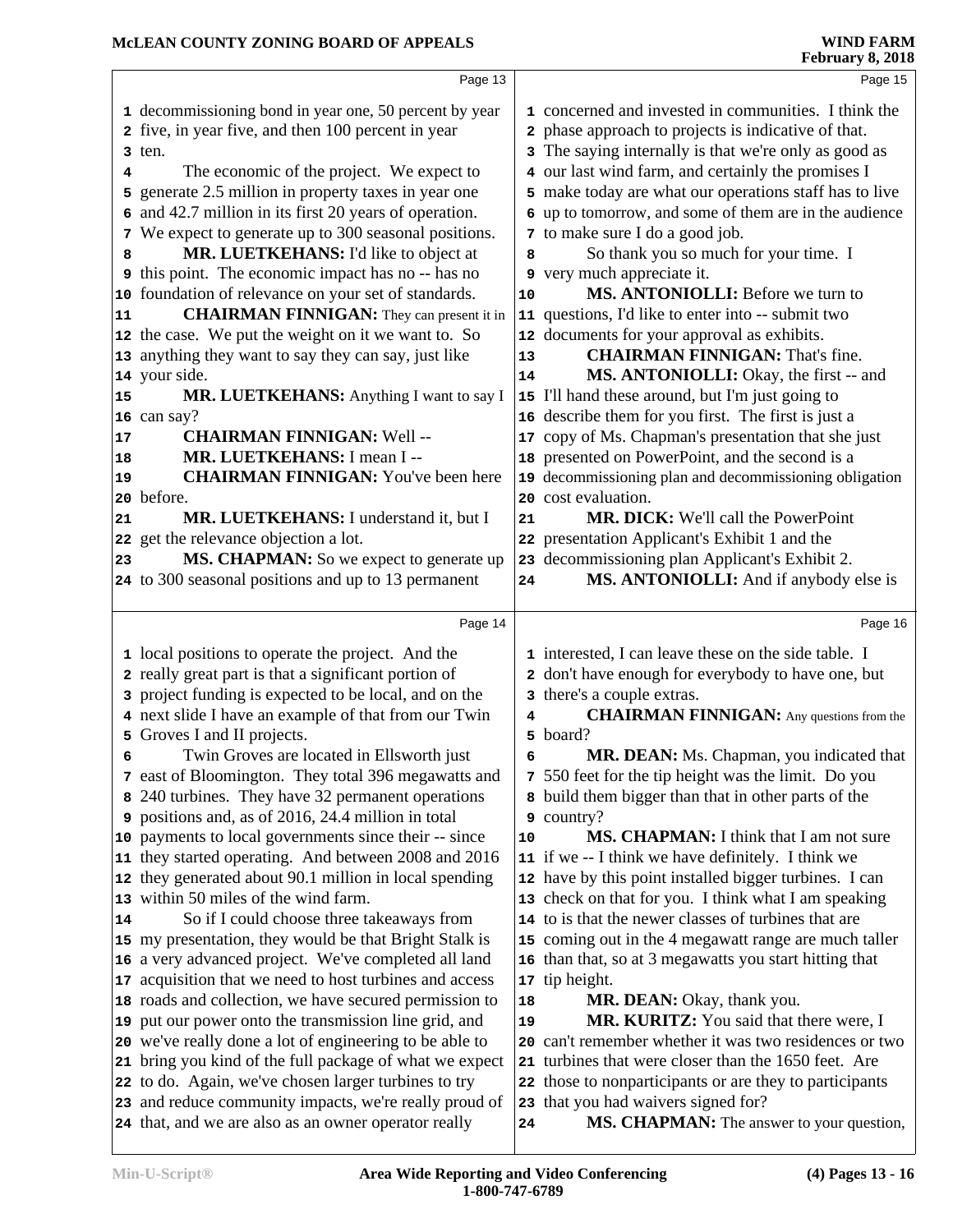|    | Page 17                                                  |            | Page 19                                                |  |
|----|----------------------------------------------------------|------------|--------------------------------------------------------|--|
|    | 1 Board Member Kuritz, is that both, two turbines and    |            | 1 into play when you're using a smaller tower which    |  |
|    | 2 two residencies, and yes, we do have signed neighbor   |            | 2 we're more familiar with?                            |  |
|    | 3 agreements with both, waiver neighbor agreements       | 3          | MS. CHAPMAN: I think that having fewer                 |  |
|    | 4 with both.                                             |            | 4 towers, for example, it's hard -- I'm trying to      |  |
| 5  | MR. KURITZ: But are they participating                   |            | 5 think of how best to answer your question. For       |  |
|    | 6 residences or nonparticipating?                        |            | 6 example, from an environmental standpoint for        |  |
| 7  | MS. CHAPMAN: They -- one of them is                      |            | 7 wetlands, our total footprint of impact is smaller   |  |
|    | 8 hosting project infrastructure on their parcel and     |            | 8 because we have fewer foundations and so the total   |  |
|    | <b>9</b> the other one is not.                           |            | 9 impact is less. So on that same line, community      |  |
| 10 | MR. KURITZ: Okay, thank you.                             |            | 10 members who are looking at the project will see     |  |
| 11 | MS. CHAPMAN: Sorry I didn't understand                   |            | 11 fewer machines. So it's our opinion that that is    |  |
|    | 12 your question. Thank you for clarifying.              |            | 12 less.                                               |  |
| 13 | MR. KURITZ: Okay.                                        | 13         | MS. TURNER: Okay, but they're bigger, so               |  |
| 14 | MR. BANGERT: Ms. Chapman, you're a local                 |            | 14 it could be that more people see them since they're |  |
|    | 15 resident and your job description is -- does it mean  |            | 15 bigger, correct?                                    |  |
|    | 16 you also field complaints?                            | ${\bf 16}$ | MS. CHAPMAN: Going from 499 feet to 550                |  |
| 17 | MS. CHAPMAN: Board Member Bangert, I work                |            | 17 is a 50 foot difference, so potentially, yes.       |  |
|    | 18 in a local, from a local office when I'm here, so     | 18         | MS. TURNER: Okay. And then as far as                   |  |
|    | 19 I'd like to clarify that. And yes, I field concerns   |            | 19 installation and issues with transportation,        |  |
|    | 20 from people. I think -- so yes.                       | 20         | building them, what -- what other types of things do   |  |
| 21 | MR. BANGERT: So of the wind farms that                   |            | 21 you take consideration with the larger ones?        |  |
|    | 22 you've got established here already, can you talk to  | 22         | MS. CHAPMAN: For construction, they have               |  |
|    | 23 us about some of the previous complaints you've       |            | 23 a longer blade, so you need a wider turn for        |  |
|    | 24 established?                                          |            | 24 example. You would need -- I think that is the main |  |
|    |                                                          |            |                                                        |  |
|    | Page 18                                                  |            | Page 20                                                |  |
| 1  | MS. CHAPMAN: Oh, I understand. No, I am                  |            | 1 difference in designing for a larger project that    |  |
|    | 2 not directly answering complaints or concerns for      |            | $2$ I --                                               |  |
|    | 3 those projects.                                        | 3          | MS. TURNER: So is there more road                      |  |
| 4  | MR. BANGERT: Okay. Who does take care of                 |            | 4 modifications because of that?                       |  |
|    | 5 that for your company?                                 | 5          | MS. CHAPMAN: For the turning radii, yes.               |  |
| 6  | MS. CHAPMAN: We for all projects have                    |            | 6 For the roads themselves, no. Our road               |  |
|    | 7 operations staff who answer those. In the case of      |            | 7 transportation plans have not changed significantly  |  |
|    | 8 Twin Groves, we have an operations staff on site,      |            | 8 between the two.                                     |  |
|    | <b>9</b> and those, those staff members answer community | 9          | MS. TURNER: Okay.                                      |  |
|    | 10 concerns and address them. And those staff members    | 10         | MR. KURITZ: So what, what kind of noise                |  |
|    | 11 also live there locally.                              |            | 11 output differences are between the, between the     |  |
| 12 | MR. KURITZ: So is it 57 or 58 turbines,                  |            | 12 smaller units and the larger units with these 400   |  |
|    | 13 because I saw 58 up there and I keep seeing 57 in     |            | 13 foot blades or 200 foot?                            |  |
|    | 14 here.                                                 | 14         | MS. CHAPMAN: I am going to admit that I                |  |
| 15 | <b>MS. CHAPMAN:</b> We're proposing to build 57,         |            | 15 am in over my head on that one and I'm going to     |  |
|    | 16 and I apologize because that wasn't clear. We've      |            | 16 defer it to our sound expert who will be testifying |  |
|    | 17 included 58 in our application with one alternate.    |            | 17 later.                                              |  |
|    | 18 It's turbine 52 and it's marked alt.                  | 18         | MS. TURNER: On the decommissioning, this               |  |
| 19 | MR. KURITZ: Okay.                                        |            | 19 is the first we've seen it, so I just want to walk  |  |
| 20 | MS. TURNER: You said as you went through                 | 20         | through it a little bit.                               |  |
|    | 21 that the disadvantage with the smaller tower is more  | 21         | <b>MS. CHAPMAN:</b> Sure.                              |  |
|    | 22 of them and that the advantage of the larger tower    | 22         | MS. TURNER: And I assume you were                      |  |
|    | 23 is fewer of them. What issues do you -- come into     |            | 23 involved in creating that.                          |  |
|    |                                                          |            |                                                        |  |
|    | 24 play when you're using a large tower that don't come  | 24         | MS. CHAPMAN: Yes, I was.                               |  |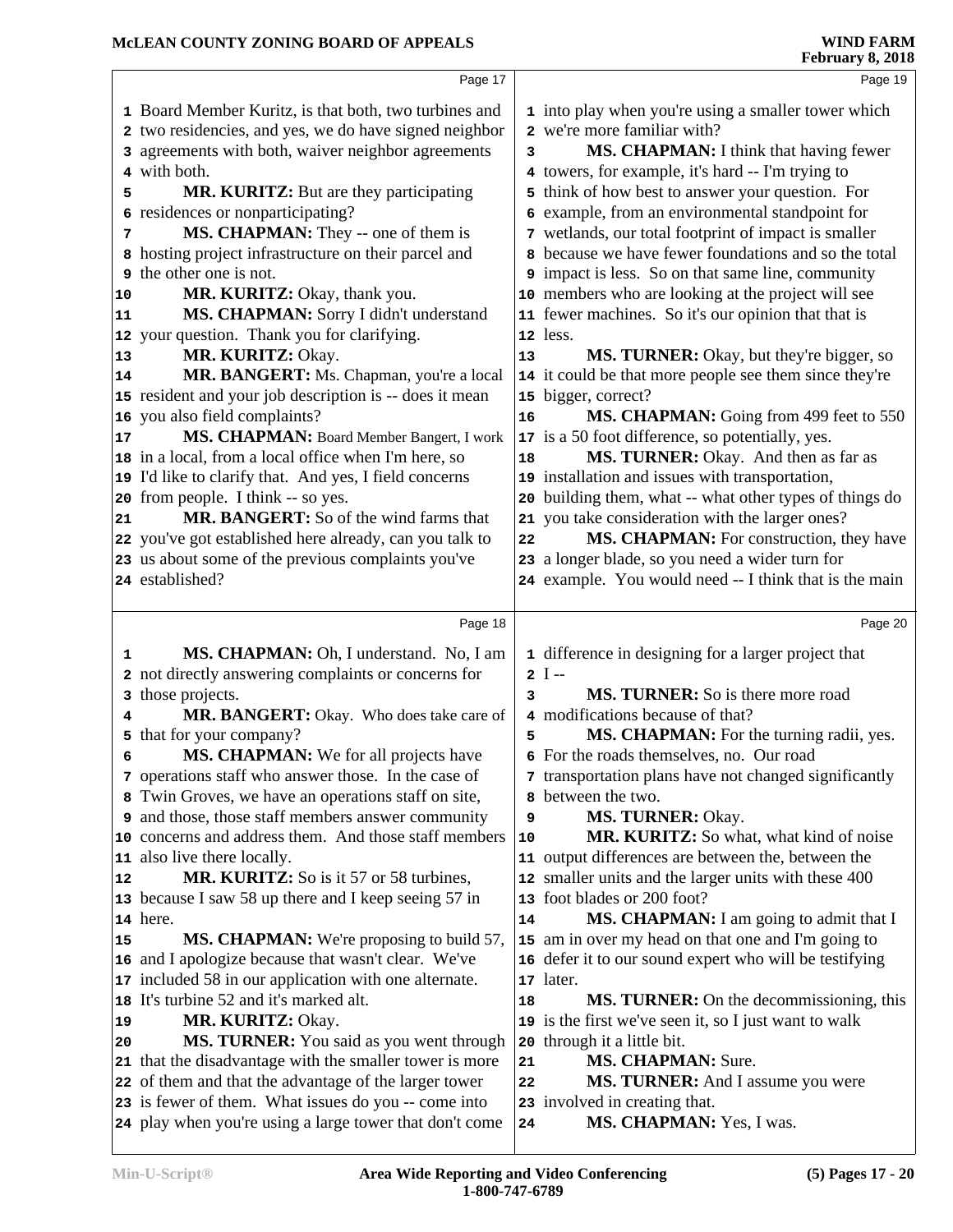|              | Page 21                                                |                | Page 23                                             |
|--------------|--------------------------------------------------------|----------------|-----------------------------------------------------|
| 1            | MS. TURNER: Okay. It's saying                          | 1              | <b>QUESTIONS BY</b>                                 |
|              | 2 essentially that your scrap value from the wind      | $\overline{a}$ | MR. LUETKEHANS:                                     |
|              | 3 turbine removal cost is actually more than the       | 3              | Q. Ms. Chapman, what's your responsibility as       |
|              | 4 actual removal cost. Can you comment on that?        | 4              | project manager?                                    |
| 5            | MS. CHAPMAN: I think that our                          | 5              | A. My responsibility is to get the project          |
|              | 6 decommissioning expert looked at scrap values for    | 6              | ready for construction.                             |
|              | 7 the components in the wind project and current       | 7              | Q. So once the project starts construction,         |
|              | 8 market values to come up with that number. Does      | 8              | are you still involved or at what point are you no  |
|              | <b>9</b> that address your question?                   | 9              | longer involved?                                    |
| 10           | MS. TURNER: Okay, so is that just the                  | ${\bf 10}$     | A. I switch to a support role during                |
|              | 11 tower that you're talking about, and I don't see    | 11             | construction to make sure that that transition goes |
|              | 12 anywhere that you address the actual blades which   | 12             | smoothly, and then after construction ends, they    |
|              | 13 from what I understand are not exactly scrapable.   | 13             | don't need me anymore, then I'm done.               |
| 14           | MS. CHAPMAN: Okay, let me check on that                | 14             | Q. Okay. Can you tell us what receptors had         |
|              | 15 and follow up.                                      | 15             | signed waiver agreements? I didn't see that         |
| 16           | MS. TURNER: So you didn't create the                   | 16             | anywhere in your application. Is it somewhere in    |
| 17           | decommissioning plan?                                  | 17             | your application? Did I miss that?                  |
| 18           | MS. CHAPMAN: Burns and McDonnell --                    | 18             | A. No, we did not submit that.                      |
| 19           | MS. TURNER: Okay.                                      | 19             | Q. Do you know if point or receptor 13 has a        |
| 20           | MS. CHAPMAN: -- created that.                          | 20             | waiver agreement or is a participating,             |
| 21           | MS. TURNER: All right.                                 | 21             | participating?                                      |
| 22           | MS. CHAPMAN: I provided the inputs for                 | 22             | A. I do not know off the top of my head.            |
|              | 23 their --                                            | 23             | Q. How about receptor 68?                           |
| 24           | MS. TURNER: Okay, thank you.                           | 24             | A. I do not know off the top of my head.            |
|              |                                                        |                |                                                     |
|              | Page 22                                                |                | Page 24                                             |
| 1            | <b>MS. CHAPMAN:</b> -- project assumptions.            | 1              | Q. Okay.                                            |
| $\mathbf{2}$ | MR. BANGERT: What is the land area that                | 2              | A. Do you have landowner names for those?           |
|              | 3 will be occupied by each turbine after should they   | 3              | Q. No, it's from your report, so I'm just           |
|              | 4 be installed? What is the land area they encompass?  | 4              | using your report, so I have no --                  |
| 5            | MS. CHAPMAN: So after construction, about              | 5              | A. No, I do not.                                    |
|              | 6 three acres per turbine will be taken out of         | 6              | Q. -- more information than you have. Okay,         |
|              | 7 production and that includes the access road and the | 7              | thank you. I got a little confused when you talked  |
|              | 8 turbine foundation.                                  | 8              | about larger turbines over 550. Are you using       |
| 9            | <b>CHAIRMAN FINNIGAN:</b> Any other questions          | 9              | turbines over 550?                                  |
|              | 10 from the board? Staff have questions?               | 10             | A. No.                                              |
| 11           | MR. DICK: No.                                          | 11             | Q. Okay. You can just leave it on, I think,         |
| 12           | <b>CHAIRMAN FINNIGAN:</b> Would anyone in the          | 12             | as long as -- Amy might even have to turn hers off  |
|              | 13 audience have questions of this witness? Come       | 13             | at some point if we don't -- if this stops, because |
|              | 14 forward.                                            | 14             | they can only do three at a time is my              |
| 15           | MR. LUETKEHANS: Ms. Chapman -- for the                 | 15             | understanding.                                      |
|              | 16 record, Phil Luetkehans, 105 East Irving Park Road, | 16             | The AIMA agreement, has that been                   |
|              | 17 Itasca, Illinois, 60143.                            | $17\,$         | submitted to the board yet? I thought you said it   |
| 18           | MR. DICK: Could you spell your name, sir?              | 18             | was submitted tonight and I haven't seen that yet.  |
| 19           | MR. LUETKEHANS: L-U-E-T-K-E-H-A-N-S.                   | 19             | A. I should have said it will be.                   |
| 20           | MR. DICK: And your first name?                         | 20             | Q. Okay. You talked about economic impacts          |
| 21           | MR. LUETKEHANS: Phil as in Phillip.                    | 21             | on your -- in your PowerPoint. Are there -- is      |
| 22           | MR. DICK: How many Ls?                                 | 22             | there any study that you've provided to this board  |
| 23           | MR. LUETKEHANS: Two.                                   | 23             | or are going to provide to this board to support    |
|              |                                                        |                |                                                     |
| 24           | MR. DICK: Thank you.                                   | 24             | those numbers?                                      |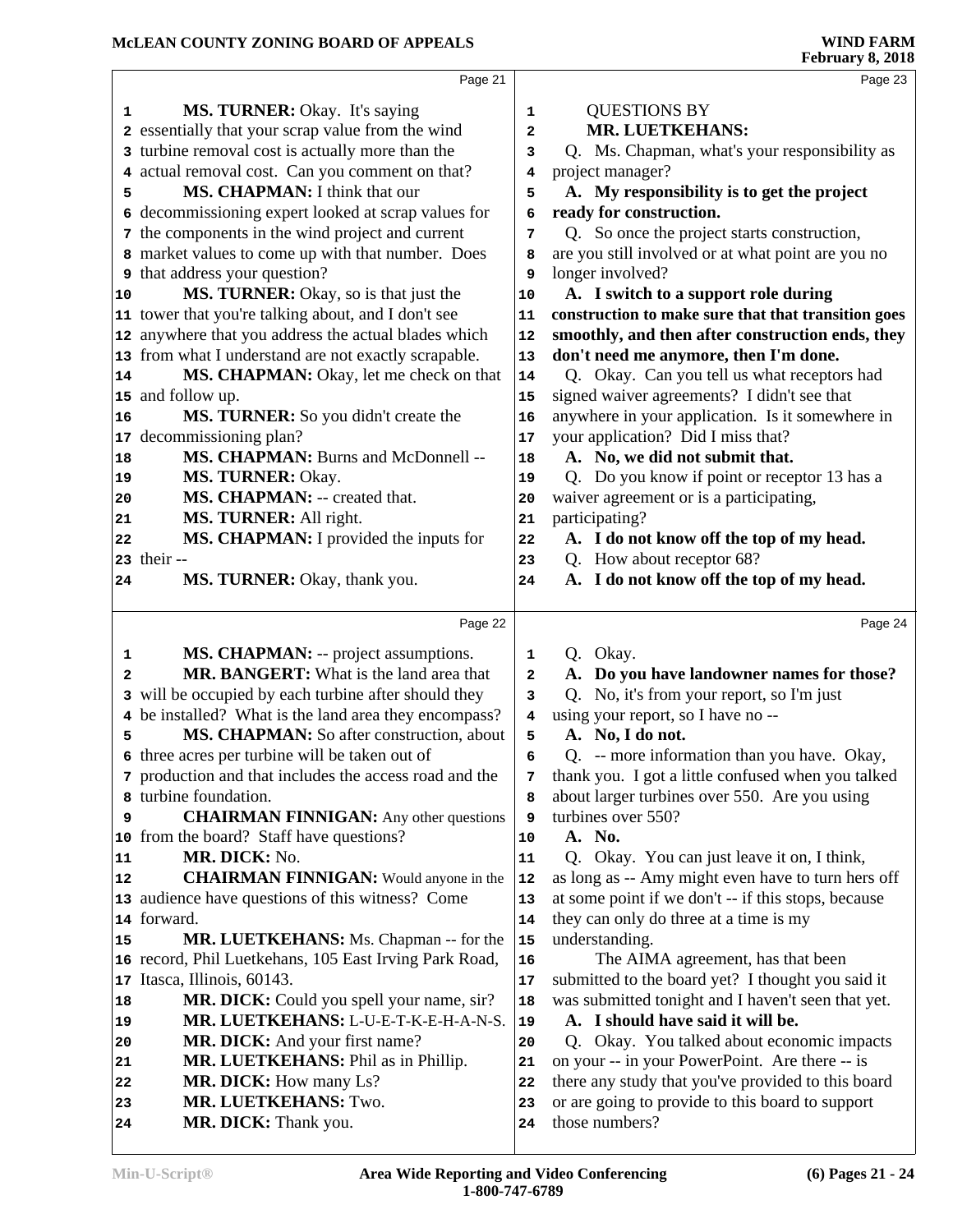|    |                                                     |              | r coruary 0, 2010                                    |
|----|-----------------------------------------------------|--------------|------------------------------------------------------|
|    | Page 25                                             |              | Page 27                                              |
| 1  | A. No. I should add that those numbers are          | 1            | Q. Okay, who's that?                                 |
| 2  | based on project experience and real dollar values  | 2            | MS. ANTONIOLLI: Mr. Shant Dokouzian who's            |
| 3  | at Twin Groves.                                     | 3            | in fact next in line to testify.                     |
| 4  | Q. Okay, but those are -- you haven't               | 4            | MR. LUETKEHANS: Okay, great.                         |
| 5  | decommissioned Twin Groves, correct?                | 5            | Q. I don't want to ask you stuff you don't           |
| 6  | A. That's correct.                                  | 6            | know, but let me ask this question. Will he know     |
| 7  | Q. Okay. And you're not involved in the             | 7            | what receptors have signed the waiver agreements?    |
| 8  | construction side. You just said about you kind of  | 8            | A. No.                                               |
| 9  | become a support role at that point, correct?       | 9            | Q. Okay. Do you have your application in             |
| 10 | A. I support, correct.                              | 10           | front of you or can you grab it?                     |
| 11 | Q. Okay, and you're not -- your background is       | 11           | MS. ANTONIOLLI: It's right here.                     |
| 12 | not in construction, is it?                         | 12           | Q. And I don't -- just the first, you know,          |
| 13 | A. That's correct.                                  | 13           | the summary at the beginning is all I'm going to ask |
| 14 | Q. Okay. Correct, it is not?                        | 14           | you about, Ms. Chapman.                              |
| 15 | A. That's correct, it is not.                       | 15           | A. Okay.                                             |
| 16 | Q. Sorry.                                           | 16           | Q. Okay. Is your company willing to produce          |
| 17 | A. Thank you.                                       | 17           | a copy of, without financial information, the        |
| 18 | Q. That was an awful question. That was on          | 18           | neighbor agreement?                                  |
| 19 | me not you. Is the person who did create the        | 19           | MS. ANTONIOLLI: Can you refer us to a                |
| 20 | decommissioning plan testifying?                    | 20           | page number that --                                  |
| 21 | A. Yes.                                             | 21           | MR. LUETKEHANS: Well, I'm just talking               |
| 22 | Q. Okay. Who's that?                                | 22           | about neighbor agreements in general right now.      |
| 23 | A. Jeff Kopp.                                       | 23           | MS. ANTONIOLLI: Okay.                                |
| 24 | Q. Can you spell that for her?                      | 24           | MR. LUETKEHANS: Talking about neighbor               |
|    |                                                     |              |                                                      |
|    | Page 26                                             |              | Page 28                                              |
| 1  | A. J-E-F-F, K-O-P-P.                                | 1            | agreements. I will when we get to it.                |
| 2  | Q. I meant just the last name.                      | $\mathbf{2}$ | Q. Has your company produced or willing to           |
| з  | A. Oh, K-O-P-P.                                     | 3            | produce one of the neighbor, the good neighbor       |
| 4  | Q. That's okay, but he's from Burns and Mc          | 4            | agreement or the neighbor agreement without          |
| 5  | and he's testifying?                                | 5            | financial information?                               |
| 6  | A. Correct.                                         | 6            | A. We prepared memos for all of them.                |
| 7  | Q. Okay, great, thanks. Can you tell us --          | 7            | Q. You don't produce the actual agreement?           |
| 8  | strike that. Apologize just one second. I just      | 8            | No.<br>А.                                            |
| 9  | need to grab the --                                 | 9            | Okay, so this board can't tell what they<br>Q.       |
| 10 | You state -- get closer. You stated that            | 10           | waived or not waived?                                |
| 11 | you signed neighbor agreements with the three       | 11           | A. The easements and relevant information            |
| 12 | residents that have -- that could experience or     | 12           | will be in that memo that you would need for shadow  |
| 13 | would under the model average more than 30 hours of | 13           | flicker.                                             |
| 14 | flicker per year?                                   | 14           | Q. Do you have a copy of that memo for this          |
| 15 | A. Yes, I did.                                      | 15           | board or for myself?                                 |
| 16 | Q. Okay.                                            | 16           | A. I do not. If you would like to catch up           |
| 17 | A. Yes, I did.                                      | 17           | after the hearing, I can help you look it up on the  |
| 18 | Q. All right, do you know what those                | 18           | county website.                                      |
| 19 | receptors are?                                      | 19           | Q. On page 18 of your application, if you            |
| 20 | A. I do not know the numbers off the top of         | 20           | could go to that, Ms. Chapman.                       |
| 21 | my head, no.                                        | 21           | A. Uh-huh.                                           |
| 22 | Q. Okay. Is someone else testifying to              | 22           | Under table, the language under -- right<br>O.       |
| 23 | shadow flicker or are you?                          | 23           | underneath Table 5-1.                                |
| 24 | A. Yes, someone else.                               | 24           | A. Okay.                                             |
|    |                                                     |              |                                                      |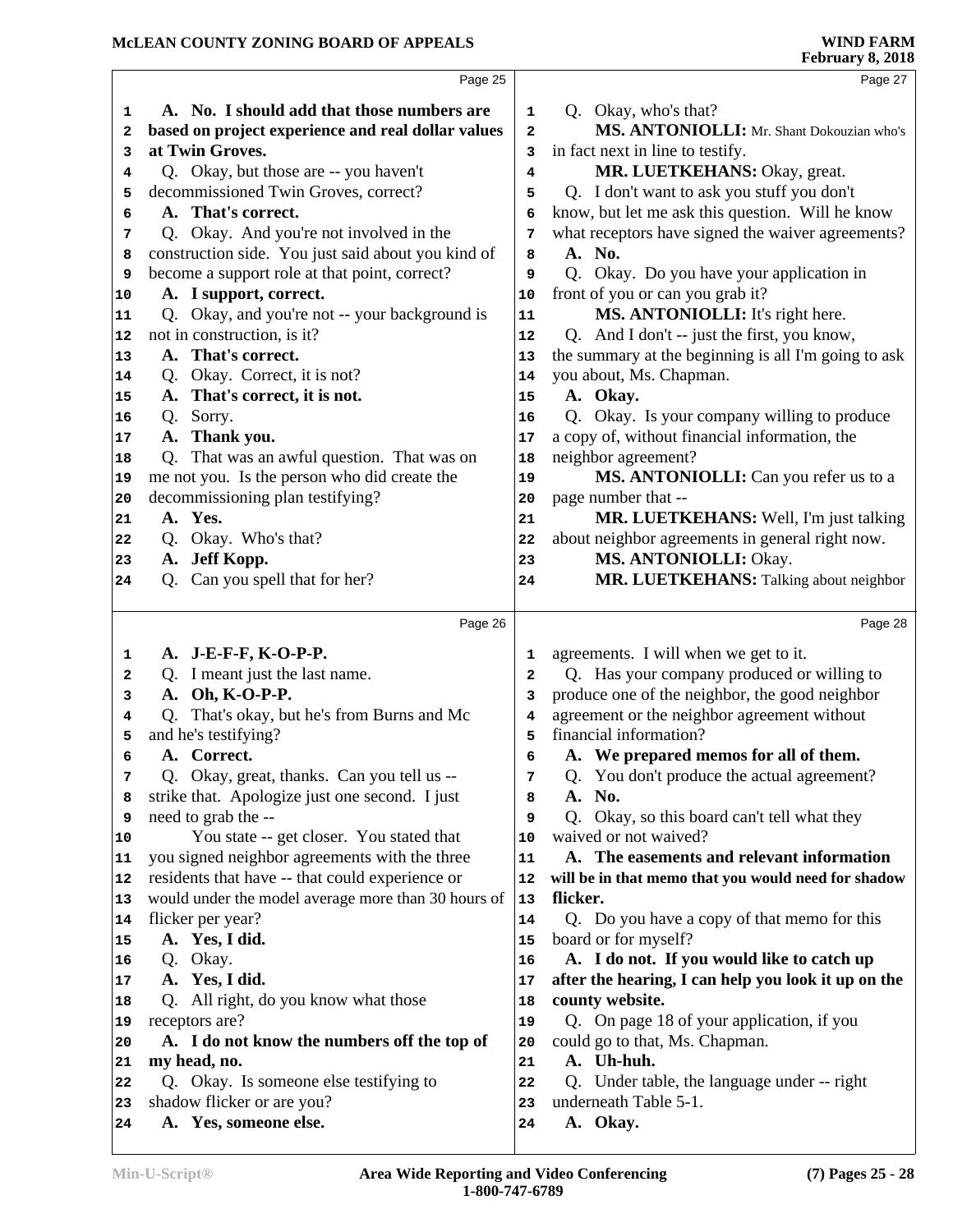|                                   | Page 29                                                     |              | Page 31                                                         |
|-----------------------------------|-------------------------------------------------------------|--------------|-----------------------------------------------------------------|
| 1                                 | Q. It says: If the applicant selects a                      | 1            | A. I -- could you say that another way?                         |
| 2                                 | different turbine model than what was proposed              | $\mathbf{2}$ | Q. Yeah, I'll say it again, maybe in a                          |
| 3                                 | within this application, we will re-execute sound           | 3            | complete sentence this time. Have you -- to your                |
| 4                                 | studies to ensure compliance with all regulations           | 4            | knowledge, has your company ever bought or sold wind            |
| 5                                 | and standards and we'll submit these studies to             | 5            | turbine systems or parts of systems to or from                  |
| 6                                 | McLean County for review.                                   | 6            | Invenergy and/or companies they owned?                          |
| 7                                 | Are you intending at that point that if                     | 7            | A. Not to my knowledge, no.                                     |
| 8                                 | you change the turbine models you're going to come          | 8            | Q. Okay. So the timing of you filing just                       |
| 9                                 | in for a separate special use or you're just going          | 9            | within a month after them is just a coincidence?                |
| 10                                | to give a sound study to staff?                             | 10           | A. Correct.                                                     |
| 11                                | A. At this time we have no plans to change                  | 11           | Q. Was there any coordination about the                         |
| 12                                | the turbine, so that decision would be made at that         | 12           | timing of the filing to your knowledge?                         |
| 13                                | time.                                                       | 13           | A. No.                                                          |
| 14                                | Q. Okay. Is anyone here going to -- is                      | 14           | Q. Okay, I know you told me this and I didn't                   |
| 15                                | anyone going to testify about Appendix 12 which is          | 15           | write it down, so I'm going to apologize and ask it             |
| 16                                | the wetlands?                                               | 16           | again. The shadow flicker study, who's going to                 |
| 17                                | A. Allison Poe, our environmental manager,                  | 17           | testify to that again?                                          |
| 18                                | will touch on that in her testimony.                        | 18           | MS. ANTONIOLLI: Mr. Dokouzian,                                  |
| 19                                | Q. Okay. To your knowledge, has your company                | 19           | professional engineer.                                          |
| 20                                | had any conversations with Invenergy about the wind         | 20           | MR. LUETKEHANS: Could you spell that, I'm                       |
| 21                                | turbine project they're proposing next door or              | 21           | sorry?                                                          |
| 22                                | nearby?                                                     | 22           | MS. ANTONIOLLI: I'm going to need help                          |
| 23                                | A. We have been in contact with them, yes.                  | 23           | with this.                                                      |
| 24                                | Q. Okay. And what were those conversations                  | 24           | MR. LUETKEHANS: I think she needs it,                           |
|                                   |                                                             |              |                                                                 |
|                                   |                                                             |              |                                                                 |
|                                   | Page 30                                                     |              | Page 32                                                         |
| 1                                 | about?                                                      | 1            |                                                                 |
| 2                                 |                                                             | $\mathbf{2}$ | that's why.                                                     |
| з                                 | MS. ANTONIOLLI: I object to the relevance                   | 3            | MS. ANTONIOLLI: Okay, hold on one second.                       |
| 4                                 | of this question. Where are we going with this<br>question? | 4            | MS. CHAPMAN: We apologize, Shant.<br>MS. ANTONIOLLI: All right, |
| 5                                 | MR. LUETKEHANS: What we're trying, what                     | 5            | D-O-K-O-U-Z-I-A-N.                                              |
| 6                                 | I'm trying to figure out is whether we have -- well,        | 6            | Q. Okay. And will he know which receptor,                       |
| 7                                 | let me ask this question.                                   | 7            | will he know which receptors have received neighbor             |
| 8                                 | Q. Have you had any conversation with                       | 8            | agreements for shadow flicker?                                  |
| 9                                 | Invenergy regarding combining the projects or using         | 9            | A. He will -- he will testify on the                            |
|                                   | infrastructure, common infrastructure with                  | 10           | methodology for that study but not specific receptor            |
| 11                                | Invenergy?                                                  | 11           | agreements, no.                                                 |
|                                   | A. I have not.                                              | 12           | Q. Okay. In Appendix B, if you could go to                      |
|                                   | Q. Has anybody in your company to your                      | 13           | that please, which is the shadow flicker study.                 |
|                                   | knowledge?                                                  | 14           | A. Okay.                                                        |
| 15                                | A. Shared infrastructure with a competing                   | 15           | Q. And I'm looking at -- I'm sorry, it's not                    |
| 16                                | company is not something that we have planned for           | 16           | Appendix B, it's the shadow flicker report, I don't             |
|                                   | this site.                                                  | 17           | know what appendix.                                             |
| 10<br>12<br> 13<br>14<br>17<br>18 | Q. Okay. Have you ever bought or sold                       | 18           | MS. ANTONIOLLI: It's back here.                                 |
| 19                                | systems to or from Invenergy and/or companies they          | 19           | Q. If you could go to Appendix B on that,                       |
| 20                                | owed -- owned, excuse me, to your knowledge?                | 20           | it's page B1.                                                   |
| 21                                | MS. ANTONIOLLI: Can you be more specific                    | 21           | A. All right.                                                   |
| 22                                | in your question about what systems you're talking          | 22           | Q. And that's the receptor locations and                        |
| 23                                | about?                                                      | 23           | shadow flicker results, do you see that?                        |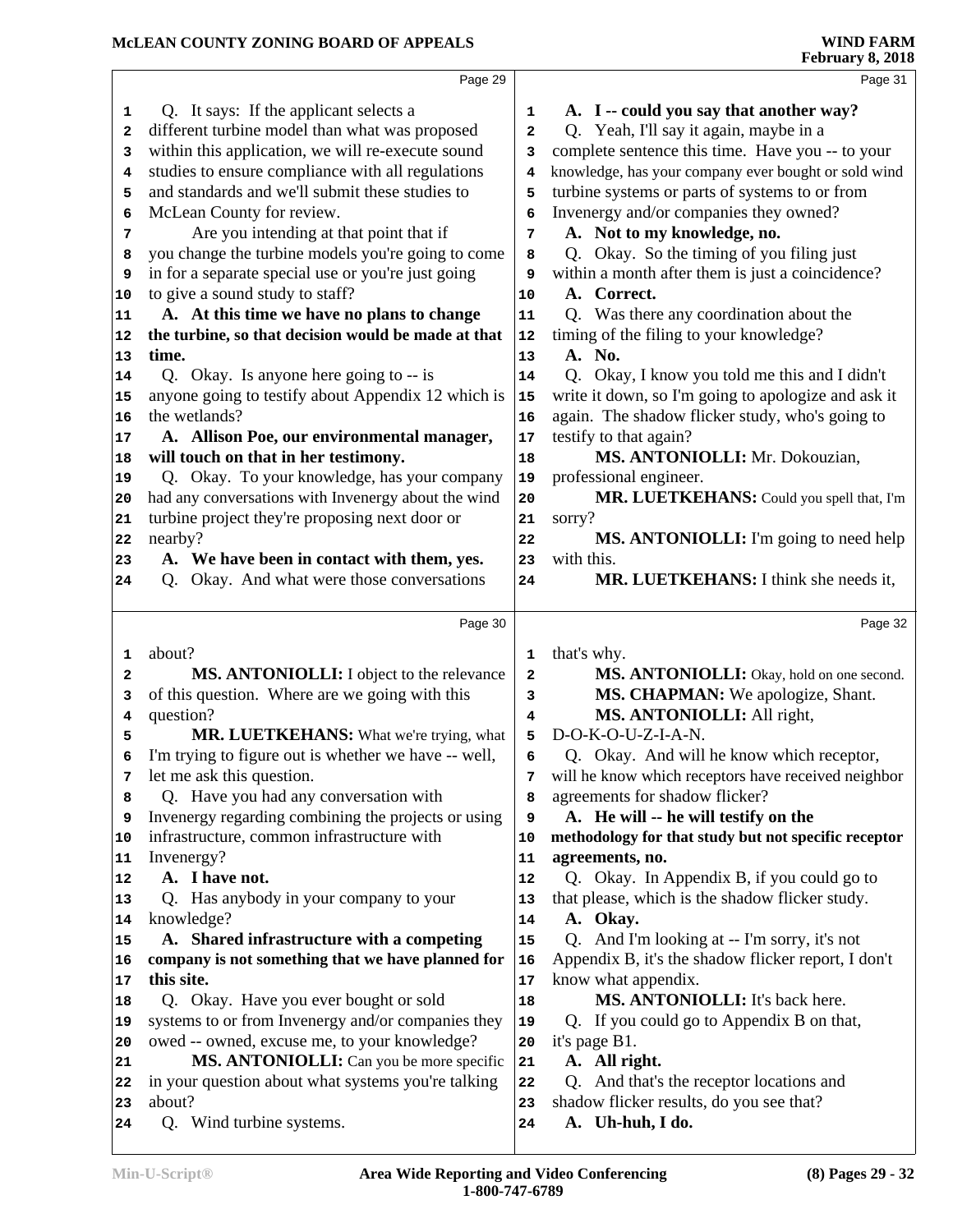|              | Page 33                                                                                              |          | Page 35                                                           |
|--------------|------------------------------------------------------------------------------------------------------|----------|-------------------------------------------------------------------|
| 1            | Q. Okay. And I'm assuming that the receptors                                                         | 1        | these.                                                            |
| 2            | that you have signed neighbor agreements on that you                                                 | 2        | A. I am not sure why this is the first time                       |
| 3            | talked about earlier are receptor 30, 23 and 61. Is                                                  | 3        | you've heard of us.                                               |
| 4            | that a fair assumption?                                                                              | 4        | Q. Then how do you come to your decision on                       |
| 5            | A. That's correct.                                                                                   | 5        | who you contact for a good neighbor agreement?                    |
| 6            | Q. Okay. Do you know whether you've signed                                                           | 6        | A. We try very hard to reach out to anyone                        |
| 7            | any neighbor agreements with receptor 42 or whether                                                  | 7        | within the project area. I'd be happy to sit down                 |
| 8            | they're a participating property owner?                                                              | 8        | and chat with you.                                                |
| 9            | A. I do not.                                                                                         | 9        | Q. I have received nothing in the mail. No                        |
| 10           | Q. Would the same answer be for receptor 50?                                                         | 10       | one's came to my door. You also say that there's --               |
| 11           | Correct.<br>A.                                                                                       | 11       | less turbines would create less of a community                    |
| 12           | Okay. Can I assume the same answer for<br>O.                                                         | 12       | impact. Is it safe to assume that with a larger                   |
| 13           | any of these I ask you about?                                                                        | 13       | turbine there will be more of an impact on the                    |
| 14           | A. Yes.                                                                                              | 14       | people that are in that, in that area of -- because               |
| 15           | Q. Okay, I'm not going to go through them,                                                           | 15       | a more larger turbine, more shadow flicker, larger                |
| 16           | I'm not going to do that to you.                                                                     | 16       | amounts of volume of sound being created?                         |
| 17           | A. Thank you. And I'd offer that community                                                           | 17       | A. I think your concerns are really                               |
| 18           | concerns are really the heart of our business and it                                                 | 18       | legitimate. Those are things that I would love to                 |
| 19           | is my job to address them. If you or any of your                                                     | 19       | chat with you specifically about because they depend              |
| 20           | clients would like to chat, I would love to sit down                                                 | 20       | on specific landowners, and I think the trade-off we              |
| 21           | with you and better understand your concerns. I can                                                  | 21       | made with the larger turbine is that going from 102               |
| 22           | also say that we have voluntarily signed 24 neighbor                                                 | 22       | to 57 turbines is about a 40 percent reduction in                 |
| 23           | agreements to date.                                                                                  | 23       | the number of machines that you're using. And the                 |
| 24           | Q. How many easements have you signed?                                                               | 24       | tip height increase is about 50 feet. So a 50 foot                |
|              |                                                                                                      |          |                                                                   |
|              | Page 34                                                                                              |          | Page 36                                                           |
|              |                                                                                                      |          |                                                                   |
| 1            | A. I -- easements would include everything                                                           | 1        | larger machine versus a 40 percent reduction in                   |
| $\mathbf{2}$ | for the project, so I don't know that off the top of                                                 | 2        | number.                                                           |
| 3<br>4       | my head.                                                                                             | 3<br>4   | MR. POWELL: Okay, that's all the                                  |
| 5            | Q. Okay. Do you know how many participating                                                          | 5        | questions I have, thanks.                                         |
| 6            | property owners there are?<br>A. I would need to check.                                              | 6        | MS. WINTERLAND: Amy Winterland,                                   |
| 7            |                                                                                                      | 7        | W-I-N-T-E-R-L-A-N-D. Hi, Katie.                                   |
| 8            | Q. Okay.<br><b>MR. LUETKEHANS:</b> Nothing further. Thank                                            | 8        | MS. CHAPMAN: Hi, Amy.<br>MS. WINTERLAND: So I have two questions, |
| 9            | you.                                                                                                 | 9        | and I'm not really sure, they might be actually                   |
| 10           | <b>CHAIRMAN FINNIGAN:</b> Any other questions                                                        | 10       | directed to staff because I'm looking at the staff                |
| 11           | from the audience for this witness? Come forward.                                                    | 11       | report. I wasn't here when it was read. On page 2                 |
| 12           | He stood up first.                                                                                   | 12       | of the staff report, about the third -- one, two,                 |
| 13           | MR. POWELL: Jeff Powell, 32897 East 2700                                                             | 13       | three, fourth line down it says that you'll be                    |
| 14           | North, Chenoa.                                                                                       | 14       | producing or you'll be using Vestas 3.4 megawatts                 |
| 15           | MR. DICK: Could you spell your last name                                                             | 15       | and 4.6 megawatts. Was that fixed at the reading?                 |
| 16           | please?                                                                                              | 16       | Can that be fixed?                                                |
| 17           | MR. POWELL: P-O-W-E-L-L.                                                                             | 17       | MR. DICK: Could you clarify your                                  |
| 18           | <b>QUESTIONS BY</b>                                                                                  | 18       | question?                                                         |
| 19           | <b>MR. POWELL:</b>                                                                                   | 19       | <b>MS. WINTERLAND:</b> In the staff report for                    |
| 20           | Q. You have stated more than once that you're                                                        | 20       | this special use, page 2, line four, it says that                 |
| 21           | willing to hear concerns and work with                                                               | 21       | the applicant intends to use a combination of the                 |
| 22           | nonparticipating residents in -- near turbines. Can                                                  | 22       | Vestas V136 3.45 megawatts and 4.6 megawatts, but                 |
| 23<br>24     | I ask why this is the first I've seen or heard from<br>you guys? I live less than a mile from one of | 23<br>24 | that should say 3.6, shouldn't it?<br>MR. DICK: That's correct.   |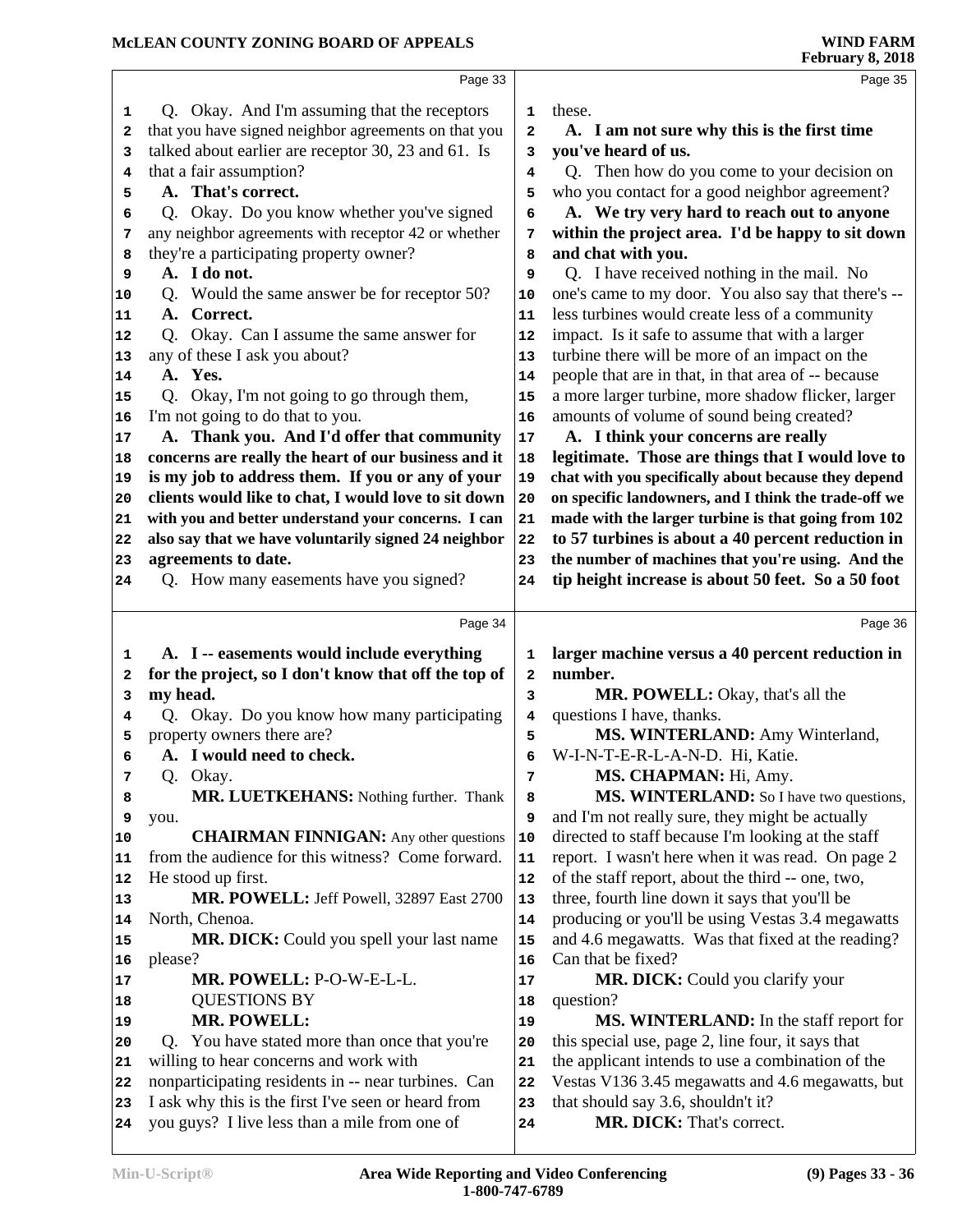|              | Page 37                                                                                      |                | Page 39                                                                                 |
|--------------|----------------------------------------------------------------------------------------------|----------------|-----------------------------------------------------------------------------------------|
| 1            | MS. WINTERLAND: Okay. Second question is                                                     | $\mathbf 1$    | <b>CHAIRMAN FINNIGAN:</b> This is just for                                              |
| 2            | in the staff report it talks about three applicants                                          | $\overline{a}$ | questions for her. I mean if it's testimony, you                                        |
| 3            | that are within the setback. Is that a typo as                                               | 3              | can come back later, but you can't do it at this                                        |
| 4            | well?                                                                                        | 4              | point. This is just specific questions from the --                                      |
| 5            | MS. ANTONIOLLI: Yes, they would not be                                                       | 5              | for the witness.                                                                        |
| 6            | applicants.                                                                                  | 6              | <b>MR. HANEY:</b> It is a specific question.                                            |
| 7            | MS. WINTERLAND: I mean, I'm sorry, three                                                     | 7              | <b>CHAIRMAN FINNIGAN:</b> Okay, but it was -- if                                        |
| 8            | residents that were within the setback that you were                                         | 8              | that's where we're getting to, it's okay.                                               |
| 9            | working to have agreements with. Was that                                                    | 9              | MR. HANEY: It's too close to a perennial                                                |
| 10           | originally three?                                                                            | 10             | creek, and nobody's ever came to us at all and said                                     |
| 11           | MS. CHAPMAN: No, it was not.                                                                 | 11             | a word about this until I saw it on a map that was                                      |
| 12           | MS. WINTERLAND: It was always originally                                                     | 12             | in the Pantagraph. And I think that turbine's going                                     |
| 13           | two?                                                                                         | 13             | to have to go because you can't squeeze it in                                           |
| 14           | <b>MS. CHAPMAN: Correct.</b>                                                                 | 14             | between a railroad and a township road and the                                          |
| 15           | MS. WINTERLAND: That's also on page 2 --                                                     | 15             | crick. And I am concerned about flicker with the                                        |
| 16           | where is that at? I think it was on page 2. It was                                           | 16             | neighbor as well as noise. All these 500 plus foot                                      |
| $17$         | in the staff report. So I just wanted to clarify                                             | 17             | turbines create more low frequency sound than                                           |
| 18           | that. It was always -- oh, wait, it's in paragraph                                           | 18             | anything out there. You can pull up article after                                       |
| 19           | two, second line from the bottom on page 2. It says                                          | 19             | article in --                                                                           |
| 20           | three residences are located within a distance of                                            | 20             | <b>CHAIRMAN FINNIGAN:</b> We're kind of getting                                         |
| 21           | three times the turbine height for which the                                                 | 21             | into testimony. I mean if you got a specific                                            |
| 22           | applicant is working with the homeowners on setback                                          | 22             | question, I don't have a problem with that, but                                         |
| 23           | agreements. And so you're saying originally that                                             | 23             | we're kind of just --                                                                   |
| 24           | was never three.                                                                             | 24             | MR. HANEY: Okay.                                                                        |
|              | Page 38                                                                                      |                | Page 40                                                                                 |
|              |                                                                                              |                |                                                                                         |
| 1            | <b>MS. CHAPMAN:</b> The correct statement is                                                 | 1              | <b>CHAIRMAN FINNIGAN: I mean --</b>                                                     |
| $\mathbf{2}$ | that we have two turbines within the setbacks, it                                            | 2              | <b>QUESTIONS BY</b>                                                                     |
| 3            | was two homes, and that we have signed neighbor<br>agreements with both of those homeowners. | 3              | <b>MR. HANEY:</b>                                                                       |
|              |                                                                                              |                |                                                                                         |
| 4            |                                                                                              | $\overline{4}$ | Q. All right, the other thing I'll go to is                                             |
| 5            | MS. WINTERLAND: So was there a third one                                                     | 5              | the road that I live on, nobody's came to me about                                      |
| 6            | and you voluntarily decided to eliminate a turbine?                                          | 6              | how that access road's going to look when you get it                                    |
| 7            | MS. CHAPMAN: No.                                                                             | 7              | tore up to widen the corner out, and if you saw                                         |
| 8            | MS. WINTERLAND: Okay.                                                                        | 8              | where I live, it's going to be right up in my yard                                      |
| 9            | <b>CHAIRMAN FINNIGAN:</b> Any other questions                                                | 9              | for two years, three years?                                                             |
| 10           | from the audience? Come forward. State your name                                             | 10             | A. Can you rephrase the question?                                                       |
| 11           | and address and spell your last name please.                                                 | 11             | Q. Nobody's ever came and talked to me about                                            |
| 12           | MR. HANEY: Daryl Haney, Chenoa.                                                              | 12             | this road down to your, where you're going to be                                        |
| 13           | <b>CHAIRMAN FINNIGAN:</b> I think maybe want a                                               | 13             | pouring concrete, mixing your concrete and storing                                      |
| 14           | little more specific address if you can.                                                     | 14<br>15       | your blades and everything, and how is that road                                        |
| 15<br>16     | MR. HANEY: 31631 East 3100 North Road.                                                       | 16             | going to look when you get done with it, reshaping                                      |
| 17           | MR. DICK: Could you repeat it please?<br>MR. HANEY: 31631 East 3100 North Road.              | 17             | the corners and everything, because the right-of-way                                    |
| 18           | MR. DICK: Thank you.                                                                         | 18             | is right up in my yard and I use my back drive to                                       |
| 19           | <b>MR. HANEY:</b> I'm here as an individual                                                  | 19             | get in and out of all of my farming operation. Now<br>how am I going to deal with that? |
| 20           | nonparticipant as well as one of the commissioners                                           | 20             | A. So as I said earlier today, this wind farm                                           |
| 21           | for each road -- for drainage district, and I had                                            | 21             | development is more of a process and a conversation.                                    |
| 22           | words with Katie earlier today. We haven't met                                               | 22             | I'm looking forward to working with you on the                                          |
| 23           | face-to-face until tonight. I've got concerns about                                          | 23             | drainage district. And answering your questions on                                      |
| 24           | turbine T101.                                                                                | 24             | the roads, the answer on the road is that it will                                       |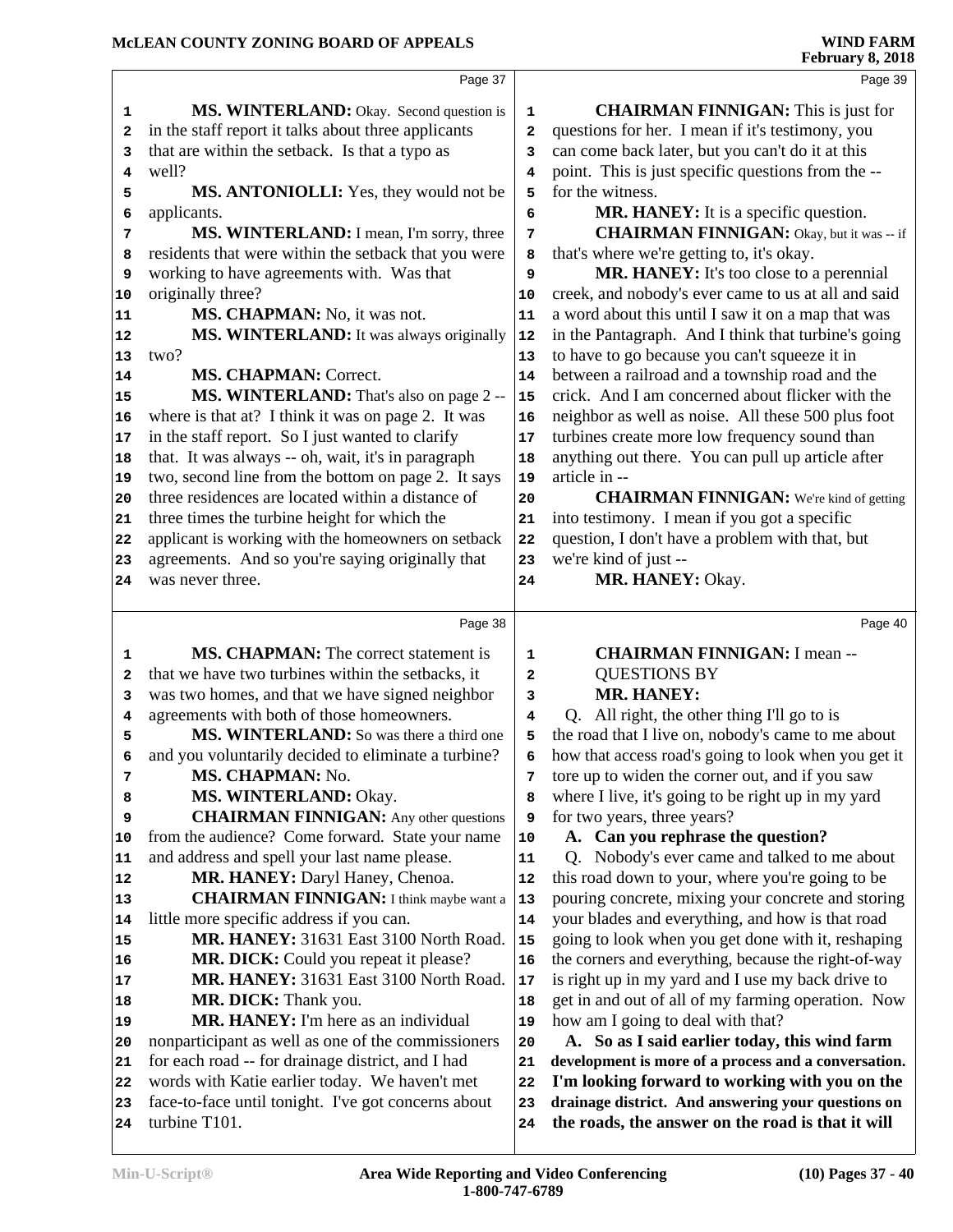|          | Page 41                                                                                        |          | Page 43                                                                        |
|----------|------------------------------------------------------------------------------------------------|----------|--------------------------------------------------------------------------------|
| 1        | look as it does now or better.                                                                 | 1        | or anything like that?                                                         |
| 2        | Q. Yeah, but in the meantime what's it going                                                   | 2        | A. No, but we very proactively address that                                    |
| 3        | to be like?                                                                                    | 3        | issue.                                                                         |
| 4        | A. The answer is that's a little bit hard to                                                   | 4        | Q. I guess that was my main concern is how                                     |
| 5        | address since we have not yet executed a road lease                                            | 5        | many hours a day are we going to be affected by it                             |
| 6        | agreement with that township. We're still working                                              | 6        | because we have people --                                                      |
| 7        | on specifics.                                                                                  | 7        | A. 29.                                                                         |
| 8        | Q. Yeah, I've heard all about that. But you                                                    | 8        | Q. 29 is what I have?                                                          |
| 9        | have no idea -- were you ever going to come and talk                                           | 9        | A. Including -- yeah, including conservative                                   |
| 10       | to me at all?                                                                                  | 10       | assumptions.                                                                   |
| 11       | A. Yes. We, we reached out to you at the                                                       | 11       | Q. Okay.                                                                       |
| 12       | beginning of this project, and as I recall, you told                                           | 12       | MR. TAYLOR: That's all I have, thank you.                                      |
| 13       | us fairly definitively that you were not interested                                            | 13       | MS. CHAPMAN: Thank you for coming.                                             |
| 14       | in hearing from us again.                                                                      | 14       | <b>CHAIRMAN FINNIGAN:</b> Any other questions?                                 |
| 15       | Q. And that only had to do with signing an                                                     | 15       | I don't see any, so you can call your next witness.                            |
| 16       | agreement for an tower because --                                                              | 16       | MS. CHAPMAN: Thank you.                                                        |
| 17       | A. Okay.                                                                                       | $17\,$   | <b>CHAIRMAN FINNIGAN: Thank you.</b>                                           |
| 18       | Q. -- of past experience when you were here                                                    | 18       | MS. ANTONIOLLI: So our next witness is                                         |
| 19       | ten years ago.                                                                                 | 19       | Mr. Shant Dokouzian, and I'm just going to start                               |
| 20       | A. Okay, which I am really glad that you                                                       | 20       | with a couple questions to qualify him as an expert,                           |
| 21       | reached out again so that we could clarify that and                                            | 21       | and then we can proceed with his PowerPoint                                    |
| 22       | rectify that issue.                                                                            | 22       | presentation.                                                                  |
| 23       | MR. HANEY: Well, I'm done.                                                                     | 23       | <b>CHAIRMAN FINNIGAN:</b> I'll need to swear him                               |
| 24       | <b>CHAIRMAN FINNIGAN:</b> Any other questions?                                                 | 24       | in first.                                                                      |
|          |                                                                                                |          |                                                                                |
|          | Page 42                                                                                        |          | Page 44                                                                        |
| 1        | Come on up, come forward.                                                                      | 1        | MS. ANTONIOLLI: Go ahead.                                                      |
| 2        | MR. TAYLOR: I'm new to this. Which                                                             | 2        | (Mr. Shant Dokouzian was duly sworn.)                                          |
| 3        | button?                                                                                        | 3        | <b>CHAIRMAN FINNIGAN:</b> State your name and                                  |
| 4        | MS. WALLEY: Right.                                                                             | 4        | address and spell your last name.                                              |
| 5        | MR. TAYLOR: Hi, my name is Travis Taylor.                                                      | 5        | <b>COURT REPORTER: And first.</b>                                              |
| 6        | I live at 28686 North 3050 East Road, Chenoa,                                                  | 6        | MR. DOKOUZIAN: Okay, first name is Shant,                                      |
| 7        | Illinois. I believe Katie and I have talked on the                                             | 7        | S-H-A-N-T, Dokouzian, D as in delta O-K-O-U-Z-I-A-N.                           |
| 8        | phone several times before in the past.                                                        | 8        | My address is 5945 Third Avenue, Montreal, Quebec,                             |
| 9        | <b>QUESTIONS BY</b>                                                                            | 9        | Canada, H1Y2X4.                                                                |
| 10       | <b>MR. TAYLOR:</b>                                                                             | 10       | <b>QUESTIONS BY</b>                                                            |
| 11       | Q. I guess out of what you presented today                                                     | 11       | <b>MS. ANTONIOLLI:</b>                                                         |
| 12       | with this shadow flicker, I was just wondering if                                              | 12       | Mr. Dokouzian, where do you work?<br>Q.                                        |
| 13       | our house was the third one that was referred to in                                            | 13       | A. I work at DNV GL.                                                           |
| 14       | that?                                                                                          | 14       | And what is your profession there?<br>O.                                       |
| 15       | A. You are not.                                                                                | 15       | A. I'm a professional engineer in project                                      |
| 16       | Q. I'm not? How many hours are allowed, and                                                    | 16       | development and I look after the technical studies                             |
| 17       | I guess it said 30 hours is what I believe it said,                                            | 17       | that we conduct for wind farms.                                                |
| 18       | and you were pretty close to that I thought the last                                           | 18       | Q. And what is your educational background?                                    |
| 19       | time we talked.                                                                                | 19       | A. I have a bachelor in civil engineering,                                     |
| 20       | A. Shadow flicker is tricky because there is                                                   | 20       | graduated in '96, I went back and did some master                              |
| 21       | no requirement. We're working with you because you                                             | 21       | courses ten years later in wind energy technology,                             |
| 22       | do have shadow flicker at your house.                                                          | 22       | and I've taken private courses throughout my last                              |
|          |                                                                                                |          |                                                                                |
|          |                                                                                                |          |                                                                                |
| 23<br>24 | Q. Okay. And there is no requirement on<br>shadow flicker on properties or houses or easements | 23<br>24 | ten years on acoustics as well.<br>Q. And what -- can you tell us about DNV GL |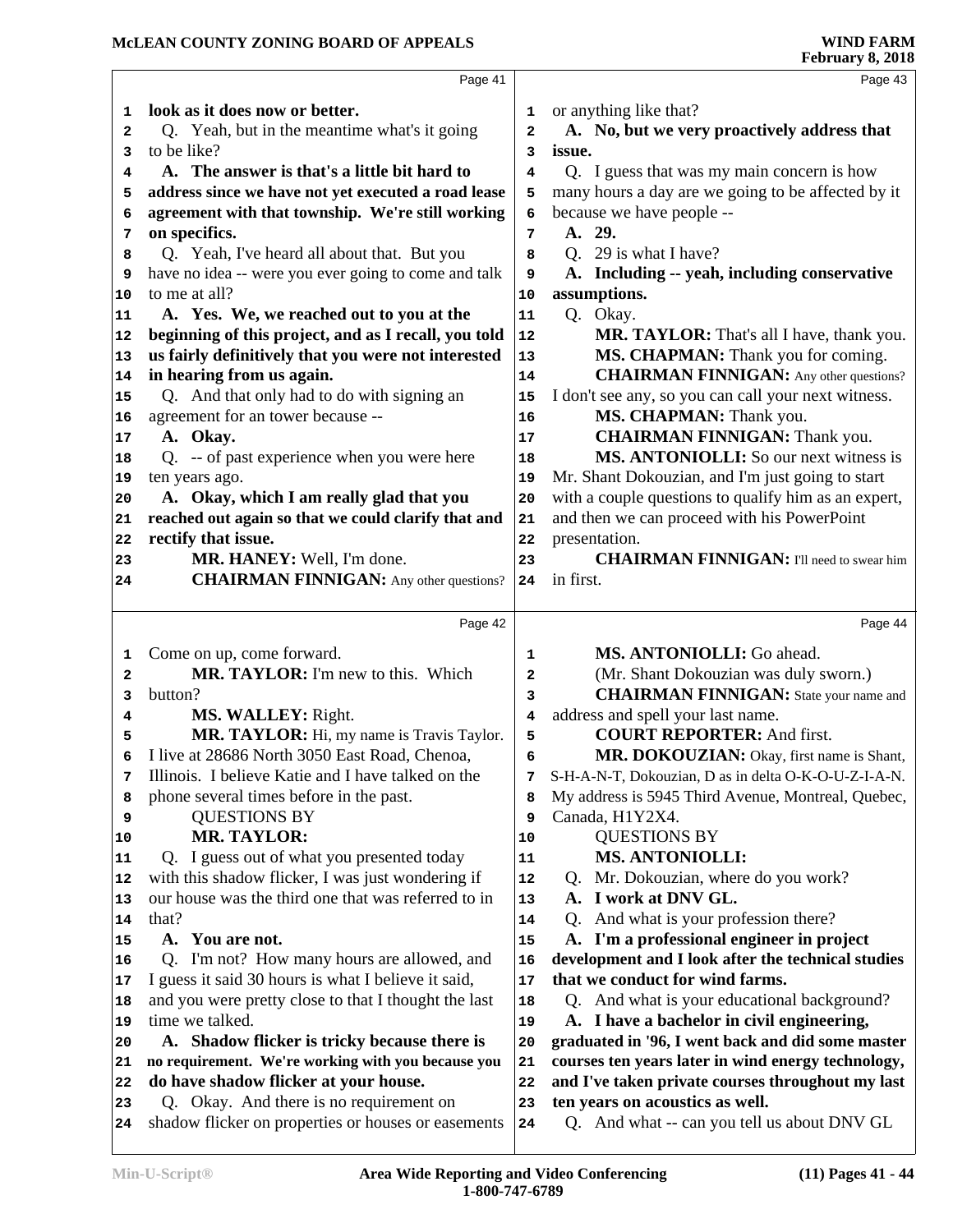|                         | WIND FARM |
|-------------------------|-----------|
| <b>February 8, 2018</b> |           |

|          | Page 45                                                                                            |              | Page 47                                                                                              |
|----------|----------------------------------------------------------------------------------------------------|--------------|------------------------------------------------------------------------------------------------------|
| 1        | in this area of sound and shadow?                                                                  | 1            | idea. Traffic next to a highway, that's going to be                                                  |
| 2        | A. Yeah, DNV GL is the largest independent                                                         | $\mathbf{2}$ | higher, and that's going to be in the 70, 80 range,                                                  |
| 3        | consultant in renewable energy in the world. In                                                    | 3            | and then it goes -- it goes higher and higher. So                                                    |
| 4        | terms of wind energy, we conduct these type of                                                     | 4            | it's just to give you a bit of an idea of how to                                                     |
| 5        | technical studies, sound and flicker, on a daily                                                   | 5            | situate decibels relative to one another.                                                            |
| 6        | basis. I've conducted myself probably over a                                                       | 6            | Wind farm sound is caused by primarily two                                                           |
| 7        | hundred, I stopped counting, in terms of noise, and                                                | 7            | things: the wind turbines and the substation. In                                                     |
| 8        | in terms of flicker, maybe 30 or 40 assessments. We                                                | 8            | terms of the wind turbines, it's split in two types                                                  |
| 9        | also do the preconstruction work and we also do                                                    | 9            | of noise: mechanical noise and aerodynamic noise.                                                    |
| 10       | measurements as well to validate our work.                                                         | 10           | What is mechanical noise? It's the noise that                                                        |
| 11       | Q. And were you involved in preparing the                                                          | 11           | originates from the nacelle. The nacelle is at the                                                   |
| 12       | sound and shadow reports that are part of this                                                     | 12           | top of the tower and is where the gearbox is and                                                     |
| 13       | application?                                                                                       | 13           | sometimes the transformer, and it's basically that                                                   |
| 14       | A. Yes, I was.                                                                                     | 14           | gearbox, that's what's creating the mechanical                                                       |
| 15       | Q. And have you conducted modelling in                                                             | 15           | noise, it's the gearbox, sometimes the cooling                                                       |
| 16       | compliance with the Illinois regulations before?                                                   | 16           | system, and those are the type of sounds that you'll                                                 |
| 17       | A. Yes, I've done it a few times. I can't                                                          | $17$         | hear a little bit closer to the turbine, but as you                                                  |
| 18       | remember all the projects, but I worked on Green                                                   | 18           | move away, you hear it less. Second type of sound                                                    |
| 19       | <b>River in Bureau County.</b>                                                                     | 19           | which is the dominant component is the aerodynamic                                                   |
| 20       | MS. ANTONIOLLI: Okay. And with that, I                                                             | 20           | noise. It's basically the noise made by the air                                                      |
| 21       | would ask that you pull his presentation up and we                                                 | 21           | passing through the blade. And finally, well,                                                        |
| 22       | can let him begin. I would first ask that I submit                                                 | 22           | there's the substation which has a power transformer                                                 |
| 23       | he is a -- present him as an expert on sound and                                                   | 23           | which does create a little bit of noise, so that's                                                   |
| 24       | shadow.                                                                                            | 24           | another component.                                                                                   |
|          |                                                                                                    |              |                                                                                                      |
|          |                                                                                                    |              |                                                                                                      |
|          | Page 46                                                                                            |              | Page 48                                                                                              |
| 1        | MR. LUETKEHANS: No objection subject to                                                            | 1            | Regulations. So sound in Illinois is                                                                 |
| 2        | cross.                                                                                             | 2            | regulated by the Illinois Pollution Control Board,                                                   |
| 3        | MS. WALLEY: Okay.                                                                                  | 3            | the IPCB. The project is subject to the IPCB                                                         |
| 4        | <b>CHAIRMAN FINNIGAN:</b> That would be fine.                                                      | 4            | regulations, and the McLean County ordinance does                                                    |
| 5        | MR. DOKOUZIAN: Okay, so I'll be                                                                    | 5            | refer to IPCB, basically that the project needs to                                                   |
| 6        | presenting a few slides on to summarize the sound                                                  | 6            | meet IPCB. The way that guideline is tailored, it                                                    |
| 7        | impact assessment that we conducted for the Bright                                                 | 7            | defines classes of land. So basically a wind                                                         |
| 8        | Stalk project.                                                                                     | 8            | turbine would be considered a Class C, which is                                                      |
| 9        | Next slide. A bit of an intro on sound.                                                            | 9            | industrial, and a residence, a house, would be                                                       |
| 10       | Sound is measured in decibels and zero decibel is                                                  | 10           | considered a Class A. So we have a Class C that's                                                    |
| 11       | basically the threshold of human hearing. Most of                                                  | 11           | emitting on a Class A, and that involves the most                                                    |
| 12       | us don't hear down to zero decibel, but it's the,                                                  | 12           | stringent regulations per IPCB which are shown in                                                    |
| 13       | you know, the theoretical threshold for human                                                      | 13           | the upper right table.                                                                               |
| 14       | hearing. If you look at the image to the right, it                                                 | 14           | So basically there's two columns there.                                                              |
| 15       | shows a thermometer with the numbers to the right                                                  | 15           | There's a daytime limit and a nighttime limit. The                                                   |
| 16       | are your decibels. So basically at the bottom you                                                  | 16           | project is complying with the nighttime limits even                                                  |
| 17       | have zero decibel threshold. If you go up a little,                                                | $17\,$       | during the day, so the column to the right are the                                                   |
| 18       | in the 30 decibel range, that's roughly, you know,                                                 | 18           | limits that are relevant right now. Illinois is --                                                   |
| 19<br>20 | sound in a very quiet library. If you go up a                                                      | 19<br>20     | so you'll see those limits of 69, 67, 62. Illinois                                                   |
|          | little bit more, the 40 to 50 range, that's a very                                                 | 21           | is pretty unique as a jurisdiction. It regulates                                                     |
| 21<br>22 | quiet dishwasher, like a brand-new dishwasher that                                                 | 22           | frequencies and not just the overall sound. What                                                     |
| 23       | you pay a lot of money for. Go up a little bit<br>more, and speech, speech is in the 60, 65 range. | 23           | are frequencies, those are to the left in the table.<br>The 31, 63, 125 are low frequencies, so bass |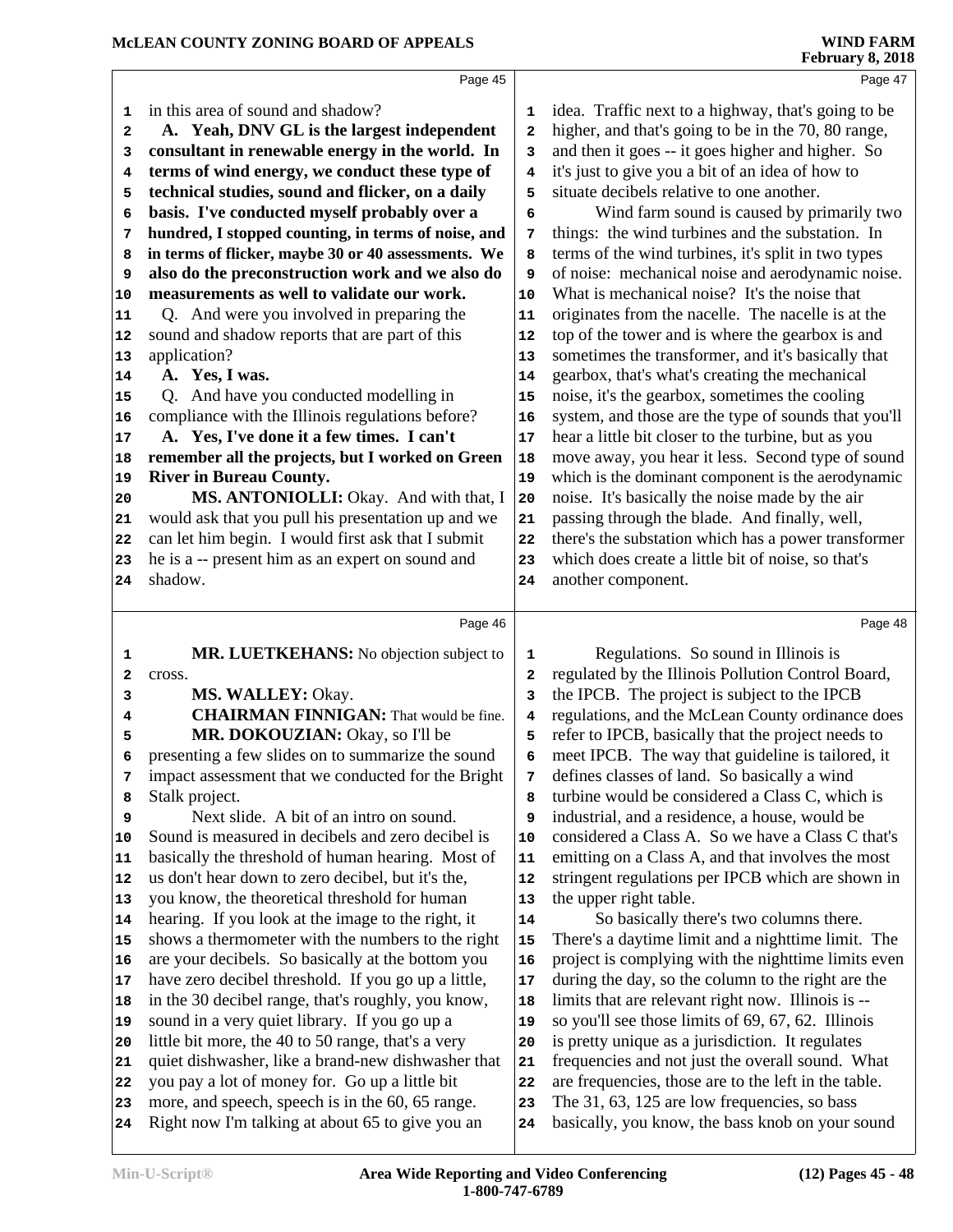|    |                                                        |              | <b>February 8, 2018</b>                              |
|----|--------------------------------------------------------|--------------|------------------------------------------------------|
|    | Page 49                                                |              | Page 51                                              |
| 1  | system; the 250, 500, 100[sic] are the mids, sort of   | 1            | considered only -- we've considered the maximum      |
| 2  | speech is mids; and the $2,000, 4,000, 8,000$ are high | $\mathbf{2}$ | sound output of the wind turbines. That occurs when  |
| з  | frequency, so a bird chirping, a kid whining, that     | 3            | the winds are roughly at 20, 25 miles per hour. So   |
| 4  | kind of stuff. So basically Illinois regulates for     | 4            | below 20, 25 miles per hour, actually the sound of   |
| 5  | different frequencies a sound level limit, and         | 5            | the turbine emitted is lower, so the results in our  |
| 6  | that's pretty unique to Illinois actually as most      | 6            | report would go down, but we've taken the most       |
| 7  | jurisdictions just have one overall value. So if       | 7            | impactful wind speed basically in terms of the sound |
| 8  | you add all of that, then you get that overall         | 8            | level.                                               |
| 9  | value.                                                 | 9            | We set the propagation parameters to being           |
| 10 | Next slide. The modelling involves                     | 10           | favorable for sound propagation. What that means is  |
| 11 | basically three things: the sources, emitters and      | 11           | that we've considered that it's very humid outside   |
| 12 | how do you model in between? How will sound            | 12           | and very cold. That has actually -- that's           |
| 13 | propagate? So for the sources of sound, we've          | 13           | favorable to sound propagation.                      |
| 14 | accounted for 58 V136, Vestas 136, 3.6 megawatt        | 14           | Ground effects. We've considered, and                |
| 15 | turbines at a hub height of 82 meters. There's two     | 15           | this is fairly important, we've considered that      |
| 16 | hub heights proposed, but using a lower hub height     | 16           | about half of the whole area is hard ground but hard |
| 17 | has actually a larger impact, so we've used a lower    | 17           | ground in the sense of cement or asphalt, so fully   |
| 18 | hub height, and one 250 MVA substation transformer.    | 18           | reflective, although I would assume that, you know,  |
| 19 | Those are the sources. The points of reception as      | 19           | maybe less than 10 or 5 percent of the overall       |
| 20 | we call them, the residences, we have 124 points       | 20           | project area is actually reflective. So this         |
| 21 | were identified in the vicinity of the project, I      | 21           | accentuates the results of the report. So 50         |
| 22 | think that's about up to 5,000 feet or a little bit    | 22           | percent reflective, 50 percent absorptive for the    |
| 23 | more, and they were all considered Class A.            | 23           | project, which goes a little bit against the model.  |
| 24 | So in terms of the modelling, so how do                | 24           | The model would tell you to be much less             |
|    | Page 50                                                |              | Page 52                                              |
| 1  | you model noise from a turbine all the way to a        | 1            | conservative.                                        |
| 2  | house, there's a model for that that we call the ISO   | $\mathbf{2}$ | And finally, the model is built in a way             |
| 3  | 9613-2 model, and that model is implemented in         | 3            | where the residences are downwind from all of the    |
| 4  | software that we use. It's the most widely used        | 4            | turbines at the same time. So basically if you have  |
| 5  | model in the industry. It's been being used --         | 5            | a turbine half a mile to your right and a turbine    |
| 6  | sorry, been used for maybe 20 years now or at least    | 6            | half a mile to your left, we assume that the wind is |
| 7  | 15 years, and we've gained confidence in this model    | 7            | blowing from those turbines onto your house at the   |
| 8  | because we've modelled with it and then we went out    | 8            | same time. That's fairly impossible to have that     |
| 9  | and measured after wind farms were built, so we were   | 9            | happen in real life. So in real life you'll have     |
| 10 | able to validate this model year after year and        | 10           | the winds coming from one side, so you'll have, you  |
| 11 | actually adjust our parameters that we put in the      | 11           | know, that sound coming from the turbine from one    |
| 12 | model such that they align as best as possible with    | 12           | side, but then you'll be actually upwind from the    |
| 13 | the measurements.                                      | 13           | turbine on the other side. The model doesn't         |
| 14 | So the modelling takes into account                    | 14           | account for that. It considers you're downwind from  |
| 15 | real-life parameters, geometric divergence, that's     | 15           | all turbines. Finally, we did not account for any    |
| 16 | just the fact that sound attenuates as you -- with a   | 16           | attenuations from the trees, foliage, barns, and all |
| 17 | certain distance from the source, atmospheric          | 17           | of that kind of stuff.                               |
| 18 | absorption, that's absorption in the air, and ground   | 18           | There were measures taken to minimize the            |
| 19 | effects. That's what we use to model sound             | 19           | sound emission at Bright Stalk. So 27 out of the 58  |
| 20 | propagation.                                           | 20           | turbines will be equipped with serrated trail edges. |
| 21 | In the model, we really try and model as               | 21           | There's a picture to the right there, it's a bit     |

- **21** In the model, we really try and model as  $\vert$  **21**
- conservatively as possible. Basically we model pretty much a worst case and that's what we present 23
- in the report and that's very important. So we 24
- that's on the trailing edge, those are serrated trailing edges, they're molded within the blade, and

small, but if you see the sort of comb-like spikes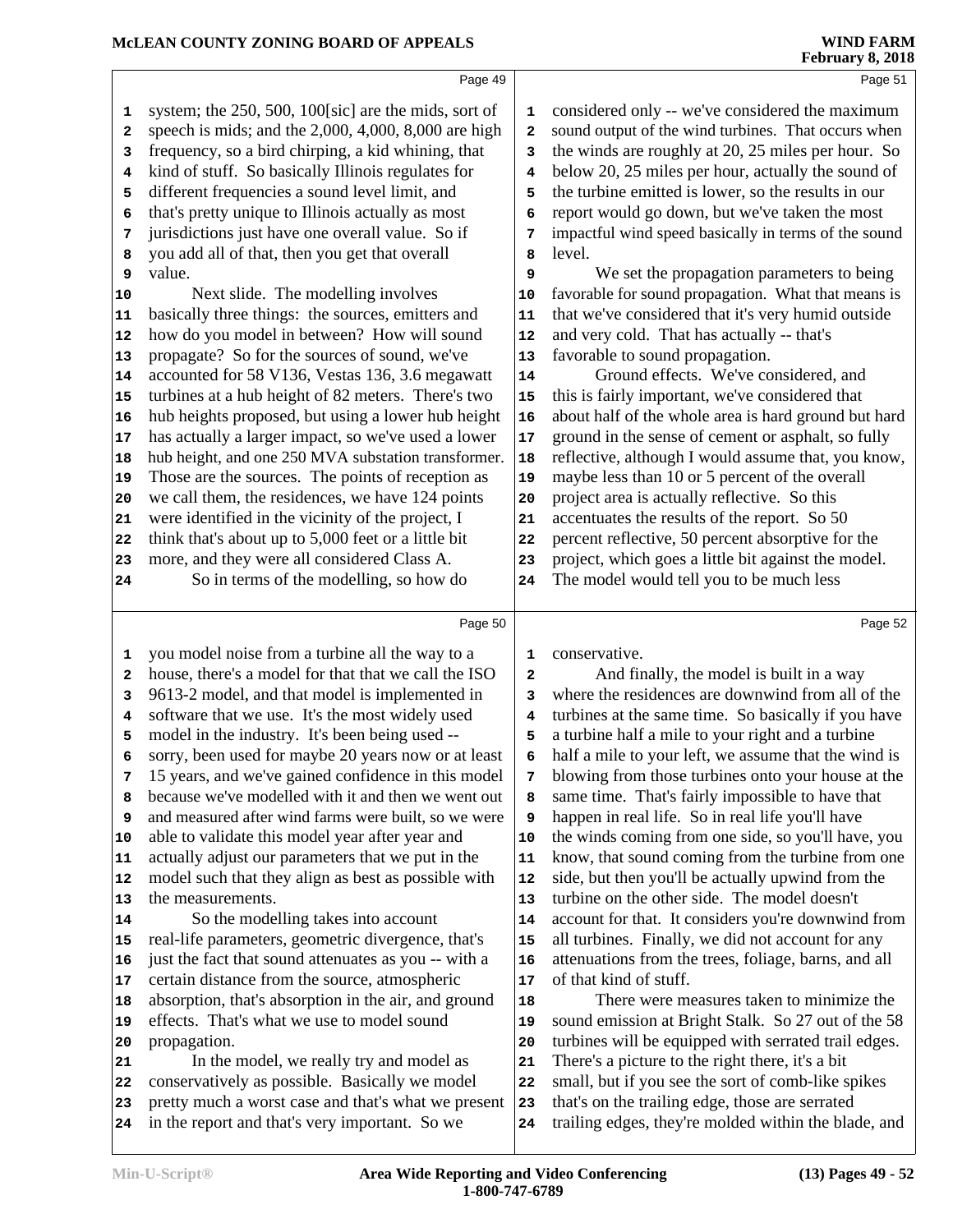|                                                    | Page 53                                                                                               |                         | Page 55                                                                                                    |  |
|----------------------------------------------------|-------------------------------------------------------------------------------------------------------|-------------------------|------------------------------------------------------------------------------------------------------------|--|
| 1                                                  | they actually reduce significantly the sound                                                          | 1                       | build them. You know, you won't have it all on the                                                         |  |
| 2                                                  | generated, the aerodynamic sound generated by the                                                     | 2                       | whole length of the blade; it'll go towards the                                                            |  |
| 3                                                  | turbine. As you can see from the table that's shown                                                   | 3                       | inside. In the case of Vestas, it reduces from                                                             |  |
| 4                                                  | below, you go from 108 to 105.5. While conservative                                                   | 4                       | 108.2 to 105.5, so that's 2.7 decibels.                                                                    |  |
| 5                                                  | modelling was used as well to minimize sound. A                                                       | 5                       | MR. KURITZ: So are these blades less                                                                       |  |
| 6                                                  | transformer with reduced sound specifications will                                                    | 6                       | efficient than the standard blade as far as                                                                |  |
| 7                                                  | be sourced for the project as well, and that's shown                                                  | 7                       | producing electricity?                                                                                     |  |
| 8                                                  | and described in the report.                                                                          | 8                       | MR. DOKOUZIAN: Typically they are not,                                                                     |  |
| 9                                                  | So the results. Basically all of the                                                                  | 9                       | but I don't have the information in terms of energy                                                        |  |
| 10                                                 | residences/receptors are modelled below the IPCB                                                      | 10                      | efficiency.                                                                                                |  |
| 11                                                 | sound level limits, and therefore the Bright Stalk                                                    | 11                      | MR. KURITZ: And about how much, how much                                                                   |  |
| 12                                                 | project is in compliance with the IPCB sound limits.                                                  | 12                      | do they increase the cost of the blades?                                                                   |  |
| 13                                                 | There's an image to the right and all of the                                                          | 13                      | MR. DOKOUZIAN: I don't know.                                                                               |  |
| 14                                                 | results -- the image to the right, it's the ISO                                                       | 14                      | MR. KURITZ: Okay.                                                                                          |  |
| 15                                                 | contours. A little bit tough to explain, but it<br>shows -- it shows where is the IPCB sound level    | 15                      | MR. BANGERT: When you're taking your                                                                       |  |
| 16                                                 |                                                                                                       | 16                      | sound measurements before and after the projects,                                                          |  |
| 17                                                 | limit reached, so the line is where that level is<br>reached, so houses have to be beyond those lines | 17<br>18                | have you had to be called in on any complaints about<br>noise and then therefore measured and had any that |  |
| 18<br>19                                           | that are on that image, but the report has several                                                    | 19                      | didn't, if you were called in, match up with your                                                          |  |
| 20                                                 | of these maps and actually all the results actually.                                                  | 20                      | data?                                                                                                      |  |
| 21                                                 | So that's it for the presentation.                                                                    | 21                      | MR. DOKOUZIAN: I haven't done any in                                                                       |  |
| 22                                                 | MS. ANTONIOLLI: I'd move -- move at this                                                              | 22                      | Illinois, so no measurements, but in other                                                                 |  |
| 23                                                 | time a PDF copy of Mr. Dokouzian's sound impact                                                       | 23                      | jurisdictions it has happened. So I don't think                                                            |  |
| 24                                                 | assessment presentation into the record as Exhibit                                                    | 24                      | there is a situation where I've measured and not                                                           |  |
|                                                    |                                                                                                       |                         |                                                                                                            |  |
|                                                    |                                                                                                       |                         |                                                                                                            |  |
|                                                    | Page 54                                                                                               |                         | Page 56                                                                                                    |  |
| 1                                                  | 3. We're on Exhibit 3, I think.                                                                       | 1                       | been in compliance with my preconstruction work, but                                                       |  |
| 2                                                  | <b>CHAIRMAN FINNIGAN:</b> That would be fine.                                                         | $\overline{\mathbf{2}}$ | there are situations where there were complaints and                                                       |  |
| 3                                                  | MS. ANTONIOLLI: And then I propose to,                                                                | 3                       | we were brought in, measured, and it exceeded the                                                          |  |
| 4                                                  | and I'll defer to the board, but I propose to move                                                    | $\overline{\mathbf{4}}$ | sound level limits, yes. So in other terms, I                                                              |  |
| 5                                                  | forward with his shadow presentation and then take                                                    | 5                       | haven't had a situation where I made a gross error                                                         |  |
| 6                                                  | questions on both presentations together.                                                             | 6                       | with my preconstruction work, but I have been                                                              |  |
| 7                                                  | <b>CHAIRMAN FINNIGAN: I think we would</b>                                                            | 7                       | involved in projects where I came in after the fact                                                        |  |
| 8                                                  | rather do the questions on what he's just talked                                                      | 8                       | it was built, did some measurements and measured                                                           |  |
| 9                                                  | about so we don't get confused. I mean if you do                                                      | 9                       | exceedences, yes.                                                                                          |  |
|                                                    | another presentation, you kind of forget what you're                                                  | 10                      | MR. BANGERT: And what were the corrective                                                                  |  |
| 11                                                 | going to ask.                                                                                         | 11                      | actions taken then?                                                                                        |  |
|                                                    | MS. ANTONIOLLI: Absolutely. And I'll do                                                               | 12                      | MR. DOKOUZIAN: I haven't been involved                                                                     |  |
| 13                                                 | the same with copies, I'll just leave these on the                                                    | 13                      | in -- you know, it's a process that takes a while                                                          |  |
| 14                                                 | side table.                                                                                           | 14                      | sometimes where I'm not, I don't -- once I produce                                                         |  |
|                                                    | MR. DICK: This is Applicant's Exhibit 3.                                                              | 15<br>16                | the report and the results, other people deal with                                                         |  |
|                                                    | <b>CHAIRMAN FINNIGAN:</b> Okay, questions from<br>the board?                                          |                         | the results basically. But there are measures, such                                                        |  |
|                                                    |                                                                                                       | 17<br>18                | as a wind turbine, modern wind turbines, you can                                                           |  |
| 19                                                 | MR. KURITZ: The serrated edges, you said                                                              | 19                      | reduce the sound of it by altering how you -- the                                                          |  |
|                                                    | it's significant lowering of the sound. Can you<br>give us a dB range?                                | 20                      | controls. So basically sound, the main dominant<br>component of wind turbine sound is, as I mentioned,     |  |
|                                                    | MR. DOKOUZIAN: Yeah, it varies from one                                                               | 21                      | the air passing through the blade. So if you reduce                                                        |  |
| 10<br>12<br>15<br>16<br>17<br>18<br>20<br>21<br>22 | manufacturer to the other depending on the design                                                     | 22                      | the rotational speed of the whole rotor or if you                                                          |  |
| 23                                                 | and, you know, where do you put it on the blades.                                                     | 23                      | feather a little bit more the blades, with some of                                                         |  |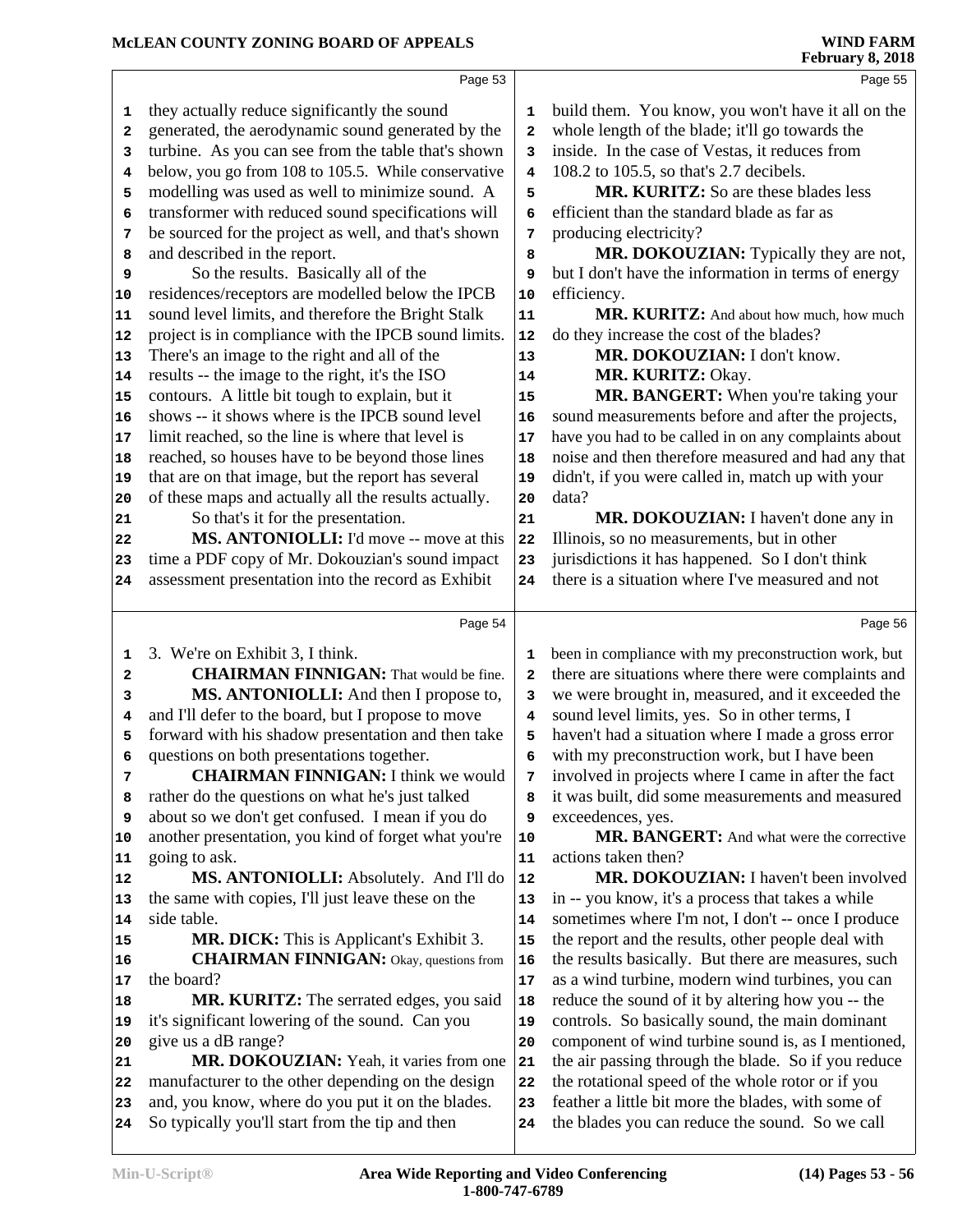|          | Page 57                                                                                                 |                         | Page 59                                                      |  |
|----------|---------------------------------------------------------------------------------------------------------|-------------------------|--------------------------------------------------------------|--|
| 1        | them noise reduced mode impulse, you know, they                                                         | 1                       | MR. DOKOUZIAN: So it stops at about 20,                      |  |
| 2        | exist, so you can mitigate against exceedences after                                                    | $\mathbf{2}$            | 25 meters per second, so let me -- I'll talk in              |  |
| 3        | the fact by implementing those. So yes, I've been                                                       | 3                       | meters per second first because it's easier and I'll         |  |
| 4        | involved in situations where that was done as                                                           | 4                       | explain. Then we can convert where it's                      |  |
| 5        | opposed to older technologies where it was more                                                         | 5                       | interesting. So a turbine will start spinning at             |  |
| 6        | difficult to do things.                                                                                 | 6                       | about 3, 4 meters per second. It will reach its              |  |
| 7        | MR. DEAN: Are you familiar with the term                                                                | 7                       | maximum acoustic capacity or power at about 10               |  |
| 8        | infrasound?                                                                                             | 8                       | meters per second, 9 meters per second, it will              |  |
| 9        | MR. DOKOUZIAN: Yes, I am.                                                                               | 9                       | reach its rated power at about 12, 13 meters per             |  |
| 10       | MR. DEAN: Can you explain your -- can you                                                               | 10                      | second, and it will start shutting off around 20             |  |
| 11       | explain that word to me please?                                                                         | 11                      | meters, 20 to 25 meters per second. It all depends           |  |
| 12       | MR. DOKOUZIAN: Absolutely. So first and                                                                 | 12                      | on the turbine model.                                        |  |
| 13       | foremost, IPCB doesn't regulate for infrasound.                                                         | 13                      | So what happens is that the sound                            |  |
| 14       | Infrasound is the frequency below 20 hertz. So can                                                      | 14                      | generated by a wind turbine will keep on increasing          |  |
| 15       | we go back to the slide, the first slide? Second                                                        | 15                      | until it reaches about 85 to 95 percent of its rated         |  |
| 16       | slide.                                                                                                  | 16                      | power. So at about 10 meters per second, it reaches          |  |
| 17       | MR. DICK: The one with the thermometer?                                                                 | 17                      | its maximum sound. After that, it doesn't -- the             |  |
| 18       | MR. DOKOUZIAN: No, that one there. So as                                                                | 18                      | sound does not keep on increasing because it doesn't         |  |
| 19       | I tried to explain, and it's tough to understand,                                                       | 19                      | rotate faster. It keeps the same rotational speed            |  |
| 20       | but 31.5, 63, 125, those are all low frequencies.                                                       | 20                      | and it actually feathers its blade as the wind,              |  |
| 21       | Low frequency is like a bass, you know, a very low                                                      | 21                      | there's more wind. So actually quite often the               |  |
| 22       | bass. Infrasound is even lower than that. So                                                            | 22                      | sound actually reduces a little bit as the wind              |  |
| 23       | that's what infrasound is. So in numerical value,                                                       | 23                      | speed increases. Hopefully that's --                         |  |
| 24       | it would be 20 and below. So you see that column                                                        | 24                      | <b>CHAIRMAN FINNIGAN:</b> You answered my                    |  |
|          | Page 58                                                                                                 |                         | Page 60                                                      |  |
| 1        | doesn't go 20 and below. That's in terms of                                                             | 1                       | question. Feather the blades, that's what I was              |  |
| 2        | numerical value what is infrasound, 20 hertz and                                                        | $\overline{\mathbf{2}}$ | trying to say when you throw the air away. It's              |  |
| 3        | below. In real life what it is, it's sound that is                                                      | 3                       | under the same deal as --                                    |  |
| 4        | getting quite low, so it's very low bass basically.                                                     | 4                       | MR. DOKOUZIAN: Yes.                                          |  |
| 5        | That's what infrasound is. Very, very low                                                               | 5                       | <b>CHAIRMAN FINNIGAN:</b> That's farmer talk.                |  |
| 6        | subwoofer. I tried to mimic it a little bit.                                                            | 6                       | MR. DOKOUZIAN: Yeah, so you throw, you                       |  |
| 7        | That's what infrasound, that's what infrasound is.                                                      | 7                       | start throwing air away at that point.                       |  |
| 8        | MR. DEAN: Thank you.                                                                                    | 8                       | <b>CHAIRMAN FINNIGAN:</b> Yeah, at a certain                 |  |
| 9        | <b>CHAIRMAN FINNIGAN:</b> You were talking about                                                        | 9                       | point you don't use the full amount of the --                |  |
| 10       | the wind speeds of 24 to 25 mile an hour. You don't                                                     | 10                      | MR. DOKOUZIAN: Correct.                                      |  |
| 11       | actually use the, all that wind, do you? At a                                                           | 11                      | <b>CHAIRMAN FINNIGAN: -- surface of the</b>                  |  |
| 12       | certain level, does it -- you start backing the                                                         | 12                      | blade.                                                       |  |
| 13       | blades off or do you use it up to 24 mile an hour?                                                      | 13                      | MR. DOKOUZIAN: Correct.                                      |  |
| 14       | MR. DOKOUZIAN: So we typically use meters                                                               | 14                      | <b>CHAIRMAN FINNIGAN:</b> We had testimony, not              |  |
| 15       | per second and that's why I'm converting, so I'll<br>try and convert as I'm talking. But a wind turbine | 15                      | tonight, but about low trailing edge blades. Are             |  |
| 16       | will start spinning at about 3 to 4 meters per                                                          | 16<br>17                | these blades quieter than that or any comparison to<br>that? |  |
| 17       | second, so that is -- I have to convert to                                                              | 18                      | MR. DOKOUZIAN: Yeah, low trailing edge or                    |  |
| 18<br>19 | kilometers per hour and then to miles per hour, so                                                      | 19                      | serrated trailing edge is the same thing. So this            |  |
| 20       | give me a second here, so --                                                                            | 20                      | project is proposing serrated trailing edge which is         |  |
| 21       | MS. ANTONIOLLI: Take your time.                                                                         | 21                      | the same as low noise trailing edge. So you've               |  |
| 22       | MR. DOKOUZIAN: So about 10, 8 miles per                                                                 | 22                      | heard -- there's different terms, so each                    |  |
| 23       | hour.                                                                                                   | 23                      | manufacturer will use a different acronym. So                |  |
| 24       | <b>CHAIRMAN FINNIGAN:</b> Where do you stop?                                                            | 24                      | acronyms, you'll hear LTNE or LNTE, but I mean the           |  |
|          |                                                                                                         |                         |                                                              |  |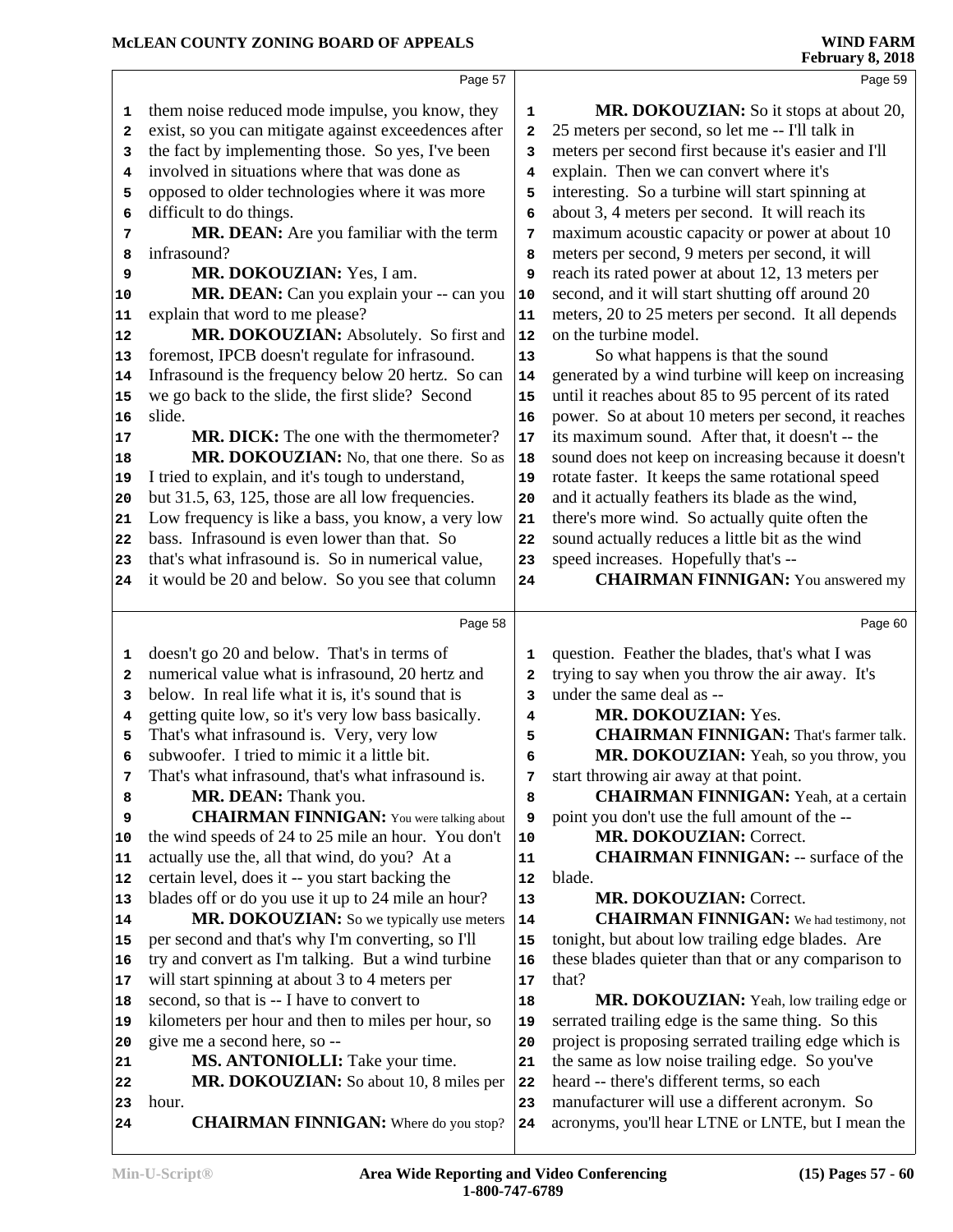|                                         | Page 61                                                                                                |              | Page 63                                                                                        |
|-----------------------------------------|--------------------------------------------------------------------------------------------------------|--------------|------------------------------------------------------------------------------------------------|
| 1                                       | proper name is a serrated, serrated blade. So                                                          | 1            | and what types of projects have you used them on?                                              |
| 2                                       | that's the same thing. So yes, the sound is reduced                                                    | $\mathbf{2}$ | MR. DOKOUZIAN: We've used the model for                                                        |
| 3                                       | by a couple decibels. So each -- it changes from                                                       | 3            | over a hundred projects, and that's my own                                                     |
| 4                                       | manufacturer to manufacturer.                                                                          | 4            | experience in North America. We're a global                                                    |
| 5                                       | <b>CHAIRMAN FINNIGAN:</b> Thank you.                                                                   | 5            | company. I would say that it's several hundred                                                 |
| 6                                       | MS. TURNER: You said that you used                                                                     | 6            | times in Europe and elsewhere in the world. So as a                                            |
| 7                                       | conservative or, you know, you gave us an example of                                                   | 7            | company, we are 20, 30 individuals that work in                                                |
| 8                                       | quite a few conservative -- ways that you were                                                         | 8            | acoustics. We meet frequently, we share                                                        |
| 9                                       | conservative in your estimate. What is the margin                                                      | 9            | information, we share our procedures and then we                                               |
| 10                                      | of error for these models and combine the margin of                                                    | 10           | improve them, so we've used it I would say hundreds                                            |
| 11                                      | error for your model as well as the specs from the                                                     | 11           | of times.                                                                                      |
| 12                                      | company.                                                                                               | 12           | In terms of the parameters, they've                                                            |
| 13                                      | MR. DOKOUZIAN: So good question. The                                                                   | 13           | evolved, so as we've gained more experience in                                                 |
| 14                                      | model itself, when it was designed and validated                                                       | 14           | measurements, we've actually adapted the parameters                                            |
| 15                                      | quite a while ago, the margin of error was plus or                                                     | 15           | to be more in line with what we're seeing in the                                               |
| 16                                      | minus 3 decibels at the time. That's the margin of                                                     | 16           | measurements. So they evolved through time, yes.                                               |
| 17                                      | error for the model's propagation model 9613-2. The                                                    | 17           | So we were maybe less conservative, if you want to                                             |
| 18                                      | wind turbine itself, the specifications, the wind                                                      | 18           | put it that way, ten years ago as opposed to now,                                              |
| 19                                      | turbine manufacturers will produce specifications                                                      | 19           | even five years ago.                                                                           |
| 20                                      | and then will add an uncertainty to that. Quite                                                        | 20           | MS. TURNER: Could you talk to me a little                                                      |
| 21                                      | often they're on the safe side. So they will                                                           | 21           | bit about the advantage -- why be conservative? Why                                            |
| 22                                      | measure a few turbines, and then the acoustic                                                          | 22           | is it so important to you as a consultant on sound                                             |
| 23                                      | specification that they will produce will be above.                                                    | 23           | and also to the wind company that you be under or                                              |
| 24                                      | So in general, the acoustic specification we use is                                                    | 24           | that you do this conservatively? Business reasons.                                             |
|                                         |                                                                                                        |              |                                                                                                |
|                                         | Page 62                                                                                                |              | Page 64                                                                                        |
|                                         |                                                                                                        | $\mathbf 1$  |                                                                                                |
| 1<br>2                                  | not really the top value, it's on the safe side,                                                       | 2            | Okay, I mean I --                                                                              |
| 3                                       | okay, typically. But what they will publish, I<br>don't have that number for the Vestas V136, but it's | 3            | MR. DOKOUZIAN: Yes.                                                                            |
| 4                                       | in the order of 1 to 2 decibels. Now, what's                                                           | 4            | MS. TURNER: We hear people say that and<br>it would be very easy to say, well, they want it to |
| 5                                       | important is you cannot add two uncertainties, you                                                     | 5            | look good on paper.                                                                            |
| 6                                       | have to add the square, the square root of the --                                                      | 6            | MR. DOKOUZIAN: Well, being a large                                                             |
| 7                                       | yes, so actually --                                                                                    | 7            | company, we're there for the long run. We want this                                            |
| 8                                       | MS. TURNER: I'll take your word for it.                                                                | 8            | to be sustainable, we support wind energy and we                                               |
| 9                                       | MR. DOKOUZIAN: So you cannot add 2 plus                                                                | 9            | want wind energy to have a good reputation, and for                                            |
| 10                                      | 5 -- 2 plus 3 and say the uncertainty is 5. It                                                         | 10           | us, it's -- we want to model appropriately, we want                                            |
|                                         | doesn't work that way. The uncertainty would                                                           | 11           | the results to be accurate, on the conservative                                                |
|                                         | actually tend to 3 by adding those two. So now what                                                    | 12           | side, so there's no surprises. And this is how we                                              |
|                                         | we do to counteract, if you will, or to mitigate                                                       | 13           | operate at DNV GL and we think it's better for our                                             |
|                                         | against that is that we use conservative assumptions                                                   | 14           | business to have accurate results that don't exceed                                            |
|                                         | so that way we're -- we're making sure that the top                                                    | 15           | the sound level limits, yes.                                                                   |
|                                         | end still falls below the sound level limit. So                                                        | 16           | MS. TURNER: And if you didn't have                                                             |
|                                         | when we go -- I mean what we want to avoid is go and                                                   | 17           | accurate results in your hundreds of projects, if                                              |
|                                         | measure and show noncompliance. As a consultant, we                                                    | 18           | you had been consistently over, what would happen to                                           |
|                                         | don't want to make that mistake, and that's why we                                                     | 19           | you as a business?                                                                             |
| 11<br>14<br>18<br>19                    | use conservative assumptions. So there are                                                             | 20           | MR. DOKOUZIAN: I don't think we would be                                                       |
| 21                                      | uncertainties, but using conservative assumptions                                                      | 21           | doing sound assessments anymore. If we would be                                                |
| 12<br> 13<br>15<br>16<br>17<br>20<br>22 | moves the value a little bit lower.                                                                    | 22           | always over the limit, I don't think large companies                                           |
| 23<br>24                                | MS. TURNER: How often have you used this<br>model with these specific conservative assumptions         | 23<br>24     | would come and see us to do their assessments<br>anymore.                                      |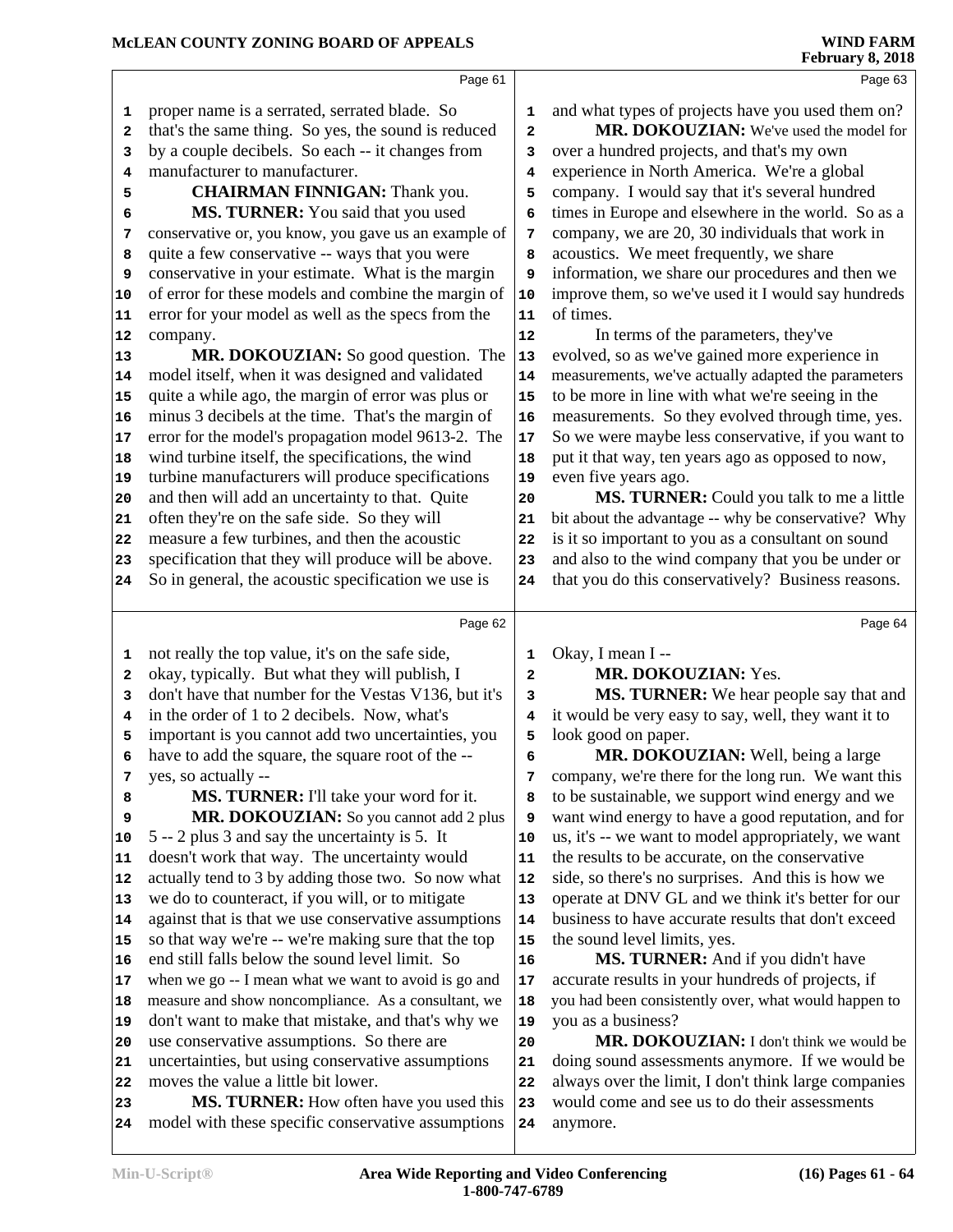|          | Page 65                                                                                   |                | Page 67                                                                                                 |
|----------|-------------------------------------------------------------------------------------------|----------------|---------------------------------------------------------------------------------------------------------|
| 1        | <b>MS. TURNER:</b> So once they built the                                                 | 1              | take more work to model though, to model for this                                                       |
| 2        | projects, if they were over the limit, the                                                | $\overline{a}$ | than it does for the one sound level.                                                                   |
| 3        | mitigation that they would have to take would keep                                        | 3              | MR. DOKOUZIAN: It does.                                                                                 |
| 4        | them from getting the full use of the project.                                            | 4              | MR. KURITZ: Okay.                                                                                       |
| 5        | MR. DOKOUZIAN: Yes, in that sense of the                                                  | 5              | <b>CHAIRMAN FINNIGAN:</b> Any questions from                                                            |
| 6        | question, correct. If you apply mitigation measures                                       | 6              | staff?                                                                                                  |
| 7        | after the fact, you are -- you are curtailing the                                         | 7              | MR. DICK: Do you have any idea how close                                                                |
| 8        | energy in certain ways, so -- and that's for 20, 25                                       | 8              | to meeting these standards the two houses that are a                                                    |
| 9        | years, however long the project is operating. So                                          | 9              | little bit closer than the 1647 feet, that they                                                         |
| 10       | yeah, it's an error you don't want to do.                                                 | 10             | would meet?                                                                                             |
| 11       | <b>CHAIRMAN FINNIGAN:</b> How do the Illinois                                             | 11             | MR. DOKOUZIAN: I don't know off-hand. I                                                                 |
| 12       | levels, IPCB levels compare to other places?                                              | 12             | would have to look in the report.                                                                       |
| 13       | MR. DOKOUZIAN: It's a good question                                                       | 13             | MS. TURNER: Are they included in your                                                                   |
| 14       | because you can't compare them. They're -- well,                                          | 14             | tables of -- for your receiver IDs? You didn't take                                                     |
| 15       | the levels are per frequency and there's no other                                         | 15             | those out that were closer?                                                                             |
| 16       | jurisdiction that does that. So basically other                                           | 16             | MR. DOKOUZIAN: No, those are in. All                                                                    |
| 17       | jurisdictions it's one value you've got to meet                                           | 17             | residences, participant or not, are included in the                                                     |
| 18       | while Illinois it's different values for each                                             | 18             | report. Shall I look and -- I just don't have it                                                        |
| 19       | frequency. So the advantage is that they do                                               | 19             | offhand.                                                                                                |
| 20       | regulate low frequency. You know, we often hear low                                       | 20             | MR. DICK: No, that's what I wanted to                                                                   |
| 21       | frequency, a lot about low frequency. 31.5 to 200                                         | 21             | know. If it's in the report, that's fine.                                                               |
| 22       | is the low frequency range, but it -- you can't                                           | 22             | MR. DOKOUZIAN: It is.                                                                                   |
| 23       | compare apple to apples. I would say that if you                                          | 23             | MS. TURNER: I'm also wondering, I don't                                                                 |
| 24       | sum all of that up, it's similar to other                                                 | 24             | see it in your report here, if you differentiated                                                       |
|          |                                                                                           |                |                                                                                                         |
|          | Page 66                                                                                   |                | Page 68                                                                                                 |
| 1        | jurisdictions, states in the area that have                                               | 1              | between participating houses, in other words people                                                     |
| 2        | regulations, but it's not a direct comparison.                                            | $\mathbf{2}$   | who have a contract for a turbine, versus those that                                                    |
| 3        | Sorry, didn't answer that right, but I'll                                                 | 3              | did not participate. Did you do any output that                                                         |
| 4        | give you an example. Other jurisdictions will say                                         | 4              | would show the difference in those?                                                                     |
| 5        | you've got to meet 50 decibels at night. That's it,                                       | 5              | MR. DOKOUZIAN: We didn't differentiate in                                                               |
| 6        | it's one number. Here it's a bunch of numbers, each                                       | 6              | the report. We considered everyone equally.                                                             |
| 7        | for one, for a breakdown of the sound component. So                                       | 7              | MS. TURNER: Okay, and you made sure that                                                                |
| 8        | you take sound, you break it down into these six,                                         | 8              | everyone met the sound levels regardless of whether                                                     |
| 9        | seven frequencies, and then you compare against a                                         | 9              | they have a turbine on their land or not.                                                               |
| 10       | limit.                                                                                    | 10             | MR. DOKOUZIAN: Correct.                                                                                 |
| 11       | <b>CHAIRMAN FINNIGAN:</b> So would you say one's                                          | 11             | MR. KURITZ: The IPCB level, correct, the                                                                |
| 12       | better than another or it doesn't make any                                                | 12             | sound measurements are at the property line, and I                                                      |
| 13       | difference?                                                                               | 13             | know that our code says it's at the foundation of                                                       |
| 14       | MR. DOKOUZIAN: I can't really opine on<br>that. I wouldn't know what's better in terms of | 14             | the house, but we do defer to the IP or IPCB                                                            |
| 15       |                                                                                           | 15             | standards, so where did you model to?<br>MR. DEAN: I'm not sure that's correct.                         |
| 16       | regulations unfortunately.<br>MR. KURITZ: Is this more difficult to                       | 16             |                                                                                                         |
| 17       | meet?                                                                                     | 17             | Phil, can you help? We have a disagreement here on<br>-- are we using, does IPCB use the property line? |
| 18       | MR. DOKOUZIAN: It's more difficult to                                                     | 18<br>19       | MR. DICK: Yes.                                                                                          |
| 19       | model for, but it's not more difficult -- I wouldn't                                      | 20             | MR. DEAN: Okay, thank you, I was wrong.                                                                 |
| 20<br>21 | say it's more difficult to meet. I mean our job is                                        | 21             | MR. DOKOUZIAN: So the way IPCB is                                                                       |
| 22       | to meet it, so you just make sure that it meets the                                       | 22             | designed, it's a Class C to Class -- it defines the                                                     |
| 23       | regulations.                                                                              | 23             | source as Class A, Class A being the residence, so                                                      |
| 24       | MR. KURITZ: But it does take, it does                                                     | 24             | we model to the house not to the property line.                                                         |
|          |                                                                                           |                |                                                                                                         |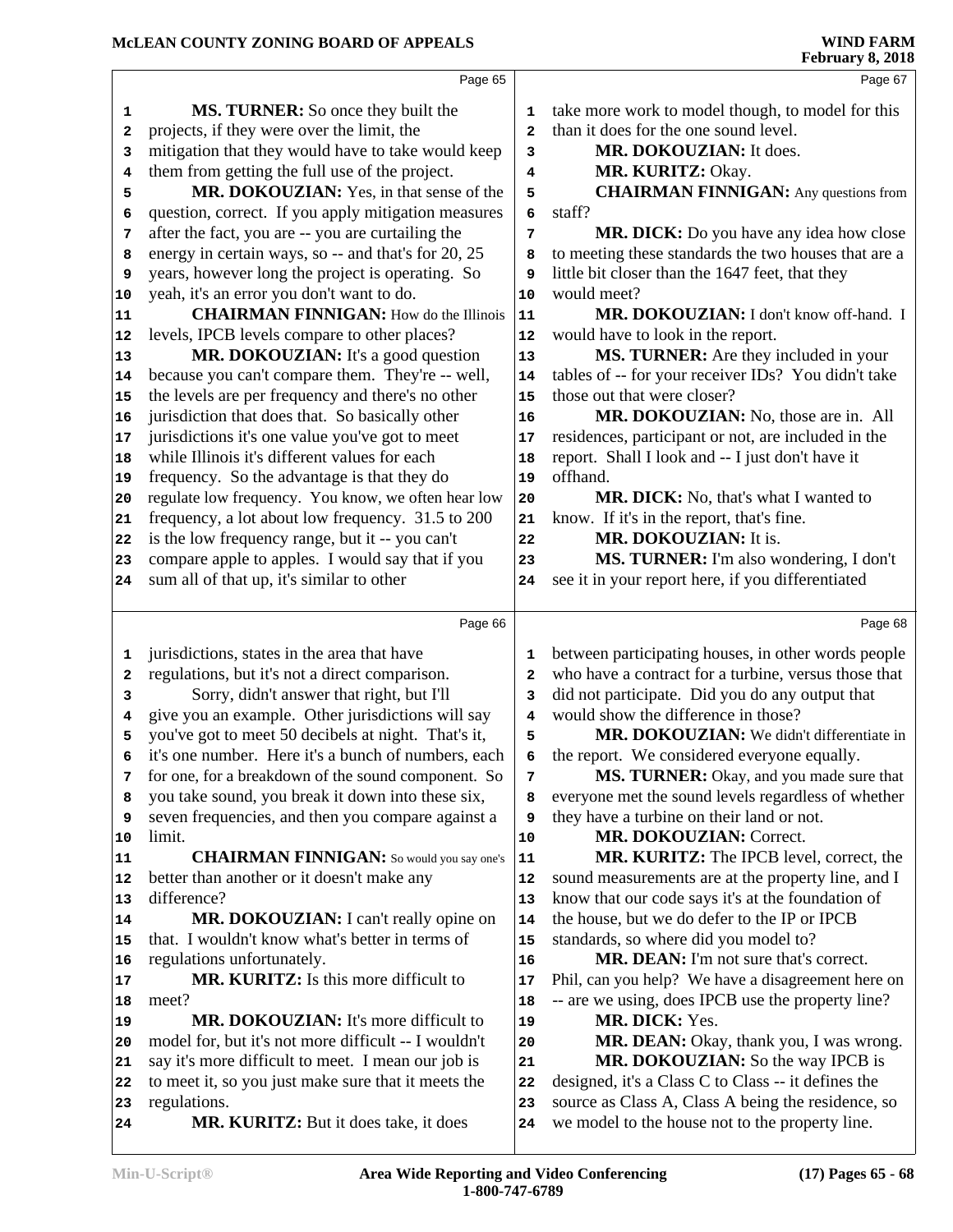|          | Page 69                                                      |                   | Page 71                                                                             |
|----------|--------------------------------------------------------------|-------------------|-------------------------------------------------------------------------------------|
| 1        | <b>MS. ANTONIOLLI:</b> And can I ask a question              | 1                 | of your report, do you have your report handy?                                      |
| 2        | about where in the IPCB regulations you find that            | 2                 | A. I'm on page 4.                                                                   |
| з        | the receiving property is measured at the property           | 3                 | Q. Okay, DNV GL did not validate the actual                                         |
| 4        | boundary? Do you have a place that you're referring          | 4                 | reception points on site. Just you got what you --                                  |
| 5        | $\mathfrak{g}$                                               | 5                 | you put in what you received from the client.                                       |
| 6        | MR. DOKOUZIAN: It's the same for me. I'm                     | 6                 | A. Correct.                                                                         |
| 7        | not sure it's at the property line. I think it               | 7                 | Q. Okay. You say that you measured -- if you                                        |
| 8        | would be --                                                  | 8                 | go to page 7, the last paragraph, right above that                                  |
| 9        | MS. TURNER: I have a feeling we'll find                      | 9                 | you talk about the plus or minus 3 dB for the ISO                                   |
| 10       | out soon.                                                    | 10                | 9613, correct? And then the paragraph below that                                    |
| 11       | MR. DOKOUZIAN: Okay.                                         | 11                | says: The sound impact was calculated for each                                      |
| 12       | MR. LUETKEHANS: I'll have a question                         | 12                | dwelling located in the vicinity of the project                                     |
| 13       | about it.                                                    | 13                | modelled as a point of reception. Is that one point                                 |
| 14       | MR. KURITZ: We just got through one of                       | 14                | of reception or was it multiple points for a house?                                 |
| 15       | these, so -- and at that point in time we saw the            | 15                | A. One point for each house.                                                        |
| 16       | regulation, and I've slept since then, so there's --         | 16                | Q. So you put a dot in the middle of the                                            |
| 17       | I couldn't quote the number that day, so --                  | 17                | house approximately?                                                                |
| 18       | <b>CHAIRMAN FINNIGAN:</b> Any other questions                | 18                | A. Correct.                                                                         |
| 19       | from the board or staff? Anyone in the audience              | 19                | Q. Okay, you didn't do the outside                                                  |
| 20       | have questions? Come forward.                                | 20                | foundation, just one dot right in the middle.                                       |
| 21       | MR. LUETKEHANS: Do you mind if I call you                    | 21                | A. Correct.                                                                         |
| 22       | Shant or Shant, because I'll screw this name up so           | 22                | Q. Okay. Do you have an opinion as to                                               |
| 23       | bad, you'll hate me.                                         | 23                | whether, as to whether noise emissions that exceed                                  |
| 24       | MR. DOKOUZIAN: Shant is good.                                | 24                | the limits or that do not exceed the limits in                                      |
|          | Page 70                                                      |                   | Page 72                                                                             |
|          |                                                              |                   |                                                                                     |
| 1        | <b>MR. LUETKEHANS: Shant?</b><br>MR. DOKOUZIAN: Shant.       | 1                 | Section 901.102 can or cannot violate the IPCB<br>standards?                        |
| 2        | <b>MR. LUETKEHANS: Shant.</b>                                | $\mathbf{2}$<br>3 | A. I'm not sure I understand your question.                                         |
| 3<br>4   | MR. DOKOUZIAN: Shant.                                        | 4                 | If the sound level limits are below the IPCB, do                                    |
| 5        | MR. LUETKEHANS: I can't do it either way.                    | 5                 | they violate?                                                                       |
| 6        |                                                              |                   |                                                                                     |
|          |                                                              |                   |                                                                                     |
|          | MR. DOKOUZIAN: Mr. Dokouzian then.                           | 6                 | Q. Could they still violate the IPCB, other                                         |
| 7        | MR. LUETKEHANS: Mr. Dokouzian, how's                         | 7                 | <b>IPCB</b> standards?                                                              |
| 8        | that?                                                        | 8                 | MS. ANTONIOLLI: What standards are you                                              |
| 9        | MR. DOKOUZIAN: No, I'm just kidding.                         | 9                 | referring to?                                                                       |
| 10<br>11 | Shant.                                                       | 10<br>11          | MR. LUETKEHANS: Well, right now I'm just                                            |
| 12       | <b>MR. LUETKEHANS:</b> I actually can do                     | 12                | talking generally. We'll get to it. I want to know<br>if he knows the answer first. |
| 13       | Dokouzian I think better rather than Shant.                  | 13                | A. If the results are below the sound level                                         |
| 14       | MS. ANTONIOLLI: The Chicago accent is<br>acceptable.         | 14                | limits in the table presented in the standard, then                                 |
| 15       | MR. LUETKEHANS: Well, my Chicago accent                      | 15                | they are in compliance with the values presented in                                 |
| 16       | is really bad, so --                                         | 16                | the table in the standard.                                                          |
| 17       | <b>CHAIRMAN FINNIGAN:</b> We've got to have your             | 17                | Q. Okay. Could you have a -- results that                                           |
| 18       | name first.                                                  | 18                | are below the table in the standard but still                                       |
| 19       | MR. LUETKEHANS: Phil Luetkehans,                             | 19                | violate other provisions of the IPCB regs to your                                   |
| 20       | L-U-E-T-K-E-H-A-N-S, 105 East Irving Park Road,              | 20                | knowledge?                                                                          |
| 21       | Itasca.                                                      | 21                | A. To my knowledge, there's no other                                                |
| 22       | <b>QUESTIONS BY</b>                                          | 22                | quantitative IPCB sound level limits.                                               |
| 23       | MR. LUETKEHANS:<br>You did not validate -- if I go to page 4 | 23                | Q. How about qualitative?<br>To my knowledge, there's nothing that I                |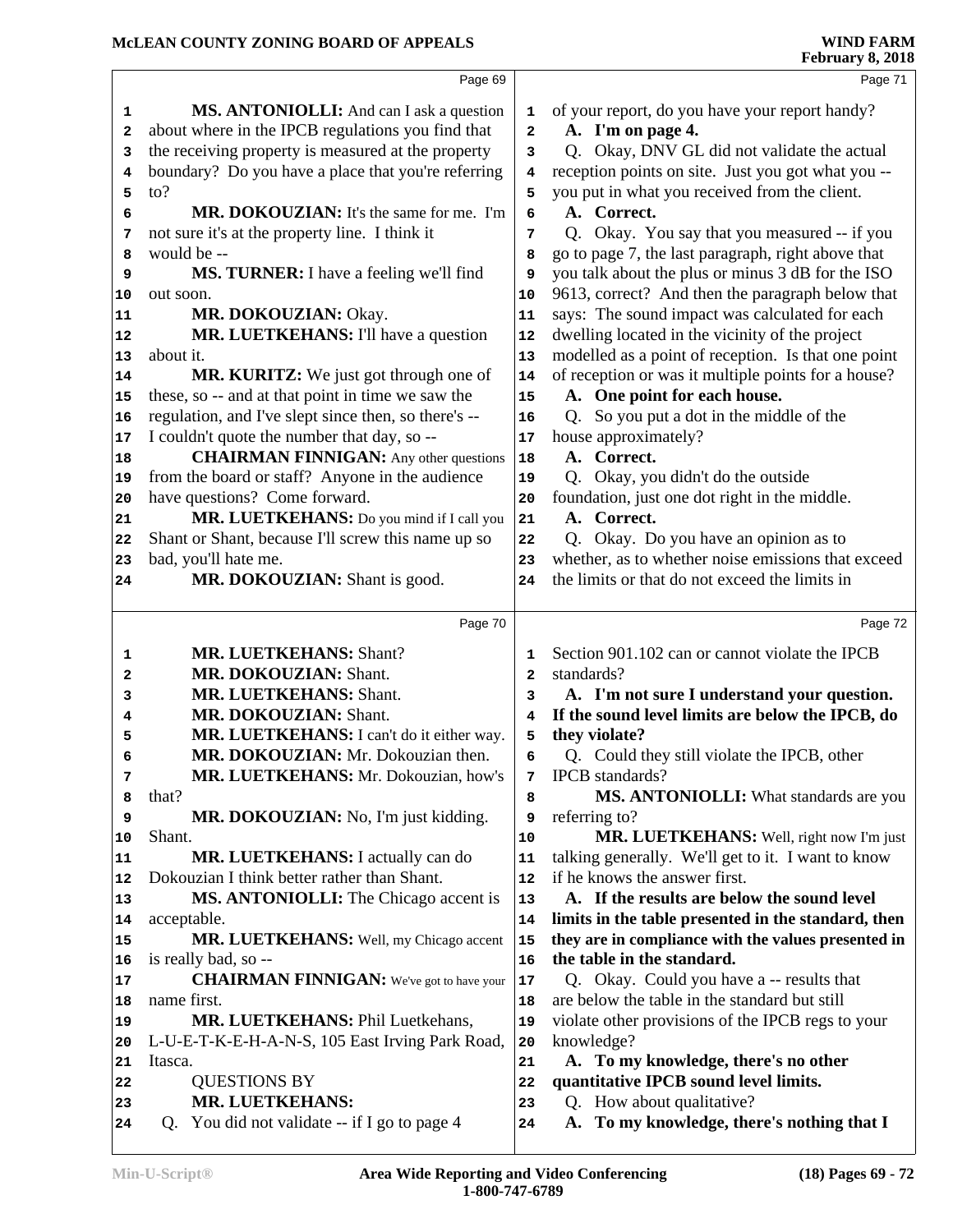|          | Page 73                                                                                       |    | Page 75                                                                                   |
|----------|-----------------------------------------------------------------------------------------------|----|-------------------------------------------------------------------------------------------|
| 1        | could compare the sound level limits to that are                                              | 1  | noise pollution in Illinois or so violate any                                             |
| 2        | modelled to something else in the IPCB regulations.                                           | 2  | provision of this chapter?                                                                |
| 3        | Q. Okay. Is it possible for sound to still                                                    | 3  | MS. ANTONIOLLI: With the caveat that he's                                                 |
| 4        | be a nuisance under the IPCB regulations even though                                          | 4  | not familiar with all of the provisions of the                                            |
| 5        | they comply with the IP -- with the limits set forth                                          | 5  | Illinois Environmental Protection Act, he can answer                                      |
| 6        | in the IPCB standard Section 901.102?                                                         | 6  | this question to the extent he can.                                                       |
| 7        | MS. ANTONIOLLI: I object. He's asking                                                         | 7  | A. My answer would be that the IPCB does not                                              |
| 8        | for a legal conclusion.                                                                       | 8  | quantify what is noise pollution, what level is                                           |
| 9        | MR. LUETKEHANS: I'm asking if he knows.                                                       | 9  | noise pollution, and therefore as an engineer                                             |
| 10       | He's an expert acoustician, he's been talking about                                           | 10 | providing a sound impact assessment, I've modelled                                        |
| 11       | IPCB Illinois regulations, Illinois law. I want to                                            | 11 | the sound and compared against the numerical values                                       |
| 12       | know if he knows.                                                                             | 12 | in the assessment. So this paragraph would be                                             |
| 13       | <b>CHAIRMAN FINNIGAN:</b> Somebody's got to turn                                              | 13 | against noise pollution, but I have no way to                                             |
| 14       | their mic off.                                                                                | 14 | determine what that is.                                                                   |
| 15       | MR. LUETKEHANS: Sorry.                                                                        | 15 | Q. Okay. So you don't know if the levels                                                  |
| 16       | <b>CHAIRMAN FINNIGAN:</b> My counsel says that                                                | 16 | that you've presented in your report could cause                                          |
| 17       | he doesn't have to answer that question.                                                      | 17 | problems with sleep?                                                                      |
| 18       | <b>BY MR. LUETKEHANS:</b>                                                                     | 18 | A. That's not my field of expertise. I'm not                                              |
| 19       | Q. Have you ever heard of the Knox versus                                                     | 19 | a health expert.                                                                          |
| 20       | Turris case from the IPCB?                                                                    | 20 | Q. Fair enough, thanks. Your report cites                                                 |
| 21       | A. No.                                                                                        | 21 | Section 901.102, correct? I think it's page 2                                             |
| 22       | Q. Are you familiar with the rest of the                                                      | 22 | probably of your report. It's early on, I remember                                        |
| 23       | noise regulations of the IPCB other than these                                                | 23 | that. It's actually page 3 -- or excuse me, it's --                                       |
| 24       | limits, the numerical limits?                                                                 | 24 | yeah, it's page 2.                                                                        |
|          |                                                                                               |    |                                                                                           |
|          | Page 74                                                                                       |    | Page 76                                                                                   |
| 1        | A. I have read through them and I'm familiar                                                  | 1  | MS. ANTONIOLLI: Page 2 is here.                                                           |
| 2        | with them, yes.                                                                               | 2  | Q. Got it?                                                                                |
| з        | Q. Okay, are you familiar with the fact that                                                  | 3  | A. Yes.                                                                                   |
| 4        | Section 900.102 says that no person shall cause or                                            | 4  | The one Section 2.1?<br>O.                                                                |
| 5        | allow the emission of sound beyond the boundaries of                                          | 5  | Yes.<br>A.                                                                                |
| 6        | its property?                                                                                 | 6  | Q. Okay. Well, there's two page 2s. That's                                                |
| 7        | MS. ANTONIOLLI: Hold on, let me get there                                                     | 7  | why I was making sure we're on the same page. And                                         |
| 8        | for us to read together.                                                                      | 8  | if you look at according to Section 901.102A and B,                                       |
| 9        | MR. LUETKEHANS: Well, I'll give you a                                                         | 9  | the definition talks about to any receiving Class A                                       |
| 10       | copy of it.                                                                                   | 10 | land, correct?                                                                            |
| 11       | MS. ANTONIOLLI: I've got a copy here.                                                         | 11 | A. Correct.                                                                               |
| 12       | A. Excuse me a second, I forgot my glasses.                                                   | 12 | Q. And it says when measured at any point                                                 |
| 13       | Take your time.<br>Q.                                                                         | 13 | within such receiving Class A land, correct?                                              |
| 14       | So I'll go get my glasses --<br>A.                                                            | 14 | A. Correct.                                                                               |
| 15       | Please take your time.<br>Q.                                                                  | 15 | Q. However, your models are -- and that's the                                             |
| 16       | A. -- at the back. Okay, so this is under                                                     | 16 | same -- if you go to the next page, 901.106, again                                        |
| 17       | noise pollution?                                                                              | 17 | it talks about no person shall cause or allow the                                         |
| 18       | Q. Yes. This is part of the IPCB regulations                                                  | 18 | emissions of any prominent discrete tone, et cetera,                                      |
| 19       | to your knowledge on noise?                                                                   | 19 | et cetera, to any receiving Class A, B or C land,                                         |
| 20       | A. So what is your question?                                                                  | 20 | correct?                                                                                  |
| 21       | Q. Doesn't Section 900.102 say no person<br>shall cause or allow the emission of sound beyond | 21 | A. Correct.                                                                               |
| 22       | the boundaries of its property, as property is                                                | 22 | Q. Doesn't talk about structures, it talks<br>about the land use, right? Is that correct? |
| 23<br>24 | defined in Section 25 of the IEPA, so as to cause                                             | 23 | A. Well, Class A land is characterized as the                                             |
|          |                                                                                               | 24 |                                                                                           |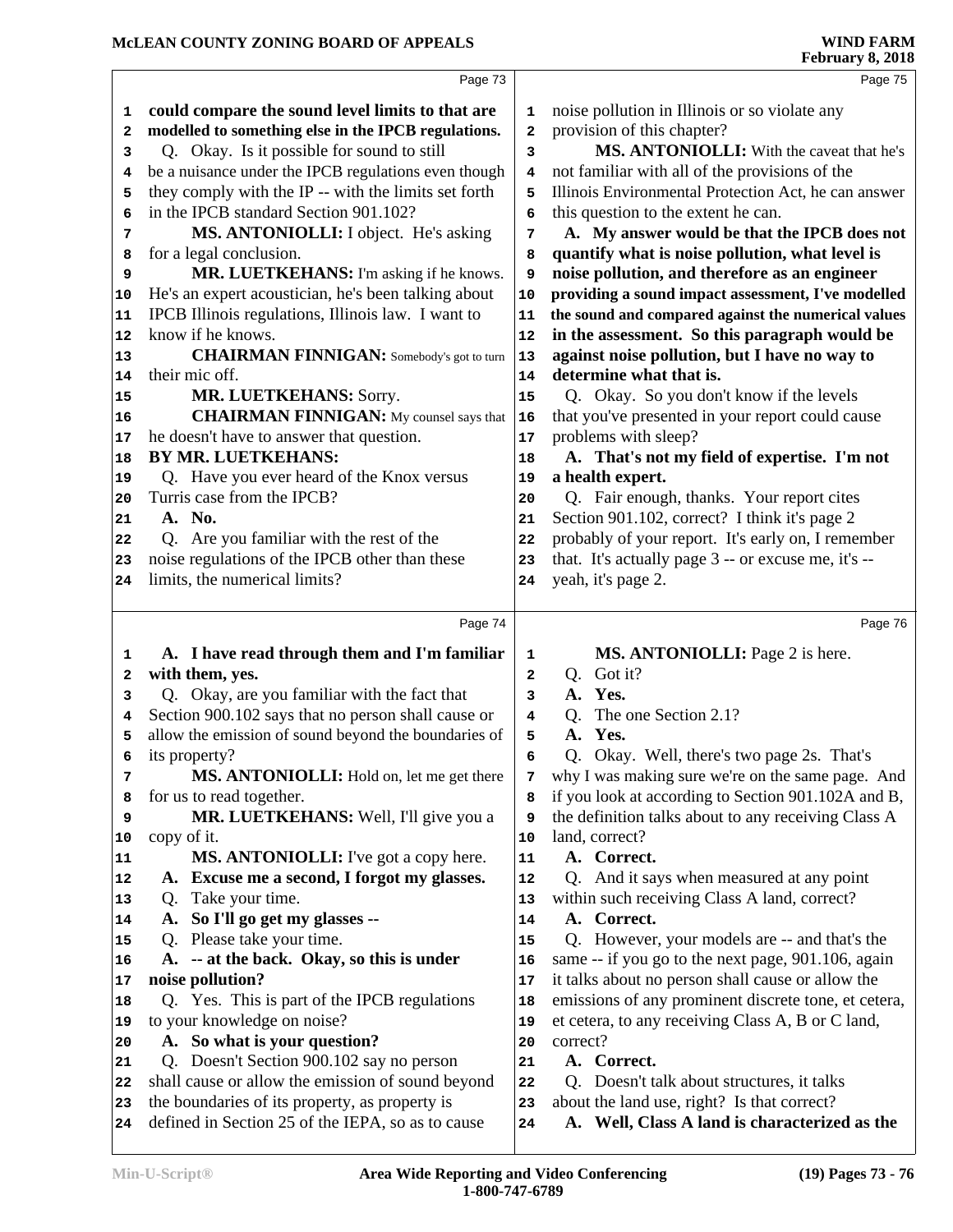|                | Page 77                                              |                | Page 79                                              |
|----------------|------------------------------------------------------|----------------|------------------------------------------------------|
| 1              | residence, yes.                                      | 1              | Q. Okay. One of the things that your -- that         |
| $\overline{a}$ | Q. Where? Where in the IPCB regulations do           | $\overline{a}$ | the application talks about is the ability to move   |
| 3              | you find that Class A land is only the residential   | 3              | turbines a hundred feet; is that correct? Are you    |
| 4              | structure?                                           | 4              | familiar with that?                                  |
| 5              | A. I believe that's under the urban planning         | 5              | A. I am not familiar with that.                      |
| 6              | code, isn't it?                                      | 6              | Q. Okay. Let's talk about your contour maps          |
| 7              | Q. No. Do you have it?                               | 7              | for a second. If you could go to, or let's go --     |
| 8              | A. I don't.                                          | 8              | stop for a second. Let's go to your table Appendix   |
| 9              | Q. Okay.                                             | 9              | B I think it is. I'm sorry, I don't remember the --  |
| 10             | A. It's been a while since I've read it.             | 10             | Table 5.1, I apologize. It's on page 9 of your       |
| 11             | Q. Okay. And in fact the urban -- the land           | 11             | report. Now, if you go to receptor 13, that models   |
| 12             | classification basis is only based upon the land     | 12             | at the 1,000 level at 40.9, correct?                 |
| 13             | use, correct, not actually -- just based on land     | 13             | A. Correct.                                          |
| 14             | use, correct, not structures; isn't that correct?    | 14             | Q. Okay. And that is 1670 feet away from the         |
| 15             | Or you don't know?                                   | 15             | nearest turbine?                                     |
| 16             | A. I'm sorry, I'm not following.                     | 16             | A. Correct.                                          |
| 17             | Q. The classification standards that are             | 17             | Q. So that's outside of this area that Ms.           |
| 18             | referred to in the IPCB regulations --               | 18             | Chapman talked about earlier that I think was 1660   |
| 19             | MS. ANTONIOLLI: Can you say the full                 | 19             | feet that you went back and tried to get neighbor    |
| 20             | title of those classification standards?             | 20             | agreements at. Do you recall her testimony of that?  |
| 21             | Q. I think it's Appendix B to the standards.         | 21             | A. Yes, I didn't follow.                             |
| 22             | Talks about land use, it doesn't talk about the word | 22             | Q. Her testimony or --                               |
| 23             | structures, does it? If you know. If you don't       | 23             | A. Not for agreements, no.                           |
| 24             | know, you don't know.                                | 24             | Okay. If you go to receptor point -- at<br>Q.        |
|                |                                                      |                |                                                      |
|                | Page 78                                              |                | Page 80                                              |
|                | A. Can I see where that is?                          | 1              | the 1,000 hertz level, receptor 13 is only .1        |
| 1<br>2         | Right now I just want to know if you know<br>Q.      | $\mathbf{2}$   | decibels below the IPCB limits, correct?             |
| 3              | it.                                                  | 3              | A. Correct.                                          |
| 4              | A. I'm not sure what you're talking about.           | 4              | Q. Okay. And if I go to receptor 68, again           |
| 5              | Q. Okay, that's fair enough. If an entire            | 5              | at the 1,000 decibel level, it is only .1 decibels   |
| 6              | property is used for residential purposes and is not | 6              | below the 40, the IPCB limit, correct?               |
| 7              | a farm, none of it is farmed, your model just        | 7              | A. Correct.                                          |
| 8              | measures at the beginning -- at the middle of the    | 8              | Q. And at the 2,000 decibels, it is only .2          |
| 9              | building and nowhere else, correct?                  | 9              | below the IPCB limits, correct?                      |
| 10             | A. Our model models at the middle of the             | 10             | A. Correct.                                          |
| 11             | building, correct.                                   | 11             | Q. Okay. Let's go to your contour maps for           |
| 12             | Q. Okay. If I move the model 50 feet closer          | 12             | those two sites if we could, and that would be pages |
| 13             | to the wind turbines, that could change the dB       | 13             | B3 -- let's start with B3. Do you have that handy?   |
| 14             | levels, correct?                                     | 14             | A. I have B3 open.                                   |
| 15             | A. Negligible, but it could.                         | 15             | Q. Okay, great. If I look, can you -- if I           |
| 16             | Q. It could change it up to .3 decibels,             | 16             | look at B3, I'm seeing -- let's look at the top      |
| 17             | correct?                                             | 17             | right circle contour map. You know what I'm talking  |
| 18             | A. I haven't done that calculation, so I             | 18             | about?                                               |
| 19             | can't comment.                                       | 19             | A. Yes, I see.                                       |
| 20             | Q. Okay. If I model it at a hundred feet             | 20             | In the middle it's T101, T167 and T171.<br>Q.        |
| 21             | closer, it would -- it would be a little greater,    | 21             | Yes.<br>A.                                           |
| 22             | correct?                                             | 22             | Okay. And then I see a turbine or then I<br>Q.       |
| 23             | A. It would -- as you get closer to the              | 23             | see a point for receptor 68, 69 and 70. Do you see   |
|                | turbines, the sound level increases.                 | 24             | that just to the left and bottom of that?            |
| 24             |                                                      |                |                                                      |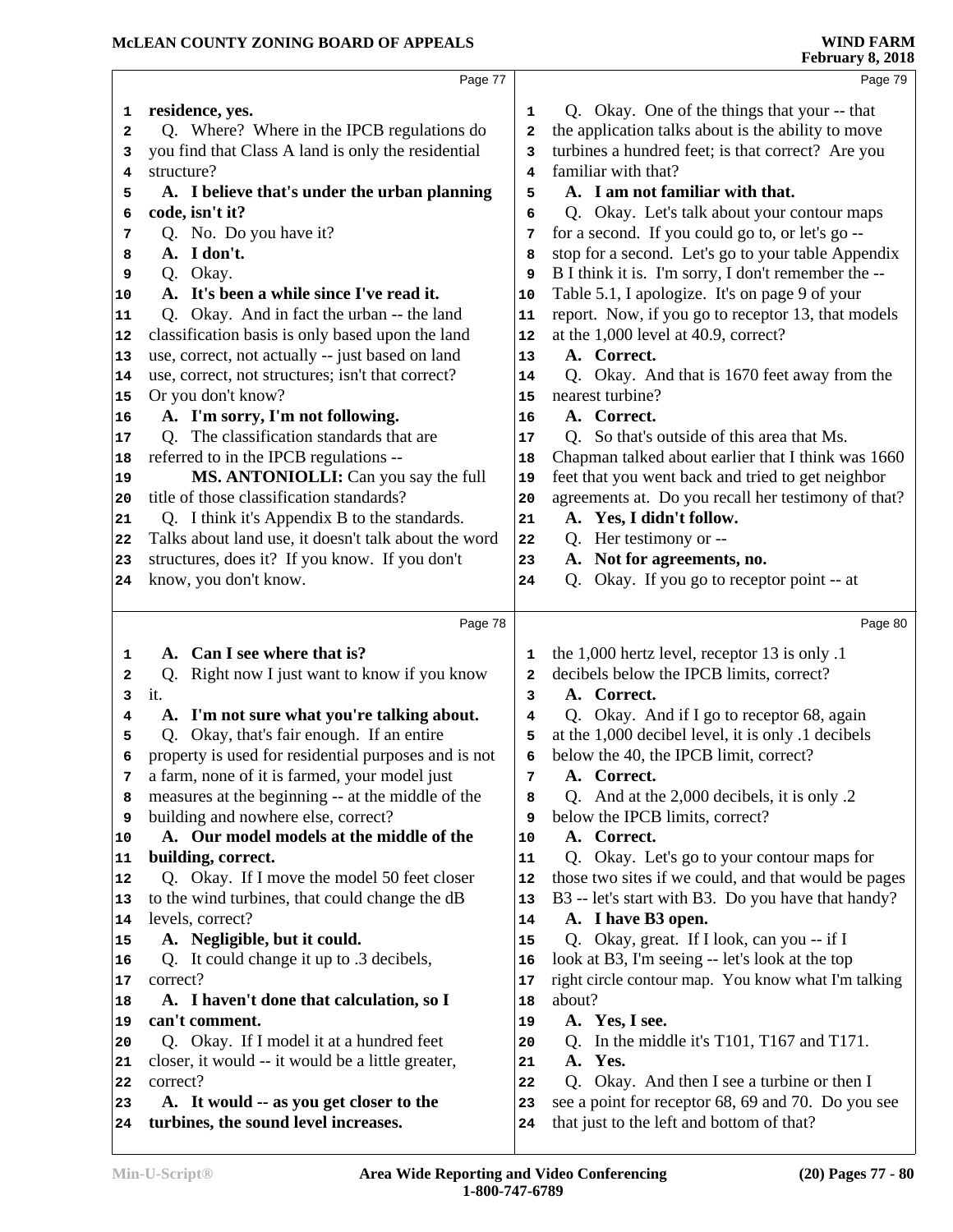|              | Page 81                                             |                | Page 83                                              |
|--------------|-----------------------------------------------------|----------------|------------------------------------------------------|
| 1            | A. Yes, I do.                                       | 1              | Q. Okay.                                             |
| $\mathbf{2}$ | Q. In fact, 68 looks like it's actually             | $\overline{a}$ | A. Purple is 1,000.                                  |
| 3            | crossed by both these lines, is that a fair         | 3              | Q. Okay, sorry, I can't tell colors either.          |
| 4            | statement, the point where 68 is?                   | 4              | So let's talk about that. Okay, this -- showing you  |
| 5            | A. Due to the scale on the map, it looks            | 5              | what has been marked as SLG Exhibit 13.              |
| 6            | crossed, but in reality it's just above it, yes.    | 6              | MS. ANTONIOLLI: Can you give us a                    |
| 7            | Q. Okay. The 40.9 is just above it because          | 7              | foundation for this?                                 |
| 8            | 40.9 is in the middle of the house. You don't know  | 8              | MR. LUETKEHANS: Well, let me ask the                 |
| 9            | what the edge of the house is, correct?             | 9              | question. I'm about to.                              |
| 10           | A. I haven't calculated that, no.                   | 10             | Q. This is receptor 13, and as you can see,          |
| 11           | Q. Okay. You could have blown this map up so        | ${\bf 11}$     | it's on I -- or E 2500 North. Do you see that, Mr.   |
| 12           | we could actually see where it was in relation to   | 12             | Dokouzian?                                           |
| 13           | the house, correct? You have that ability? You      | 13             | A. I see what's written on the page, yeah.           |
| 14           | just didn't do it and put it in your report?        | 14             | Q. Okay.                                             |
| 15           | A. We have that ability. We typically don't         | 15             | A. I can't confirm.                                  |
| 16           | do it, no.                                          | 16             | MS. ANTONIOLLI: Can you explain a little             |
| 17           | Q. Okay. And then let's go to page B5 which         | 17             | bit about how this was -- this came about? I'm not   |
| 18           | talks about Table 13. Or excuse me, I'm sorry, one  | 18             | sure who took the picture or how this was created.   |
| 19           | second please.                                      | 19             | MR. LUETKEHANS: You know, we can get to              |
| 20           | Okay. Table B5 in the middle of the page,           | 20             | that, I'll have an expert come in and talk about     |
| 21           | $just -$                                            | 21             | that when the time's right, but right now I'm        |
| 22           | A. Do you mean figure B5?                           | 22             | cross-examining him about this to see if he knows    |
| 23           | Q. Page B5, I'm sorry.                              | 23             | anything.                                            |
| 24           | A. Page B5.                                         | 24             | MS. ANTONIOLLI: Okay, are you going to               |
|              |                                                     |                |                                                      |
|              | Page 82                                             |                | Page 84                                              |
| 1            | Q. It's two pages later from the contour map        | 1              | allow this in without any foundation?                |
| 2            | we were just looking at. And then you'll see a      | $\overline{a}$ | MR. LUETKEHANS: I don't think I'm asking             |
| з            | circle somewhat in the middle, I guess it's kind of | 3              | it to come in yet, so I'm not sure where we are on   |
| 4            | the middle of the map, maybe a little north of      | 4              | that. I haven't asked it to be admitted.             |
| 5            | middle, where it says T46, 47 and 48; is that       | 5              | MS. ANTONIOLLI: We're still -- should we             |
| 6            | correct?                                            | 6              | be talking about it?                                 |
| 7            | A. Yes, correct.                                    | 7              | MR. LUETKEHANS: It's cross-examination.              |
| 8            | Okay. And to the bottom of that you have<br>O.      | 8              | It doesn't -- I don't have to have something         |
| 9            | again receptor 13. Do you see that?                 | 9              | admitted to cross on it.                             |
| 10           | A. Yes, correct.                                    | 10             | <b>CHAIRMAN FINNIGAN:</b> You're kind of getting     |
| 11           | Q. Okay. And take your time. With the               | 11             | into testimony with what you're doing.               |
| 12           | glasses on, I understand, trust me. I have to wear  | 12             | MR. LUETKEHANS: I'm not trying to                    |
| 13           | contacts, I just cheat.                             | 13             | testify. I'm about -- I'm trying to ask a question.  |
| 14           | 13 up here again right on the edge, we              | 14             | <b>CHAIRMAN FINNIGAN:</b> But you are.               |
| 15           | talked about earlier, it's at 40.9.                 | 15             | MR. LUETKEHANS: I'm only getting into                |
| 16           | A. Correct.                                         | 16             | testimony in response to her questions.              |
| 17           | Q. Because of the scale, you say it crosses         | 17             | <b>CHAIRMAN FINNIGAN:</b> You've handed out          |
| 18           | over, but it's -- the scale is what makes it look   | 18             | stuff.                                               |
| 19           | like that one of the two measurements is crossing   | 19             | MR. LUETKEHANS: I handed out stuff,                  |
| 20           | over, correct?                                      | 20             | you're absolutely correct, and I'll ask a question   |
| 21           | A. One of the two contour lines, yes.               | 21             | on it.                                               |
| 22           | Q. Okay. Which contour line is the red? Is          | 22             | BY MR. LUETKEHANS:                                   |
| 23           | that the 1,000 or 2,000?                            | 23             | Q. Is it possible that point 13, receptor            |
|              | A. The 1,000.                                       | 24             | 13 -- okay, if I were to tell -- if you're to assume |
| 24           |                                                     |                |                                                      |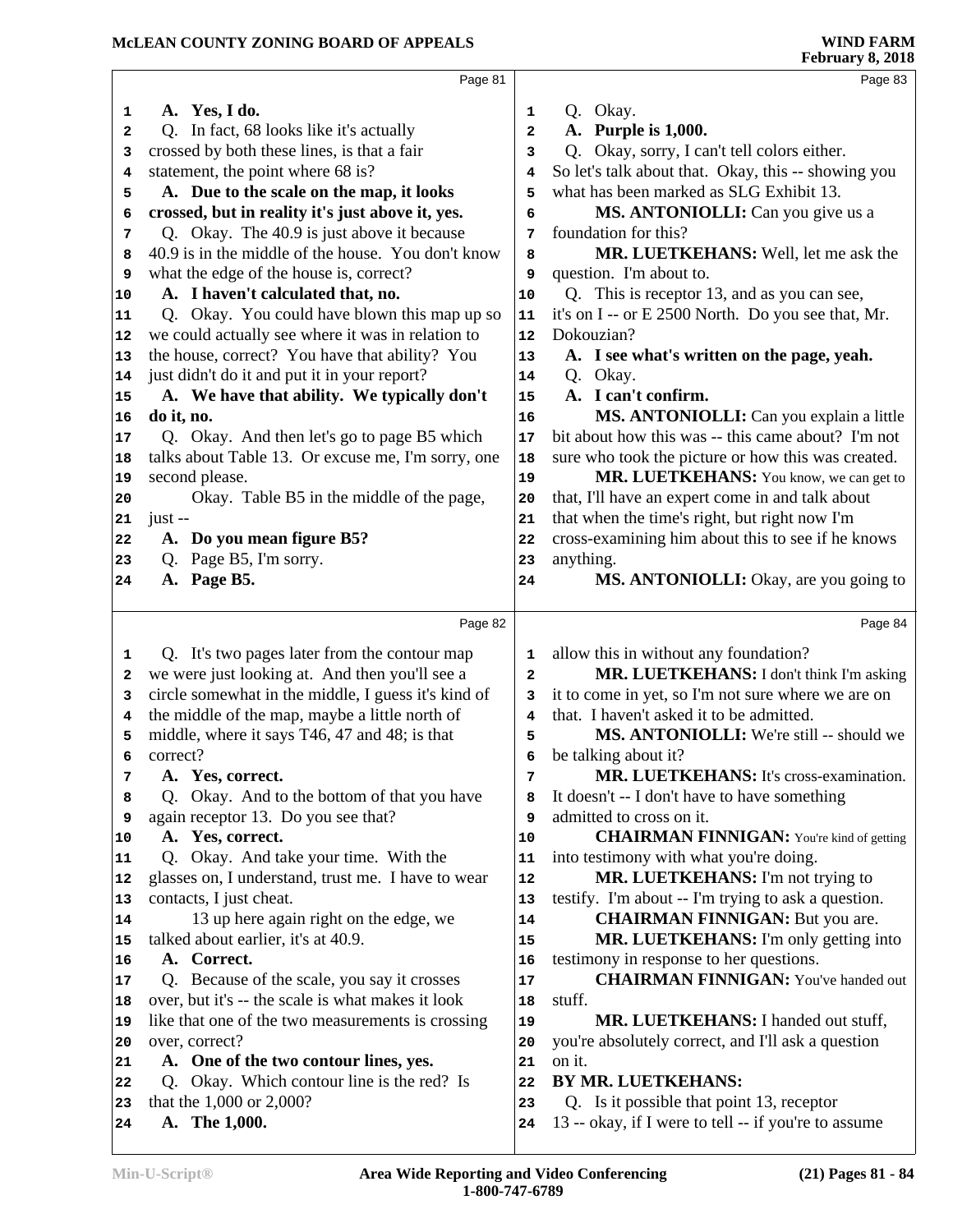|    | Page 85                                              |    | Page 87                                             |
|----|------------------------------------------------------|----|-----------------------------------------------------|
| 1  | that the red is above 41.0 and the green is below    | 1  | acousticians when they're trying to be conservative |
| 2  | 41.0, or 41.0 and below, is it possible that         | 2  | use 0.0 as the ground attenuation factor?           |
| 3  | receptor 13 would look like this?                    | 3  | A. I can't comment on that.                         |
| 4  | MS. ANTONIOLLI: Listen, I'll allow Mr.               | 4  | Q. You've never seen anyone else use 0.0 as         |
| 5  | Dokouzian to answer the question, but just I sustain | 5  | their ground attenuation factor?                    |
| 6  | my objection.                                        | 6  | A. I've seen some jurisdictions where a             |
| 7  | A. My question would be look like what? If           | 7  | ground factor of zero is required.                  |
| 8  | this image is receptor 13?                           | 8  | Q. Okay. And so you've seen certain -- in           |
| 9  | Q. 13.                                               | 9  | fact, you've used zero at times, correct?           |
| 10 | A. I, I don't know.                                  | 10 | A. I cannot recall seeing one sound impact          |
| 11 | Q. Is it possible that given the place that          | 11 | analysis in North America with a ground factor of   |
| 12 | you measured the houses, that certain of the houses, | 12 | zero for a wind farm, no.                           |
| 13 | such as receptor 13 and receptor 68, have part of    | 13 | Q. How about anywhere else?                         |
| 14 | the house that are above 41.0 and part are below     | 14 | A. Neither.                                         |
| 15 | 41.0 or 41.0 and below?                              | 15 | Q. But certain jurisdictions require it.            |
| 16 | A. I have not calculated it and estimated it,        | 16 | A. Correct. However, I've not seen the sound        |
| 17 | so I cannot say. What I can say is since the         | 17 | impact assessments of those jurisdictions.          |
| 18 | modelling is very conservative, the real life, the   | 18 | Q. If you used a ground attenuation factor of       |
| 19 | real values that would be measured, I would have no  | 19 | zero, is it likely that receptors 13 and 68 are     |
| 20 | question that at the foundation of the house that is | 20 | above the 41.0 limit?                               |
| 21 | shown in this plan that the levels would be under    | 21 | A. I would have to calculate it to be               |
| 22 | the IPCB.                                            | 22 | certain, but it is likely.                          |
| 23 | Q. Okay, you talk, you keep talking about the        | 23 | Q. Is it also likely that receptors 13 and          |
| 24 | model being conservative. What ground attenuation    | 24 | 68, if you did your contour map to the level of one |
|    |                                                      |    |                                                     |
|    | Page 86                                              |    | Page 88                                             |
| 1  | factor did you use, .5?                              | 1  | foot intervals, would show that part of the house   |
| 2  | A. Correct.                                          | 2  | under your modelling is above 41.0?                 |
| 3  | Q. You could have used 0.0 if you wanted to          | з  | A. Without calculating that, I cannot -- I          |
| 4  | be very conservative, couldn't you have?             | 4  | cannot attest to that.                              |
| 5  | A. That's completely unrealistic. I've               | 5  | Q. So you don't know if it's likely or not          |
| 6  | assumed that half of the whole project area is flat  | 6  | likely?                                             |
| 7  | and polished cement.                                 | 7  | A. I don't know.                                    |
| 8  | Q. In the winter in Illinois, as I'm sure it         | 8  | Q. Okay. But it's true -- I mean if you             |
| 9  | is in Canada, we have a lot of snow and ice,         | 9  | wanted to be conservative, as conservative as       |
| 10 | correct?                                             | 10 | possible, you could use 0.0 as your ground          |
| 11 | A. Correct.                                          | 11 | attenuation factor, correct?                        |
| 12 | Q. In fact, you can look out the window and          | 12 | A. Well, we feel that we're already very            |
| 13 | see that today. Snow and ice reflects much           | 13 | conservative, and as I've mentioned, since we've    |
| 14 | different than normal farm conditions, correct?      | 14 | done a lot of post construction measurements, we're |
| 15 | A. Well, I'm glad you asked that because             | 15 | able to really align the results to be as accurate  |
| 16 | there's a misconception on snow and ice. Actually    | 16 | as possible on the conservative side. So adding     |
| 17 | snow absorbs a lot more sound and even ice/snow,     | 17 | even more conservatism, yes, it is possible, but we |
| 18 | because of the shape of it, actually is pretty       | 18 | have not done that. We've tried to align ourselves  |
| 19 | absorptive, so a lot of tests have been done to show | 19 | as best as possible with measurements on the        |
| 20 | that that's actually a misconception.                | 20 | conservative side.                                  |
| 21 | Q. What's the ground attenuation on ice?             | 21 | Q. Do you have any of those studies that you        |
| 22 | A. It's -- that's a good question. Actually          | 22 | have provided to the Zoning Board of Appeals for    |
| 23 | I don't have that answer.                            | 23 | their review?                                       |
| 24 | Q. Fair enough. Have you seen other                  | 24 | A. No, I don't.                                     |
|    |                                                      |    |                                                     |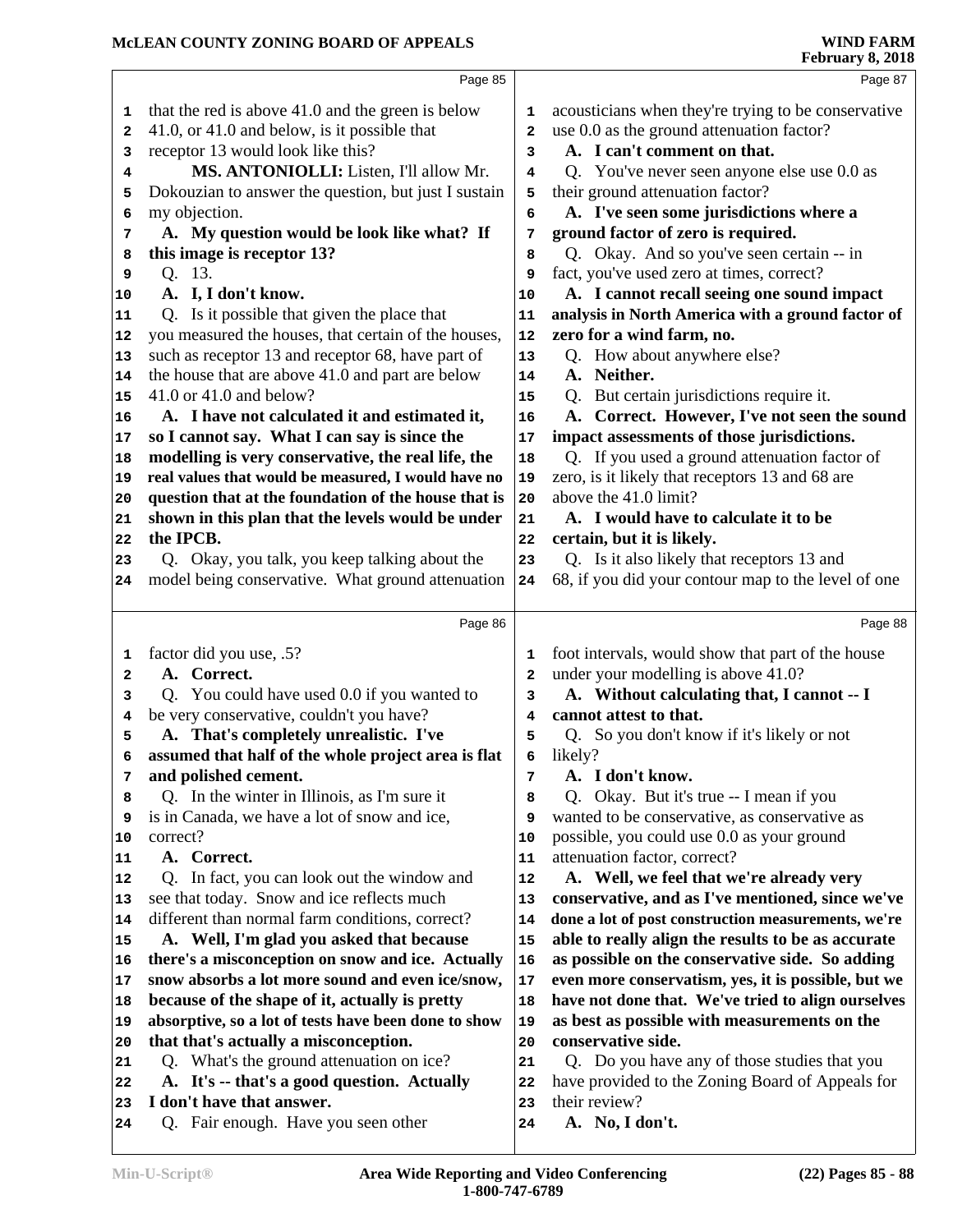|                  | Page 89                                                     |              | Page 91                                                                                           |
|------------------|-------------------------------------------------------------|--------------|---------------------------------------------------------------------------------------------------|
| 1                | Q. Okay. You talk about you assume the                      | 1            | Okay. Anybody else?<br>Q.                                                                         |
| 2                | wind -- in your model, you assume the wind is coming        | $\mathbf{2}$ | A. Oregon.                                                                                        |
| 3                | from both sides at once, correct?                           | з            | Q. Okay. Anybody else you can think of?                                                           |
| 4                | A. Correct.                                                 | 4            | A. Alberta.                                                                                       |
| 5                | Q. That's not an assumption you made, that's                | 5            | Alberta, Canada, okay. Anybody else?<br>Q.                                                        |
| 6                | an assumption in the model though, correct?                 | 6            | A. We could go on for a long time.                                                                |
| 7                | A. That is how the model is designed,                       | 7            | Q. Okay, well, let's just go with the four we                                                     |
| 8                | correct.                                                    | 8            | have. What's the dBA level of Minnesota?                                                          |
| 9                | Q. Okay.                                                    | 9            | A. 50.                                                                                            |
| 10               | A. It's not an assumption that I've added to                | 10           | Q. How about Ontario?                                                                             |
| 11               | the model.                                                  | 11           | 40.<br>A.                                                                                         |
| 12               | Q. The 27 wind turbines that'll have serrated               | 12           | Q. And how about Oregon?                                                                          |
| 13               | edges, those are all in your models already,                | 13           | A. It depends. It's 34 to start and then it                                                       |
| 14               | correct?                                                    | 14           | goes up as you measure.                                                                           |
| 15               | A. That is already inclusive of the model,                  | 15           | Q. Goes up to what?                                                                               |
| 16               | correct.                                                    | 16           | A. As high as 10 decibels over what you've                                                        |
| 17               | Q. And did you use those 27 serrated edges to               | 17           | measured as the ambient sound.                                                                    |
| 18               | get below the -- the reason I assume you used them          | 18           | Q. How about Alberta?                                                                             |
| 19               | was to get below the IPCB limits?                           | 19           | A. 40.                                                                                            |
| 20               | A. Those were one of the reasons, correct.                  | 20           | Q. What's the World Health Organization's                                                         |
| 21               | Q. What other reasons?                                      | 21           | suggested level for nighttime?                                                                    |
| 22               | A. Well, to design -- yeah, to design the                   | 22           | A. 40 decibels.                                                                                   |
| 23               | layout in a way that the sound meets IPCB                   | 23           | 40 dBA, correct?<br>Q.                                                                            |
| 24               | regulations, correct. That's the reason.                    | 24           | A. (Nods head).                                                                                   |
|                  |                                                             |              |                                                                                                   |
|                  |                                                             |              |                                                                                                   |
|                  | Page 90                                                     |              | Page 92                                                                                           |
| 1                |                                                             | 1            |                                                                                                   |
| 2                | Q. That's fine. We don't have dBAs in your<br>study, right? | $\mathbf{2}$ | Q. Okay. Would it be fair to say that the<br>dBA levels for receptors 13 and 68 are well above 40 |
| 3                | A. Correct, it's not required under IPCB.                   | 3            | dBA?                                                                                              |
| 4                | Q. But dBA is an average. Is that what you                  | 4            | A. I haven't calculated it so I don't know.                                                       |
| 5                | were talking about earlier when you were talking            | 5            | How long would it take you to calculate<br>Q.                                                     |
| 6                | about jurisdictions that had one limit was dBA?             | 6            | it?                                                                                               |
| 7                | A. Correct.                                                 | 7            | A. Half an hour maybe, I don't know, 15. I                                                        |
| 8                | Q. And dBA is like decibel average, I mean                  | 8            | have to have my tools.                                                                            |
| 9                | the A stands for average weight or some weighting           | 9            | Q. Do you have those with you today?                                                              |
| 10               | scale somehow that's beyond me, but is that a fair          | 10           | No, I don't.<br>A.                                                                                |
| 11               | statement?                                                  | 11           | Okay. Do you have any reason to believe<br>Q.                                                     |
| 12               | A. No, not really. Frequencies are in dBs                   | 12           | that receptors 13 and 68 would not be above 40 dBA?                                               |
| 13               | and overall values are in dBs as well. dBA is how           | 13           | A. I haven't calculated it, so I prefer                                                           |
| 14               | the human ear perceives sound.                              | 14           | calculating before providing an answer.                                                           |
| 15               | Q. Okay. And you said dBA values of -- or                   | 15           | Q. Okay. You said that the lower hertz, 31.5                                                      |
| 16               | you had dBA values in other jurisdictions you talked        | 16           | to 125 hertz levels, are kind of like a bass sound,                                               |
| 17               | about earlier, other jurisdictions used dBAs; is            | $17\,$       | right?                                                                                            |
| 18               | that correct?                                               | 18           | A. Low frequency is up to 200.                                                                    |
| 19               | A. Some jurisdictions, yes.                                 | 19           | Q. Yeah, and I think you talked about, and                                                        |
| 20               | Q. What jurisdictions are those to your                     | 20           | I'm awful with technology, but sounds like a                                                      |
| 21               | knowledge?                                                  | 21           | subwoofer at the really low levels?                                                               |
| 22               | A. Minnesota for example.                                   | 22           | A. Correct.                                                                                       |
| 23<br>${\bf 24}$ | Okay. Anybody else?<br>Q.<br>Ontario.<br>A.                 | 23<br>24     | Q. Okay. And you've had -- have you ever had<br>the instance with a subwoofer where you actually  |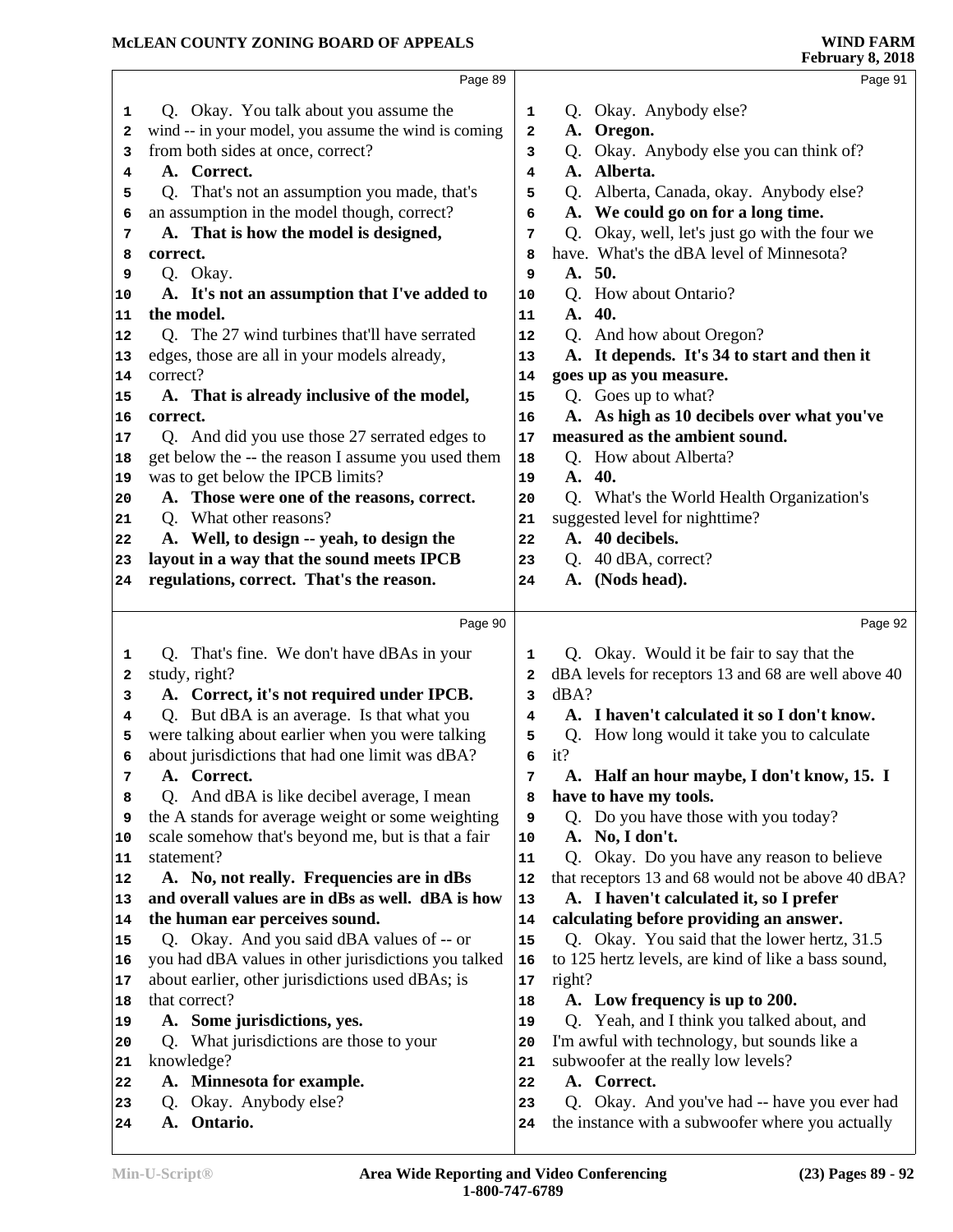|              | Page 93                                                                                                  |                     | Page 95                                                                                                 |
|--------------|----------------------------------------------------------------------------------------------------------|---------------------|---------------------------------------------------------------------------------------------------------|
| 1            | feel the vibrations in your ear because of the                                                           | 1                   | residences, we have a guesthouse that we use and the                                                    |
| $\mathbf{2}$ | subwoofer?                                                                                               | $\overline{2}$      | main residence, so there's two buildings that are                                                       |
| 3            | A. Listening to music, yes.                                                                              | 3                   | considered residences on our property, and wanted to                                                    |
| 4            | Q. Yeah, yeah, okay.                                                                                     | 4                   | make sure that the readings were done at the right                                                      |
| 5            | A. While the intensity was high.                                                                         | 5                   | buildings not at the center property. I mean the                                                        |
| 6            | Q. Fair enough. I'm sorry, I think I'm done.                                                             | 6                   | center of the property is our barn essentially. So                                                      |
| 7            | I just want to go through the report real quick to                                                       | 7                   | I wanted to make sure that the readings were right,                                                     |
| 8            | make sure I'm not missing anything.                                                                      | 8                   | and if that changed that, if it would bring us                                                          |
| 9            | MR. LUETKEHANS: Thank you. Appreciate                                                                    | 9                   | closer to the limit since it's less than a decimal                                                      |
| 10           | your time.                                                                                               | 10                  | away. It just concerns us a little bit with the                                                         |
| 11           | MR. DOKOUZIAN: Pleasure.                                                                                 | 11                  | noise and if you're not on the right building.                                                          |
| 12           | <b>CHAIRMAN FINNIGAN:</b> We're going to take a                                                          | 12                  | So I mean I would feel more comfortable if                                                              |
| 13           | ten minute break and it's up on the screen, so when                                                      | 13                  | it was at the property line since we have a couple                                                      |
| 14           | that comes to zero, just kind of come back.                                                              | 14                  | different spots, you know, if there was a way to                                                        |
| 15           | (Recess at 8:03 p.m. to 8:14 p.m.)                                                                       | 15                  | maneuver something and make it work. I definitely                                                       |
| 16           | <b>CHAIRMAN FINNIGAN:</b> Is there anyone else                                                           | 16                  | want to make sure that's something that's looked at                                                     |
| 17           | want to ask questions of this witness? Please come                                                       | 17                  | and reviewed with our house in particular since it's                                                    |
| 18           | forward.                                                                                                 | 18                  | so close. You think that's something that you guys                                                      |
| 19           | MR. TAYLOR: The left one or right one                                                                    | 19                  | could reevaluate and come up with or --                                                                 |
| 20           | again? Right? All right, Travis Taylor, 28686                                                            | 20                  | A. Yeah, I mean that's a good question. We                                                              |
| 21           | North 3050 East. I just want to make sure.                                                               | 21                  | would have to put it in the model and see what kind                                                     |
| 22           | <b>QUESTIONS BY</b>                                                                                      | 22                  | of results we get at different locations. If the,                                                       |
| 23           | <b>MR. TAYLOR:</b>                                                                                       | 23                  | if our center point is not located on your house,                                                       |
| 24           | Q. According to your project map that I was                                                              | 24                  | then we should move it. We did not, we received                                                         |
|              |                                                                                                          |                     |                                                                                                         |
|              |                                                                                                          |                     |                                                                                                         |
|              | Page 94                                                                                                  |                     | Page 96                                                                                                 |
|              |                                                                                                          |                     |                                                                                                         |
| 1            | looking at earlier, I'm the recipient on or                                                              | 1<br>$\overline{a}$ | the $-$                                                                                                 |
| 2<br>3       | residence 50 on the map.                                                                                 | 3                   | Q. Okay.                                                                                                |
|              | A. Okay.                                                                                                 |                     | A. -- location of the houses, so we did not                                                             |
| 4            | Q. And I was looking at one of the charts                                                                | 4                   | validate it ourselves, so I cannot comment on how                                                       |
| 5            | that you guys submitted. I don't know if you want                                                        | 5                   | that was done.                                                                                          |
| 6            | to -- it might be easier to look at your book.                                                           | 6                   | Q. Okay.                                                                                                |
| 7            | A. What chart is that? The table with the                                                                | 7                   | A. But yes, it would -- it would be a good                                                              |
| 8            | results?                                                                                                 | 8                   | idea to evaluate what the sound level is. It                                                            |
| 9            | Q. Yeah, the table with the results.                                                                     | 9                   | shouldn't change that much.                                                                             |
| 10           | A. Okay.                                                                                                 | 10                  | Q. Yeah, it just makes me nervous, you know,                                                            |
| 11           | Q. I can tell you a little bit more here. I                                                              | 11                  | when you're getting that close.                                                                         |
| 12           | was just reviewing some of the, where we kind of                                                         | 12                  | A. I understand, yeah.                                                                                  |
| 13           | stood on it to make a better understanding, and it                                                       | 13                  | Q. Also with the residence -- and there's                                                               |
| 14           | seemed to be that at the -- I don't know, I'll wait.                                                     | 14                  | been a lot of talk of the different edged blades and                                                    |
| 15           | Are you there?                                                                                           | 15                  | so forth. And like you said earlier with the 3                                                          |
| 16           | A. Yeah.                                                                                                 | 16                  | percent decimal, that it could be a variance that                                                       |
| 17           | Q. Recipient 50. At the 1,000 -- 1,000                                                                   | 17                  | could go up, you know, or down, that made me                                                            |
| 18           | level, it shows my house would be at the 40.2 and at                                                     | 18                  | nervous. But have you guys actually done testing on                                                     |
| 19           | the top it says that the limit's 41. When I talked                                                       | 19                  | the same turbine blades and measured the sound                                                          |
| 20           | earlier with Katie this past week, she contacted me                                                      | 20                  | levels at the house levels like to come up with some                                                    |
| 21           | a couple times and we talked, she asked which                                                            | 21                  | of these? Like are these blades so new that there's                                                     |
| 22           | building on the property specifically was our house                                                      | 22                  | only a limited number of them and you haven't had                                                       |
| 23<br>24     | and assumed that it was the center building on our<br>property. And our house is actually -- we have two | 23<br>24            | enough time to do the research or is it something<br>that's been out long enough to actually measure it |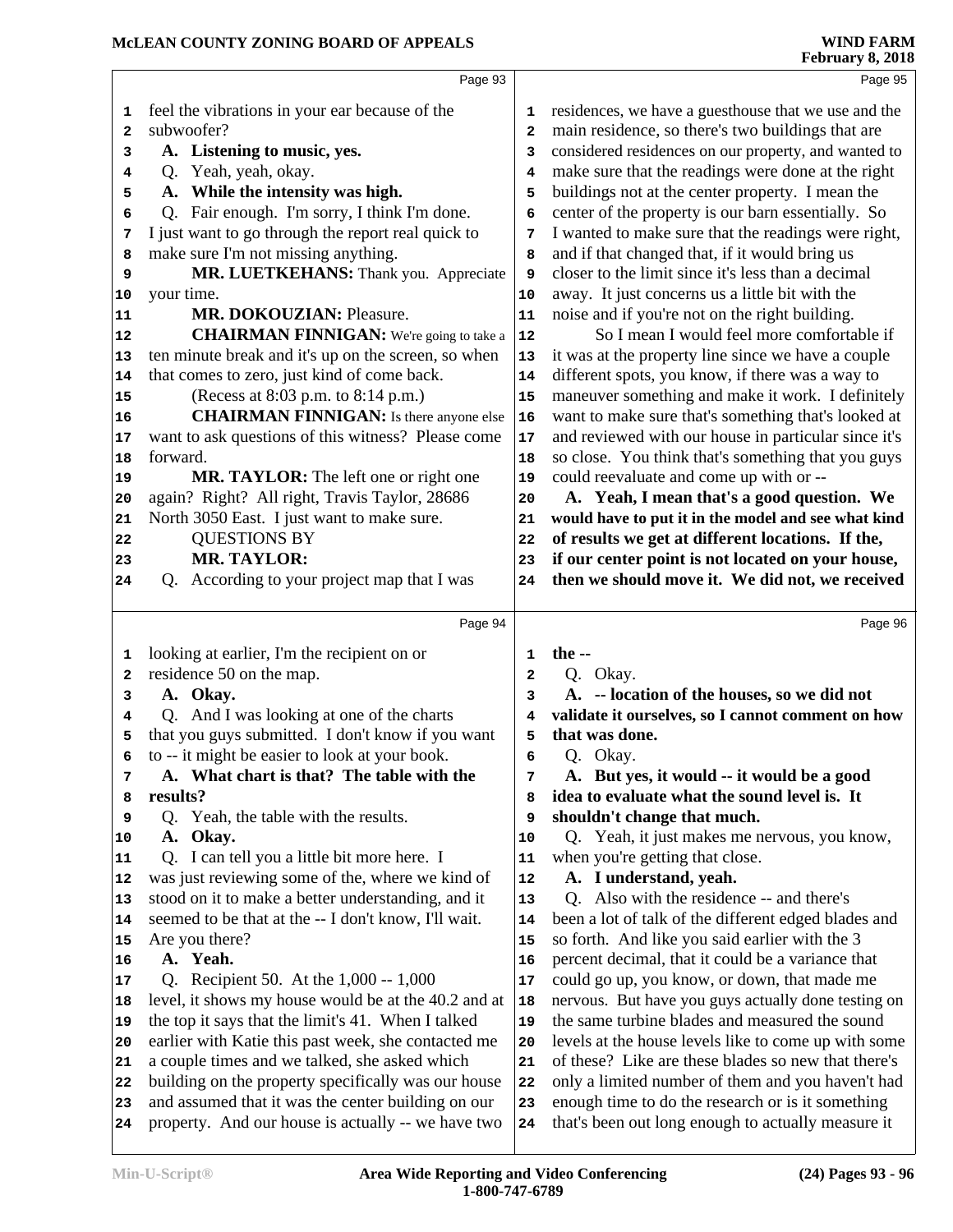|              |                                                      |      | 1 COI 001 y 0, 2010                                  |
|--------------|------------------------------------------------------|------|------------------------------------------------------|
|              | Page 97                                              |      | Page 99                                              |
| 1            | on real-life applications, you know? Is that         | 1    | variation and you can't predict everything, but I -- |
| $\mathbf{2}$ | something with these particular blades and windmills | 2    | even Katie and I talked about how the wind turbines  |
| 3            | because there's different kinds of blades and        | 3    | at Twin Groves are starting to age and they're       |
| 4            | different windmills. It looks like on my house in    | 4    | getting to be a little bit noisier than what they    |
| 5            | particular there's two different blade styles,       | 5    | were when you first put them up. Now residents may   |
| 6            | there's one with the cutting edge below, whatever,   | 6    | adapt to it, but especially with some of the         |
| 7            | and then there's one further, further is a relative  | 7    | windmill new technology, is there any way to have    |
| 8            | term, a couple hundred feet difference, from my      | 8    | some error for projection of noise 15, 20 years down |
| 9            | house. Is that something that real life has shown?   | 9    | the line?                                            |
| 10           | A. A good question as well. The technology           | 10   | A. You're asking all the good questions. Two         |
| 11           | itself, so serrated blades, exists and has -- you    | 11   | things to answer that. Typically a turbine that's    |
| 12           | know, it's been measured. I actually measured some   | 12   | noisier is less productive, so basically a turbine   |
| 13           | on a different model, so it does work and it         | 13   | can get noisier if the blade starts to -- if the     |
| 14           | actually does reduce by several decibels the sound.  | 14   | blades are dirty, get dirty, start chipping and all  |
| 15           | I don't -- in the case of this wind turbine which is | 15   | that kind of stuff. And typically a project owner,   |
| 16           | fairly new, I don't -- I have not received the       | 16   | what I've seen from my experience, they will go and  |
| 17           | measurement reports, the underlying measurement      | $17$ | remedy against that because it's lost revenue,       |
| 18           | reports that show, you know, the sound levels.       | 18   | right? So they will go out and repair the blades,    |
| 19           | However, the acoustic specifications that I got, so  | 19   | and in some wind farms, I see them out every three   |
| 20           | those are the documents from the manufacturer, that  | 20   | to five years. It's typically the blades that could  |
| 21           | those are what I receive, Vestas is the manufacturer | 21   | create more sound. So the owner has really an        |
| 22           | of this turbine, they have or had the most           | 22   | incentive to go out and repair them. So that's --    |
| 23           | installed -- the most installed turbines in the      | 23   | you know, so typically I've been to wind farms that  |
| 24           | world. I mean they're very -- they have a lot of     | 24   | have been running for ten years measuring, because   |
|              |                                                      |      |                                                      |
|              | Page 98                                              |      | Page 100                                             |
| 1            | experience. And typically when they come out with    | 1    | in some jurisdictions you measure 5, 10, 15 years,   |
| $\mathbf{2}$ | specifications, which I've used in the model,        | 2    | and the sound has not increased because they have    |
| 3            | they're pretty good, they're on the safe side a      | 3    | maintained their blades to keep the same energy      |
| 4            | little bit. That's what I can tell you at this       | 4    | production. Now, I can't attest to what kind of      |
| 5            | point. I don't have a specific answer for you if     | 5    | maintenance will be done on this wind farm, but I    |
| 6            | that blade with and without serration has been       | 6    | can at least say that.                               |
| 7            | tested yet. That I don't have that.                  | 7    | Second of all, that's why I come back to             |
| 8            | Q. Okay.                                             | 8    | those conservative assumptions quite often. That     |
| 9            | A. But it's something that I think the               | 9    | helps remedy against that. So the sound might --     |
| 10           | project could follow up on.                          | 10   | you know, if that maintenance is not happening right |
| 11           | Q. Okay. Do you guys have any studies on --          | 11   | away in six months or one year later, the buffer in  |
| 12           | I heard a lot of talk about how the older wind       | 12   | our model should cover you. You know, the sound      |
| 13           | turbines, you couldn't adjust the blades and change  | 13   | level -- see, the sound levels in this report are    |
| 14           | them a lot and do a lot of that kind of stuff. Do    | 14   | really, really worst case and even conservative, so  |
| 15           | you have any studies that can show over -- like a    | 15   | actually you should even be lower than that as the   |
| 16           | lot of the sound levels that we see here is based    | 16   | project goes in, so even if it goes up a bit, you    |
| 17           | off projections and stuff like that. If the wind     | 17   | should remain under it. But those are good           |
| 18           | turbine is going to be there for 20 years, is there  | 18   | questions, yeah.                                     |
| 19           | any way to predict some of the -- as they age what   | 19   | Q. And as -- I mean in your experience, it           |
| 20           | the sound levels are going to be in 20 years as      | 20   | seems like you've been doing this a while, I'm not   |
| 21           |                                                      | 21   | sure that I saw any sound readings after they've     |
|              | opposed to the sound levels that are going to be     |      |                                                      |
| 22           | there right off the bat? Is it going to go up a      | 22   | been put in or not as part of the study, but it      |
| 23           | decimal or down a decimal or, you know, as bearings  | 23   | sounded like, have you been hired before in the past |
| 24           | go out or -- I mean and I know there's some          | 24   | to come in and do sound studies at certain           |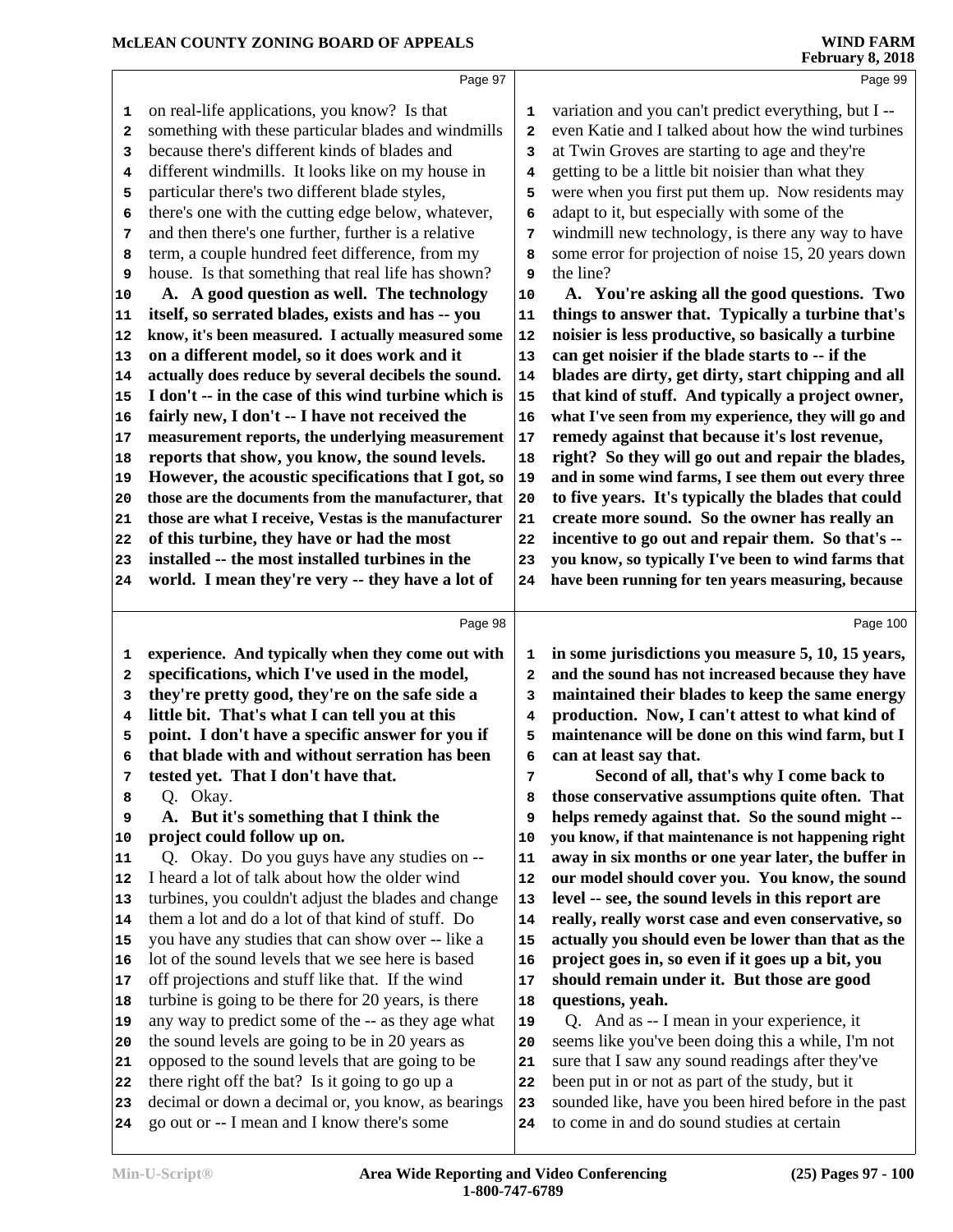|          | Page 101                                                                      |              | Page 103                                                         |
|----------|-------------------------------------------------------------------------------|--------------|------------------------------------------------------------------|
| 1        | residences after they've been put in to make sure                             | 1            | started or when we started, there were very little               |
| 2        | that they do meet it, you know, as part of the                                | 2            | measurements, so we relied on what the model told us             |
| з        | agreement, you know?                                                          | 3            | to do.                                                           |
| 4        | A. Yeah, those are called post construction                                   | 4            | Q. Okay.                                                         |
| 5        | noise measurements or audits.                                                 | 5            | A. As we gained experience through doing                         |
| 6        | Q. Sure.                                                                      | 6            | measurements, so real-life measurements, we've                   |
| 7        | A. And they -- those kind of audits are done.                                 | 7            | adapted our parameters to fit with reality.                      |
| 8        | Q. They're common? I mean --                                                  | 8            | Q. Okay. So the ground factor, you changed                       |
| 9        | A. They're common.                                                            | 9            | it from something to .5 to fit reality in this case.             |
| 10       | Q. Okay.                                                                      | 10           | What other factors? What other inputs?                           |
| 11       | A. They're more common in certain states than                                 | ${\bf 11}$   | A. Well, we use the maximum sound power level                    |
| 12       | others.                                                                       | 12           | of the turbine.                                                  |
| 13       | Q. Okay.                                                                      | 13           | Q. Okay. Does that change from project to                        |
| 14       | A. But again, they're common and it can be                                    | 14           | project?                                                         |
| 15       | done for sure.                                                                | 15           | A. It can.                                                       |
| 16       | Q. Okay.                                                                      | 16           | Q. Okay. So before you used the max sound                        |
| 17       | MR. TAYLOR: I think that covers most of                                       | 17           | power level, what did you use before that?                       |
| 18       | my questions then. I appreciate it.                                           | 18           | A. We did not always use the max sound power                     |
| 19       | MS. CHAPMAN: I'm so glad you came up.                                         | 19           | level.                                                           |
| 20       | MR. SLAGEL: John Slagel, 308 East                                             | 20           | Q. Okay, glad you learned to do that.                            |
| 21       | Mirlynbeth Lane. That's M-I-R-L-Y-N-B-E-T-H Lane.                             | 21<br>22     | Anything else, any other parameters exactly that you<br>changed? |
| 22       | MR. DICK: Could you spell your last name?<br>MR. SLAGEL: Slagel, S-L-A-G-E-L. | 23           | A. We applied corrections for concave                            |
| 23<br>24 | <b>QUESTIONS BY</b>                                                           | 24           | terrain.                                                         |
|          |                                                                               |              |                                                                  |
|          | Page 102                                                                      |              | Page 104                                                         |
| 1        | MR. SLAGEL:                                                                   | 1            | Q. Okay. Did you use that in this case?                          |
| 2        | Q. Hi.                                                                        | $\mathbf{2}$ | A. No.                                                           |
| 3        | A. Hello.                                                                     | 3            | Q. Okay. Any other corrections?                                  |
| 4        | Q. In your, you said that you -- over time                                    | 4            | A. We always use conditions that are                             |
| 5        | you've tweaked the parameters, the inputs into your                           | 5            | favorable, very favorable to sound propagation,                  |
| 6        | model?                                                                        | 6            | while before we used to use humidity and temperature             |
| 7        | A. Improved them, I prefer the word improved.                                 | 7            | which was more common at a site.                                 |
| 8        |                                                                               |              |                                                                  |
| 9        | Yeah, yeah.<br>Q.                                                             | 8            | Q. Okay.                                                         |
|          | A. I've changed the parameters over time.                                     | 9            | A. So we would use the site specific. Now we                     |
| 10       | Q. Okay. What exact parameters did you                                        | 10           | just use what's the worst case even if it doesn't                |
| 11       | change over time?                                                             | 11           | happen very often.                                               |
| 12       | A. Ground factor.                                                             | 12           | Q. Okay.                                                         |
| 13       | Q. Okay.                                                                      | 13           | A. So even if we're in Mexico, we'll still                       |
| 14       | A. Definitely ground factor.                                                  | 14           | use cold conditions --                                           |
| 15       | Q. Okay. You went from what to what?                                          | 15           | Q. Right.                                                        |
| 16       | A. Where -- you know, it depends on the                                       | 16           | A. -- although it's unrealistic.                                 |
| 17       | terrain, so in an area with flat terrain, fairly                              | 17           | Q. Okay. And like how long ago were you                          |
| 18       | flat terrain like here, we use .5 which aligns well                           | 18           | using the site specific instead of the worst case?               |
| 19       | with the worst case results.                                                  | 19           | A. Sorry?                                                        |
| 20       | Q. Okay, so -- but you used to not? Like you                                  | 20           | Q. How long, like when was the last time you                     |
| 21       | said, you've tweaked your inputs over time, so                                | 21           | used the site specific instead of worst case to                  |
| 22       | that's what you've always done or you changed it to                           | 22           | model?                                                           |
| 23<br>24 | that?<br>A. When -- you know, when the wind industry                          | 23<br>24     | A. I can't tell.<br>Q. Okay. A year, two years?                  |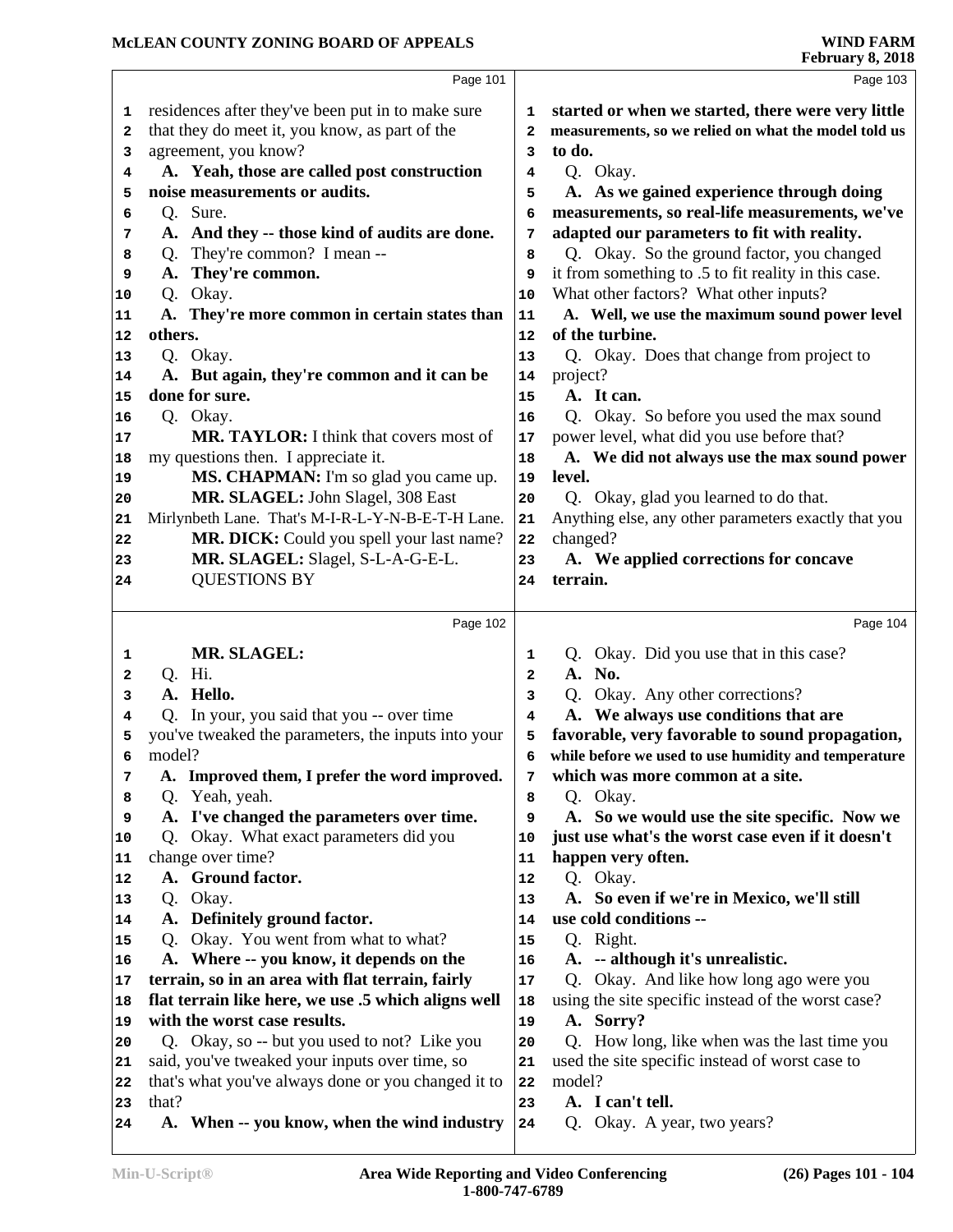|    |                                                      |              | $1 \text{cm}$ and $1 \text{cm}$                      |
|----|------------------------------------------------------|--------------|------------------------------------------------------|
|    | Page 105                                             |              | Page 107                                             |
| 1  | A. No, before that.                                  | 1            | pull up the thermometer graph that he had on the     |
| 2  | Q. Ten years?                                        | $\mathbf{2}$ | screen?                                              |
| з  | A. It's through time that --                         | 3            | So this graph -- you know, I've had a lot            |
| 4  | Q. Okay.                                             | 4            | of arguments maybe over a beer with somebody about   |
| 5  | A. -- we have made adjustments --                    | 5            | how this graph works and relates. So you're showing  |
| 6  | Q. Okay.                                             | 6            | this as an example of dB levels, correct?            |
| 7  | A. -- because we didn't have the amount of --        | 7            | A. Correct.                                          |
| 8  | you know, we felt that those adjustments were        | 8            | Q. Okay, so on this, let's just pick the one         |
| 9  | needed --                                            | 9            | we talked about already, the brand-new dishwasher,   |
| 10 | Q. Okay.                                             | 10           | right, or something that's on here. Let's say that   |
| 11 | A. -- to be in line with all the measurements        | 11           | the printer sitting there, that's about even with    |
| 12 | we were doing.                                       | 12           | the 50 it looks like.                                |
| 13 | Q. Okay.                                             | 13           | A. More or less.                                     |
| 14 | A. And now we don't feel that more                   | 14           | Q. Sure. Where does the wind turbine come in         |
| 15 | adjustments are needed because we have enough        | 15           | here? Like where is that on this graph?              |
| 16 | measurements --                                      | 16           | A. So what is emitted by the wind turbine --         |
| 17 | Q. Okay, any --                                      | 17           | Q. Well $-$                                          |
| 18 | A. -- to be really comfortable.                      | 18           | A. -- or what's received by the wind turbine?        |
| 19 | Q. Sorry, didn't mean to interrupt you.              | 19           | Q. -- I guess on here you have a picture of a        |
| 20 | A. I can't think -- I mean there's some              | 20           | printer.                                             |
| 21 | things that I'd rather keep proprietary to how we do | 21           | A. So that's what's received.                        |
| 22 | our work, but I'm open to giving you those ones.     | 22           | Q. Right, so where would you draw the picture        |
| 23 | Q. Well, there's only so many inputs to the          | 23           | of the turbine on here?                              |
| 24 | model, so I'm -- when you said you tweaked them over | 24           | A. It depends where you are. If you're just          |
|    |                                                      |              |                                                      |
|    | Page 106                                             |              | Page 108                                             |
| 1  | time, $\Gamma$ m --                                  | 1            | next to the turbine, it's just above the printer.    |
| 2  | A. Well, there were corrections, right? As a         | 2            | If you're standing right next to it, it's just above |
| 3  | firm with a lot of knowledge, we apply post          | 3            | the printer.                                         |
| 4  | processing onto the model when we feel necessary, so | 4            | Q. Okay, so like for the printer here, when          |
| 5  | those are things I cannot discuss here               | 5            | they put the printer on this, they assumed you were  |
| 6  | unfortunately.                                       | 6            | standing some distance from it?                      |
| 7  | Q. Okay, but you didn't apply any of those to        | 7            | A. Yeah. I mean, as you can see, the image           |
| 8  | this model, right?                                   | 8            | is not exact.                                        |
| 9  | A. No, I didn't -- we didn't feel it was             | 9            | Q. Right.                                            |
| 10 | necessary.                                           | 10           | A. The images are put in kind of roughly in          |
| 11 | Q. Okay, so in the last ten years of those           | 11           | there.                                               |
| 12 | parameters, what have you actually changed in the    | 12           | Q. Right.                                            |
| 13 | methods that you -- over the ten years or five years | 13           | A. But yes, when we talk about -- that's             |
| 14 | even? Like what inputs have you -- were you using    | 14           | about at a, you know, a foot to a meter distance,    |
| 15 | differently five years ago than today?               | 15           | the printer, correct.                                |
| 16 | A. The ones I -- well, I don't know if it's          | 16           | Q. Okay. And then so -- so these are dBs,            |
| 17 | five years ago, but the inputs in general that have  | 17           | which I think we're all trying to understand here.   |
| 18 | evolved over time are the ones we just discussed.    | 18           | How do these relate to the dB numbers in the sound   |
| 19 | Q. Okay. And this evolution has happened in          | 19           | study you did? Like say for 500 hertz, if the house  |
| 20 | the last five years?                                 | 20           | says it's 40 dB, how does that come in here on this  |
| 21 | A. Frankly I can't say, but I've been doing          | 21           | chart?                                               |
| 22 | it for 11 years and it's been gradual.               | 22           | A. It doesn't directly relate.                       |
| 23 | Q. Okay, I won't beat this dead horse, we'll         | 23           | Okay.<br>Q.                                          |
| 24 | move on. Sorry, my phone locked. Okay, could we      | 24           | A. You would have to do some -- you'd have to        |
|    |                                                      |              |                                                      |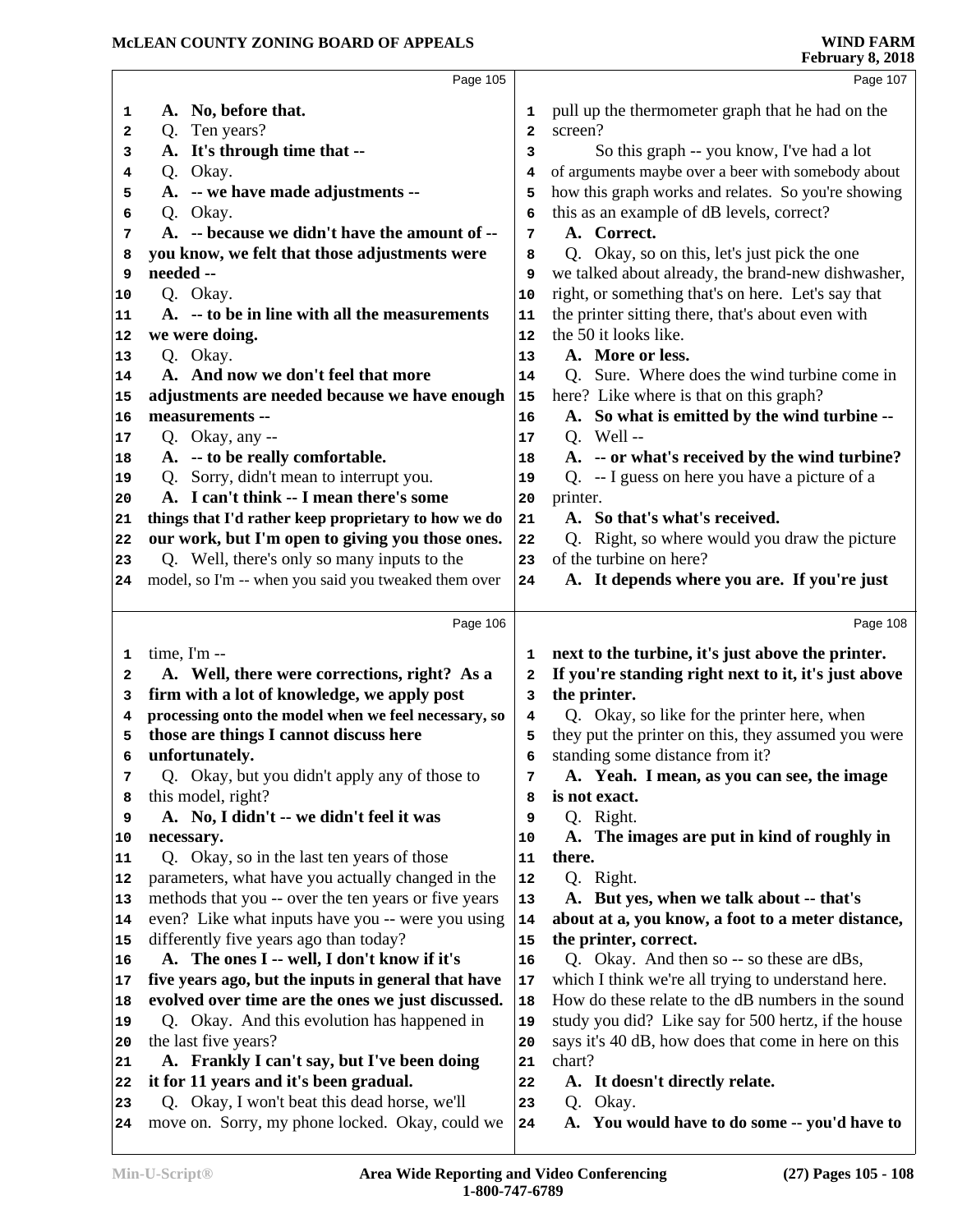| Page 109                                                |                                                                                                                                                                                                                                                                                                                                                          | Page 111                                                                   |
|---------------------------------------------------------|----------------------------------------------------------------------------------------------------------------------------------------------------------------------------------------------------------------------------------------------------------------------------------------------------------------------------------------------------------|----------------------------------------------------------------------------|
| do a calculation.                                       | 1                                                                                                                                                                                                                                                                                                                                                        | $A.$ -- in that range, so --                                               |
| Q. Right, and what would that calculation               | 2                                                                                                                                                                                                                                                                                                                                                        | Q. Okay.                                                                   |
| then produce? What would it produce?                    | 3                                                                                                                                                                                                                                                                                                                                                        | A. -- rarely do we work in dB in                                           |
| A. It would produce an overall dB value.                | 4                                                                                                                                                                                                                                                                                                                                                        | environmental noise, we work in dBA. However, IPCB                         |
| Q. Okay.                                                | 5                                                                                                                                                                                                                                                                                                                                                        | wants us to work in dB which complicates things a                          |
| A. So if you sum up for each row of the                 | 6                                                                                                                                                                                                                                                                                                                                                        | little bit, but anyway.                                                    |
| results table --                                        | 7                                                                                                                                                                                                                                                                                                                                                        | Q. Okay. So had in your application you                                    |
| Q. Okay.                                                | 8                                                                                                                                                                                                                                                                                                                                                        | converted these to the overall dBA, we could've sort                       |
| A. -- if you summed them up, and it's not a             | 9                                                                                                                                                                                                                                                                                                                                                        | of compared them with this graph.                                          |
| simple summation --                                     | 10                                                                                                                                                                                                                                                                                                                                                       | A. Correct.                                                                |
| Q. Okay.                                                | 11                                                                                                                                                                                                                                                                                                                                                       | Q. Okay. And then the other thing about this                               |
| A. -- it's a little bit more complicated.               | 12                                                                                                                                                                                                                                                                                                                                                       | graph, there's -- so there isn't a distance. Like a                        |
| Q. Is that the same as what you said you'd              | 13                                                                                                                                                                                                                                                                                                                                                       | lot of people say, well, something's no louder than                        |
|                                                         | 14                                                                                                                                                                                                                                                                                                                                                       | a dishwasher, but that's the dishwasher when you're                        |
| A. Well, ideally you need an Excel, yeah --             | 15                                                                                                                                                                                                                                                                                                                                                       | standing near it generally, right?                                         |
| Q. Okay.                                                | 16                                                                                                                                                                                                                                                                                                                                                       | A. Correct.                                                                |
|                                                         | 17                                                                                                                                                                                                                                                                                                                                                       | Q. And so when you're in your bedroom or                                   |
|                                                         | 18                                                                                                                                                                                                                                                                                                                                                       | something, the dishwasher wouldn't be the same dBA                         |
|                                                         | 19                                                                                                                                                                                                                                                                                                                                                       | value --                                                                   |
|                                                         | 20                                                                                                                                                                                                                                                                                                                                                       | A. Correct.                                                                |
|                                                         | 21                                                                                                                                                                                                                                                                                                                                                       | $Q. - right?$                                                              |
|                                                         |                                                                                                                                                                                                                                                                                                                                                          | A. So basically the sound produced by all of                               |
|                                                         | 23                                                                                                                                                                                                                                                                                                                                                       | the turbines operating at maximum capacity, 20 miles                       |
|                                                         | 24                                                                                                                                                                                                                                                                                                                                                       | per hour wind, humid day, cold, pretty reflective                          |
|                                                         |                                                                                                                                                                                                                                                                                                                                                          |                                                                            |
| Page 110                                                |                                                                                                                                                                                                                                                                                                                                                          | Page 112                                                                   |
|                                                         |                                                                                                                                                                                                                                                                                                                                                          |                                                                            |
| Q. Okay.                                                | 1                                                                                                                                                                                                                                                                                                                                                        | ground, the sound experienced outside of a house                           |
| A. -- and come up with an overall decibel               | 2                                                                                                                                                                                                                                                                                                                                                        | around this project would be the same as standing                          |
| value. But once again, I caution you not to just        | з<br>4                                                                                                                                                                                                                                                                                                                                                   | beside a very quiet dishwasher outside.                                    |
| plainly sum them up. It's more complex than that.       | 5                                                                                                                                                                                                                                                                                                                                                        | Q. Okay, right, and you're not going to                                    |
| Q. Right, okay.                                         | 6                                                                                                                                                                                                                                                                                                                                                        | extrapolate how that goes into the bedrooms?<br>A. Into the what?          |
| A. And then you could actually fit it on the            | 7                                                                                                                                                                                                                                                                                                                                                        |                                                                            |
| graph.<br>Q. Right, and is that the same as what people | 8                                                                                                                                                                                                                                                                                                                                                        | Q. The bedrooms of the houses.<br>A. Typically you have a 10 to 15 decibel |
| have been saying is the dBA value?                      | 9                                                                                                                                                                                                                                                                                                                                                        | reduction from outdoor to indoor --                                        |
| A. Well, the discrete frequency, so, you                | 10                                                                                                                                                                                                                                                                                                                                                       | Q. Okay.                                                                   |
| know, the values we presented, they are in dB           | 11                                                                                                                                                                                                                                                                                                                                                       | A. -- with the windows open. With the                                      |
| because IPCB wants them in dB.                          | 12                                                                                                                                                                                                                                                                                                                                                       | windows closed, it's more.                                                 |
| Q. Okay.                                                | 13                                                                                                                                                                                                                                                                                                                                                       | Q. Okay. So would you, the amount of -- it's                               |
| A. You can convert them in dBA.                         | 14                                                                                                                                                                                                                                                                                                                                                       | very hard for me to quantify like what a dBA and                           |
| Q. Okay.                                                | 15                                                                                                                                                                                                                                                                                                                                                       | these noise levels, how they relate. So if                                 |
| A. And the same units can apply to each                 | 16                                                                                                                                                                                                                                                                                                                                                       | currently today you go in your backyard and it's --                        |
| frequency or can apply to the overall value.            | 17                                                                                                                                                                                                                                                                                                                                                       | and you sit around a campfire or something and you                         |
| Q. Okay. So this would be dBA?                          | 18                                                                                                                                                                                                                                                                                                                                                       | hear the birds, the crickets chirping and it's                             |
| A. It's written dB there. It was taken from             | 19                                                                                                                                                                                                                                                                                                                                                       | quiet, right? When these are built, would you go                           |
| a database. It could read dBA. It's so imprecise        | 20                                                                                                                                                                                                                                                                                                                                                       | outside and say it's quiet?                                                |
| that it could be -- I could put an A. The printer       | 21                                                                                                                                                                                                                                                                                                                                                       | A. I can't really answer that question.                                    |
| is about 50 to 60 dBA, library is about 30 dBA,         | 22                                                                                                                                                                                                                                                                                                                                                       | Okay.<br>Q.                                                                |
| speech is 60 to 70, 75 --<br>Q. Okay.                   | 23                                                                                                                                                                                                                                                                                                                                                       | A. Depends what you mean by quiet.<br>Okay.<br>Q.                          |
|                                                         | need your equipment for to do?<br>A. -- and the formulas in it.<br>Q. Like when you were in college, you didn't<br>have to do these by hand for tests? Am I correct?<br>A. It's probably doable by hand, but we don't<br>do it by hand anymore, but yeah, so you would have<br>to sum up the values --<br>Q. Okay.<br>A. -- in each row of the report -- | 22                                                                         |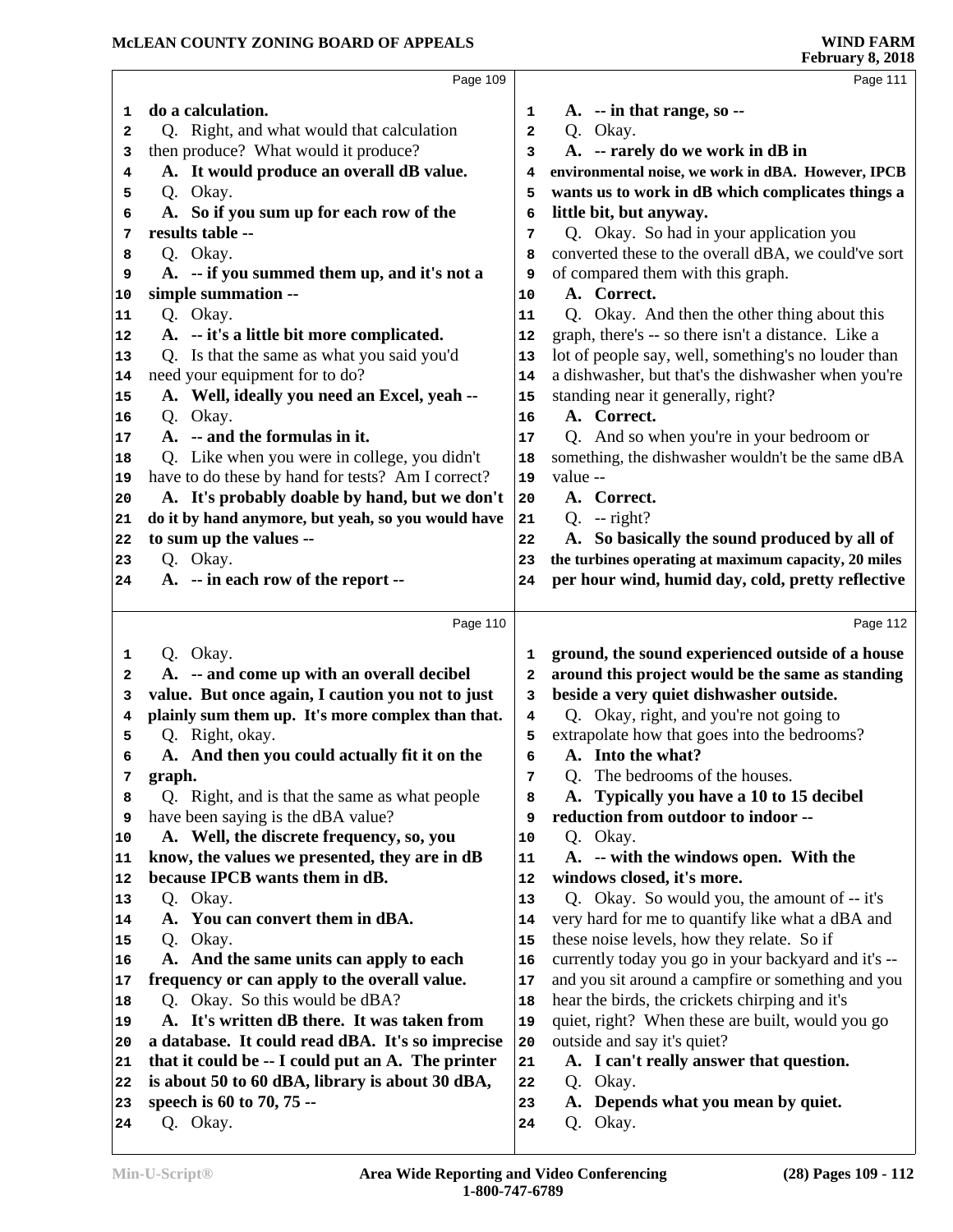|                                                                | Page 113                                                                                                  |                | Page 115                                                                 |
|----------------------------------------------------------------|-----------------------------------------------------------------------------------------------------------|----------------|--------------------------------------------------------------------------|
| 1                                                              | A. I mean when it's not windy outside, it's                                                               | 1              | Q. So like you said this one's over it and                               |
| 2                                                              | quiet. As the wind builds, it gets noisier --                                                             | 2              | they moved something?                                                    |
| 3                                                              | Q. Right.                                                                                                 | 3              | A. Correct.                                                              |
| 4                                                              | A. -- right? And I would say that when it's,                                                              | 4              | Q. Okay, so did -- when they came in, did                                |
| 5                                                              | there's no wind outside, the turbines wouldn't                                                            | 5              | they, did they require you in order to be -- to know                     |
| 6                                                              | produce any sound or very little sound.                                                                   | 6              | whether they're IPCB or not or could they have done                      |
| 7                                                              | Q. Right.                                                                                                 | 7              | that themselves in their software?                                       |
| 8                                                              | A. And as it gets 20 miles per hour around                                                                | 8              | A. I don't know, I think you'd have to ask                               |
| 9                                                              | your campfire, that's when that dishwasher would be                                                       | 9              | them, I can't answer that, but -- sorry, I can't                         |
| 10                                                             | running.                                                                                                  | 10             | answer that.                                                             |
| 11                                                             | Q. Okay.                                                                                                  | 11             | Q. Okay.                                                                 |
| 12                                                             | A. More or less. I -- more or less,                                                                       | 12             | A. I don't know if they knew how to meet                                 |
| 13                                                             | generally speaking.                                                                                       | 13             | regulation or not.                                                       |
| 14                                                             | Q. Okay, but you wouldn't quantify it as                                                                  | 14             | Q. Okay, would you say before they came to                               |
| 15                                                             | saying it's quiet. When the turbines are at max                                                           | 15             | you the project was 90 percent the same as it was                        |
| 16                                                             | power in your backyard, when you're right up against                                                      | 16             | when they left you?                                                      |
| 17                                                             | the IPCB limits, would you quantify that as quiet?                                                        | 17             | A. I can't remember, I'm sorry.                                          |
|                                                                | A. Well, compared to the sound that's                                                                     | 18             | Q. Okay. Do you remember how many iterations                             |
| 18                                                             | probably going to be experienced around the houses.                                                       | 19             | went back and forth?                                                     |
| 19                                                             | So I've measured ambient sound around farm, you                                                           | 20             | A. Not really. I don't think there were --                               |
| 20                                                             | know, like buildings where there's trees and                                                              |                | so there weren't a lot of changes, but I can't, no.                      |
| 21                                                             |                                                                                                           | 21             | Q. Okay. And are you the one that actually                               |
| 22                                                             | activity, and when the wind picks up, you know, it's<br>noisier than we think. You know, it will go up to | 22             | made the contour maps?                                                   |
| 23                                                             | 35, 40, 45 decibels just with the sound blowing                                                           | 23             | A. No, I -- and that's the reason why. I                                 |
| 24                                                             |                                                                                                           | 24             |                                                                          |
|                                                                | Page 114                                                                                                  |                | Page 116                                                                 |
| 1                                                              | around the trees. So, okay, if you have maybe no                                                          | 1              | checked, reviewed and approved the work.                                 |
|                                                                | trees, no farm buildings, nothing happening, it                                                           | $\overline{a}$ | Q. Okay, so who made the contour maps?                                   |
| 2                                                              |                                                                                                           |                |                                                                          |
| 3                                                              | might not be as much, but especially during                                                               | 3              | A. My staff.                                                             |
| 4                                                              |                                                                                                           | 4              |                                                                          |
| 5                                                              | summertime when the leaves are out, when the crops                                                        | 5              | Q. Okay. I'm -- how did they make them?<br>With software.<br>$A_{\cdot}$ |
| 6                                                              | are in, if there are crops, it can get actually                                                           | 6              |                                                                          |
| 7                                                              | extremely loud. So that's why I can't really answer<br>your question because it might not be that quiet   | 7              | Q. Okay. Did the software print out on<br>crumpled paper?                |
| 8                                                              |                                                                                                           | 8              | A. I don't -- I don't understand the                                     |
| 9                                                              | when those wind turbines are producing their max<br>power or, you know --                                 | 9              | question.                                                                |
|                                                                | Q. Right.                                                                                                 | 10             | Q. If you look in the application, the                                   |
|                                                                |                                                                                                           | 11             |                                                                          |
|                                                                | A. -- or starting to really spin because<br>there's a lot of sound happening. Not always but              | 12             | contour maps are basically on crumpled paper, like                       |
|                                                                | quite often.                                                                                              | 13             | it's not a smooth white background, it's kind of                         |
|                                                                |                                                                                                           | 14             | crumpled.                                                                |
|                                                                | Q. Okay.<br>A. So it's hard to answer.                                                                    |                | MS. ANTONIOLLI: Can you point us to a                                    |
|                                                                |                                                                                                           | 15             | page?                                                                    |
|                                                                | Q. Okay. Did you -- how does this process                                                                 | 16             | A. Yeah, what do you mean by that?                                       |
|                                                                | work? Did the company come to you and say here's                                                          | 17             | Q. Is that the elevation or --                                           |
|                                                                | our layout of turbines and here's the houses, can                                                         | 18             | A. Oh, that's, I think that's -- you're                                  |
|                                                                | you map this and prove we're under IPCB limits, or                                                        | 19             | talking about the -- so that's our --                                    |
| 10<br>11<br>12<br>13<br>14<br>15<br>16<br>17<br>18<br>19<br>20 | were you interactive in the process of building the                                                       | 20             | Q. Yeah, yeah.                                                           |
| 21                                                             | map or the layout of the turbines?                                                                        | 21             | A. Okay, so the engineering staff --                                     |
|                                                                | A. It's interactive. In this case, the                                                                    | 22             | Right.<br>Q.                                                             |
| 22<br>23<br>24                                                 | project owner did most of the work to design it and                                                       | 23             | A. -- runs the contour lines. We have                                    |
|                                                                | we checked and it was an integrative process.                                                             | 24             | mapping people that put this together on a map.                          |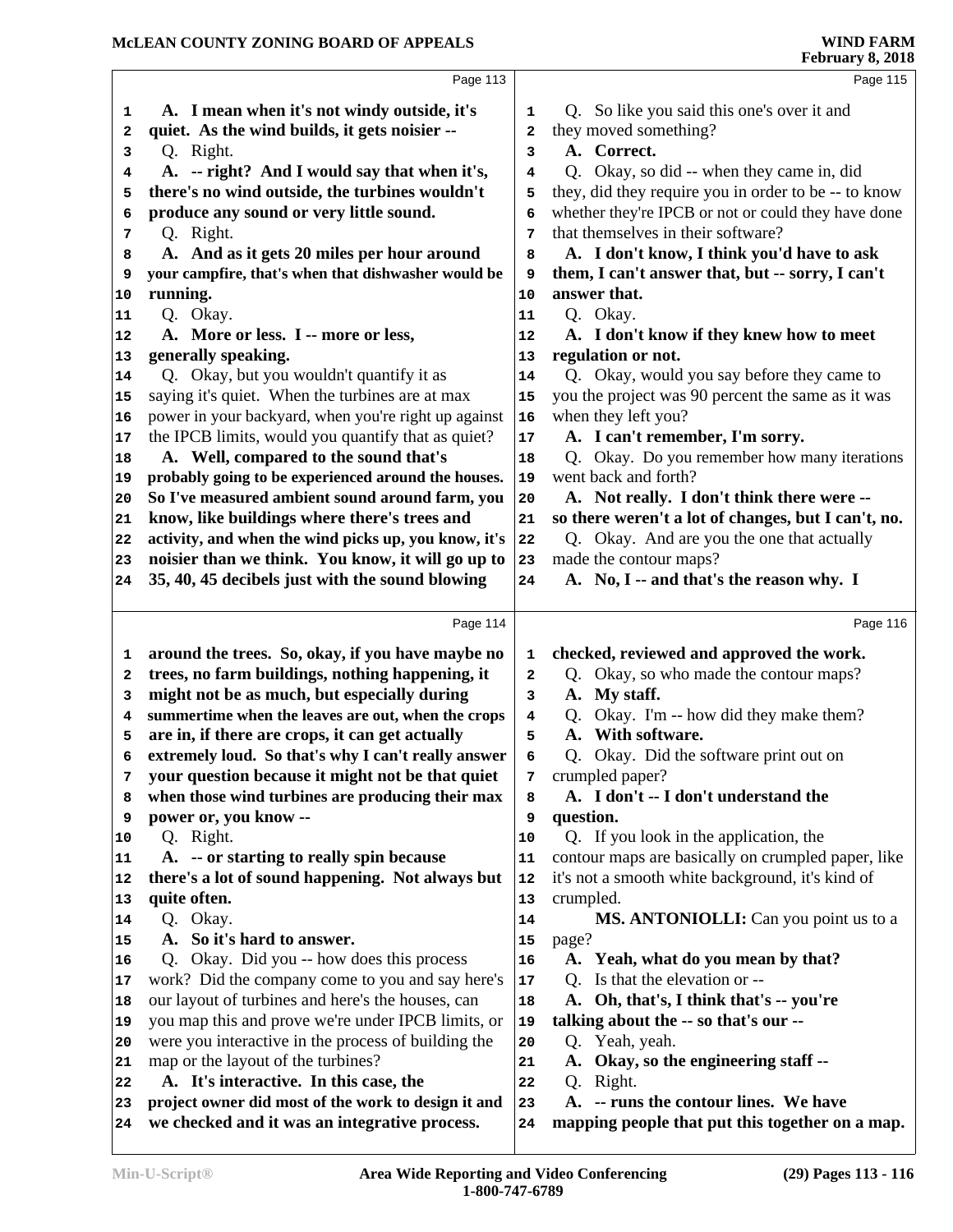| Page 117                                                   |    | Page 119                                             |
|------------------------------------------------------------|----|------------------------------------------------------|
| Q. Okay.<br>1                                              | 1  | A. Yeah, that column there is -- so basically        |
| A. And so --<br>2                                          | 2  | what that says is that --                            |
| So the crumpled look is the elevation?<br>Q.<br>3          | 3  | Q. So --                                             |
| A. Yes, that is elevation.<br>4                            | 4  | A. -- is that at 31.5 at night Illinois              |
| Okay, thank you.<br>Q.<br>5                                | 5  | requires you to be below 69. So if I were to guess,  |
| Yes, the crumples.<br>A.<br>6                              | 6  | if there was a 20, it -- you know, it might be 70 or |
| Q. Yeah, yeah, well --<br>7                                | 7  | 72 or 73 dB, but that's just a guess, right? So      |
| MR. SLAGEL: Okay, that's all I have,<br>8                  | 8  | they decided not to regulate below 31.5.             |
| thank you very much.<br>9                                  | 9  | Q. But would it be safe to say that those            |
| MR. DOKOUZIAN: Pleasure.<br>10                             | 10 | frequencies down there, that's considered a safe     |
| <b>CHAIRMAN FINNIGAN:</b> Any other questions?<br>11       | 11 | level?                                               |
| You have to come forward. You got to do your name<br>12    | 12 | A. You mean the ones that are in the table?          |
| again, sorry.<br>13                                        | 13 | Q. No, you just said that -- I think, if I           |
| MR. HANEY: Daryl Haney, 31631 East 3100<br>14              | 14 | understood you right, you said in the neighborhood   |
| North Road, Chenoa.<br>15                                  | 15 | of 20 hertz it could be 70 dB --                     |
| <b>QUESTIONS BY</b><br>16                                  | 16 | A. Oh, I --                                          |
| <b>MR. HANEY:</b><br>17                                    | 17 | $Q. -$ possibly?                                     |
| Q. Would you please clarify a little bit<br>18             | 18 | A. Okay, I was just looking at the trend of          |
| here, and this may help the board a little bit too,<br>19  | 19 | the levels that they put.                            |
| everybody's talking about sound above 31 hertz in<br>20    | 20 | Q. Yes.                                              |
| most cases here. You're telling me IPCB does not<br>21     | 21 | A. I -- I guessed, so frankly I don't have an        |
| regulate anything below 31 whatsoever?<br>22               | 22 | opinion of what a safe level could be because I'm -- |
| A. What I'm saying is that it doesn't provide<br>23        | 23 | I understand your question, it's a good question,    |
| a sound level limit to be under, so it doesn't<br>24       | 24 | but I'm not a health expert, so I don't know what is |
|                                                            |    |                                                      |
| Page 118                                                   |    | Page 120                                             |
| provide a value to be under below 31.5.<br>1               | 1  | a good or a bad level. My, what I really -- what my  |
| Q. So they, in other words, don't give a care<br>2         | 2  | work is is to predict as well as possible, as        |
| how loud it is at those frequencies?<br>3                  | 3  | accurately as possible, what the levels will be and  |
| A. That's a tough one to answer. I don't<br>4              | 4  | make sure they meet those levels in that table, but  |
| know if they don't -- when modelling, I have no<br>5       | 5  | that would be more a question for a health expert.   |
| number to be under, right, so --<br>6                      | 6  | Q. Have you ever measured any of those levels        |
| Q. So it can be anywhere.<br>7                             | 7  | at various problems that crop up around the country? |
| A. So they -- in theory they could, but<br>8               | 8  | A. I've -- we've measured, so we've measured         |
| they're typically below. So wind turbines have low<br>9    | 9  | all the way down to 20, yes.                         |
| low frequencies, so basically those values actually<br>10  | 10 | Q. And not below.                                    |
| drop. So in general if you meet the 31.5, right,<br>11     | 11 | A. It requires pretty specialized instruments        |
| you would meet even lower.<br>12                           | 12 | to go below.                                         |
| Q. Then explain the chart. The dB was going<br>13          | 13 | Q. I realize that.                                   |
| up as we went down in frequency, from 500 down to 63<br>14 | 14 | A. Yeah, we've not -- and no, we've not been         |
| and then on down to 31 hertz, the dB levels were<br>15     | 15 | required to measure below.                           |
| going up on the chart.<br>16                               | 16 | Q. Are you aware of various things around --         |
| A. In which chart, sorry?<br>17                            | 17 | articles that people are having trouble with large   |
| Q. The one you had up on the screen and it's<br>18         | 18 | turbines, 500 foot plus, with frequencies down below |
| also on the McLean County website. 500 hertz,              | 19 | 20 hertz creating issues?                            |
| 19<br>daytime 58 dB, nighttime 47; drop down to 63 hertz,  | 20 | A. Well, I'm aware that there's a lot of good        |
| 20<br>goes to 74; 31 and a half goes to 75.                |    | literature, good and bad, I mean there's both out    |
| 21<br>A. So that's what's allowable. That's not            | 21 |                                                      |
| 22                                                         | 22 | there, you know. There are some studies, pretty      |
| what the turbines are emitting. That's --<br>23            | 23 | thorough studies, that have been done that show that |
| Q. Understand.<br>24                                       | 24 | there aren't problems from infrasound. However,      |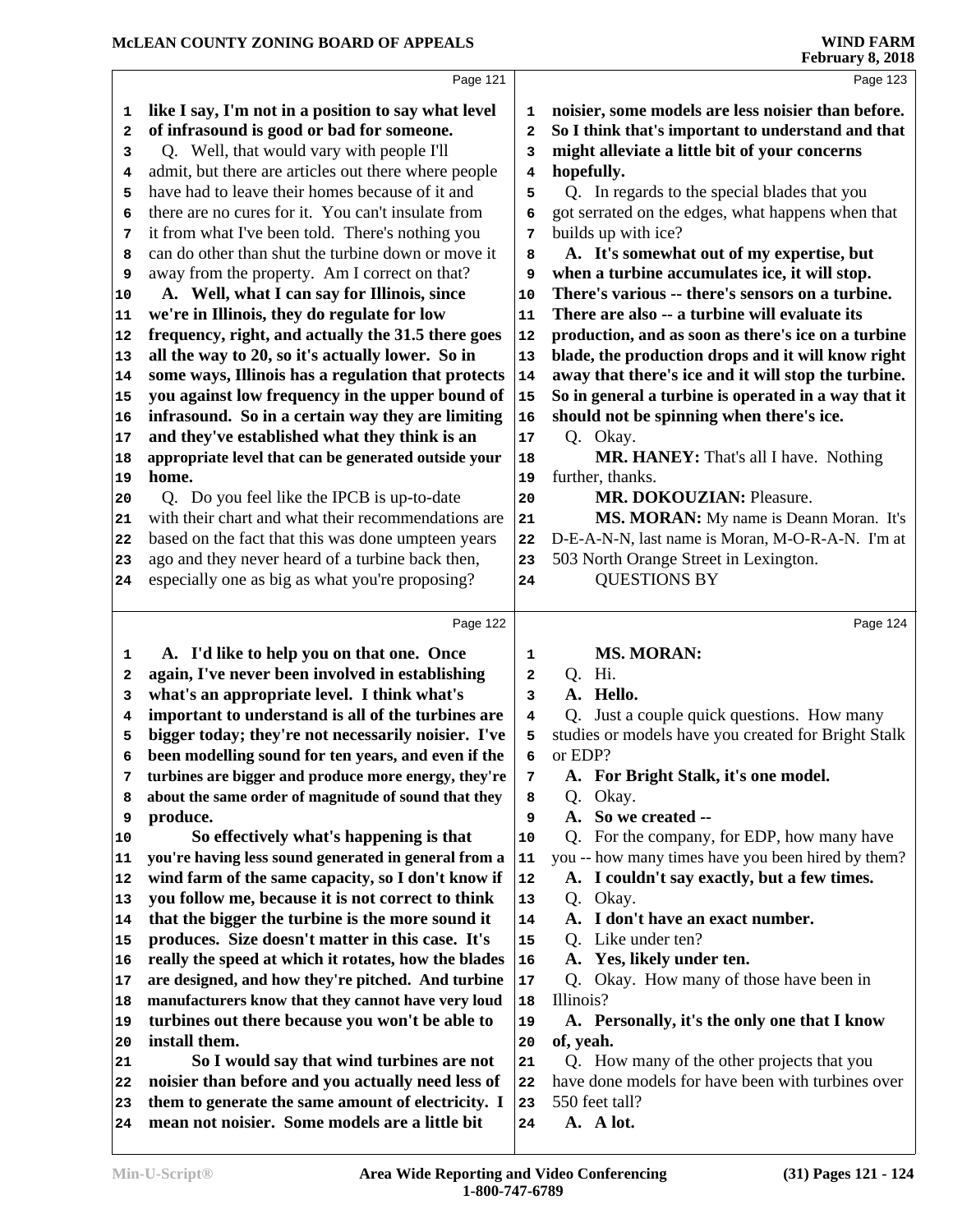|          | Page 125                                                                                              |                         | Page 127                                                                                                    |  |
|----------|-------------------------------------------------------------------------------------------------------|-------------------------|-------------------------------------------------------------------------------------------------------------|--|
| 1        | Q. A lot.                                                                                             | 1                       | that didn't have wind turbines, but this is where I                                                         |  |
| 2        | A. I cannot, I cannot say how many because                                                            | 2                       | am now.                                                                                                     |  |
| з        | right now it's the trend to have bigger turbines and                                                  | 3                       | MS. MORAN: Thank you.                                                                                       |  |
| 4        | less of them, right?                                                                                  | 4                       | MR. DOKOUZIAN: Pleasure.                                                                                    |  |
| 5        | Q. Yes.                                                                                               | 5                       | <b>CHAIRMAN FINNIGAN:</b> Any other questions?                                                              |  |
| 6        | A. So there's a lot. So we do -- most of our                                                          | 6                       | MR. TAYLOR: If I can ask one more, if                                                                       |  |
| 7        | modelling now is with big machines, yeah.                                                             | 7                       | that's okay.                                                                                                |  |
| 8        | Q. We don't necessarily think bigger means                                                            | 8                       | <b>CHAIRMAN FINNIGAN: Go ahead.</b>                                                                         |  |
| 9        | better, but how long ago were you contacted to                                                        | 9                       | MR. TAYLOR: Briefly again, I'm Travis                                                                       |  |
| 10       | create your models for the Bright Stalk project?                                                      | 10                      | Taylor. Do you need everything? I can repeat it.                                                            |  |
| 11       | A. I don't know. I would say in the last                                                              | 11                      | <b>CHAIRMAN FINNIGAN:</b> Maybe get a little                                                                |  |
| 12       | year --                                                                                               | 12                      | closer to the mic.                                                                                          |  |
| 13       | Q. Okay.                                                                                              | 13                      | <b>QUESTIONS BY</b>                                                                                         |  |
| 14       | A. -- but I don't have an exact date. Since,                                                          | 14                      | <b>MR. TAYLOR:</b>                                                                                          |  |
| 15       | as I've mentioned, I review, check and approve the                                                    | 15                      | Q. I was just wondering if there's an effect                                                                |  |
| 16       | work, so I don't know exactly the date it really                                                      | 16                      | on decibel level. Like we have a lot of steel                                                               |  |
| 17       | started.                                                                                              | 17                      | buildings on our property. Is there an echo effect                                                          |  |
| 18       | Q. Okay, we've just had our, a lot of our                                                             | 18                      | or a noise effect that's going to be based off of                                                           |  |
| 19       | friends and neighbors that have not known about the                                                   | 19                      | the steel buildings and roofs and stuff like that                                                           |  |
| 20       | project until not too long ago, so that's why I'm                                                     | 20                      | that would change any of that or amplify it? I mean                                                         |  |
| 21       | asking that question.                                                                                 | 21                      | I guess I ask this because in the past, a couple of                                                         |  |
| 22       | A. Okay.                                                                                              | 22                      | my neighbors are close enough that if it's late at                                                          |  |
| 23       | Q. And you said you have adjusted turbines                                                            | 23                      | night and they're having conversation outside, it<br>will echo off of the buildings and you can hear it.    |  |
| 24       | after an audit after a project completion. Did you                                                    | 24                      |                                                                                                             |  |
|          |                                                                                                       |                         |                                                                                                             |  |
|          | Page 126                                                                                              |                         | Page 128                                                                                                    |  |
|          |                                                                                                       |                         |                                                                                                             |  |
| 1        | ever shut off a turbine after some of your findings                                                   | 1                       | You know, like we don't have air conditioning, older                                                        |  |
| 2        | or abandon one?                                                                                       | $\overline{\mathbf{2}}$ | house, hundred year old house, open the windows in                                                          |  |
| з        | A. So I don't shut them off for example.                                                              | 3                       | the summertime and you're listening to your neighbor                                                        |  |
| 4        | Q. Right --                                                                                           | 4                       | talk to his girlfriend about things you don't want                                                          |  |
| 5        | A. I understand.                                                                                      | 5                       | to know.                                                                                                    |  |
| 6        | Q. -- but your study, has that ever created                                                           | 6                       | So is there things that, you know, is the                                                                   |  |
| 7        | the fact that they would shut one off or abandon it?                                                  | 7                       | windmill going -- there's quite a few within a mile                                                         |  |
| 8        | A. In a -- no, I'm not aware of situations                                                            | 8                       | and a half and my neighbor's a half mile down the                                                           |  |
| 9<br>10  | where it had to be shut down completely because<br>there's always been mitigation measures that could | 9<br>10                 | road and there's going to be turbines within a half                                                         |  |
| 11       | be implemented.                                                                                       | 11                      | mile of my house. Is that something that could echo<br>off of and amplify or decrease the sounds because of |  |
| 12       | Q. Do you know if anyone had ever abandoned                                                           | 12                      | it?                                                                                                         |  |
| 13       | their home due to the complaints or the sound                                                         | 13                      | A. It really depends on the configuration of                                                                |  |
| 14       | issues?                                                                                               | 14                      | where your -- it's tough to say without, you know,                                                          |  |
| 15       | A. I'm not aware of people abandoning homes,                                                          | 15                      | knowing exactly what's the orientation of your                                                              |  |
| 16       | no.                                                                                                   | 16                      | buildings. So I think -- I think it's important to                                                          |  |
| 17       | Q. And just a question, do you live by any                                                            | 17                      | understand that, you know, you might hear them in                                                           |  |
| 18       | turbines in Canada personally?                                                                        | 18                      | some instances, but, you know, the regulation is not                                                        |  |
| 19       | A. I don't live close to any turbines. I                                                              | 19                      | set in a way where you're never going to hear them,                                                         |  |
| 20       | think there's -- you know, I think there's different                                                  | 20                      | right?                                                                                                      |  |
| 21       | reasons why someone lives somewhere and different                                                     | 21                      | So -- however, I think once again I'm                                                                       |  |
| 22       | factors. So no, I don't.                                                                              | 22                      | going back to the fact that normally they create --                                                         |  |
| 23<br>24 | Q. That's true. I mean I moved to where --<br>I'm a military child that moved to a specific place     | 23<br>24                | you know, the sound levels in my report is when it's<br>pretty windy outside and humid, and so while        |  |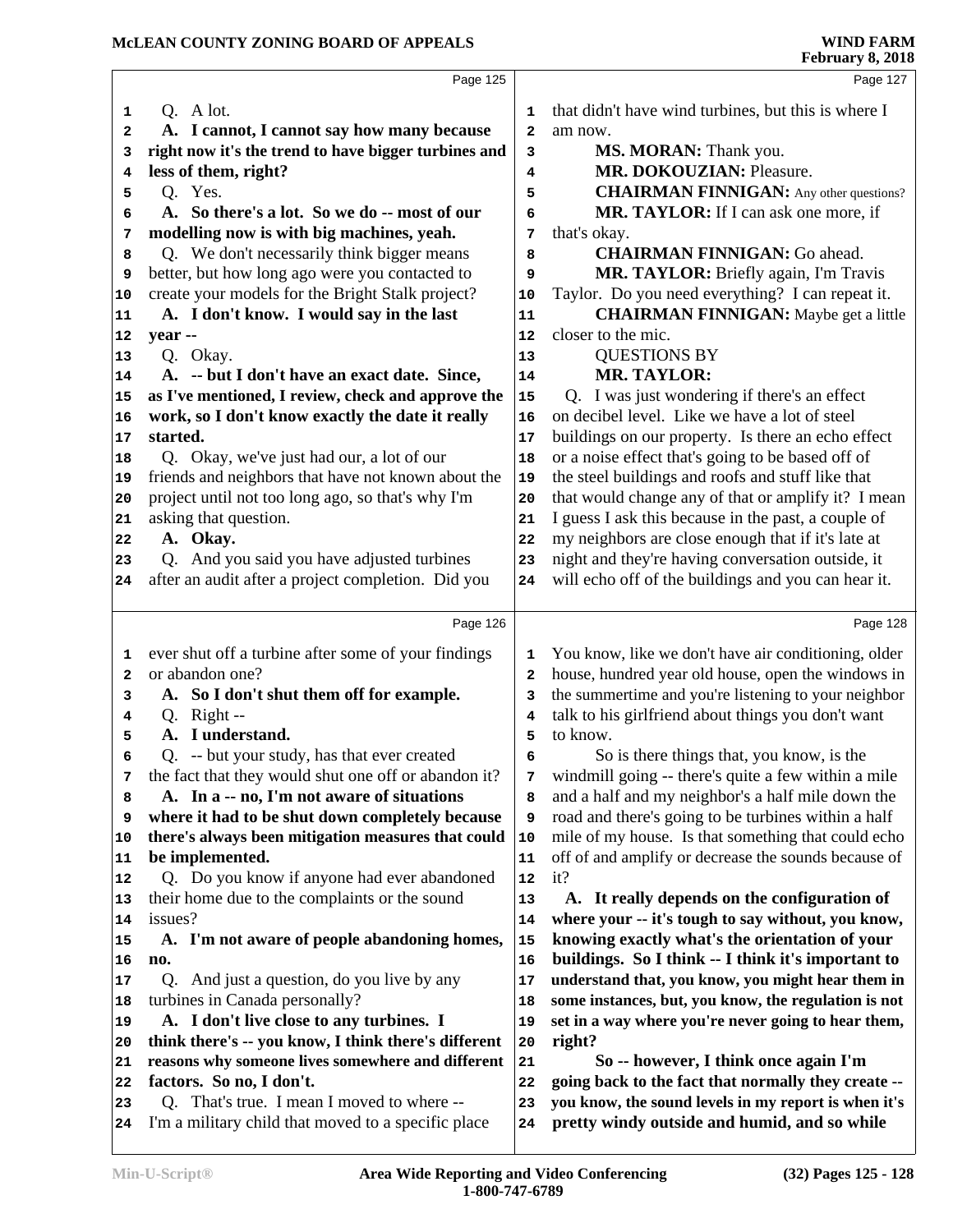|    | Page 129                                                                       |              | Page 131                                                                                              |
|----|--------------------------------------------------------------------------------|--------------|-------------------------------------------------------------------------------------------------------|
| 1  | those -- while those conditions are present, I don't                           | 1            | of the buildings as opposed to just like you say a                                                    |
| 2  | know if you hear your neighbor talking, you know --                            | $\mathbf{2}$ | lot of times people hear more when it's wide open.                                                    |
| 3  | Q. Sure.                                                                       | 3            | Well, half of our property is open and half of it's                                                   |
| 4  | A. -- during very windy conditions, right?                                     | 4            | closed and so it's -- the wind varies where the                                                       |
| 5  | It's probably there's enough sound happening outside                           | 5            | sound can travel through it, and I didn't know if it                                                  |
| 6  | already that you're not hearing echoes from your                               | 6            | was like a funnel effect that's possible because of                                                   |
| 7  | neighbors. It's on that very quiet night.                                      | 7            | it or if it's something that's just either going to                                                   |
| 8  | Q. Yeah.                                                                       | 8            | be there or not, you know.                                                                            |
| 9  | A. So if you put your ear against a building,                                  | 9            | A. So if your property has a lot of buildings                                                         |
| 10 | will you have a bit of an echo? It's really tough                              | 10           | and trees, you're actually blocking. So you might                                                     |
| 11 | to say. Will you have an echo at a distance? You                               | 11           | have a little bit of echo in a building, but you                                                      |
| 12 | won't perceive that. In terms of rattling things in                            | 12           | might have some blockage effect as well, so you                                                       |
| 13 | your home, I have not set those limits, but looking                            | 13           | might have a bit of both.                                                                             |
| 14 | at them, they seem to be designed in a way that the                            | ${\bf 14}$   | Q. Yeah.                                                                                              |
| 15 | sound levels will be low enough that they cannot                               | 15           | A. It's not like air passes through things                                                            |
| 16 | rattle anything in the structure, right? So the low                            | 16           | and reaches you, sound will get blocked, but it can                                                   |
| 17 | frequency limits, IPCB set them in a way that                                  | 17           | echo a little bit.                                                                                    |
| 18 | they're -- you know, they know that they're low                                | 18           | Q. Okay.                                                                                              |
| 19 | enough that they cannot create rattling, right,                                | 19           | A. But it's very, very low levels we're                                                               |
| 20 | because --                                                                     | 20           | talking about, right? I go back to, you know, it's                                                    |
| 21 | Q. Sure. I mean I'm assuming -- our house is                                   | 21           | probably on the order of a dishwasher, a very quiet                                                   |
| 22 | in the middle of like eight of them. If you look on                            | 22           | dishwasher outside.                                                                                   |
| 23 | the map, you know, it sits right in a row. I mean I                            | 23           | Q. Okay.                                                                                              |
| 24 | guess my thought was is you've got a two mile span                             | 24           | So, you know, it's an echo of a very quiet<br>A.                                                      |
|    |                                                                                |              |                                                                                                       |
|    | Page 130                                                                       |              | Page 132                                                                                              |
| 1  | and you've got eight of them in a row and the sound                            | 1            | dishwasher.                                                                                           |
| 2  | might travel through me, but if it's echoing off the                           | 2            | Q. Sure. No, that makes sense.                                                                        |
| 3  | buildings and causing -- you know what I mean, it's                            | 3            | MR. TAYLOR: I appreciate it.                                                                          |
| 4  | just one of those like concerns that I wondered if                             | 4            | MR. DOKOUZIAN: Okay, pleasure.                                                                        |
| 5  | there was something that would be affected off the                             | 5            | MR. POWELL: Jeff Powell, 32897 East 2700                                                              |
| 6  | buildings in particular more so than if there was                              | 6            | North, Chenoa.                                                                                        |
| 7  | wide open space to go through, that's all.                                     | 7            | <b>QUESTIONS BY</b>                                                                                   |
| 8  | A. Since there's more turbines, they had to                                    | 8            | <b>MR. POWELL:</b>                                                                                    |
| 9  | be like spaced further away. You know, if it was                               | 9            | Q. You were talking about how when it's, when                                                         |
| 10 | only one machine, it could maybe -- and you can tell                           | 10           | it's windy, there's a lot of noise rustling through                                                   |
| 11 | yourself that, as I've mentioned before, we've                                 | 11           | trees and stuff, whatnot, so you're hearing the                                                       |
| 12 | assumed that the wind is blowing always from all of                            | 12           | sound of the wind. Is there, is there studies that                                                    |
| 13 | the turbines to your house in this model. This                                 | 13           | are done based on the height of these things,                                                         |
| 14 | won't be the case. Although you might have turbines                            | 14           | because at 550 feet, is it possible that it can be                                                    |
| 15 | on one side and on the other side, you probably                                | 15           | calm at ground level and relatively still, but these                                                  |
| 16 | won't get -- you'll get very little sound from the                             | 16           | windmills are catching a breeze at 550 feet that's                                                    |
| 17 | ones that are -- you know, that you're not downwind                            | 17           | not happening on ground level; therefore, the sound                                                   |
| 18 | from, so that can also alleviate a little bit of                               | 18           | is relatively quiet on the ground, but the turbine                                                    |
| 19 | that potential echo at night.                                                  | 19           | is spinning and making noise.                                                                         |
| 20 | Q. Okay.                                                                       | 20           | A. It's a good question. I'd say in areas                                                             |
|    |                                                                                |              |                                                                                                       |
| 21 | A. I think echo of that sort happens on a                                      | 21           | where we call complex terrain, like Maine or other                                                    |
| 22 | very quiet night I would assume.<br>Q. Yeah, I mean I just didn't know if that | 22           | areas, you could have more of that effect. It's<br>pretty flat, relatively flat here, so you wouldn't |

- Q. Yeah, I mean I just didn't know if that
- was something that's ever been studied, the echo off  **-- I mean, yes, there is a difference between what's**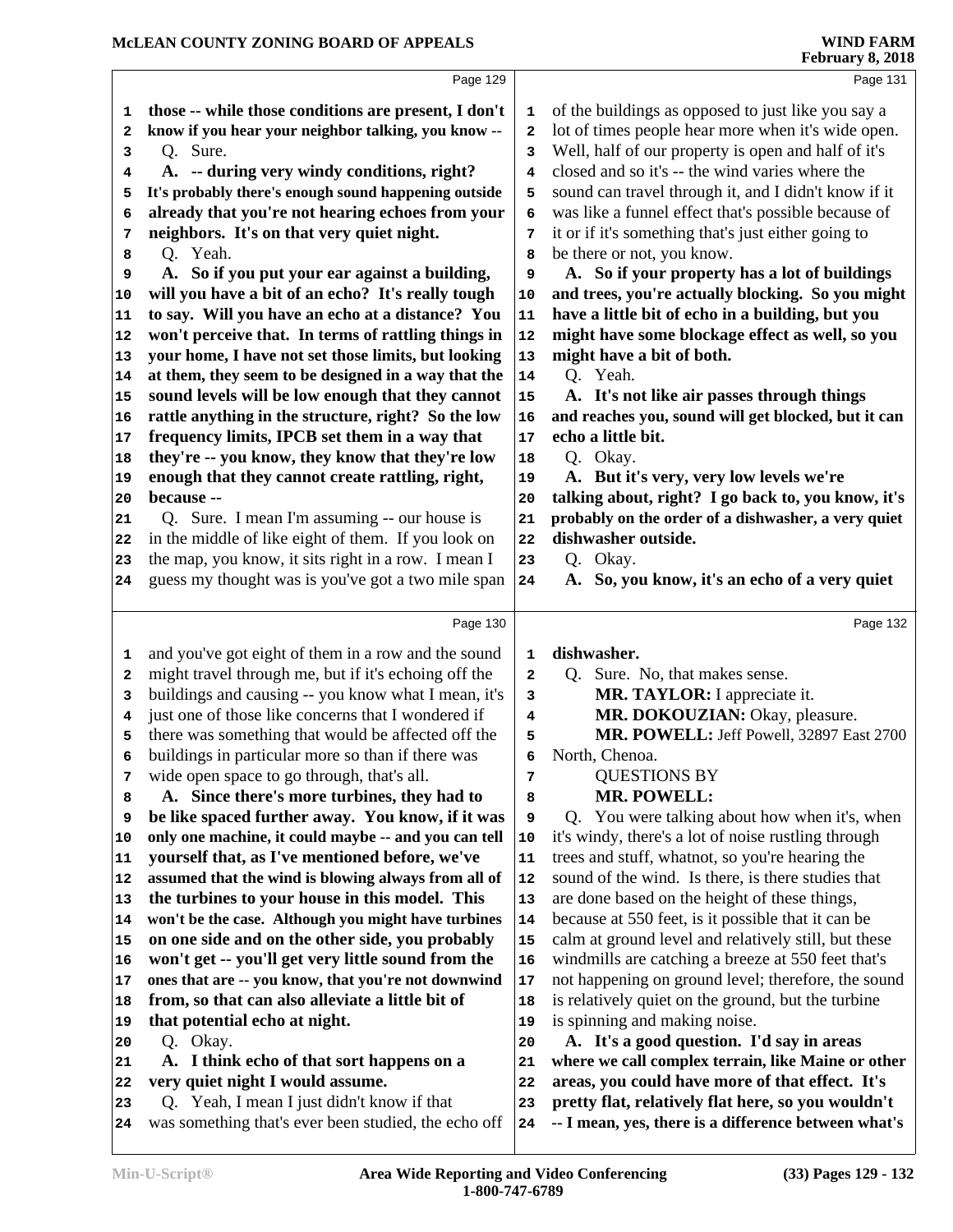|              | Page 133                                             |              | Page 135                                             |
|--------------|------------------------------------------------------|--------------|------------------------------------------------------|
| 1            | happening on the ground and what's happening up at   | 1            | so that shadow behind the turbine will change,       |
| 2            | the turbine, but you would still have -- it wouldn't | $\mathbf{2}$ | right? It's going to get wider or narrower and its   |
| 3            | be an extreme difference where there's absolutely no | 3            | location might change, so wind direction is          |
| 4            | wind at the base and the wind turbines are producing | 4            | important. Orientation of the buildings and windows  |
| 5            | at the max up top. But I mean it can happen, I'm     | 5            | relative to the turbine; the distance from the       |
| 6            | not saying it's not -- you know, like on some        | 6            | turbine definitely; turbine height and diameter, so  |
| 7            | occasions the winds might be a little bit low around | 7            | the geometric -- the geometry of the turbine; the    |
| 8            | your house and the turbines are producing sound,     | 8            | time of day and year; weather conditions. Whenever   |
| 9            | yes.                                                 | 9            | there's clouds or whenever it's cloudy, there is     |
| 10           | Q. Well, so in that instance where if it was         | 10           | basically no shadow flicker. Vegetation and          |
| 11           | relatively still at ground level but the turbine was | ${\bf 11}$   | obstacles, so those will have a shielding effect and |
| 12           | catching a wind and working making energy, would it  | 12           | will actually stop flicker. And the operational      |
| 13           | be louder in that situation?                         | 13           | status of turbines. So when turbines are not         |
| 14           | A. No. So that's a good question. So the             | 14           | turning, you know, such as when the wind speeds are  |
| 15           | wind farm has to meet those limits right there       | 15           | low or very high or whenever there's maintenance on  |
| 16           | regardless if it's windy or not at your residence,   | 16           | the turbine, there's no shadow flicker. There's a    |
| 17           | so -- and that's what we've modelled for that it has | 17           | shadow if it's sunny, but that's similar to any      |
| 18           | to be. When those turbines are producing their max   | 18           | stationary structure basically.                      |
| 19           | power, that's the limits at your house, outside of   | 19           | In terms of the methodology, it's a                  |
| 20           | your house.                                          | 20           | geometric analysis that takes into account the       |
| 21           | MR. POWELL: Okay, thank you.                         | 21           | position of the sun, position of the turbine and the |
| 22           | <b>MR. DOKOUZIAN: Pleasure.</b>                      | 22           | position of the viewer. And we've gained -- well,    |
| 23           | <b>CHAIRMAN FINNIGAN:</b> Any other questions?       | 23           | not me, but I guess the human race has gained a lot  |
| 24           | You can see why we did noise first. So I think if    | 24           | of knowledge on what's the path of the sun, so we    |
|              |                                                      |              |                                                      |
|              | Page 134                                             |              | Page 136                                             |
| 1            | you want to go ahead with your testimony on flicker. | 1            | know pretty accurately where the sun is in           |
| $\mathbf{2}$ | MS. ANTONIOLLI: Thank you. You can pull              | 2            | relationship to earth and we can therefore estimate  |
| 3            | up the next presentation.                            | 3            | a worst case shadow flicker pretty accurately        |
| 4            | MR. DOKOUZIAN: Okay, so the next set of              | 4            | actually because those are very known things.        |
| 5            | slides is a summary of the flicker analysis, shadow  | 5            | What are the sources in this case? 58                |
| 6            | flicker analysis that was done for the Bright Stalk  | 6            | V136, Vestas 136, 3.6 megawatt turbines at a 99      |
| 7            | wind project. So a bit of an intro on shadow         | 7            | meter hub height. We chose the higher hub height     |
| 8            | flicker.                                             | 8            | for the flicker analysis because it creates a longer |
| 9            | What is shadow flicker? It's basically               | 9            | shadow, so we wanted to go with a worst case. We've  |
| 10           | the shadow that's cast around a wind turbine when    | 10           | modelled shadow flicker to the residences up to      |
| 11           | the sun is shining. And for someone that is          | 11           | about 5,000 feet from turbines and we've modelled    |
| 12           | standing that's stationary around the turbine as the | 12           | two cases and this is why we do that. It's industry  |
| 13           | blades rotate, that that shadow moves and creates a  | 13           | standard, we've been doing it for a while, most      |
| 14           | flicker effect basically, so you get a shadow once   | 14           | people do it so we still do it, but we model what we |
| 15           | every second or roughly a little bit less than that  | 15           | call a worst case. A worst case is really, the       |
| 16           | actually from the blade. That's what shadow flicker  | 16           | other term for it is an astronomical worst case, so  |
| 17           | is. There's an image in my slide to the left and     | 17           | it doesn't consider any attenuation. It assumes      |
| 18           | there's a diagram there to the right. And shadow     | 18           | that it's always sunny, which could be nice, and     |
| 19           | flicker is noticeable outside. It can also be        | 19           | that the wind turbine is always facing the sun.      |
| 20           | noticeable inside through window openings.           | 20           | However, it's not going to be facing the sun all the |
|              |                                                      |              |                                                      |
| 21           | So there are a lot of factors that can               | 21           | time, it's going to be facing the wind. So the       |

direction. So as the turbine basically rotates to

face the wind, it's not necessarily facing the sun,

 realistic, but we put them in for information. Then what we do is we model an expected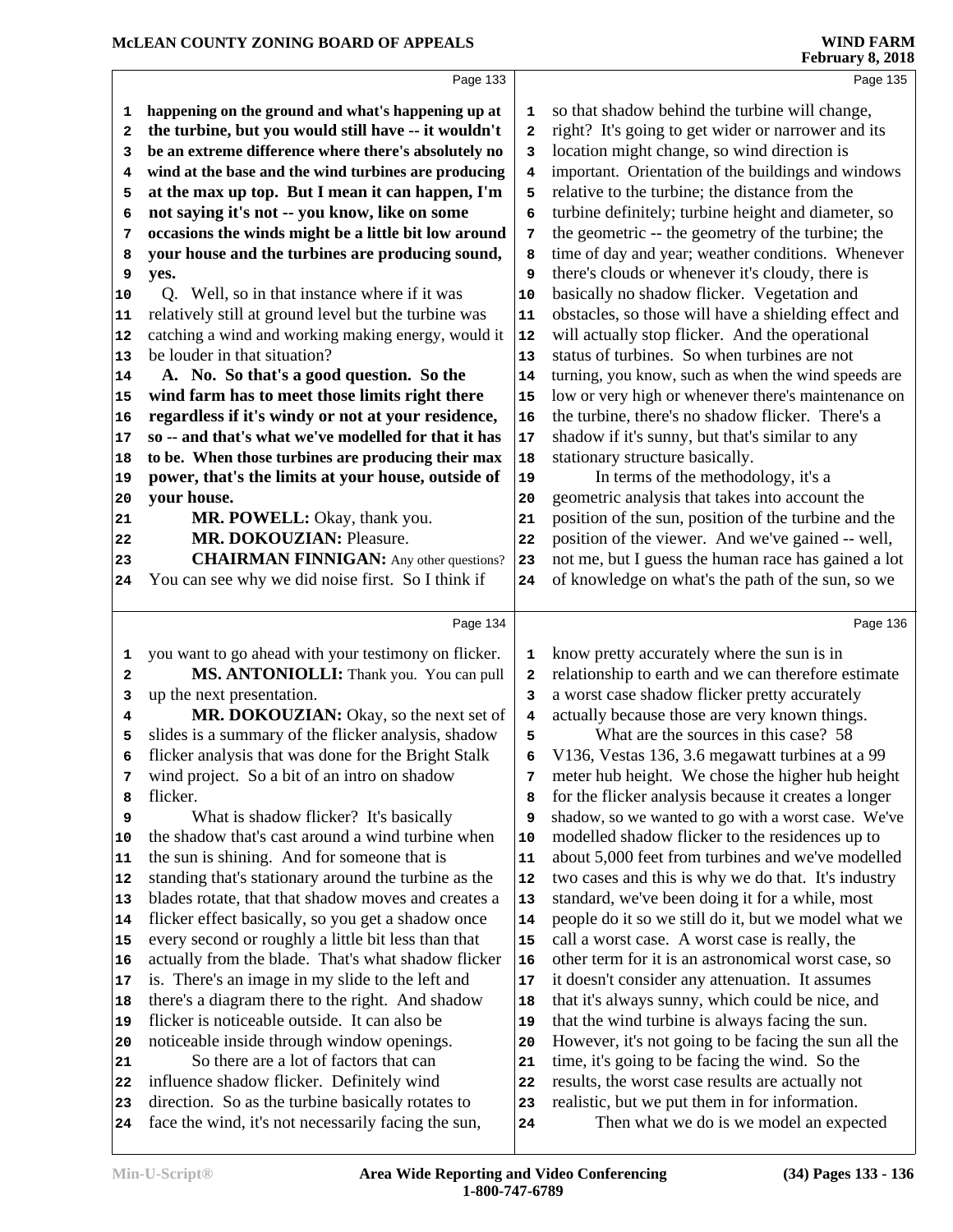# **McLEAN COUNTY ZONING BOARD OF APPEALS**

|              |                                                      |              | repruary 6, 2016                                     |
|--------------|------------------------------------------------------|--------------|------------------------------------------------------|
|              | Page 137                                             |              | Page 139                                             |
| 1            | case, and the expected case considers two of the     | 1            | to model. But for the purpose of the model, what we  |
| 2            | main attenuations. So one is cloud cover, so we use  | $\mathbf{2}$ | were able to model, we come up to, we get it to 35   |
| 3            | statistics, monthly cloud cover statistics from a    | 3            | hours. And to the right is a map that you can find   |
| 4            | nearby environmental station, and we consider as     | 4            | in the report. We call those butterflies quite       |
| 5            | well the wind rows, wind rows being what is -- you   | 5            | often. It's an image basically of the amount of      |
| 6            | know, where do you expect the wind to come from at   | 6            | expected shadow flicker that one could expect at     |
| 7            | the site and then apply that. So for that, we've     | 7            | different areas at the site. The actual results can  |
| 8            | used the site measurements to have, you know, wind   | 8            | be found in the report.                              |
| 9            | direction rows from the site.                        | 9            | And that sums it up.                                 |
| 10           | The expected case is still conservative              | 10           | MS. ANTONIOLLI: So I move at this time to            |
| 11           | because it's difficult actually to model all of the  | 11           | submit a PDF copy of Mr. Dokouzian's shadow          |
| 12           | other attenuations and that's why we don't do it.    | 12           | presentation as -- into the record as Exhibit 4.     |
| 13           | So what are the other conservative assumptions that  | 13           | <b>CHAIRMAN FINNIGAN:</b> That would be fine.        |
| 14           | are not included basically that would reduce the     | 14           | MR. DICK: We'll call that Applicant's                |
| 15           | results in our report if we would include? It's we   | 15           | Exhibit 4.                                           |
| 16           | assume that the turbines are always operational, but | 16           | <b>CHAIRMAN FINNIGAN:</b> Questions from the         |
| 17           | they're not, right? 10, 15 percent -- I don't have   | 17           | board?                                               |
| 18           | the number, but I've heard in the area, in the range | 18           | MS. TURNER: Is it safe to assume that                |
| 19           | of 5 to 15 percent of the time that they may not be  | 19           | those at the top of your chart, 30 being at the very |
| 20           | operational on average depending on the sites, so    | 20           | top, is it safe to assume that they're there because |
| 21           | you would not have flicker during those cases.       | 21           | they have multiple windmills around them? Well, I    |
| 22           | While there's maintenance as well. We haven't        | 22           | can see now you do have the turbines listed there.   |
| 23           | considered vegetation as well or any shielding       | 23           | MR. DOKOUZIAN: Just give me a minute,                |
| 24           | around the residences from farm buildings or         | 24           | I'll turn to the shadow flicker report.              |
|              |                                                      |              |                                                      |
|              | Page 138                                             |              | Page 140                                             |
| 1            | vegetation. That actually plays a large role in      | 1            | MS. TURNER: I'm looking at the page B1.              |
| $\mathbf{2}$ | rural areas where it's fairly typical to have        | $\mathbf{2}$ | MS. ANTONIOLLI: Okay.                                |
| 3            | windbreaks with evergreen trees or barns.            | 3            | MS. TURNER: Appendix B.                              |
| 4            | And the last but not least is that we                | 4            | MR. DOKOUZIAN: Yeah, so if you see, we do            |
| 5            | assume that a house -- we use what we call a         | 5            | list the turbines that would cast, potentially cast  |
|              | greenhouse scenario is the term often used in the    | 6            | shadow flicker, and the answer is not necessarily.   |
| 7            | industry, that we consider that a house is one big   | 7            | It really depends on the orientation where those     |
| 8            | window. So if -- so the results in our report are    | 8            | wind turbines are and at what distance and to some   |
| 9            | based on the fact that if flicker reaches that       | 9            | extent what's the wind direction, but you'll often   |
| 10           | window, we account for that, that minute of flicker, | 10           | find that since we're in the northern hemisphere,    |
| 11           | although, you know, we know that buildings have      | 11           | you know, the sun goes from east, you know, it's     |
| 12           | orientation and in some cases a window might be      | 12           | south to west, so straight north you'll cast less,   |
| 13           | fairly small on one face of the facade and flicker   | 13           | they'll cast less -- sorry, straight south you'll    |
| 14           | won't actually reach that window, but that was       | 14           | cast less of a shadow. So not necessarily.           |
| 15           | considered in this case.                             | 15           | MS. TURNER: I see that now that I look at            |
| 16           | So in terms of the results, well, as                 | 16           | how many are next to some of these. I'm not fully    |
| 17           | mentioned before, there are no regulations for       | 17           | understanding the closest turbine, the distance and  |
| 18           | shadow flicker in Illinois or McLean County, so the  | 18           | the turbine ID. Can you -- so what you're saying is  |
| 19           | study is done in a certain way out of good faith to  | 19           | T73 is 541 feet away from the receptor?              |
| 20           | show what the results are. In terms of the results,  | 20           | MR. DOKOUZIAN: Thank you for asking that.            |
| 21           | the highest modelled shadow flicker is 35 hours per  | 21           | That is a typo and it should say meters.             |
| 22           | year and that's the expected case. In real life, we  | ${\bf 22}$   | MS. TURNER: Okay, thank you.                         |
| 23           | could expect that to be lower if we include those    | 23           | MR. DOKOUZIAN: So our tool works in                  |
|              |                                                      |              |                                                      |

meters.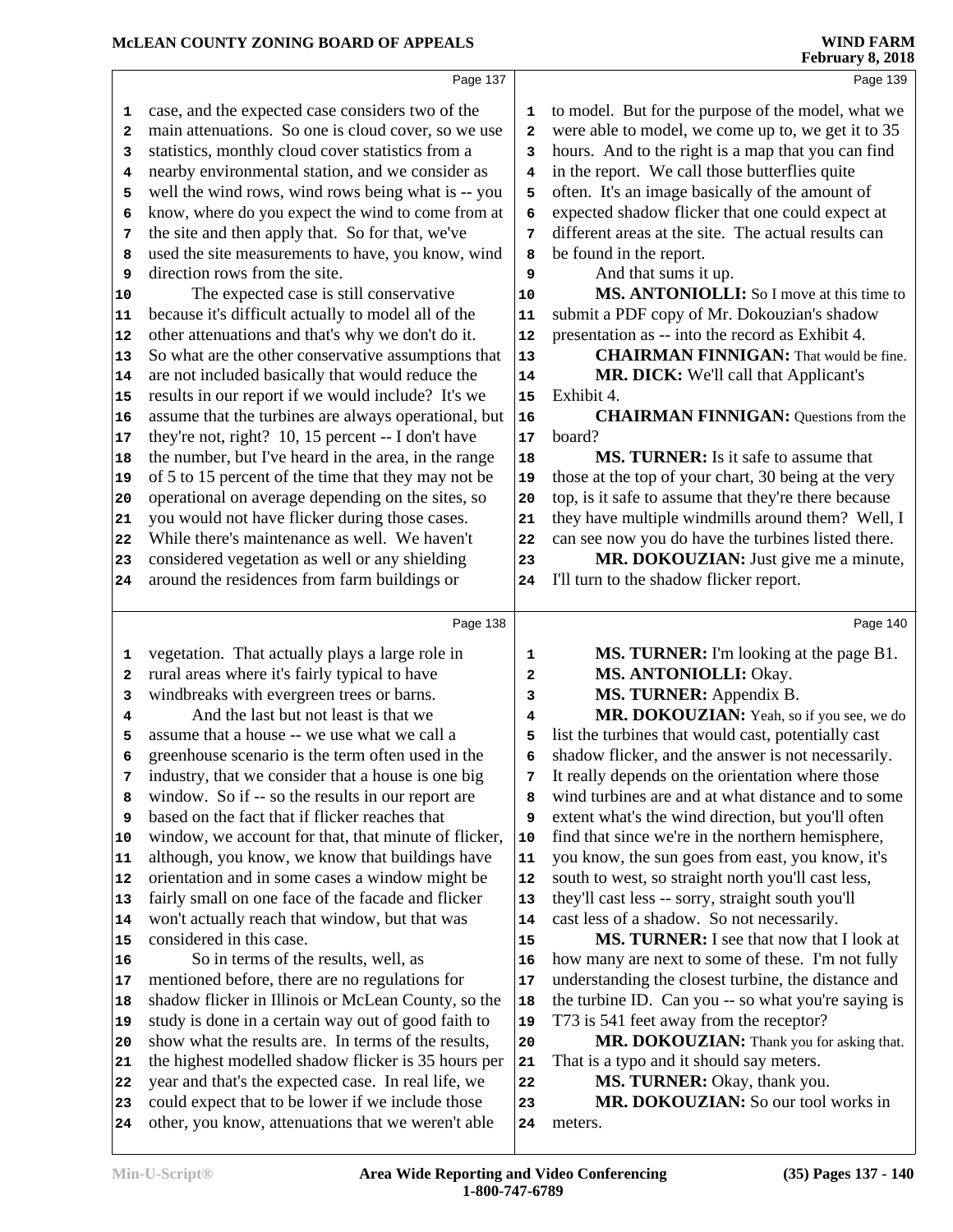|          | Page 141                                                    |                | Page 143                                                                                               |
|----------|-------------------------------------------------------------|----------------|--------------------------------------------------------------------------------------------------------|
| 1        | MS. TURNER: All right.                                      | 1              | annual long-term average. On one year it could be                                                      |
| 2        | MR. DOKOUZIAN: And the table had feet in                    | 2              | higher, one year it could be lower.                                                                    |
| 3        | there.                                                      | 3              | Q. So one year it could be 40, the next year                                                           |
| 4        | MS. TURNER: All right.                                      | 4              | it could be 25, et cetera, give or take.                                                               |
| 5        | MR. DOKOUZIAN: And that is a typo, so --                    | 5              | A. It would vary around that number, yes.                                                              |
| 6        | MS. TURNER: Okay, alarms were going off.                    | 6              | Q. Okay. Do you know what the Wisconsin                                                                |
| 7        | MR. DOKOUZIAN: Yes, I can understand                        | 7              | standards, state standards are for shadow flicker?                                                     |
| 8        | that, yeah.                                                 | 8              | A. No, I don't.                                                                                        |
| 9        | <b>MR. DEAN:</b> Talk a little bit about the                | 9              | Q. You've never seen those before?                                                                     |
| 10       | seasonality of the shadow flicker. It's different           | 10             | A. No, I don't, I haven't.                                                                             |
| 11       | in the wintertime than it is in the summertime.             | 11             | Q. Do you know what the Canada, the Canada                                                             |
| 12       | MR. DOKOUZIAN: Yeah, two things would                       | 12             | guidelines are for noise[sic] flicker?                                                                 |
| 13       | play a role there. It's cloud cover, so during some         | 13             | A. There aren't any guidelines. Well, there                                                            |
| 14       | seasons there's more cloud cover than others, so            | 14             | are no regulations in Canada for shadow flicker.                                                       |
| 15       | during seasons where there's more cloud cover               | 15             | Q. Is the ability -- let me ask this                                                                   |
| 16       | there's less shadow flicker, but also the position          | 16             | question. We would agree that the likelihood of an                                                     |
| 17       | of the sun, right? So, you know, flicker would              | $17$           | astronomical worst case of any turbine in a                                                            |
| 18       | extend further away during the winter season when           | 18             | particular year is very, very unlikely, correct?                                                       |
| 19       | the -- when the sun's lower.                                | 19             | A. I would even venture saying impossible.                                                             |
| 20       | MR. DEAN: Is it more problematic in the                     | 20             | Q. Okay, but if you go to the minutes on the                                                           |
| 21       | winter season for the neighbors or less?                    | 21             | worst day to the left, that's not the case there,                                                      |
| 22       | MR. DOKOUZIAN: It's difficult for me to                     | 22             | correct? I mean that is a, that is a possibility                                                       |
| 23       | comment. I -- I personally have not been involved           | 23             | that in one year, one day they are going to hit 108                                                    |
| 24       | in any complaints for flicker. Often if there is            | 24             | on receptor 30.                                                                                        |
|          |                                                             |                |                                                                                                        |
|          | Page 142                                                    |                | Page 144                                                                                               |
|          |                                                             |                |                                                                                                        |
| 1        | someone that's bothered, it's remedied pretty easily        | 1              | A. Correct.                                                                                            |
| 2        | so it doesn't come back to us, the modelers. So             | $\overline{a}$ | Okay. Are you aware of any guidelines or<br>O.                                                         |
| з        | people would add, you know, trees for example and           | 3              | regulations that would require that the owner                                                          |
| 4        | then cut it off. I mean you start with blinds and           | 4              | mitigate shadow flicker if it was to average                                                           |
| 5        | then eventually it could be trees, but it never gets        | 5              | between, if it was to -- if a residence was to                                                         |
| 6        | back, all the way back to us, you know.                     | 6              | expect, was experiencing 20 hours or more per year                                                     |
| 7        | <b>CHAIRMAN FINNIGAN:</b> Any questions from the            | 7              | of shadow flicker?                                                                                     |
| 8        | board? Staff?                                               | 8              | A. No, I don't know of any guidelines that                                                             |
| 9        | MR. DICK: No.                                               | 9              | limit flicker to 20.                                                                                   |
| 10       | <b>CHAIRMAN FINNIGAN:</b> Anyone in the                     | 10             | Q. Showing you what has been marked as SLG                                                             |
| 11       | audience?                                                   | 11             | Exhibit 12, I assume you've never seen this before?                                                    |
| 12       | MR. LUETKEHANS: Thank you. Phil                             | 12             | A. No, I haven't.                                                                                      |
| 13       | Luetkehans, 105 East Irving Park Road, Itasca.              | 13             | Q. Okay. This is state statutes of                                                                     |
| 14       | <b>QUESTIONS BY</b>                                         | 14             | Wisconsin. If you could go to PSC 128.15 which is                                                      |
| 15       | <b>MR. LUETKEHANS:</b>                                      | 15             | the shadow flicker. If you go to paragraph 2, it                                                       |
| 16       | Q. When you talk about expected numbers in                  | 16             | says, does it not: An owner shall operate the wind                                                     |
| 17       | Table B1 or page B1 of Appendix B, talking about it         | 17             | energy system in a manner that does not cause more                                                     |
| 18       | says expected case with monthly cloud cover and wind        | 18             | than 30 hours per year of shadow flicker at a                                                          |
| 19       | rows. So is that an average? Does that mean some            | 19             | nonparticipating residence or occupied community                                                       |
| 20       | years could be greater than 30 or the first one             | 20             | building. Do you see that?                                                                             |
| 21       | could be greater than 35 and some would be less or          | 21             | A. Yes.                                                                                                |
| 22       | it's never going to be more than 35 in any given            | 22             | Q.<br>Okay. And then if you go to 3B, it goes                                                          |
| 23<br>24 | year ever?<br>A. Sorry, yeah, that is an annual average, an | 23<br>24       | on to say: An owner shall provide reasonable shadow<br>flicker mitigation at the owner's expense for a |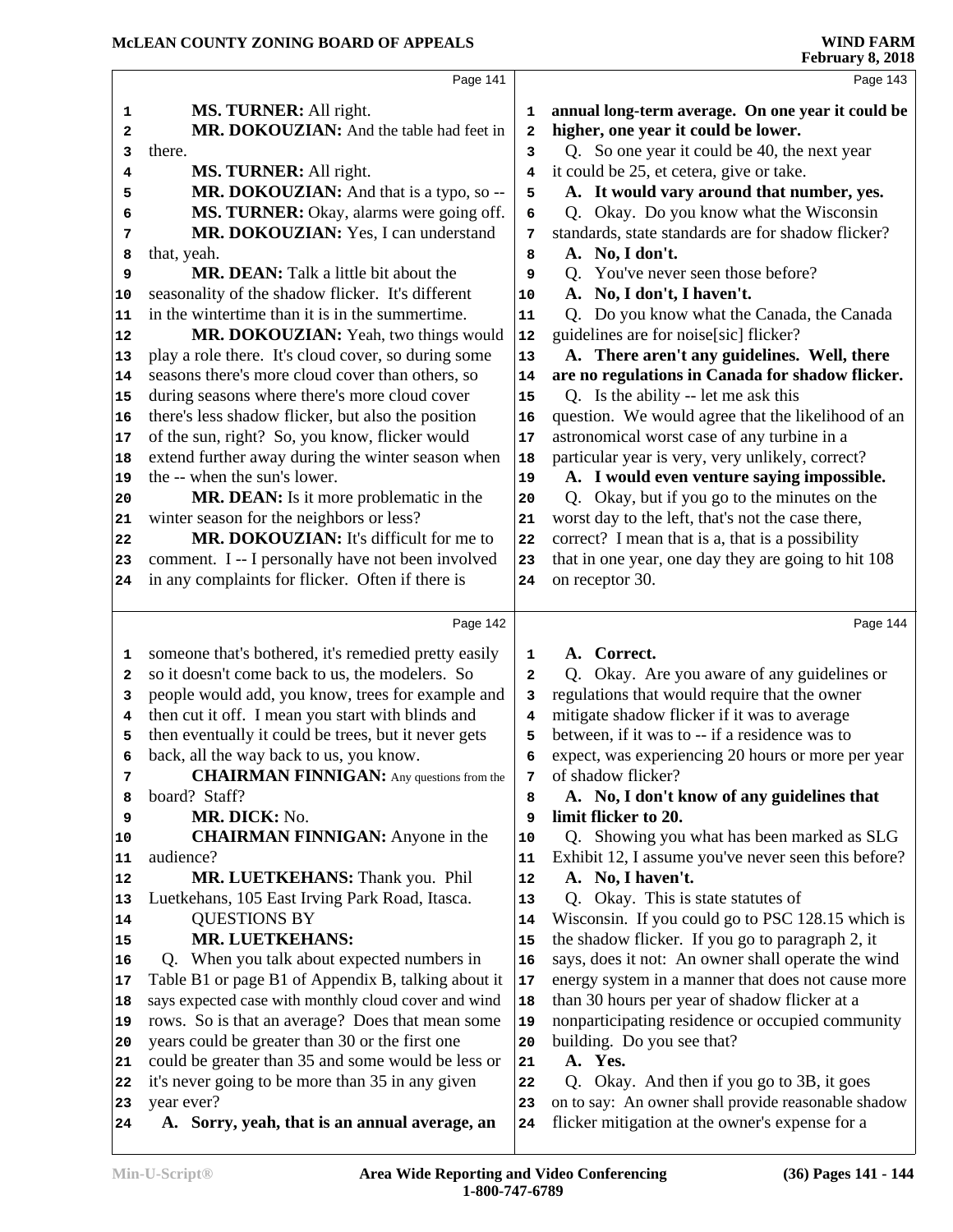|                         | Page 145                                                                                       |                         | Page 147                                                                        |  |
|-------------------------|------------------------------------------------------------------------------------------------|-------------------------|---------------------------------------------------------------------------------|--|
| 1                       | nonparticipating residence or occupied community                                               | 1                       | per day to 30 minutes per day? Are you aware of any                             |  |
| 2                       | building experiencing 20 hours or more per year of                                             | $\overline{\mathbf{2}}$ | country that's ever done that?                                                  |  |
| 3                       | shadow flicker. Do you see that?                                                               | 3                       | A. No, I'm not.                                                                 |  |
| 4                       | A. Yes, I do.                                                                                  | 4                       | Q. Okay. When does shadow flicker occur                                         |  |
| 5                       | Q. Have you ever heard that the worst case                                                     | 5                       | mostly during the day?                                                          |  |
| 6                       | shadow flicker limit values for Canada was 30 hours                                            | 6                       | A. That's, that's all dependent on the                                          |  |
| 7                       | per day[sic] and 30 minutes per day?                                                           | 7                       | configuration, so where is the turbine in                                       |  |
| 8                       | A. No, there's no regulation in Canada for                                                     | 8                       | relationship to the sun and the house, so it varies.                            |  |
| 9                       | shadow flicker.                                                                                | 9                       | Q. I assume, though, it's not at noon,                                          |  |
| 10                      | Q. Is that a common practice in Canada?                                                        | 10                      | correct, it's not midday when the sun is right above                            |  |
| 11                      | A. I would say that it's somewhat of a, you                                                    | 11                      | us most of the time, so it's less of a problem                                  |  |
| 12                      | know, the industry in some areas have -- the aim has                                           | 12                      | midday than it is the beginning of the day or                                   |  |
| 13                      | been to try and respect the 30 hours --                                                        | 13                      | towards the end of the day, correct?                                            |  |
| 14                      | Q. How about --                                                                                | 14                      | A. Oh, yeah, that's what you mean by that                                       |  |
| 15                      | A. -- but without regulation, but yes, 30                                                      | 15                      | question. Yeah, you would expect it to be more                                  |  |
| 16                      | hours has come up --                                                                           | 16                      | towards the beginning and end.                                                  |  |
| 17                      | Q. How about --                                                                                | 17                      | Q. Right. Could be before and after people                                      |  |
| 18                      | A. -- where projects --                                                                        | 18                      | go to work, correct?                                                            |  |
| 19                      | Q. Sorry.                                                                                      | 19                      | A. Yes, it could.                                                               |  |
| 20                      | A. -- you know, aim to reach that level, yes.                                                  | 20                      | Q. In fact, the majority would be in those                                      |  |
| 21                      | Q. How about 30 minutes per day? Have you                                                      | 21                      | kind of early or later daylight hours, correct?                                 |  |
| 22                      | seen projects try and reach that level as well?                                                | 22                      | A. Depends on the time of year I'd say, but I                                   |  |
| 23                      | A. No. In general, people put much less                                                        | 23                      | could not say majority because we would have to                                 |  |
| 24                      | importance in the number of minutes on a day, it's                                             | 24                      | calculate that.                                                                 |  |
|                         |                                                                                                |                         |                                                                                 |  |
|                         |                                                                                                |                         |                                                                                 |  |
|                         | Page 146                                                                                       |                         | Page 148                                                                        |  |
| 1                       | more the number of hours in a year from my                                                     | 1                       | $Q.$ Well --                                                                    |  |
| $\overline{\mathbf{2}}$ | experience.                                                                                    | $\mathbf{2}$            | A. But it would depend on the time of year.                                     |  |
| 3                       | Q. So you've never seen the practice of                                                        | 3                       | During winter when the sun sets pretty early and                                |  |
| 4                       | industry standards being at 30 minutes per day?                                                | 4                       | rises pretty late, I wouldn't say the majority. It                              |  |
| 5                       | A. I don't know of regulations that limit it                                                   | 5                       | all depends on people's profession and --                                       |  |
| 6                       | at 30 minutes per day, no.                                                                     | 6                       | Q. No, I'm sorry, the question wasn't about                                     |  |
| 7                       | Q. I didn't ask about regulations. I asked                                                     | 7                       | if they were home or not or whether they were                                   |  |
| 8                       | about industry standards or industry trying to limit                                           | 8                       | working. The question was a significant or a                                    |  |
| 9                       | things to 30 hours per day -- or 30 minutes per day                                            | 9                       | majority of the shadow flicker occurs either as the                             |  |
| 10                      | shadow flicker.                                                                                | 10                      | sun is rising or as the sun is setting, correct?                                |  |
| 11                      | A. No, from my experience, and once again                                                      | 11                      | A. Tough to say again, because not just                                         |  |
| 12                      | I've worked in jurisdictions where there's no                                                  | 12                      | rising, I mean it rises, I mean we have to limit --                             |  |
| 13                      | regulation, but let's say in good faith I've seen --                                           | 13                      | like it rises and at some point, yes, it's over the                             |  |
| 14                      | I've worked with developers that have tried to be in                                           | 14                      | wind turbine, so it's not just that little portion                              |  |
| 15                      | the, you know, in the order of 30 or below hours per                                           | 15                      | where it rises there is shadow flicker. Once again,                             |  |
| 16                      | year, but not to -- and I've heard residents discuss                                           | 16                      | it depends on the configuration. If a house, sorry,                             |  |
| 17                      | the hours per year aspects, but the minutes per day                                            | 17                      | is north of the wind turbine, it's not getting                                  |  |
| 18                      | hasn't really been a topic of discussion or it                                                 | 18                      | shadow flicker when the sun is rising, right? So                                |  |
| 19                      | hasn't been sort of a goal that people have tried to                                           | 19                      | it's -- you can't just provide, I cannot provide a                              |  |
| 20                      | really reach, no.                                                                              | 20                      | blanket answer. I would really have to estimate it                              |  |
| 21                      | Q. Have you ever --                                                                            | 21                      | on a, you know, house by house specific.                                        |  |
| 22                      | We do include it in our study however.<br><b>A.</b>                                            | 22                      | Q. Okay, but there's no doubt, is there, that                                   |  |
| 23                      | Q. Have you ever seen any country limit,<br>either by legislation or guideline, shadow flicker | 23                      | at the midday point of the sun, no house is getting<br>shadow flicker, correct? |  |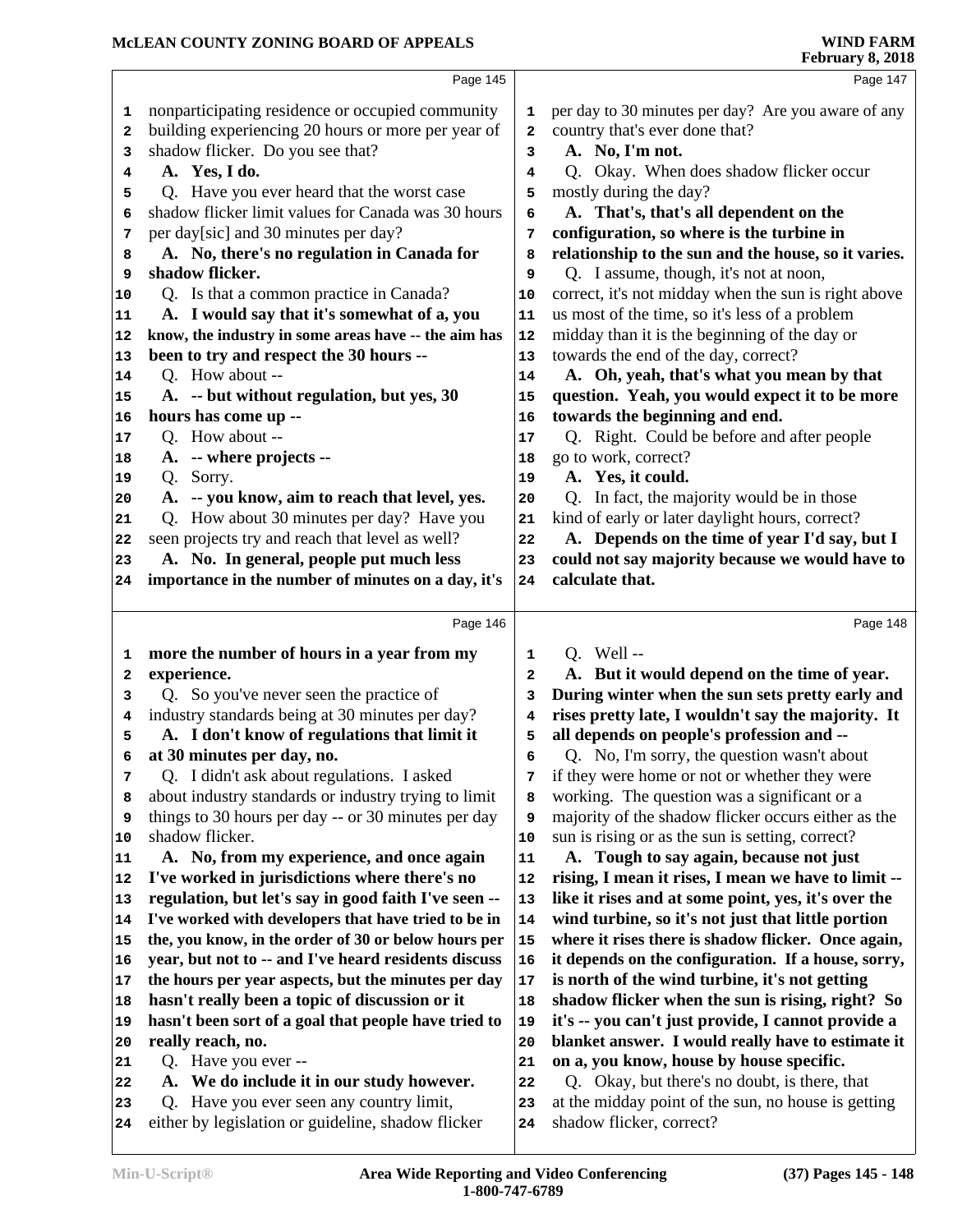|          | Page 149                                             |              | Page 151                                                                                                 |
|----------|------------------------------------------------------|--------------|----------------------------------------------------------------------------------------------------------|
| 1        | A. I would say likely, yeah.                         | 1            | <b>CHAIRMAN FINNIGAN:</b> Any other questions?                                                           |
| 2        | Q. Almost no houses are getting shadow               | $\mathbf{2}$ | MR. TAYLOR: Travis Taylor. Do you need                                                                   |
| з        | flicker, correct?                                    | 3            | my address again? 28686 North 3050 East Road,                                                            |
| 4        | A. It's quite likely, yes.                           | 4            | Chenoa, Illinois.                                                                                        |
| 5        | MR. LUETKEHANS: Nothing further, thank               | 5            | <b>QUESTIONS BY</b>                                                                                      |
| 6        | you. I don't -- I can do it later, but while I'm     | 6            | <b>MR. TAYLOR:</b>                                                                                       |
| 7        | thinking about it, I'd just -- I'd ask that SLG      | 7            | Q. A couple different questions. Is there                                                                |
| 8        | Exhibit 11 be admitted into evidence. If you want    | 8            | any other states surrounding us or near us that do                                                       |
| 9        | me to wait, I'll do it later, but just so no one     | 9            | have regulations on shadow flicker?                                                                      |
| 10       | forgets about it.                                    | 10           | A. I don't know of any.                                                                                  |
| 11       | <b>CHAIRMAN FINNIGAN:</b> Which exhibit are we       | 11           | Q. Okay.                                                                                                 |
| 12       | talking about?                                       | 12           | A. I knew of one, one county that requested                                                              |
| 13       | MR. LUETKEHANS: It's the -- I'm sorry,               | 13           | to do a flicker study, but that's about it, in                                                           |
| 14       | it's SLG Exhibit 12, I apologize. It's the           | 14           | Illinois.                                                                                                |
| 15       | Wisconsin regulations.                               | 15           | Q. Okay.                                                                                                 |
| 16       | <b>CHAIRMAN FINNIGAN:</b> We can hold onto them      | 16           | A. But a limit, no.                                                                                      |
| 17       | and you can put a basis to it when you do your       | 17           | Q. A limit, no. Is there a distance from the                                                             |
| 18       | testimony. Would that be okay?                       | 18           | house that inflicts -- like if you increase the                                                          |
| 19       | MR. LUETKEHANS: I don't think I need a               | 19           | distance of the turbines from the houses, would it                                                       |
| 20       | basis for a state statute. I mean if you want me to  | 20           | be -- like I guess if there's like a threshold that                                                      |
| 21       | be the basis, but I'm not going to have someone come | 21           | most of the flicker occurs at, so like if --                                                             |
| 22       | in and testify to a state statute that is law that   | 22           | currently the standard is three times the turbine,                                                       |
| 23       | we can all find and see. There's no reasons and no   | 23           | so it's like, you know, for the distance that most                                                       |
| 24       | precedent for us to have to put in a foundation for  | 24           | of them are following the rules for, if you increase                                                     |
|          |                                                      |              |                                                                                                          |
|          | Page 150                                             |              | Page 152                                                                                                 |
| 1        | a statute.                                           | 1            | that distance, is there a threshold at which you                                                         |
| 2        | <b>CHAIRMAN FINNIGAN:</b> You can talk to my         | 2            | become less likely to encroach on other properties                                                       |
| 3        | counsel.                                             | 3            | with shadow flicker I guess? You know, is it 2,000                                                       |
| 4        | MR. LUETKEHANS: Well, I guess I would                | 4            | or is it 1,000 or, you know, like how much of a                                                          |
| 5        | like a ruling from your counsel.                     | 5            | variance would it take to reduce the amount of                                                           |
| 6        | MS. WALLEY: I don't give rulings, the                |              |                                                                                                          |
| 7        |                                                      | 6            | flicker off of houses?                                                                                   |
|          | chairman does.                                       | 7            | A. You have all the good questions. I'll                                                                 |
| 8        | MR. LUETKEHANS: Well, I guess I would ask            | 8            | offer you a job. I'm kidding. So yeah, that's a                                                          |
| 9        | for a ruling from the chair then, because that's the | 9            | really good question. So in theory, there isn't,                                                         |
| 10       | foundation you're going to get from me unless you    | 10           | okay? You know, you could -- in theory, you know,                                                        |
| 11       | want me to swear that it's a state statute.          | 11           | it's a mathematical formula, it just can go on. In                                                       |
| 12       | <b>CHAIRMAN FINNIGAN:</b> Do you want to admit       | 12           | reality, there are several publications of what the                                                      |
| 13       | it now or later? It's up to the board.               | 13           | maximum distance can be to perceive flicker, right?                                                      |
| 14       | MR. DEAN: Now is fine.                               | 14           | So what I'm saying here is that, you know, if you                                                        |
| 15       | MR. KURITZ: I'll do whatever.                        | 15           | put the sun behind a wind turbine, you know, in                                                          |
| 16       | <b>CHAIRMAN FINNIGAN:</b> We're going, we're         | 16           | theory the flicker would go very, very large                                                             |
| 17       | going to take it as an exhibit right now.            | 17           | distances. The reality is, due to pollutants in the                                                      |
| 18       | MR. LUETKEHANS: Thank you very much.                 | 18           | air, right, and what I mean by pollutants, it's just                                                     |
| 19       | <b>CHAIRMAN FINNIGAN:</b> We're going to have to     | 19           | particles in the air, aerosols, you know, there's                                                        |
| 20       | give it a number.                                    | 20           | more than you think, and what that does, it                                                              |
| 21       | <b>MR. LUETKEHANS: It's 12.</b>                      | 21           | basically attenuates that flicker. So there's a few                                                      |
| 22       | <b>CHAIRMAN FINNIGAN: Okay.</b>                      | 22           | studies that looked at up to what distance, and we                                                       |
| 23<br>24 | MR. DICK: This is Exhibit, SLG Exhibit<br>12.        | 23<br>24     | show it in our report, what distance is feasible,<br>and typically we -- the studies are all up to about |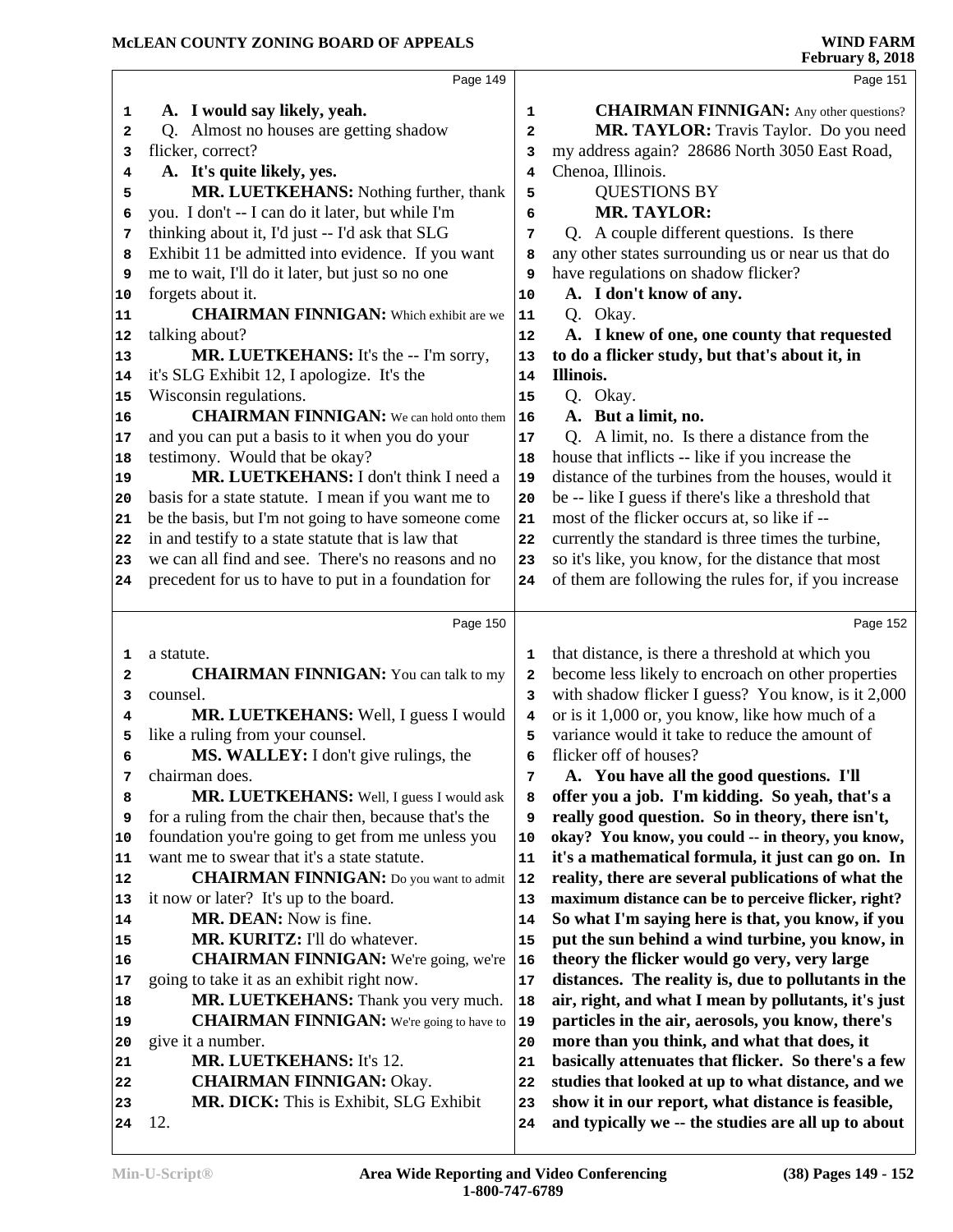|              | Page 153                                                                                        |                         | Page 155                                                                |
|--------------|-------------------------------------------------------------------------------------------------|-------------------------|-------------------------------------------------------------------------|
| 1            | 500 to 1,000 meter. That's the distance. We -- to                                               | 1                       | Illinois after the turbines are there for -- no?                        |
| $\mathbf{2}$ | be conservative, we go further than that. We use                                                | 2                       | A. No, no, not in Illinois. For sound you                               |
| 3            | ten times the tip height of the turbine.                                                        | 3                       | mean? No.                                                               |
| 4            | So in our case, we are at 1600 meters. So                                                       | 4                       | Q. No, for flicker. I thought you said that                             |
| 5            | we've assumed in our report -- so maybe that doesn't                                            | 5                       | you had done flicker studies. Have you done any                         |
| 6            | answer your question, but I'll just answer it with                                              | 6                       | flicker studies after the turbines have gone in to                      |
| 7            | this first. In our report, we've assumed that                                                   | 7                       | see if your projections correlate to the actual                         |
| 8            | flicker is possible up to 1600 meters. It can be                                                | 8                       | readings after I guess is what I'm getting to? You                      |
| 9            | perceived. In reality, I would challenge you to                                                 | 9                       | know, like if my house is modelled, the house is 50                     |
| 10           | perceive the flicker at that distance. So I would                                               | 10                      | again and there's quite a few around me, and like                       |
| 11           | say that it's really dependent on the day where the                                             | 11                      | she said earlier, we're at 29 out of 30 hours, so                       |
| 12           | flicker is occurring. Some days it's clear, you                                                 | 12                      | I'm just under that 30 threshold, the imaginary                         |
| 13           | know, the sky is really clear, the flicker can maybe                                            | 13                      | threshold, you know. So I guess is -- how accurate                      |
| 14           | go a couple hundred meters extra distance, while on                                             | 14                      | is your projections that you've come up with to                         |
| 15           | other days the flicker doesn't go that far. So                                                  | 15                      | actual readings? Are there any studies that                             |
| 16           | what's certain is that as you move away from a                                                  | 16                      | happened after the fact?                                                |
| 17           | turbine, that that flicker effect is less and less                                              | 17                      | A. There's a few things there. There has --                             |
| 18           | perceived, right, you just won't perceive it                                                    | 18                      | you know, when shadow flicker models came out for                       |
| 19           | anymore. Do I have a distance? No, but I'd say,                                                 | 19                      | wind turbines, there were measurement campaigns to                      |
| 20           | you know, three times tip height is the significant                                             | 20                      | validate them and those campaigns showed that it was                    |
| 21           | distance, you know. That when I've perceived                                                    | 21                      | pretty accurate, just because, as I've explained                        |
| 22           | flicker, I was within tip height of the turbine, but                                            | 22                      | earlier, we're -- we know where the sun is and, you                     |
| 23           | that is my own personal experience. I mean probably                                             | 23                      | know, we're very good at knowing where earth and sun                    |
| 24           | the best thing to do is to go near a wind farm and                                              | 24                      | are in relationship to each other, so we predict                        |
|              |                                                                                                 |                         |                                                                         |
|              |                                                                                                 |                         |                                                                         |
|              | Page 154                                                                                        |                         | Page 156                                                                |
| 1            | see how far you can perceive that flicker on a                                                  | 1                       | shadow flicker. And it's light, it's pretty -- it's                     |
| $\mathbf{2}$ | really clear day. It's probably the best thing.                                                 | $\overline{\mathbf{2}}$ | pretty easy to model it, so those results are pretty                    |
| 3            | Q. I guess that's my next question. Do you                                                      | 3                       | accurate. However, they're still conservative,                          |
| 4            | know of a wind farm with turbines this size that you                                            | 4                       | right? So there's a few things that are not                             |
| 5            | could go and like take a look at, I mean within                                                 | 5                       | accounted in those numbers.                                             |
| 6            | relative perspective, I mean within -- is there any                                             | 6                       | So that 29 is on average likely going to                                |
| 7            | in Illinois or Wisconsin or Indiana that are this                                               | 7                       | be less, and it also assumes that you can actually                      |
| 8            | tall because I think we tried to talk about this                                                | 8                       | perceive flicker from turbines that are a mile away,                    |
| 9            | briefly before, but I didn't know if since he does                                              | 9                       | 1.6 kilometers. So our model, those 29 hours also                       |
| 10           | studies on them a lot, if he's done any on --                                                   | 10                      | includes any turbine that would be at that distance.                    |
| 11           | A. Close by, unfortunately I don't, but I                                                       | 11                      | So I'm getting back to that notion of how far can                       |
| 12           | think even, even a machine that's -- you know, like                                             | 12                      | you perceive flicker. With our model, we assume                         |
| 13           | as mentioned before -- well, I'm sorry, something                                               | 13                      | that you can, but perceiving flicker at a mile is --                    |
| 14           | else in my mind here. I think even a smaller                                                    | 14                      | you know, so I would say that 29 is, if you go                          |
| 15           | machine will give you a good sense of how far                                                   | 15                      | outside of your home for a full year and sit                            |
| 16           | flicker can go, right? If the sun is behind the                                                 | 16                      | there --                                                                |
| 17           | small machine, it's the same. If you're looking at                                              | 17                      | Q. I do spend a lot of time outside, so --                              |
| 18           | what distance, up to what distance flicker can go,                                              | 18                      | A. -- I'm curious how much time you'll clock                            |
| 19           | the size doesn't really matter, right? If it's                                                  | 19                      | actually, how much of that, you know, flicker you'll                    |
| 20           | behind, if you're at a distance of -- go 500 meters                                             | 20                      | actually perceive, because for the further turbines                     |
| 21           | away from the turbine, and if the sun is behind, to                                             | 21                      | you'll probably not even perceive it, you won't                         |
| 22           | see if you can perceive it.                                                                     | 22                      | realize that there's flicker, although we've                            |
| 23           | Q. You mentioned earlier that you guys have<br>done some studies in Illinois or done a study in | 23                      | accounted for it here in that 29 hours. I can't<br>tell you how much -- |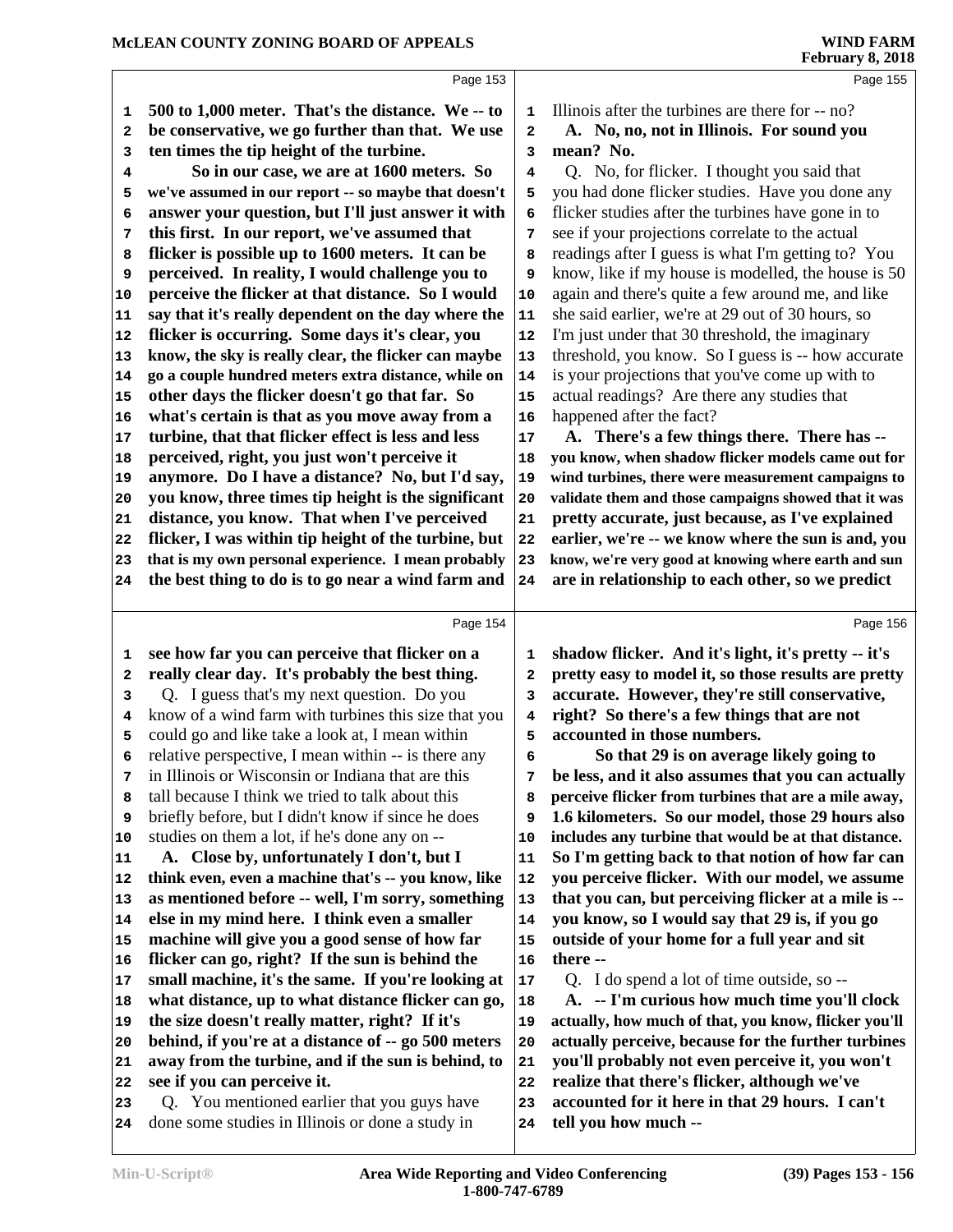|              | Page 157                                             |    | Page 159                                             |
|--------------|------------------------------------------------------|----|------------------------------------------------------|
| 1            | Q. Sure.                                             | 1  | Q. So it's safe to say if you can see it,            |
| $\mathbf{2}$ | A. -- but see that as an upper bound, that 29        | 2  | chances are that at some point of the year you'll    |
| 3            | hours, although as mentioned before, on one year it  | 3  | experience shadow flicker.                           |
| 4            | could be a little bit more than 29, one year a       | 4  | A. Not necessarily. You know --                      |
| 5            | little bit less, but still that's pretty             | 5  | Q. Relative to let's say if it was to your           |
| 6            | conservative.                                        | 6  | west and the sun sets in the west, then if you can   |
| 7            | Q. And was the study done for the flicker on         | 7  | see it in the west --                                |
| 8            | our house itself or -- like I'm an outside person, I | 8  | A. It depends how far that turbine is.               |
| 9            | enjoy working outside, clean the yard, you know, a   | 9  | Q. Okay.                                             |
| 10           | nice property that we take care of. So was the       | 10 | A. So, you know, once again, if that turbine         |
| 11           | study individually to the house again or was it      | 11 | is a mile to the west, I -- even if the sun is       |
| 12           | something that was to the property itself?           | 12 | behind it, I don't think you'll be able to feel that |
| 13           | A. It's to the house, it's to the house.             | 13 | flicker.                                             |
| 14           | Q. So that was -- so depending on what part          | 14 | Q. Okay.                                             |
| 15           | of the yard you might be in or what areas you might  | 15 | A. Even maybe half a mile on some days or            |
| 16           | work in. And then my also question is if the house   | 16 | even less, so that it really depends on the specific |
| 17           | was specified as a barn, it changes, so --           | 17 | day. On some days, the flicker can go maybe a        |
| 18           | A. Again, we could look into that. We could          | 18 | little bit further or a little bit less, but we've   |
| 19           | reevaluate at a different location on your property  | 19 | assumed in our report that it always goes up to a    |
| 20           | what it would be.                                    | 20 | mile.                                                |
| 21           | Q. Okay.                                             | 21 | Q. Okay. My other concern is has your                |
| 22           | A. And once again, that's a yearly number, so        | 22 | industry ever done studies as far as driving safety  |
| 23           | you would have to be in that corner of your yard --  | 23 | and shadow flicker? I just had a little girl and     |
| 24           | Q. True.                                             | 24 | I'm concerned about, you know, safety driving to and |
|              |                                                      |    |                                                      |
|              | Page 158                                             |    | Page 160                                             |
| 1            | A. -- all days for the whole year to                 | 1  | from work and where we go, and my concern is how is  |
| 2            | experience that amount --                            | 2  | the flicker along the roads going to impact the      |
| 3            | Q. Some parts of --                                  | 3  | safety driving to and from where we need to go?      |
| 4            | A. -- or close.                                      | 4  | A. So that's a good question because it has          |
| 5            | Q. -- the year more than others, so it would         | 5  | been discussed in the past, and it was determined    |
| 6            | affect me, but no, I appreciate it.                  | 6  | that if you're driving along a road that's lined     |
| 7            | A. Okay, but yes, we can provide those               | 7  | with trees, right, just a row of trees on a sunny    |
| 8            | results.                                             | 8  | day, you have that flicker effect which is way more  |
| 9            | MR. TAYLOR: Okay.                                    | 9  | pronounced because the feature, the tree, is pretty  |
| 10           | <b>CHAIRMAN FINNIGAN:</b> Any other questions?       | 10 | close to you, and, you know, the flicker that's from |
| 11           | MR. POWELL: Jeff Powell, 32897 East 2700             | 11 | a turbine that is further out, maybe just one of     |
| 12           | North, Chenoa.                                       | 12 | them, has actually less of an impact. So if you      |
| 13           | <b>QUESTIONS BY</b>                                  | 13 | feel safe driving on roads that are lined by tall    |
| 14           | <b>MR. POWELL:</b>                                   | 14 | trees, you'll probably feel safe, even safer driving |
| 15           | Q. I see on your graph here that this shows          | 15 | along roads where there's a turbine --               |
| 16           | up to, as we talked about, 30 hours a year. How far  | 16 | Q. I guess $-$                                       |
| 17           | out can we go? Is it a mile, is it more, that you    | 17 | A. -- in terms of flicker.                           |
| 18           | might experience shadow flicker even if it's just    | 18 | Q. -- more of my concern was a distraction as        |
| 19           | one hour a year, you know, for any time of the day?  | 19 | far as seeing a shadow coming quickly across the     |
| 20           | A. Yes, so the map shows up to 30; the table         | 20 | road as you're driving on it. I mean -- I mean       |
| 21           | of results goes all the way. So if you have a        | 21 | would you agree that that is a distraction when      |
| 22           | certain location, a certain house you want to look,  | 22 | driving?                                             |
| 23           | the table of results goes all the way down to 1      | 23 | A. I mean everyone -- you know, you might            |
| 24           | basically.                                           | 24 | find it distracting and I can't, you know, and that  |
|              |                                                      |    |                                                      |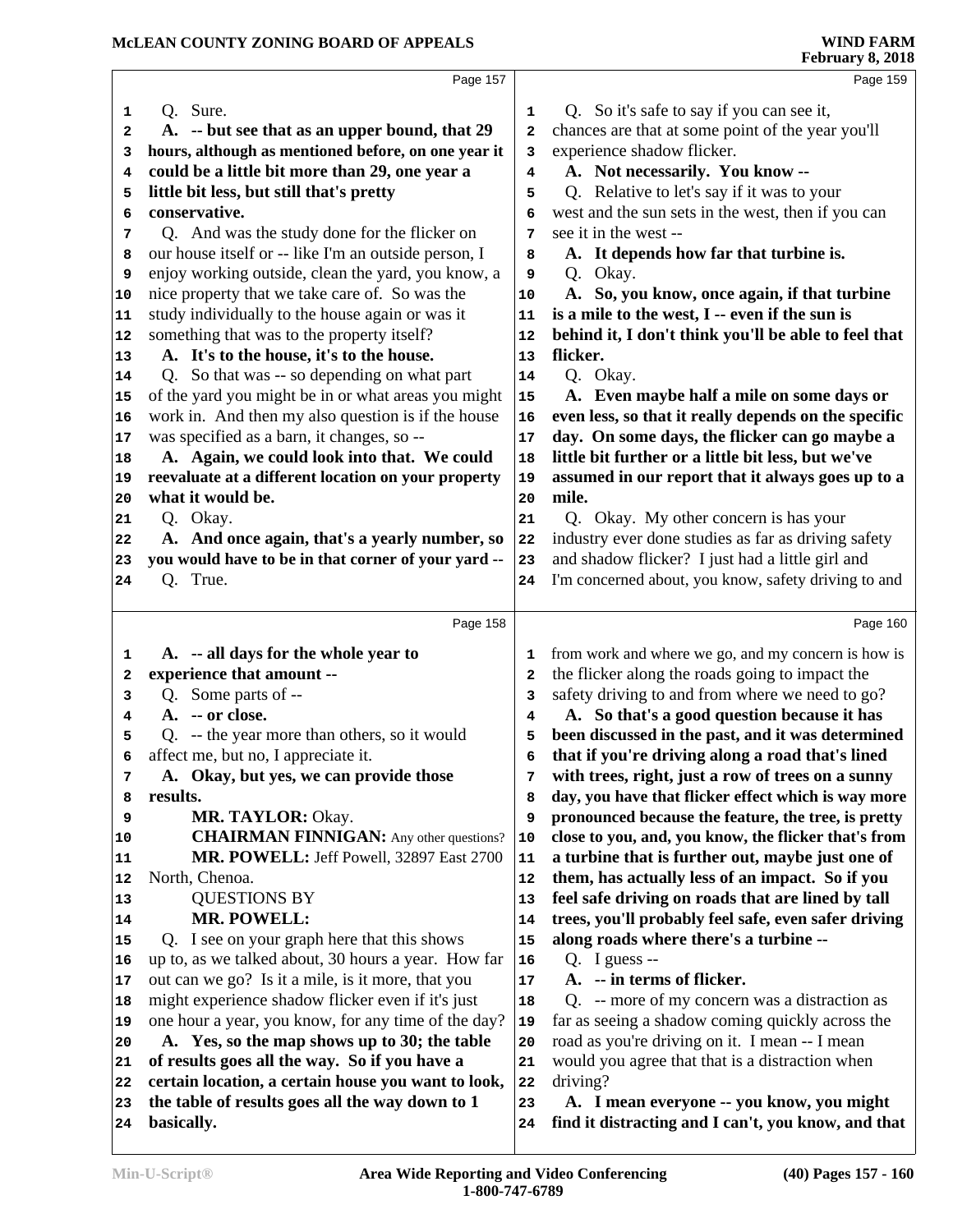|          | Page 161                                                                         |                         | Page 163                                                                                                |
|----------|----------------------------------------------------------------------------------|-------------------------|---------------------------------------------------------------------------------------------------------|
| 1        | -- I can't really comment on that. Having driven in                              | 1                       | reconvene here February 20th --                                                                         |
| 2        | wind farms at a certain speed, I don't find it                                   | $\overline{\mathbf{2}}$ | MR. LUETKEHANS: Mr. Chairman --                                                                         |
| 3        | distracting because I'm at a certain speed. I'll                                 | 3                       | <b>CHAIRMAN FINNIGAN: -- six o'clock.</b>                                                               |
| 4        | find much more distracting, as I've mentioned,                                   | 4                       | MR. LUETKEHANS: -- before you recess,                                                                   |
| 5        | driving along a road where there's a lot of trees                                | 5                       | could I talk about schedule for a couple minutes and                                                    |
| 6        | and there's your -- you know, there's a shadow from                              | 6                       | try and understand the schedule? Unfortunately I am                                                     |
| 7        | a tree, then sun, then a shadow, you know, and that                              | 7                       | out of town on business the week of February 20th.                                                      |
| 8        | kind of effect. So just one flicker passing by                                   | 8                       | I would ask for a continuance from that week. That                                                      |
| 9        | while I'm driving, I personally haven't experienced                              | 9                       | I guess would be first.                                                                                 |
| 10       | it as being unsafe. I don't know neither of any --                               | 10                      | MR. DEAN: What?                                                                                         |
| 11       | you know, I've never been aware of an accident due                               | 11                      | <b>CHAIRMAN FINNIGAN:</b> My counsel says we'll                                                         |
| 12       | to flicker on a road, but once again, I think that's                             | 12                      | take that under advisement.                                                                             |
|          | a little bit subjective. You know, you might feel                                | 13                      | MR. LUETKEHANS: Well, I guess I -- it's a                                                               |
| 13<br>14 | it distracting, it's possible.                                                   | 14                      | little late for me to take it under advisement, I                                                       |
|          |                                                                                  |                         |                                                                                                         |
| 15       | MR. POWELL: Okay. Thank you.<br><b>MR. DOKOUZIAN: Pleasure.</b>                  | 15                      | mean we're not going to meet again before the 20th,<br>so I'm trying to understand if I can -- if this  |
| 16       | <b>CHAIRMAN FINNIGAN:</b> Any other questions?                                   | 16                      |                                                                                                         |
| 17       | MS. ANTONIOLLI: Could I have one minute                                          | 17                      | board would grant me the courtesy since I'm out of<br>town on business to continue until the next week. |
| 18       | and I may have a clarifying question?                                            | 18<br>19                | If the answer is no, it's no. I just need to know,                                                      |
| 19       | (Brief pause.)                                                                   |                         | I just need to know.                                                                                    |
| 20       |                                                                                  | 20                      | MS. ANTONIOLLI: I would for the record                                                                  |
| 21       | MS. ANTONIOLLI: Nothing further.<br><b>CHAIRMAN FINNIGAN:</b> Okay. We only have | 21                      | object to that since it's the first we're hearing of                                                    |
| 22       |                                                                                  | 22                      |                                                                                                         |
| 23       | about 15 minutes left, I don't think we can get                                  | 23                      | it. I understand he's out of town for business, but                                                     |
| 24       | another witness and do cross-examination and get it                              | 24                      | we've also made lots of plans and accommodations to                                                     |
|          | Page 162                                                                         |                         | Page 164                                                                                                |
| 1        | all done, so it's kind of unfair if we just get it                               | 1                       | meet the schedule that was set by the board.                                                            |
| 2        | presented and don't move on with the questions and                               | $\mathbf{2}$            | MR. LUETKEHANS: I guess I don't know what                                                               |
| 3        | stuff. So I think the best thing we can do is to                                 | 3                       | the schedule is by the board. Ms. Walley was kind                                                       |
|          |                                                                                  |                         |                                                                                                         |
| 4        | call it quits for tonight.                                                       | 4                       | enough to tell me last week, I think it was late or                                                     |
| 5        | MS. ANTONIOLLI: Okay.                                                            | 5                       | early this week, excuse me, Monday or Tuesday, about                                                    |
| 6        | <b>CHAIRMAN FINNIGAN:</b> And I've been told our                                 | 6                       | the 20th. This is the first time we've had a chance                                                     |
| 7        | next day is February 20th at seven o'clock.                                      | 7                       | to be in front of you at that time. And honestly I                                                      |
| 8        | MS. ANTONIOLLI: Before --                                                        | 8                       | don't know what the schedule is beyond the 20th and                                                     |
| 9        | <b>CHAIRMAN FINNIGAN:</b> Six o'clock she says.                                  | 9                       | I would like to know that now as well so I can plan                                                     |
| 10       | MS. ANTONIOLLI: At six o'clock, okay.                                            | 10                      | my experts, because if Ms. Antoniolli knows                                                             |
| 11       | And before we end for tonight, I'd like to enter in                              | 11                      | something, she knows more than I do it sounds like.                                                     |
| 12       | one more exhibit. We have for you an executed copy                               | 12                      | MS. WALLEY: I can tell you that the                                                                     |
| 13       | of the Agricultural Impact Mitigation Agreement, and                             | 13                      | tentative dates that we have right now are the 20th,                                                    |
| 14       | I think by entering it in tonight, this would give                               | 14                      | the 21st and the 22nd and that is it.                                                                   |
| 15       | you all time to take a look at it. So I would                                    | 15                      | MR. LUETKEHANS: I would also ask that Mr.                                                               |
| 16       | propose to submit it as I think we're at Applicant's                             | 16                      | DeClark who is their appraiser, my understanding is                                                     |
| 17       | Exhibit No. 5.                                                                   | 17                      | he does not have a report, but I think he was here                                                      |
| 18       | <b>MR. DICK: 4.</b>                                                              | 18                      | tonight to testify. We would ask for his                                                                |
| 19       | MR. LUETKEHANS: No. 5.                                                           | 19                      | PowerPoint. It's a very technical area of the law                                                       |
| 20       | <b>CHAIRMAN FINNIGAN:</b> It is 5.                                               | 20                      | or very technical area, and under Klaeren we would                                                      |
| 21       | MR. DICK: It's 5.                                                                | 21                      | ask that we get it ahead of time so we don't have to                                                    |
| 22       | <b>CHAIRMAN FINNIGAN:</b> That would be fine.                                    | 22                      | ask for a continuance when he comes in. The rest of                                                     |
| 23       | MS. ANTONIOLLI: Okay.                                                            | 23                      | these we now have reports on ahead of time,                                                             |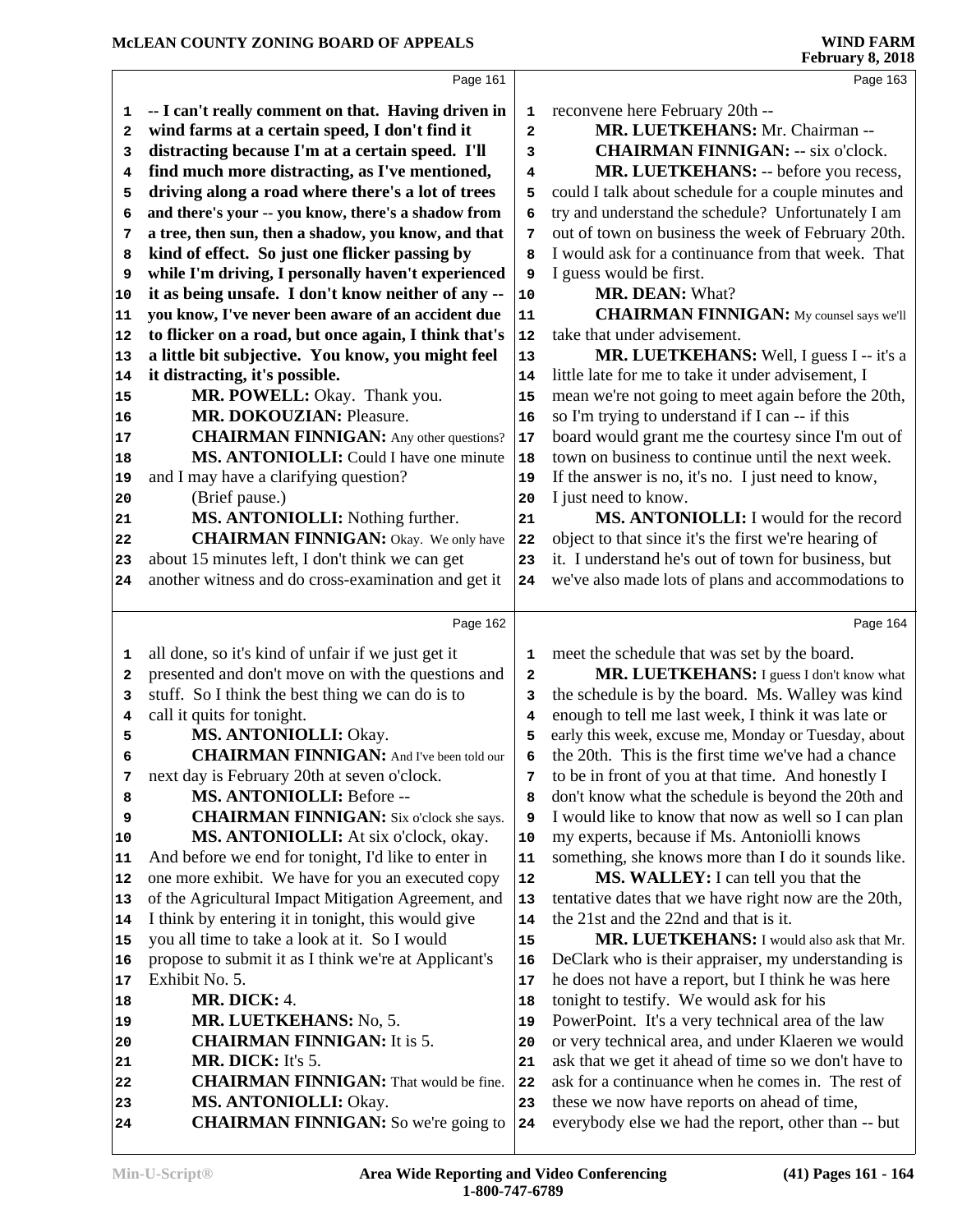|          | Page 165                                                                                       |              | Page 167                                                                        |  |
|----------|------------------------------------------------------------------------------------------------|--------------|---------------------------------------------------------------------------------|--|
| 1        | Mr. DeClark does not have a report, so all we're                                               | 1            | We'll just give them back and that way it --                                    |  |
| 2        | getting is a PowerPoint at some point, and I would                                             | $\mathbf{2}$ | MS. ANTONIOLLI: Yeah, it was done -- and                                        |  |
| 3        | like to have that ahead of time so we do not have to                                           | 3            | we'll wait with it. It was done by WEST who was                                 |  |
| 4        | delay these proceedings.                                                                       | 4            | prepared to present tonight, so that's why I have it                            |  |
| 5        | MS. WALLEY: Is that something you're                                                           | 5            | ready to go.                                                                    |  |
| 6        | comfortable providing next week?                                                               | 6            | <b>CHAIRMAN FINNIGAN:</b> Well, we have them in                                 |  |
| 7        | MS. ANTONIOLLI: I don't think we object                                                        | 7            | the exhibits, that's fine, but we'll just pass them                             |  |
| 8        | to submitting whatever we can in advance of the                                                | 8            | out when it's time. Same thing about when you come                              |  |
| 9        | meeting.                                                                                       | 9            | up here and pass out stuff. Don't just pass them                                |  |
| $10$     | MR. LUETKEHANS: I guess the question is I                                                      | 10           | out, ask first, because it's kind of up to these                                |  |
| 11       | don't know what -- I mean he was, I think he was                                               | ${\bf 11}$   | guys what we're going to see. So you've done that                               |  |
| 12       | here to testify tonight. Is there a PowerPoint                                                 | 12           | twice tonight, passed out stuff to the board without                            |  |
| 13       | that's ready tonight? If I get it -- you know, I                                               | 13           | asking. I'd appreciate it if you don't do that.                                 |  |
| 14       | hear that, and if I get it the day before the                                                  | 14           | MR. LUETKEHANS: Okay, we would ask that                                         |  |
| 15       | hearing, that doesn't do us a lot of good. We'd                                                | 15           | we be -- that I have SLG Exhibit No. 1, which is our                            |  |
| 16       | like to get it as soon as possible.                                                            | 16           | client list, which I know in the past we've been                                |  |
| 17       | MS. ANTONIOLLI: Just to clarify, he was                                                        | $17\,$       | asked for, I would like to just get that on the                                 |  |
| 18       | not here tonight and we assumed that we would have                                             | 18           | record because right now I'm kind of cross-examining                            |  |
| 19       | time at a subsequent meeting to hear his                                                       | 19           | with no client list in front of you and I don't                                 |  |
| 20       | presentation.                                                                                  | 20           | think that's proper for you.<br><b>CHAIRMAN FINNIGAN:</b> That'd be fine. Thank |  |
| 21       | MR. LUETKEHANS: I guess I would ask for<br>his presentation seven days before the hearing.     | 21           | you very much.                                                                  |  |
| 22<br>23 | MS. ANTONIOLLI: No objection. But we do                                                        | 22<br>23     | MR. LUETKEHANS: Can I just ask one final                                        |  |
| 24       | have one more, in the interest to get this into the                                            | 24           | question, I apologize? Do we have any idea of dates                             |  |
|          |                                                                                                |              |                                                                                 |  |
|          | Page 166                                                                                       |              | Page 168                                                                        |  |
| 1        | record as well, one more exhibit we'd like to                                                  | 1            | after the 22nd? Just given what we've seen so far                               |  |
| 2        | submit, and that is a post construction monitoring                                             | $\mathbf{2}$ | and the timing, I don't see us being done by the                                |  |
| 3        | study plan for the Bright Stalk wind project, and                                              | 3            | 22nd, given the last hearing.                                                   |  |
| 4        | that would be, I would submit that as Applicant's                                              | 4            | MS. WALLEY: We do not.                                                          |  |
| 5        | Exhibit 6.                                                                                     | 5            | MR. DEAN: Can we go ahead and get some                                          |  |
| 6        | <b>CHAIRMAN FINNIGAN:</b> No objection?                                                        | 6            | dates out to next week?                                                         |  |
| 7        | MR. LUETKEHANS: I don't know if I can                                                          | 7            | <b>CHAIRMAN FINNIGAN:</b> We're already the week                                |  |
| 8        | object or not since I haven't seen it. I mean                                                  | 8            | of the 20th. The 20th is our next meeting. That's                               |  |
| 9        | that's a little hard for me to -- I guess the                                                  | 9            | not next week, is it?                                                           |  |
| 10       | question I have, is someone going to testify to this                                           | 10           | MS. TURNER: No.                                                                 |  |
| 11       | that actually has done the study?                                                              | 11           | MR. DEAN: What does the calendar look                                           |  |
| 12       | <b>MS. ANTONIOLLI: Yes.</b>                                                                    | 12           | like, the next Tuesday, what's the date? Not March                              |  |
| 13       | MR. LUETKEHANS: Okay, then I would just<br>ask that we wait until that time before it actually | 13           | $6$ , is it?<br>MS. TURNER: It would be the 27th.                               |  |
| 14       | be admitted. I understand it's offered, but you                                                | 14           | MR. DEAN: Yeah, it would be. There you                                          |  |
| 15<br>16 | have rules about what studies can and can't come in,                                           | 15<br>16     | go, you are good.                                                               |  |
| 17       | and until I actually hear that, I don't really have                                            | 17           | MR. DICK: Tuesday is the 27th and the                                           |  |
| 18       | a basis to know if it's proper or not.                                                         | 18           | 28th is Wednesday and March 1 is Thursday. Are we                               |  |
| 19       | <b>CHAIRMAN FINNIGAN:</b> I think he's probably                                                | 19           | all available those three days? Oh, you're not.                                 |  |
| 20       | right on this. We just don't look at this. We've                                               | 20           | MR. KURITZ: I'll be gone.                                                       |  |
| 21       | got it, we've got it in our packet. Don't look at                                              | 21           | <b>COURT REPORTER:</b> Do you want this on the                                  |  |
| 22       | it until the expert is here to testify to it. Is                                               | 22           | record because I can't hear you guys.                                           |  |
| 23       | that okay? We can give them back to Phil if you                                                | 23           | MR. DEAN: No, we don't want it on the                                           |  |
| 24       | want to, so we don't -- yeah, let's just do that.                                              | 24           | record.                                                                         |  |
|          |                                                                                                |              |                                                                                 |  |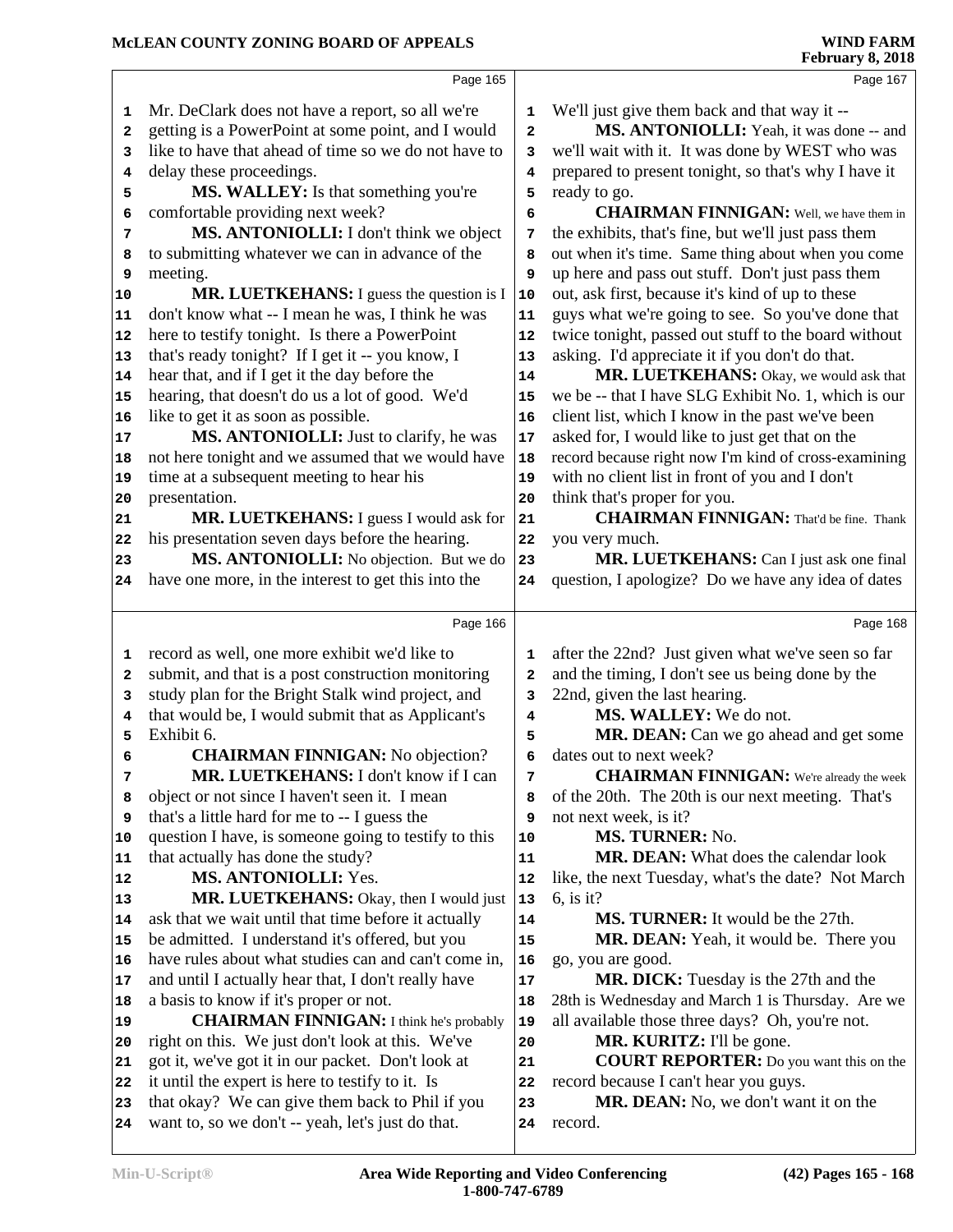|    | Page 169                                            |                | Page 171                                                                                                    |
|----|-----------------------------------------------------|----------------|-------------------------------------------------------------------------------------------------------------|
| 1  | <b>MS. WALLEY:</b> Yes, we should.                  | 1              | could I at least know what company he's with.                                                               |
| 2  | MR. KURITZ: I will probably be gone after           | $\overline{a}$ | MS. ANTONIOLLI: He's with EDP Renewables.                                                                   |
| 3  | the 25th.                                           | 3              | MS. CHAPMAN: No, Burns and McDonnell.                                                                       |
| 4  | <b>CHAIRMAN FINNIGAN:</b> I'm here for the          | 4              | MS. ANTONIOLLI: Oh, I'm sorry.                                                                              |
| 5  | duration.                                           | 5              | MR. LUETKEHANS: Oh, he's with Burns and                                                                     |
| 6  | <b>MR. DEAN:</b> I'll be here for the duration      | 6              | Mc.                                                                                                         |
| 7  | too.                                                | 7              | MS. ANTONIOLLI: Burns and McDonnell.                                                                        |
| 8  | MS. TURNER: As am I.                                | 8              | MR. LUETKEHANS: Okay, that's fine. Thank                                                                    |
| 9  | <b>MR. BANGERT:</b> Same here.                      | 9              | you very much, I appreciate it.                                                                             |
| 10 | MS. CARLTON: I'm here.                              | 10             | <b>CHAIRMAN FINNIGAN:</b> So I think at this                                                                |
| 11 | MS. TAYLOR: Me too.                                 | 11             | point we're going to call the meeting closed                                                                |
| 12 | MR. DICK: I think we expected that if we            | 12             | tonight. We are going to reconvene here February                                                            |
| 13 | went that long we would be without Mr. Kuritz.      | 13             | 20th at six o'clock.                                                                                        |
| 14 | <b>CHAIRMAN FINNIGAN:</b> If Mr. Zimmerman reads    | 14             | (Adjourned at 9:56 p.m.)                                                                                    |
| 15 | the transcript, he could come back.                 | 15             |                                                                                                             |
| 16 | MR. DICK: I haven't checked with him, but           | 16             |                                                                                                             |
| 17 | he will be back.                                    | 17             |                                                                                                             |
| 18 | <b>CHAIRMAN FINNIGAN:</b> We kind of talked         | 18             |                                                                                                             |
| 19 | about that before he left.                          | 19             |                                                                                                             |
| 20 | MR. DICK: But even if he can't make it,             | 20             |                                                                                                             |
| 21 | we would have the six of us. Six would be all we    | 21             |                                                                                                             |
| 22 | need. So should we pencil those dates in and I'll   | 22             |                                                                                                             |
| 23 | check to see that we reserve the room?              | 23             |                                                                                                             |
| 24 | <b>CHAIRMAN FINNIGAN:</b> That would be fine.       | 24             |                                                                                                             |
|    |                                                     |                |                                                                                                             |
|    | Page 170                                            |                | Page 172                                                                                                    |
| 1  | MR. LUETKEHANS: I know I said I was done.           | 1              | STATE OF ILLINOIS<br>)SS                                                                                    |
| 2  | I just have one last question, I apologize, just of | 2              | COUNTY OF FORD                                                                                              |
| з  | the applicant. I had a list of three more witnesses | з              | I, June Haeme, a Notary Public in and for                                                                   |
| 4  | that -- and I probably will screw up these names    |                | the County of Ford, State of Illinois, do hereby<br>certify that the following hearing was taken at the     |
| 5  | because I can't read my own writing, but that one   | 5              | McLean County Government Center, 115 East Washington<br>Street, Bloomington, Illinois, on February 8, 2018. |
| 6  | was Rebecca Schmidt, is that correct, the biologist | 6              | That the said hearing was taken down in<br>stenograph notes and afterwards reduced to                       |
| 7  | from Western?                                       |                | typewriting under my instruction and that the<br>transcript is a true record of the testimony given         |
| 8  | <b>MS. ANTONIOLLI:</b> Yes, that's correct.         | 8              | at the hearing.<br>I do further certify that I am a                                                         |
| 9  | MR. LUETKEHANS: And then Gary DeClark who           | 9              | disinterested person in this cause of action; that I<br>am not a relative, or otherwise interested in the   |
| 10 | I know, Alan[sic] Poe, and then I thought I heard   | 10             | event of this action, and am not in the employ of<br>the attorneys for either party.                        |
| 11 | Ms. Chapman talk about a Jeff Kopp or Coop who may  | 11             | IN WITNESS WHEREOF, I have hereunto set my<br>hand and affixed my notarial seal this 12th day of            |
| 12 | be testifying as well, is that correct, or is there | 12             | February, 2018.                                                                                             |
| 13 | anybody else I'm missing I guess? I'm trying to get | 13             |                                                                                                             |
| 14 | my people ready for this.                           | 14             |                                                                                                             |
| 15 | <b>MS. ANTONIOLLI:</b> You only missed Rhett        | 15             | JUNE HAEME, CSR                                                                                             |
| 16 | Good who is also from WEST who will testify as to   | 16             | NOTARY PUBLIC                                                                                               |
| 17 | wildlife and he's in the first row here.            | 17             |                                                                                                             |
| 18 | MR. LUETKEHANS: Okay. And how about I               | 18             | "OFFICIAL SEAL"<br>June Haeme                                                                               |
| 19 | heard Ms. Chapman talked about a Jeff Kopp.         | 19             | Notary Public, State of Illinois<br>My Commission Expires:                                                  |
| 20 | MS. ANTONIOLLI: That's correct, you got             | 20             | September 28, 2020                                                                                          |
| 21 | that right.                                         | 21             |                                                                                                             |
| 22 | MR. LUETKEHANS: Is he coming?                       | 22             |                                                                                                             |
| 23 | <b>MS. ANTONIOLLI:</b> Yes.                         | 23             |                                                                                                             |
|    |                                                     |                |                                                                                                             |
| 24 | MR. LUETKEHANS: Okay. And I'm sorry,                | 24             |                                                                                                             |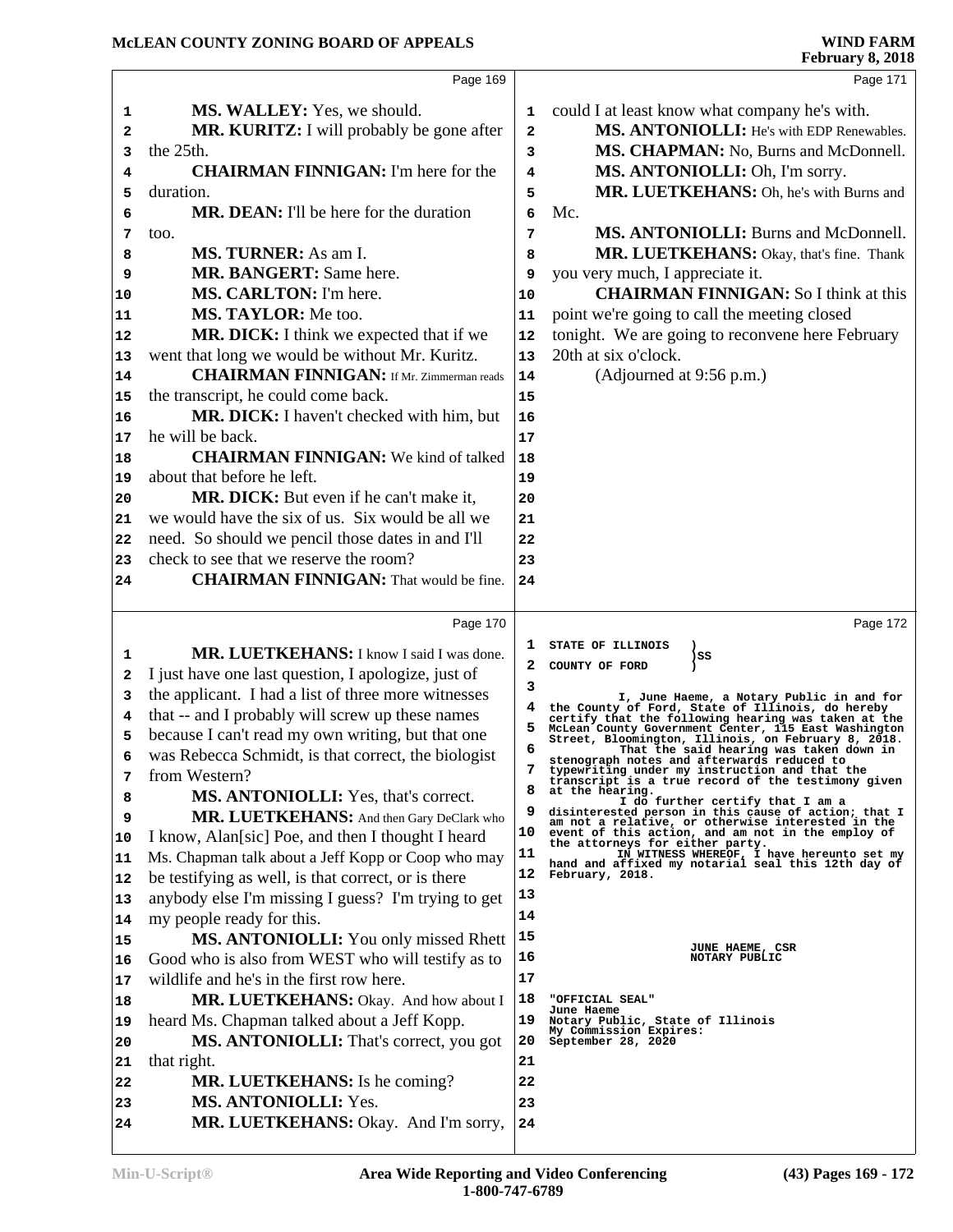# **February 8, 2018**

|                            | 44:23;63:8             | 84:4,9;149:8;166:15    | 23;165:3;168:5        | 3:18;4:13,21;6:23;        |
|----------------------------|------------------------|------------------------|-----------------------|---------------------------|
| $\mathbf A$                | acquisition (1)        | advance $(1)$          | $\text{aim} (2)$      | 24:12;36:5,7              |
|                            | 14:17                  | 165:8                  | 145:12,20             | analysis $(5)$            |
|                            | acres(1)               | advanced (1)           | AIMA(2)               | 87:11;134:5,6;            |
| abandon $(2)$              | 22:6                   | 14:16                  | 12:23:24:16           | 135:20;136:8              |
| 126:2,7                    |                        |                        |                       | and/or $(2)$              |
| abandoned (1)              | $\arcsin(1)$<br>60:23  | advantage $(3)$        | air(9)                |                           |
| 126:12                     |                        | 18:22;63:21;65:19      | 47:20;50:18;56:21;    | 30:19;31:6                |
| abandoning $(1)$           | acronyms (1)           | adverse $(1)$          | 60:2,7;128:1;131:15;  | annual $(2)$              |
| 126:15                     | 60:24                  | 12:16                  | 152:18,19             | 142:24;143:1              |
| ability $(4)$              | across(2)              | advisement (2)         | Alan[sic] $(1)$       | answered (1)              |
| 79:2;81:13,15;             | 8:8;160:19             | 163:12,14              | 170:10                | 59:24                     |
| 143:15                     | Act(1)                 | <b>Advisors (1)</b>    | alarms $(1)$          | Antoniolli (66)           |
| able $(8)$                 | 75:5                   | 6:4                    | 141:6                 | 3:18;4:13,13,19,21;       |
| 8:2;14:20;50:10;           | actions(1)             | aerial (1)             | Alberta (3)           | 15:10, 14, 24; 27: 2, 11, |
| 88:15;122:19;138:24;       | 56:11                  | 11:14                  | 91:4,5,18             | 19,23;30:2,21;31:18,      |
| 139:2;159:12               | $\text{activity} (1)$  | aerodynamic (3)        | align $(3)$           | 22;32:2,4,18;37:5;        |
| above $(15)$               | 113:22                 | 47:9,19;53:2           | 50:12;88:15,18        | 43:18;44:1,11;45:20;      |
| 8:22;61:23;71:8;           | actual(7)              | aerosols(1)            | aligns $(1)$          | 53:22;54:3,12;58:21;      |
| 81:6,7;85:1,14;87:20;      | 21:4,12;28:7;71:3;     | 152:19                 | 102:18                | 69:1;70:13;72:8;73:7;     |
| 88:2;92:2,12;108:1,2;      | 139:7;155:7,15         | affect $(1)$           | alleviate (2)         | 74:7,11;75:3;76:1;        |
| 117:20;147:10              | actually (58)          | 158:6                  | 123:3;130:18          | 77:19;83:6,16,24;84:5;    |
| Absolutely (4)             | 21:3;36:9;49:6,17;     | affected (2)           | Allison (2)           | 85:4;116:14;134:2;        |
| 54:12;57:12;84:20;         | 50:11;51:4,12,20;      | 43:5;130:5             | 6:6;29:17             | 139:10;140:2;161:18,      |
| 133:3                      | 52:12:53:1,20,20;      | affirmed $(1)$         | allow $(5)$           | 21;162:5,8,10,23;         |
| absorbs $(1)$              | 58:11;59:20,21,22;     | 3:12                   | 74:5,22;76:17;84:1;   | 163:21;164:10;165:7,      |
| 86:17                      | 62:7,12;63:14;70:11;   | again (31)             | 85:4                  | 17,23;166:12;167:2;       |
|                            | 75:23;77:13;81:2,12;   | 3:13;4:7;9:2;14:22;    | allowable (1)         | 170:8,15,20,23;171:2,     |
| absorption (2)             | 86:16,18,20,22;92:24;  | 31:2,16,17;41:14,21;   | 118:22                | 4,7                       |
| 50:18,18                   | 94:24;96:18,24;97:12,  | 76:16;80:4;82:9,14;    | allowed (1)           | A-N-T-O-N-I-O-L-L-I(1)    |
| absorptive $(2)$           | 14;100:15;106:12;      | 93:20;101:14;110:3;    | 42:16                 | 4:14                      |
| 51:22;86:19                | 110:6;114:5;115:22;    | 117:13;122:2;127:9;    | Almost (1)            | anymore $(5)$             |
| $\operatorname{accept}(2)$ | 118:10;121:12,13;      | 128:21;146:11;148:11,  | 149:2                 | 23:13;64:21,24;           |
| 70:13,15                   | 122:22;131:10;134:16;  | 15;151:3;155:10;       | along $(4)$           | 109:21;153:19             |
| accentuates (1)            |                        |                        | 160:2,6,15;161:5      |                           |
| 51:21                      | 135:12;136:4,22;       | 157:11,18,22;159:10;   |                       | apologize (8)             |
| acceptable(1)              | 137:11;138:1,14;       | 161:12;163:15          | alt $(1)$             | 18:16;26:8;31:15;         |
| 70:14                      | 156:7,19,20;160:12;    | against $(11)$         | 18:18                 | 32:3;79:10;149:14;        |
| access(3)                  | 166:11,14,17           | 51:23;57:2;62:14;      | altering $(1)$        | 167:24;170:2              |
| 14:17;22:7;40:6            | adapt(1)               | 66:9;75:11,13;99:17;   | 56:18                 | Appeals (1)               |
| accident(1)                | 99:6                   | 100:9;113:16;121:15;   | alternate (1)         | 88:22                     |
| 161:11                     | adapted (2)            | 129:9                  | 18:17                 | Appendix (9)              |
| accommodations (1)         | 63:14;103:7            | age(2)                 | Although (7)          | 29:15;32:12,16,17,        |
| 163:24                     | add(8)                 | 98:19:99:3             | 11:20;51:18;104:16;   | 19;77:21;79:8;140:3;      |
| according(2)               | 6:19;25:1;49:8;        | ago(10)                | 130:14;138:11;156:22; | 142:17                    |
| 76:8;93:24                 | 61:20;62:5,6,9;142:3   | 41:19;61:15;63:18,     | 157:3                 | apple $(1)$               |
| account(5)                 | added $(1)$            | 19;104:17;106:15,17;   | always $(14)$         | 65:23                     |
| 50:14;52:14,15;            | 89:10                  | 121:23;125:9,20        | 11:16;37:12,18;       | apples $(1)$              |
| 135:20;138:10              | adding $(2)$           | agree $(2)$            | 64:22;102:22;103:18;  | 65:23                     |
| accounted(3)               | 62:12;88:16            | 143:16;160:21          | 104:4;114:12;126:10;  | applicant (4)             |
| 49:14;156:5,23             | address $(13)$         | agreement $(12)$       | 130:12;136:18,19;     | 29:1;36:21;37:22;         |
| accumulates(1)             | 3:22;4:6;18:10;21:9,   | 12:2;23:20;24:16;      | 137:16;159:19         | 170:3                     |
| 123:9                      | 12;33:19;38:11,14;     | 27:18;28:4,4,7;35:5;   | ambient (2)           | applicants $(3)$          |
| accurate(7)                | 41:5;43:2;44:4,8;151:3 | 41:6,16;101:3;162:13   | 91:17;113:20          | 3:14;37:2,6               |
| 64:11,14,17;88:15;         | Adjourned (1)          | agreements (19)        | America (2)           | Applicant's (6)           |
| 155:13,21;156:3            | 171:14                 | 7:8;9:19;17:3,3;       | 63:4;87:11            | 15:22,23;54:15;           |
|                            | adjust $(3)$           | 23:15;26:11;27:7,22;   | amount $(7)$          | 139:14;162:16;166:4       |
| accuracy(3)                | 11:8;50:11;98:13       | 28:1;32:8,11;33:2,7,   | 60:9;105:7;112:13;    | application (15)          |
| 120:3;136:1,3              | adjusted $(1)$         | 23;37:9,23;38:4;79:20, | 122:23;139:5;152:5;   | 4:22;5:1,3,8;6:14;        |
| acoustic(4)                | 125:23                 | 23                     | 158:2                 | 18:17;23:16,17;27:9;      |
| 59:7;61:22,24;97:19        | adjustments (3)        | Agricultural (1)       | amounts $(1)$         | 28:19;29:3;45:13;79:2;    |
| acoustician(1)             | 105:5,8,15             | 162:13                 | 35:16                 | 111:7;116:10              |
| 73:10                      | admit(3)               | ahead $(10)$           | amplify $(2)$         | applications (1)          |
| acousticians (1)           |                        |                        |                       | 97:1                      |
| 87:1                       | 20:14;121:4;150:12     | 3:20,21;4:1;44:1;      | 127:20;128:11         |                           |
| acoustics(2)               | admitted (4)           | 127:8;134:1;164:21,    | Amy $(7)$             | applicator $(1)$          |

**Min-U-Script® Area Wide Reporting and Video Conferencing 1-800-747-6789**

**(1) abandon - applicator**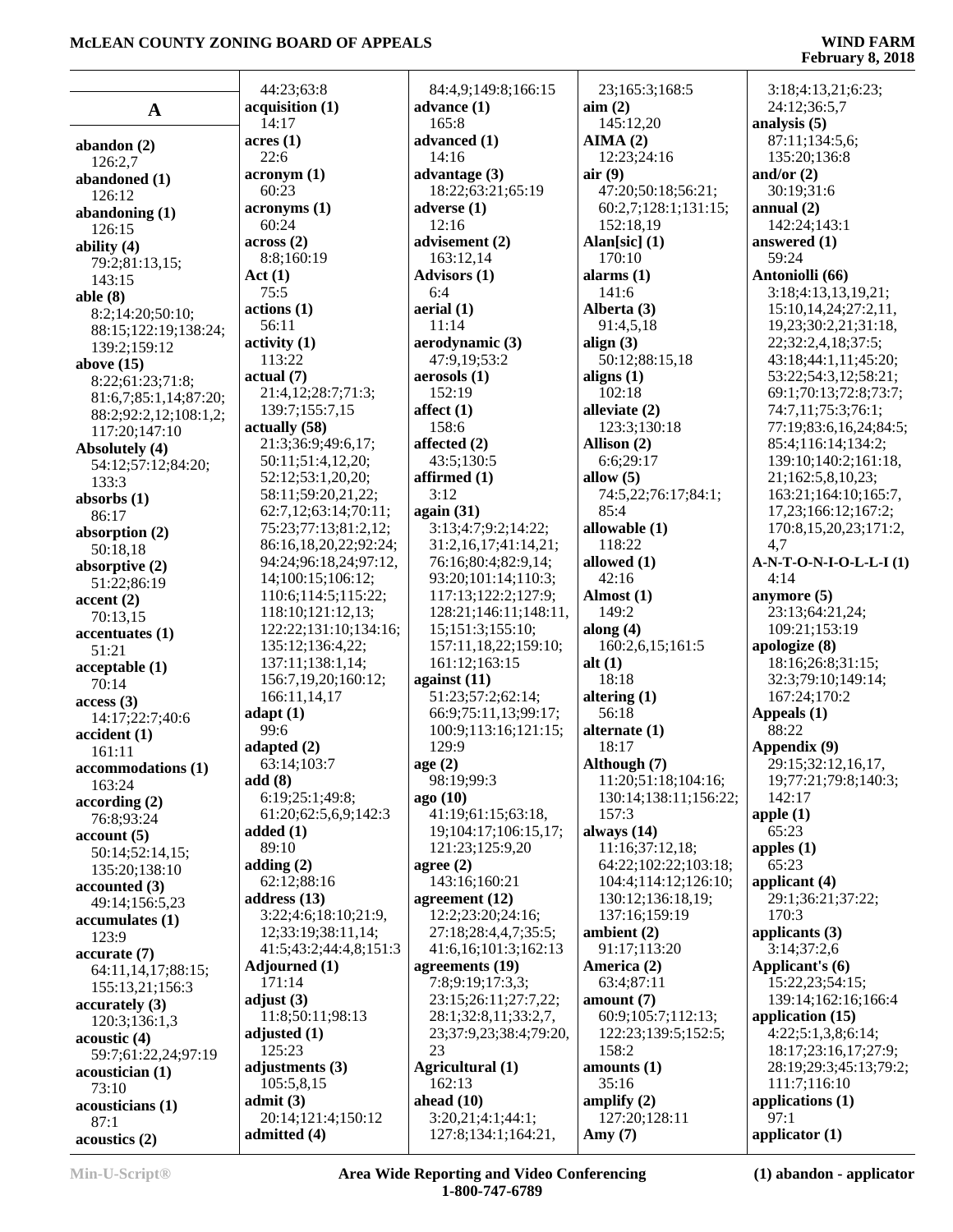11:14 **applied (1)** 103:23 **apply (6)** 65:6;106:3,7;110:16, 17;137:7 **appraiser (1)** 164:16 **appreciate (7)** 15:9;93:9;101:18; 132:3;158:6;167:13; 171:9 **approach (2)** 11:22;15:2 **appropriate (2)** 121:18;122:3 **appropriately (1)** 64:10 **approval (1)** 15:12 **approve (1)** 125:15 **approved (1)** 116:1 **approximately (1)** 71:17 **archeological (2)** 12:10,17 **area (15)** 12:12;22:2,4;35:7,  $14;45:1;51:16,20;66:1;$  at 79:17;86:6;102:17; 137:18;164:19,20 **areas (6)** 132:20,22;138:2; 139:7;145:12;157:15 **arguments (1)** 107:4 **around (17)** 15:15;59:10;112:2,  $17;113:8,19,20;114:1;$  av 120:7,16;133:7; 134:10,12;137:24; 139:21;143:5;155:10 **arranged (1)** 11:12 **arrangement (1)** 11:12 **article (2)** 39:18,19 **articles (2)** 120:17;121:4 **aspects (1)** 146:17 **asphalt (1)** 51:17 **assessment (4)** 46:7;53:24;75:10,12 **assessments (4)** 45:8;64:21,23;87:17 | av **assume (17)** 20:22;33:12;35:12; 51:18;52:6;84:24;89:1,

| 2,18;130:22;137:16;   |                  |
|-----------------------|------------------|
| 138:5;139:18,20;      |                  |
|                       |                  |
| 144:11;147:9;156:12   |                  |
| assumed (8)           | B1(4)            |
| 86:6;94:23;108:5;     | 32:              |
| 130:12;153:5,7;       |                  |
| 159:19;165:18         | 17               |
|                       | B3(4)            |
| assumes (2)           | 80               |
| 136:17;156:7          | B5(5)            |
| assuming $(2)$        | 81               |
| 33:1;129:21           |                  |
|                       | bach             |
| assumption (4)        | 44 <sub>i</sub>  |
| 33:4;89:5,6,10        | back             |
| assumptions (8)       | 8:2              |
| 22:1;43:10;62:14,20,  |                  |
| 21,24;100:8;137:13    | 40               |
|                       | 74               |
| assurance (1)         | 10               |
| 12:22                 | 12               |
| astronomical (2)      |                  |
| 136:16;143:17         | 6,6              |
|                       | 16               |
| atmospheric (1)       | back             |
| 50:17                 | 25 <sub>i</sub>  |
| attenuates (2)        |                  |
|                       | back             |
| 50:16;152:21          | 58               |
| attenuation (7)       | back             |
| 85:24;86:21;87:2,5,   | 11.              |
| 18;88:11;136:17       |                  |
| attenuations (4)      | bad (            |
|                       | 69               |
| 52:16;137:2,12;       | 21               |
| 138:24                | Bang             |
| attest (2)            | 3:6              |
| 88:4;100:4            |                  |
|                       | 18 <sub>i</sub>  |
| audience (7)          | 16               |
| 5:16;15:6;22:13;      | barn             |
| 34:11;38:10;69:19;    | $95^{\circ}$     |
| 142:11                |                  |
|                       | barn             |
| audit (1)             | 52               |
| 125:24                | base             |
| audits (2)            | 13.              |
| 101:5,7               |                  |
|                       | based            |
| available (1)         | 10               |
| 168:19                | 98.              |
| Avenue (1)            | 13'              |
| 44:8                  |                  |
|                       | basic            |
| average (10)          | 46               |
| 26:13;90:4,8,9;       | 48:              |
| 137:20;142:19,24;     | 50               |
| 143:1;144:4;156:6     | 56               |
| avoid (1)             |                  |
|                       | 99               |
| 62:17                 | 11               |
| aware (7)             | 14.              |
| 120:16,20;126:8,15;   | 13'              |
| 144:2;147:1;161:11    |                  |
|                       | 15 <sub>l</sub>  |
| away (14)             | basis            |
| 47:18;60:2,7;79:14;   | 45 <sub>1</sub>  |
| 95:10;100:11;121:9;   |                  |
| 123:14;130:9;140:19;  | 20.              |
|                       | bass             |
| 141:18;153:16;154:21; | 48:              |
| 156:8                 | 58               |
| awful (2)             | $\mathbf{bat}$ ( |
| 25:18;92:20           |                  |
|                       |                  |
|                       | 98.              |
|                       | beari            |

**B B1 (4)** 32:20;140:1;142:17, 17 **A**) 80:13,13,14,16 **B5 (5)** 81:17,20,22,23,24 **helor** (1)  $4:19$ **back (22)** 8:2;32:18;39:3; 0:17;44:20;57:15; 74:16;79:19;93:14; 100:7;115:19;121:23; 128:22;131:20;142:2, 6,6;156:11;166:23; 167:1;169:15,17 **background (3)** 25:11;44:18;116:12 **king** (1) 8:12 **backyard (2)** 112:16;113:16 **bad (5)** 9:23;70:16;120:1, 21;121:2 *<u>gert</u>* (9) 3:6;17:14,17,21; 8:4;22:2;55:15;56:10; 169:9 **barn (2)** 95:6;157:17 **barns (2)** 2:16;138:3 **e** (1) 133:4 **based (9)** 0:9;25:2;77:12,13; 98:16;121:22;127:18; 132:13;138:9 **basically (32)** 46:11,16;47:13,20; 48:5,7,14,24;49:4,11; 50:22;51:7;52:4;53:9; 56:16,19;58:4;65:16; 99:12;111:22;116:11; 118:10;119:1;134:9, 14,23;135:10,18; 137:14;139:5;152:21;  $58.24$ **basis (6)** 5:6;77:12;149:17. 20,21;166:18 **bass (6)** 48:23,24;57:21,22; 58:4;92:16 **bat (1)** 98:22  $rings (1)$ 98:23

**beat (1)** 106:23 **become (2)** 25:9;152:2 **bedroom (1)** 111:17 **bedrooms (2)** 112:5,7 **beer (1)** 107:4 **begin (1)** 45:22 **beginning (5)** 27:13;41:12;78:8; 147:12,16 **behind (6)** 135:1;152:15; 154:16,20,21;159:12 **below (32)** 51:4;53:4,10;57:14, 24;58:1,3;62:16;71:10; 72:4,13,18;80:2,6,9; 85:1,2,14,15;89:18,19; 97:6;117:22;118:1,9; 119:5,8;120:10,12,15, 18;146:15 **beside (1)** 112:3 **best (7)** 10:4;19:5;50:12; 88:19;153:24;154:2; 162:3 **Beth (1)** 3:7 **better (8)** 33:21;41:1;64:13; 66:12,15;70:12;94:13; 125:9 **beyond (6)** 8:22;53:18;74:5,22; 90:10;164:8 **big (4)** 7:10;121:24;125:7; 138:7 **bigger (9)** 16:8,12;19:13,15; 122:5,7,14;125:3,8 **biologist (2)** 5:23;170:6 **bird (1)** 49:3 **birds (1)** 112:18 **bit (48)** 9:3,11;10:6;12:6; 20:20;41:4;46:9,20,22; 47:4,17,23;49:22; 51:23;52:21;53:15; 56:23;58:6;59:22; 62:22;63:21;67:9; 83:17;94:11;95:10; 98:4;99:4;100:16; 109:12;111:6;117:18,

#### 19;122:24;123:3; 129:10;130:18;131:11, 13,17;133:7;134:7,15; 141:9;157:4,5;159:18, 18;161:13 **black-and-white (1)** 9:8 **blade (14)** 19:23;47:21;52:24; 55:2,6;56:21;59:20; 60:12;61:1;97:5;98:6; 99:13;123:13;134:16 **blades (26)** 20:13;21:12;40:14; 54:23;55:5,12;56:23, 24;58:13;60:1,15,16; 96:14,19,21;97:2,3,11; 98:13;99:14,18,20; 100:3;122:16;123:5; 134:13 **blanket (1)** 148:20 **blinds (1)** 142:4 **blockage (1)** 131:12 **blocked (1)** 131:16 **blocking (1)** 131:10 **Bloomington (3)** 3:24;4:9;14:7 **blowing (3)** 52:7;113:24;130:12 **blown (1)** 81:11 **Board (27)** 3:3,5;4:20;6:13; 12:4;16:5;17:1,17; 22:10;24:17,22,23; 28:9,15;48:2;54:4,17; 69:19;88:22;117:19; 139:17;142:8;150:13; 163:17;164:1,3;167:12 **boards (1)** 7:9 **bond (1)** 13:1 **book (1)** 94:6 **both (13)** 3:16;5:24;9:18,20; 17:1,3,4;38:4;54:6; 81:3;89:3;120:21; 131:13 **bothered (1)** 142:1 **bottom (4)** 37:19;46:16;80:24;

 82:8 **bought (2)** 30:18;31:4 **bound (2)**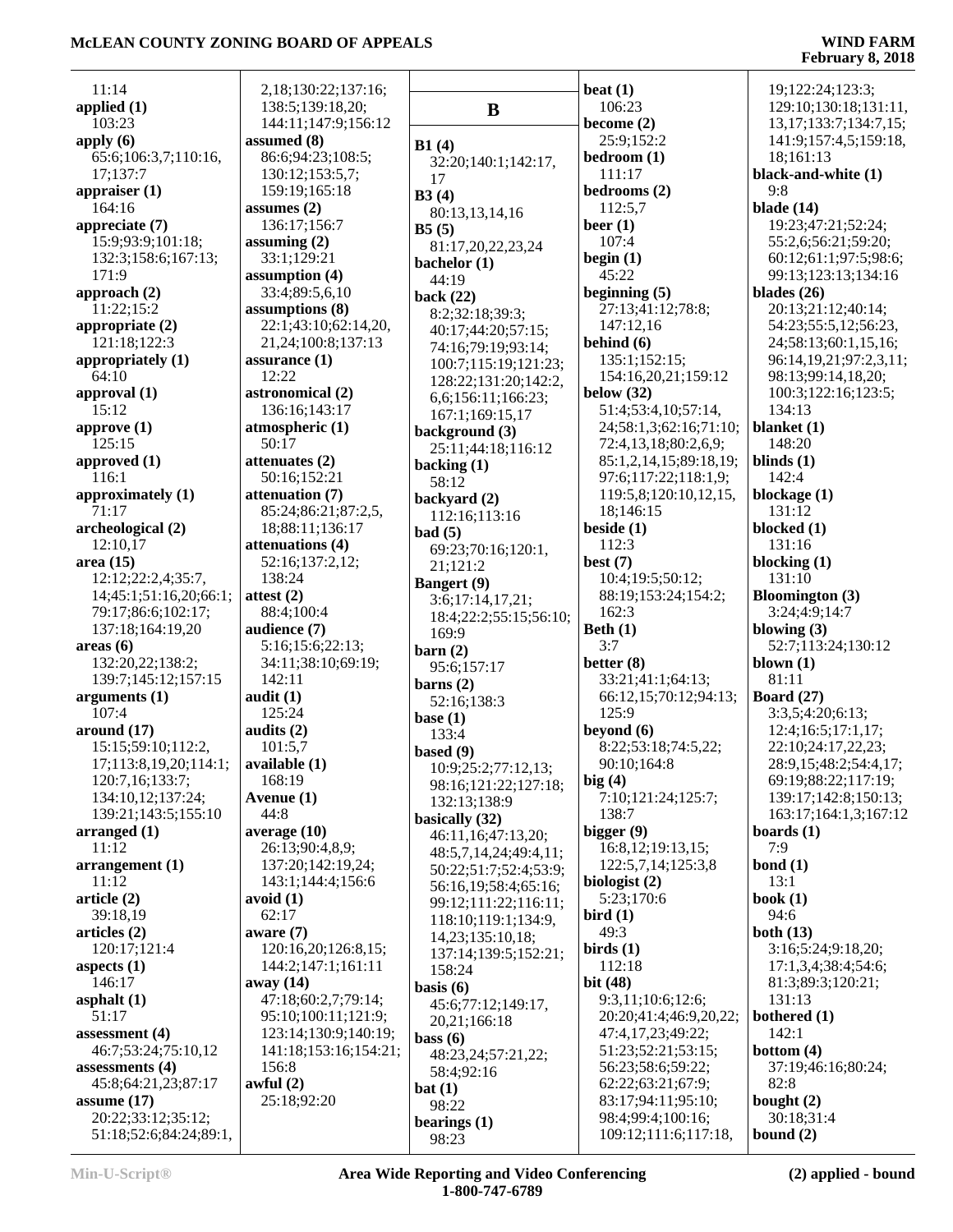# **February 8, 2018**

| 121:15;157:2                                   |                |
|------------------------------------------------|----------------|
| boundaries (2)                                 |                |
| 74:5,23                                        |                |
| boundary (1)                                   | calcu          |
| 69:4                                           | 87:            |
| Bowser (1)<br>5:14                             | calcu          |
| $brand-new(2)$                                 | 71:<br>92:     |
| 46:21;107:9                                    | calcu          |
| break $(2)$                                    | 88:            |
| 66:8;93:13                                     | calcu          |
| breakdown (1)<br>66:7                          | 78:            |
| breeze $(1)$                                   | calen          |
| 132:16                                         | 168<br>call (1 |
| Brian $(1)$                                    | 3:2            |
| 3:5                                            | 49:            |
| Brief $(1)$                                    | 69:            |
| 161:20<br>Briefly (2)                          | 138            |
| 127:9;154:9                                    | 171<br>called  |
| Bright (15)                                    | 55:            |
| 4:24;5:12;6:15,19;                             | calm           |
| 7:15;10:11;14:15;46:7;                         | 132            |
| 52:19;53:11;124:5,7;<br>125:10;134:6;166:3     | came           |
| bring (2)                                      | 35:            |
| 14:21;95:8                                     | 56:<br>115     |
| brought $(1)$                                  | camp           |
| 56:3                                           | 155            |
| buffer $(1)$<br>100:11                         | camp           |
| build $(7)$                                    | 112<br>can (1  |
| 5:4;7:24;10:14,15;                             | 3:1            |
| 16:8;18:15;55:1                                | 13:            |
| building $(11)$<br>19:20;78:9,11;94:22,        | 17:            |
| 23;95:11;114:20;                               | 24:            |
| 129:9;131:11;144:20;                           | 27:<br>33:     |
| 145:2                                          | 38:            |
| buildings (15)                                 | 43:            |
| 95:2,5;113:21;114:2;                           | 53:            |
| 127:17,19,24;128:16;<br>130:3,6;131:1,9;135:4; | 57:            |
| 137:24;138:11                                  | 68:<br>75:     |
| builds $(2)$                                   | 80:            |
| 113:2;123:7                                    | 85:            |
| built $(7)$<br>7:22,22;50:9;52:2;              | 94:            |
| 56:8;65:1;112:19                               | 100<br>108     |
| bunch $(1)$                                    | 114            |
| 66:6                                           | 118            |
| Bureau (1)                                     | 127            |
| 45:19<br>Burns $(5)$                           | 131            |
| 21:18;26:4;171:3,5,7                           | 133<br>136     |
| business (8)                                   | 140            |
| 8:9;33:18;63:24;                               | 16,            |
| 64:14,19;163:7,18,23<br>butterflies (1)        | 13;            |
| 139:4                                          | 18,<br>158     |
| button $(2)$                                   | 161            |
| 3:21;42:3                                      | 164            |

|                                                | 16,23;167:23;168:5                           | $\overline{4}$        |
|------------------------------------------------|----------------------------------------------|-----------------------|
| $\mathbf C$                                    | Canada (11)                                  | $\overline{2}$        |
|                                                | 8:7;44:9;86:9;91:5;                          | 10                    |
| calculate (3)                                  | 126:18;143:11,11,14;                         | 8,                    |
| 87:21;92:5;147:24                              | 145:6,8,10                                   | 6 <sub>0</sub>        |
| calculated (5)                                 | capacity (3)<br>59:7;111:23;122:12           | 71<br>1.              |
| 71:11;81:10;85:16;                             | care $(3)$                                   | $\mathbf{1}$          |
| 92:4,13                                        | 18:4;118:2;157:10                            | 1.                    |
| calculating (2)                                | Carlton (2)                                  | $1\cdot$              |
| 88:3;92:14<br>calculation (3)                  | 3:7;169:10                                   | 1:                    |
| 78:18;109:1,2                                  | Case (34)                                    | 1:                    |
| calendar $(1)$                                 | 3:13:12:18:7;                                | $\overline{2}$        |
| 168:11                                         | 50:23;55:3;73:20;                            | 1                     |
| call (16)                                      | 97:15;100:14;102:19;                         | 1                     |
| 3:2,4,5;15:21;43:15;                           | 103:9;104:1,10,18,21;                        | 1.                    |
| 49:20;50:2;56:24;                              | 114:22;122:15;130:14;                        | chal                  |
| 69:21;132:21;136:15;                           | 136:3,5,9,15,15,16,22;                       | 1:                    |
| 138:5;139:4,14;162:4;                          | 137:1,1,10;138:15,22;                        | chal                  |
| 171:11                                         | 142:18;143:17,21;                            | 10                    |
| called $(3)$                                   | 145:5;153:4<br>cases (4)                     | cha                   |
| 55:17,19;101:4                                 | 117:21;136:12;                               | 1<br>cha              |
| calm(1)                                        | 137:21;138:12                                | 1:                    |
| 132:15                                         | cast(6)                                      | cha                   |
| came $(10)$<br>35:10;39:10;40:5,11;            | 134:10;140:5,5,12,                           | $2^{\prime}$          |
| 56:7;83:17;101:19;                             | 13,14                                        | 9                     |
| 115:4,14;155:18                                | catch(1)                                     | $\mathbf{1}$          |
| campaigns (2)                                  | 28:16                                        | cha                   |
| 155:19,20                                      | catching (2)                                 | $\overline{2}$        |
| campfire $(2)$                                 | 132:16;133:12                                | 1 <sub>0</sub>        |
| 112:17;113:9                                   | cause (6)                                    | cha                   |
| can (126)                                      | 74:4,22,24;75:16;                            | 6                     |
| 3:16,17;5:17;10:5;                             | 76:17;144:17                                 | Cha                   |
| 13:11,13,16;16:1,12;                           | caused (1)<br>47:6                           | 3:<br>1'              |
| 17:22;21:4;23:14;                              | causing $(1)$                                | 7:                    |
| 24:11,14;25:24;26:7;                           | 130:3                                        | 1'                    |
| 27:10,19;28:17;30:21;<br>33:12,21;34:22;36:16; | caution $(1)$                                | 1:                    |
| 38:14;39:3,18;40:10;                           | 110:3                                        | $\overline{2}$        |
| 43:15,21;44:24;45:22;                          | caveat $(1)$                                 | $\overline{2}$        |
| 53:3;54:19;56:17,24;                           | 75:3                                         | $2^{'}$               |
| 57:2,10,10,14;59:4;                            | cement (2)                                   | $3^{\prime}$          |
| 68:17;69:1;70:11;72:1;                         | 51:17;86:7                                   | $\mathbf{1}$          |
| 75:5,6;77:19;78:1;                             | center (4)                                   | $1^\prime$            |
| 80:15;83:6,10,16,19;                           | 94:23;95:5,6,23                              | $C-H$                 |
| 85:17;86:12;91:3;                              | certain (17)<br>50:17;58:12;60:8;            | $\overline{4}$<br>Cha |
| 94:11;98:4,15;99:13;                           | 65:8;85:12;87:8,15,22;                       | 1:                    |
| 100:6;101:14;103:15;                           | 100:24;101:11;121:16;                        | cha                   |
| 108:7;110:14,16,17;                            | 138:19;153:16;158:22,                        | 7:                    |
| 114:5,18;116:14;<br>118:7;121:8,10,18;         | 22;161:2,3                                   | cha                   |
| 127:6,10,24;130:10,18;                         | certainly (1)                                | $\mathbf{1}$          |
| 131:5,16;132:14;                               | 15:4                                         | cha                   |
| 133:5,24;134:2,19,21;                          | cetera $(3)$                                 | 71                    |
| 136:2;139:3,7,22;                              | 76:18,19;143:4                               | chai                  |
| 140:18;141:7;149:6,                            | chair $(1)$                                  | 9                     |
| 16, 17, 23; 150: 2; 152: 11,                   | 150:9                                        | $\mathbf{1}$          |
| 13;153:8,13;154:1,16,                          | <b>CHAIRMAN (88)</b>                         | cha                   |
| 18,22;156:7,11,13;                             | 3:2,9,20;4:1,4,18;                           | 9,<br>chat            |
| 158:7,17;159:1,6,17;                           | 13:11, 17, 19; 15:13;<br>16:4;22:9,12;34:10; | 3.                    |
| 161:23;162:3;163:16;                           | 38:9,13;39:1,7,20;                           | che                   |
| 164:9,12;165:8;166:7,                          |                                              |                       |

| 40:1;41:24;43:14,17,                   | 82:13            |
|----------------------------------------|------------------|
| 23;44:3;46:4;54:2,7,                   | check $(5)$      |
| 16;58:9,24;59:24;60:5,                 | 16:13;21:14      |
| 8,11,14;61:5;65:11;                    | 125:15;169       |
| 66:11;67:5;69:18;                      | checked (3)      |
|                                        |                  |
| 70:17;73:13,16;84:10,                  | 114:24;116       |
| 14, 17; 93: 12, 16;                    | Chenoa (7)       |
| 117:11;127:5,8,11;                     | 34:14;38:12      |
| 133:23;139:13,16;                      | 117:15;132       |
| 142:7,10;149:11,16;                    | 158:12           |
|                                        |                  |
| 150:2,7,12,16,19,22;                   | Chicago (3)      |
| 151:1;158:10;161:17,                   | 4:17;70:13,      |
| 22;162:6,9,20,22,24;                   | child(1)         |
| 163:2,3,11;166:6,19;                   | 126:24           |
| 167:6,21;168:7;169:4,                  | chipping $(1)$   |
| 14, 18, 24; 171: 10                    | 99:14            |
|                                        |                  |
| challenge (1)                          | chirping $(2)$   |
| 153:9                                  | 49:3;112:18      |
| challenges (1)                         | choice $(1)$     |
| 10:1                                   | 10:18            |
|                                        |                  |
| chance (1)                             | choose (2)       |
| 164:6                                  | 10:8;14:14       |
| chances (1)                            | chose $(1)$      |
| 159:2                                  | 136:7            |
| change (11)                            | chosen $(1)$     |
|                                        | 14:22            |
| 29:8,11;78:13,16;                      |                  |
| 96:9;98:13;102:11;                     | Chris $(1)$      |
| 103:13;127:20;135:1,3                  | 3:7              |
| changed (7)                            | circle (2)       |
| 20:7;95:8;102:9,22;                    | 80:17;82:3       |
| 103:8,22;106:12                        | cites(1)         |
|                                        |                  |
| changes (3)                            | 75:20            |
| 61:3;115:21;157:17                     | civil(1)         |
| Chapman (55)                           | 44:19            |
| 3:18,23,23;4:3,3,8,                    | clarify $(6)$    |
| 12;5:9,10;6:11,22,23;                  | 17:19;36:17      |
|                                        |                  |
| 7:2;13:23;16:6,10,24;                  | 41:21;117:1      |
| 17:7,11,14,17;18:1,6,                  | clarifying $(2)$ |
| 15;19:3,16,22;20:5,14,                 | 17:12;161:1      |
| 21, 24; 21: 5, 14, 18, 20,             | Class $(14)$     |
| 22;22:1,5,15;23:3;                     | 48:8,10,10,      |
| 27:14;28:20;32:3;36:7;                 | 68:22,22,23      |
|                                        |                  |
| 37:11,14;38:1,7;43:13,                 | 13, 19, 24; 77   |
| 16;79:18;101:19;                       | classes $(2)$    |
| 170:11,19;171:3                        | 16:14;48:7       |
| $C-H-A-P-M-A-N(1)$                     | classification   |
| 4:3                                    | 77:12,17,20      |
| Chapman's (1)                          | clean $(1)$      |
|                                        | 157:9            |
| 15:17                                  |                  |
| chapter (1)                            | clear $(4)$      |
| 75:2                                   | 18:16;153:1      |
| characteristics (1)                    | 154:2            |
| 10:9                                   | client $(3)$     |
| characterized (1)                      | 71:5;167:16      |
|                                        |                  |
| 76:24                                  | clients $(1)$    |
| chart (7)                              |                  |
|                                        | 33:20            |
| 94:7;108:21;118:13,                    | clock(1)         |
| 16,17;121:21;139:19                    | 156:18           |
|                                        |                  |
|                                        | close (10)       |
| 94:4                                   | 39:9;42:18;      |
|                                        | 95:18;96:11      |
| charts (1)<br>chat(3)<br>33:20;35:8,19 | 127:22;154       |
| cheat (1)                              | 160:10           |

 82:13 **check (5)** 16:13;21:14;34:6; 125:15;169:23 **checked (3)** 114:24;116:1;169:16 **Chenoa (7)** 34:14;38:12;42:6; 117:15;132:6;151:4; 158:12 **Chicago (3)** 4:17;70:13,15 **child (1)** 126:24 **chipping (1)** 99:14 **chirping (2)** 49:3;112:18 **choice (1)** 10:18 **choose (2)** 10:8;14:14 **chose (1)** 136:7 **chosen (1)** 14:22 **Chris (1)** 3:7 **circle (2)** 80:17;82:3 **cites (1)** 75:20 44:19 **clarify (6)** 17:19;36:17;37:17; 41:21;117:18;165:17 **clarifying (2)** 17:12;161:19 **Class (14)** 48:8,10,10,11;49:23; 68:22,22,23,23;76:9, 13,19,24;77:3 **classes (2)** 16:14;48:7 **classification (3)** 77:12,17,20 **clean (1)** 157:9 **clear (4)** 18:16;153:12,13; 154:2 **client (3)** 71:5;167:16,19 **clients (1)** 33:20 **clock (1)** 156:18 **close (10)** 39:9;42:18;67:7; 95:18;96:11;126:19; 127:22;154:11;158:4; 160:10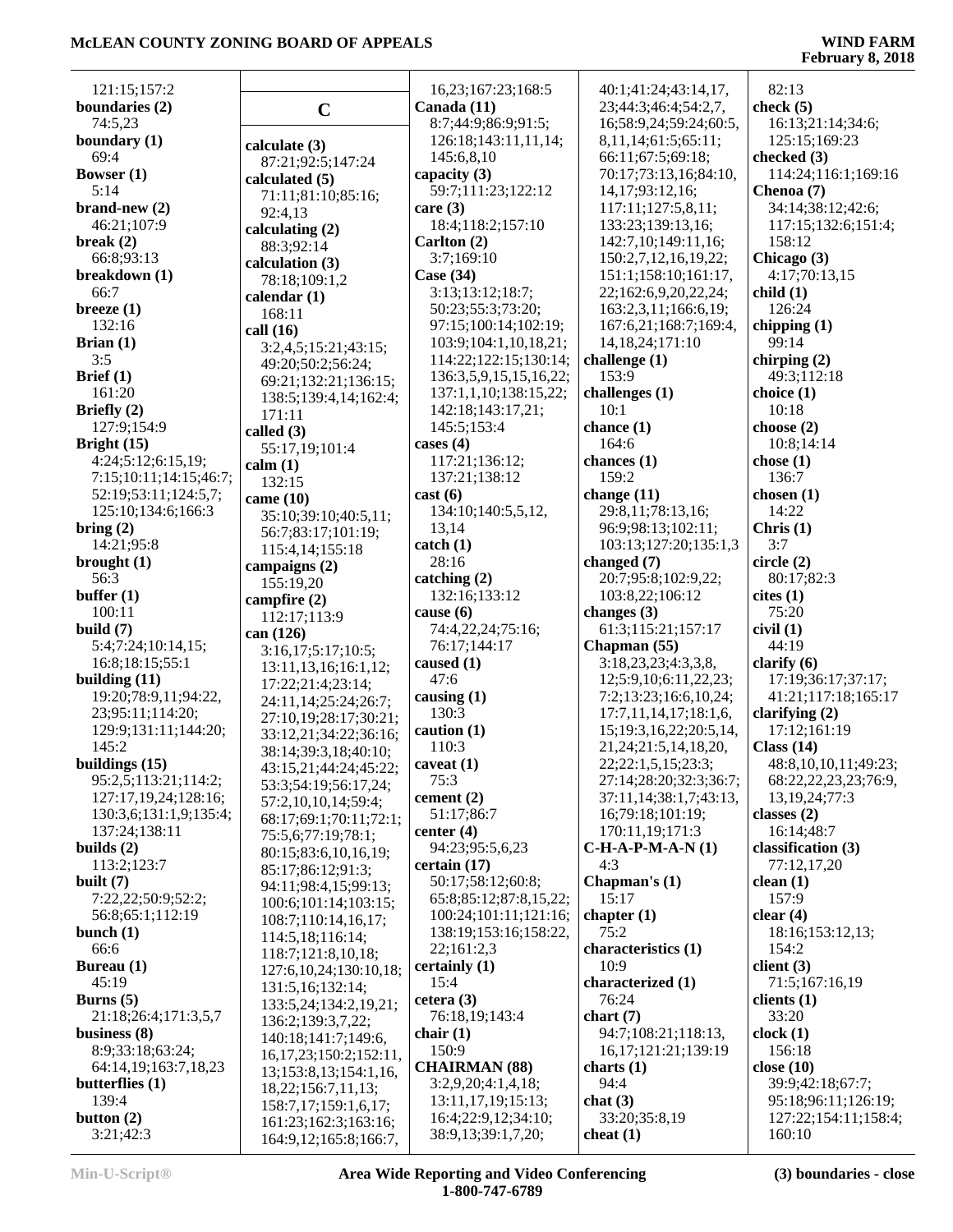| closed $(3)$                              | community $(15)$                         | conclusion (2)                    | 163:8;164:22                | 45:7                                 |
|-------------------------------------------|------------------------------------------|-----------------------------------|-----------------------------|--------------------------------------|
| 112:12;131:4;171:11                       | 7:13;8:3,21;9:9;                         | 12:15;73:8                        | continuation (1)            | country $(4)$                        |
| closer $(10)$                             | 10:11,19;11:8,15;                        | concrete $(2)$                    | 3:13                        | 16:9;120:7;146:23;                   |
| 16:21;26:10;47:17;                        | 14:23;18:9;19:9;33:17;                   | 40:13,13                          | continue (1)                | 147:2                                |
| 67:9,15;78:12,21,23;                      | 35:11;144:19;145:1                       | conditioning (1)                  | 163:18                      | County $(9)$                         |
| 95:9;127:12                               | companies (3)                            | 128:1                             | contour(11)                 | 3:3;6:18;28:18;29:6;                 |
| closest $(1)$                             | 30:19;31:6;64:22                         | conditions (6)                    | 79:6;80:11,17;82:1,         | 45:19;48:4;118:19;                   |
| 140:17                                    | company $(15)$                           | 86:14;104:4,14;                   | 21, 22; 87: 24; 115: 23;    | 138:18;151:12                        |
| cloud(6)<br>137:2,3;141:13,14,            | 18:5;27:16;28:2;<br>29:19:30:13,16:31:4; | 129:1,4;135:8<br>conduct $(2)$    | 116:2,11,23<br>contours(1)  | couple $(11)$<br>16:3;43:20;61:3;    |
| 15;142:18                                 | 61:12;63:5,7,23;64:7;                    | 44:17;45:4                        | 53:15                       | 94:21;95:13;97:8;                    |
| clouds $(1)$                              | 114:17;124:10;171:1                      | conducted (4)                     | contract(1)                 | 124:4;127:21;151:7;                  |
| 135:9                                     | compare $(5)$                            | 12:9;45:6,15;46:7                 | 68:2                        | 153:14;163:5                         |
| cloudy $(1)$                              | 65:12,14,23;66:9;                        | confidence (1)                    | Control (2)                 | course(1)                            |
| 135:9                                     | 73:1                                     | 50:7                              | 12:4;48:2                   | 5:6                                  |
| code(2)                                   | compared (3)                             | configuration $(3)$               | controls (1)                | courses $(2)$                        |
| 68:13;77:6                                | 75:11;111:9;113:18                       | 128:13;147:7;148:16               | 56:19                       | 44:21,22                             |
| coincidence (1)                           | comparison (2)                           | confirm $(1)$                     | conversation (3)            | COURT(2)                             |
| 31:9                                      | 60:16:66:2                               | 83:15                             | 30:8;40:21;127:23           | 44:5;168:21                          |
| cold(3)                                   | competing $(1)$<br>30:15                 | conflicting $(1)$<br>10:2         | conversations (2)           | courtesy $(1)$<br>163:17             |
| 51:12;104:14;111:24<br>colleague (1)      | complaints (7)                           | confused (2)                      | 29:20,24<br>conversion (1)  | cover(7)                             |
| 5:23                                      | 17:16,23;18:2;55:17;                     | 24:7;54:9                         | 6:17                        | 100:12;137:2,3;                      |
| collection (2)                            | 56:2;126:13;141:24                       | conservatism (1)                  | convert (4)                 | 141:13,14,15;142:18                  |
| 9:1;14:18                                 | complete $(1)$                           | 88:17                             | 58:16,18;59:4;              | covered $(1)$                        |
| $\text{college} (1)$                      | 31:3                                     | conservative (29)                 | 110:14                      | 6:10                                 |
| 109:18                                    | completed $(1)$                          | 43:9;52:1;53:4;61:7,              | converted (1)               | covers(1)                            |
| colors(1)                                 | 14:16                                    | 8,9;62:14,20,21,24;               | 111:8                       | 101:17                               |
| 83:3                                      | completely (2)                           | 63:17,21;64:11;85:18,             | converting $(1)$            | create (9)                           |
| column (3)                                | 86:5;126:9                               | 24;86:4;87:1;88:9,9,              | 58:15                       | 21:16;25:19;35:11;                   |
| 48:17;57:24;119:1                         | completion (1)                           | 13, 16, 20; 100: 8, 14;           | cooling $(1)$               | 39:17;47:23;99:21;                   |
| columns(1)                                | 125:24                                   | 137:10,13;153:2;                  | 47:15                       | 125:10;128:22;129:19                 |
| 48:14<br>combination (1)                  | complex $(2)$<br>110:4;132:21            | 156:3;157:6<br>conservatively (2) | Coop(1)<br>170:11           | created $(6)$<br>21:20;35:16;83:18;  |
| 36:21                                     | compliance (5)                           | 50:22;63:24                       | coordinating (1)            | 124:5,9;126:6                        |
| combine (1)                               | 29:4;45:16;53:12;                        | consider (3)                      | 7:11                        | creates $(2)$                        |
| 61:10                                     | 56:1:72:15                               | 136:17;137:4;138:7                | coordination (1)            | 134:13;136:8                         |
| combining $(1)$                           | complicated (1)                          | consideration (1)                 | 31:11                       | creating $(3)$                       |
| 30:9                                      | 109:12                                   | 19:21                             | copies $(1)$                | 20:23;47:14;120:19                   |
| comb-like (1)                             | complicates (1)                          | considered (13)                   | 54:13                       | $\mathrm{creek}\left(1\right)$       |
| 52:22                                     | 111:5                                    | 48:8,10;49:23;51:1,               | copy(8)                     | 39:10                                |
| comfortable (3)                           | comply $(1)$                             | 1,11,14,15;68:6;95:3;             | 15:17;27:17;28:14;          | crick(1)                             |
| 95:12;105:18;165:6                        | 73:5                                     | 119:10;137:23;138:15              | 53:23;74:10,11;             | 39:15                                |
| coming $(8)$                              | complying $(1)$                          | considers (2)                     | 139:11;162:12               | crickets (1)                         |
| 9:4;16:15;43:13;<br>52:10,11;89:2;160:19; | 48:16<br>component (4)                   | 52:14;137:1<br>consist $(1)$      | corner $(2)$<br>40:7;157:23 | 112:18<br>$\text{crop}(2)$           |
| 170:22                                    | 47:19,24;56:20;66:7                      | 8:12                              | corners $(1)$               | 11:14;120:7                          |
| Commencing (1)                            | components (1)                           | consistently (1)                  | 40:16                       | crops $(2)$                          |
| 3:1                                       | 21:7                                     | 64:18                             | corrections (3)             | 114:4,5                              |
| comment (6)                               | concave $(1)$                            | construction (13)                 | 103:23;104:3;106:2          | $\csc(2)$                            |
| 21:4;78:19;87:3;                          | 103:23                                   | 5:18;7:7;19:22;22:5;              | corrective (1)              | 46:2:84:9                            |
| 96:4;141:23;161:1                         | concentrated (1)                         | 23:6,7,11,12;25:8,12;             | 56:10                       | crossed $(2)$                        |
| commissioners (1)                         | 8:11                                     | 88:14;101:4;166:2                 | correlate (1)               | 81:3,6                               |
| 38:20                                     | concern $(4)$                            | consultant (4)                    | 155:7                       | crosses(1)                           |
| common $(7)$                              | 43:4;159:21;160:1,                       | 12:11;45:3;62:18;                 | cost(6)                     | 82:17                                |
| 30:10;101:8,9,11,14;                      | 18                                       | 63:22                             | 10:10;12:20;15:20;          | cross-examination (2)                |
| 104:7;145:10<br>commonly (1)              | concerned (3)<br>15:1;39:15;159:24       | contact $(2)$<br>29:23;35:5       | 21:3,4;55:12<br>counsel (6) | 84:7;161:24<br>$cross-examining (2)$ |
| 4:23                                      | concerns $(12)$                          | contacted $(2)$                   | 4:15,21;73:16;150:3,        | 83:22;167:18                         |
| communication (1)                         | 10:4;17:19;18:2,10;                      | 94:20;125:9                       | 5;163:11                    | crossing $(1)$                       |
| 9:15                                      | 33:18,21;34:21;35:17;                    | contacts (1)                      | counteract (1)              | 82:19                                |
| communities (3)                           | 38:23;95:10;123:3;                       | 82:13                             | 62:13                       | crumpled $(4)$                       |
| 7:23;8:1;15:1                             | 130:4                                    | continuance (2)                   | counting $(1)$              | 116:7,11,13;117:3                    |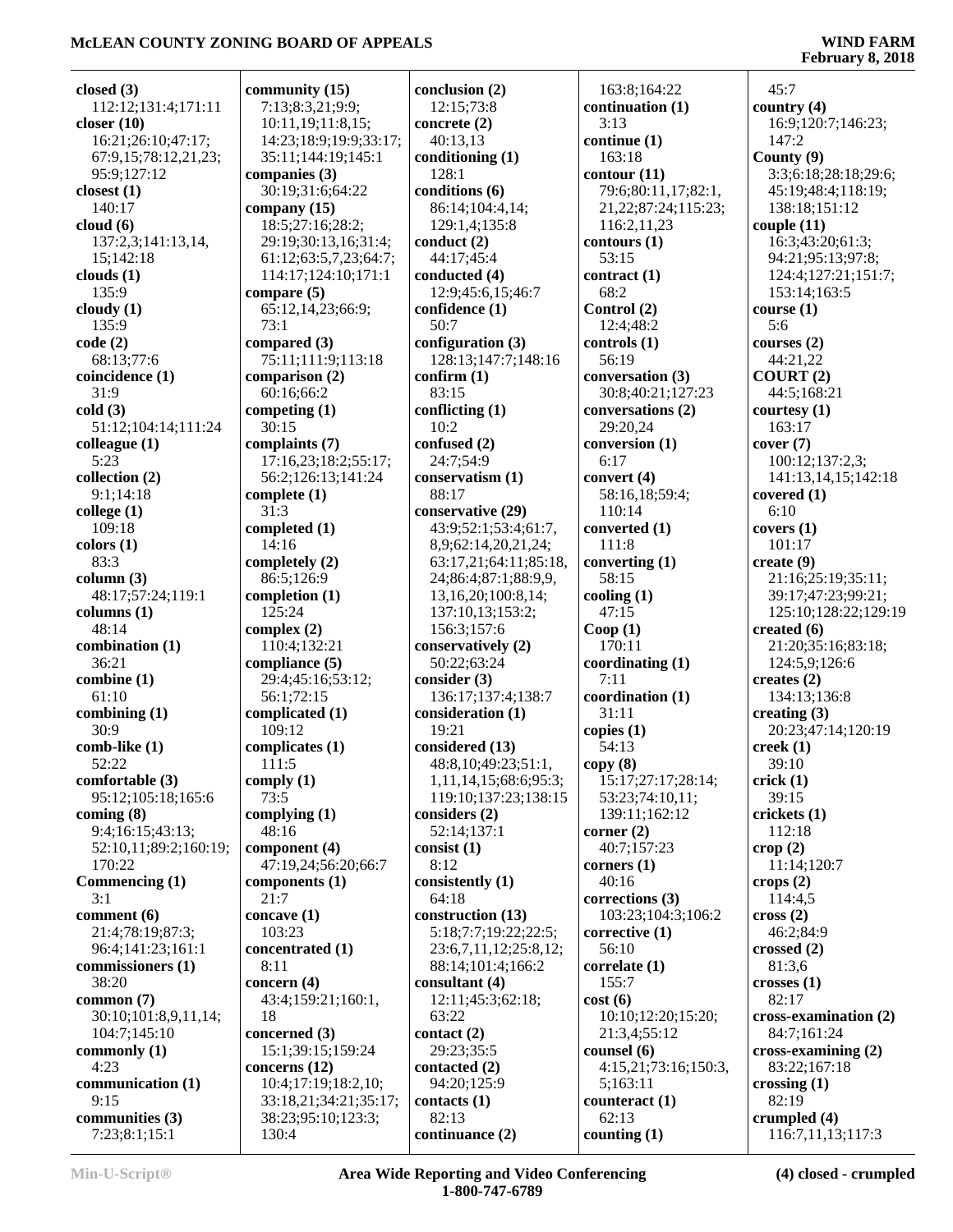| crumples $(1)$                 | 111:4,8,18;112:14      | depend $(2)$                               | 141:10;151:7;157:19         | 109:20                     |
|--------------------------------|------------------------|--------------------------------------------|-----------------------------|----------------------------|
| 117:6                          | dBAs(2)                | 35:19;148:2                                | differentiate (1)           | documents (2)              |
| Cultural (1)                   | 90:1,17                | dependent $(2)$                            | 68:5                        | 15:12;97:20                |
| 12:9                           | dBs(3)                 | 147:6;153:11                               | differentiated (1)          | Dokouzian (71)             |
| cures $(1)$                    | 90:12,13;108:16        | depending $(3)$                            | 67:24                       | 5:20;27:2;31:18;           |
| 121:6                          | dead(1)                | 54:22;137:20;157:14                        | differently (1)             | 43:19;44:2,6,7,12;         |
| curious $(1)$                  | 106:23                 | depends $(12)$                             | 106:15                      | 46:5;54:21;55:8,13,21;     |
| 156:18                         | deal(3)                | 59:11;91:13;102:16;                        | difficult (7)               | 56:12;57:9,12,18;          |
| current $(1)$                  | 40:19;56:15;60:3       | 107:24;112:23;128:13;                      | 57:6;66:17,19,20,21;        | 58:14,22;59:1;60:4,6,      |
| 21:7                           | Dean $(17)$            | 140:7;147:22;148:5,                        | 137:11;141:22               | 10,13,18;61:13;62:9;       |
| currently $(3)$                | 3:6;16:6,18;57:7,10;   | 16;159:8,16                                | direct $(1)$                | 63:2;64:2,6,20;65:5,       |
| 11:2;112:16;151:22             | 58:8;68:16,20;141:9,   | depth(1)                                   | 66:2                        | 13;66:14,19;67:3,11,       |
| curtailing $(1)$               | 20;150:14;163:10;      | 12:20                                      | directed (1)                | 16,22;68:5,10,21;69:6,     |
| 65:7                           | 168:5,11,15,23;169:6   | describe(1)                                | 36:10                       | 11,24;70:2,4,6,6,7,9,      |
| cut(1)                         | Deann $(1)$            | 15:16                                      | direction (4)               | 12;83:12;85:5;93:11;       |
| 142:4                          | 123:21                 | described (1)                              | 134:23;135:3;137:9;         | 117:10;123:20;127:4;       |
| cutting $(1)$                  | $D-E-A-N-N(1)$         | 53:8                                       | 140:9                       | 132:4;133:22;134:4;        |
| 97:6                           | 123:22                 | description (1)                            | directly $(2)$              | 139:23;140:4,20,23;        |
|                                | decibel(9)             | 17:15                                      | 18:2;108:22                 | 141:2,5,7,12,22;161:16     |
| D                              | 46:10,12,17,18;80:5;   | design(5)                                  | director $(1)$              | $D-O-K-O-U-Z-I-A-N(1)$     |
|                                | 90:8;110:2;112:8;      | 7:10;54:22;89:22,22;                       | 5:15                        | 32:5                       |
| daily $(1)$                    | 127:16                 | 114:23                                     | $\text{dirty}(2)$           | Dokouzian's (2)            |
| 45:5                           | decibels $(16)$        | designed $(5)$                             | 99:14,14                    | 53:23;139:11               |
| Daryl $(2)$                    | 46:10,16;47:5;55:4;    | 61:14;68:22;89:7;                          | disadvantage (1)            | dollar(1)                  |
| 38:12;117:14                   | 61:3,16;62:4;66:5;     | 122:17;129:14                              | 18:21                       | 25:2                       |
| data(1)                        | 78:16;80:2,5,8;91:16,  | designing $(2)$                            | disagreement (1)            | dominant (2)               |
| 55:20                          | 22;97:14;113:24        | 9:6;20:1                                   | 68:17                       | 47:19;56:19                |
| database (1)                   | decided (2)            | delta(1)                                   | discrete (2)                | done $(42)$                |
| 110:20                         | 38:6;119:8             | 8:17                                       | 76:18;110:10                | 8:20;14:20;23:13;          |
| date $(4)$                     | decimal(4)             | determine (1)                              | discuss(2)                  | 40:15;41:23;45:17;         |
| 33:23;125:14,16;               | 95:9;96:16;98:23,23    | 75:14                                      | 106:5;146:16                | 55:21;57:4;78:18;          |
| 168:12                         | decision(2)            | determined (1)                             | discussed (2)               | 86:19;88:14,18;93:6;       |
| dates $(4)$                    | 29:12;35:4             | 160:5                                      | 106:18;160:5                | 95:4;96:5,18;100:5;        |
| 164:13;167:24;                 | DeClark (4)            | developed (1)                              | discussion (1)              | 101:7,15;102:22;           |
| 168:6;169:22                   | 6:3;164:16;165:1;      | 9:4                                        | 146:18                      | 115:6;120:23;121:22;       |
| day $(27)$                     | 170:9                  | developers (1)                             | dishwasher (11)             | 124:22;132:13;134:6;       |
| 43:5;48:17;69:17;              | decommissioned (1)     | 146:14                                     | 46:21,21;107:9;             | 138:19;147:2;154:10,       |
| 111:24;135:8;143:21,           | 25:5                   | development (3)                            | 111:14,14,18;112:3;         | 24, 24; 155: 5, 5; 157: 7; |
| 23;145:7,21,24;146:4,          | decommissioning (12)   | 7:6;40:21;44:16                            | 113:9;131:21,22;132:1       | 159:22;162:1;166:11;       |
| 6, 9, 9, 17; 147: 1, 1, 5, 12, | 5:18;12:18,19,22;      | diagram $(1)$                              | distance (26)               | 167:2,3,11;168:2;          |
| 13;153:11;154:2;               | 13:1;15:19,19,23;      | 134:18                                     | 9:17;37:20;50:17;           | 170:1                      |
| 158:19;159:17;160:8;           | 20:18;21:6,17;25:20    | diameter $(1)$                             | 108:6,14;111:12;            | door $(2)$                 |
| 162:7;165:14                   | decrease(1)            | 135:6                                      | 129:11;135:5;140:8,         | 29:21;35:10                |
| day $[sic]$ (1)                | 128:11                 | DICK(28)                                   | 17;151:17,19,23;152:1,      | dot(2)                     |
| 145:7                          | defer(3)               | 4:6,10;15:21;22:11,                        | 13, 22, 23; 153: 1, 10, 14, | 71:16,20                   |
| daylight (1)                   | 20:16;54:4;68:14       | 18, 20, 22, 24; 34: 15;                    | 19,21;154:18,18,20;         | doubt(1)                   |
| 147:21                         | defined $(1)$<br>74:24 | 36:17,24;38:16,18;<br>54:15;57:17;67:7,20; | 156:10                      | 148:22<br>down $(22)$      |
| days $(7)$<br>153:12,15;158:1; | defines $(2)$          | 68:19;101:22;139:14;                       | distances (1)<br>152:17     | 31:15;33:20;35:7;          |
|                                | 48:7;68:22             | 142:9;150:23;162:18,                       | distracting (4)             | 36:13;40:12;46:12;         |
| 159:15,17;165:22;<br>168:19    | definitely $(5)$       | 21;168:17;169:12,16,                       | 160:24;161:3,4,14           | 51:6;66:8;96:17;98:23;     |
| daytime $(2)$                  | 16:11;95:15;102:14;    | 20                                         | distraction (2)             | 99:8;118:14,14,15,20;      |
| 48:15;118:20                   | 134:22;135:6           | difference (8)                             | 160:18,21                   | 119:10;120:9,18;           |
| dB(17)                         | definition $(1)$       | 10:23;19:17;20:1;                          | district $(3)$              | 121:8;126:9;128:8;         |
| 54:20;71:9;78:13;              | 76:9                   | 66:13;68:4;97:8;                           | 9:14;38:21;40:23            | 158:23                     |
| 107:6;108:18,20;               | definitively (1)       | 132:24;133:3                               | disturbance (1)             | downwind (3)               |
| 109:4;110:11,12,19;            | 41:13                  | differences (1)                            | 12:15                       | 52:3,14;130:17             |
| 111:3,5;118:13,15,20;          | delay(1)               | 20:11                                      | divergence $(1)$            | drainage $(2)$             |
| 119:7,15                       | 165:4                  | different (19)                             | 50:15                       | 38:21;40:23                |
| dBA(21)                        | deliberately (1)       | 29:2;49:5;60:22,23;                        | DNV(6)                      | $draw (1)$                 |
| 90:4,6,8,13,15,16;             | 10:18                  | 65:18;86:14;95:14,22;                      | 5:20;44:13,24;45:2;         | 107:22                     |
| 91:8,23;92:2,3,12;             | delta(1)               | 96:14;97:3,4,5,13;                         | 64:13;71:3                  | Drive $(2)$                |
| 110:9,14,18,20,22,22;          | 44:7                   | 126:20,21;139:7;                           | doable(1)                   | 4:16;40:17                 |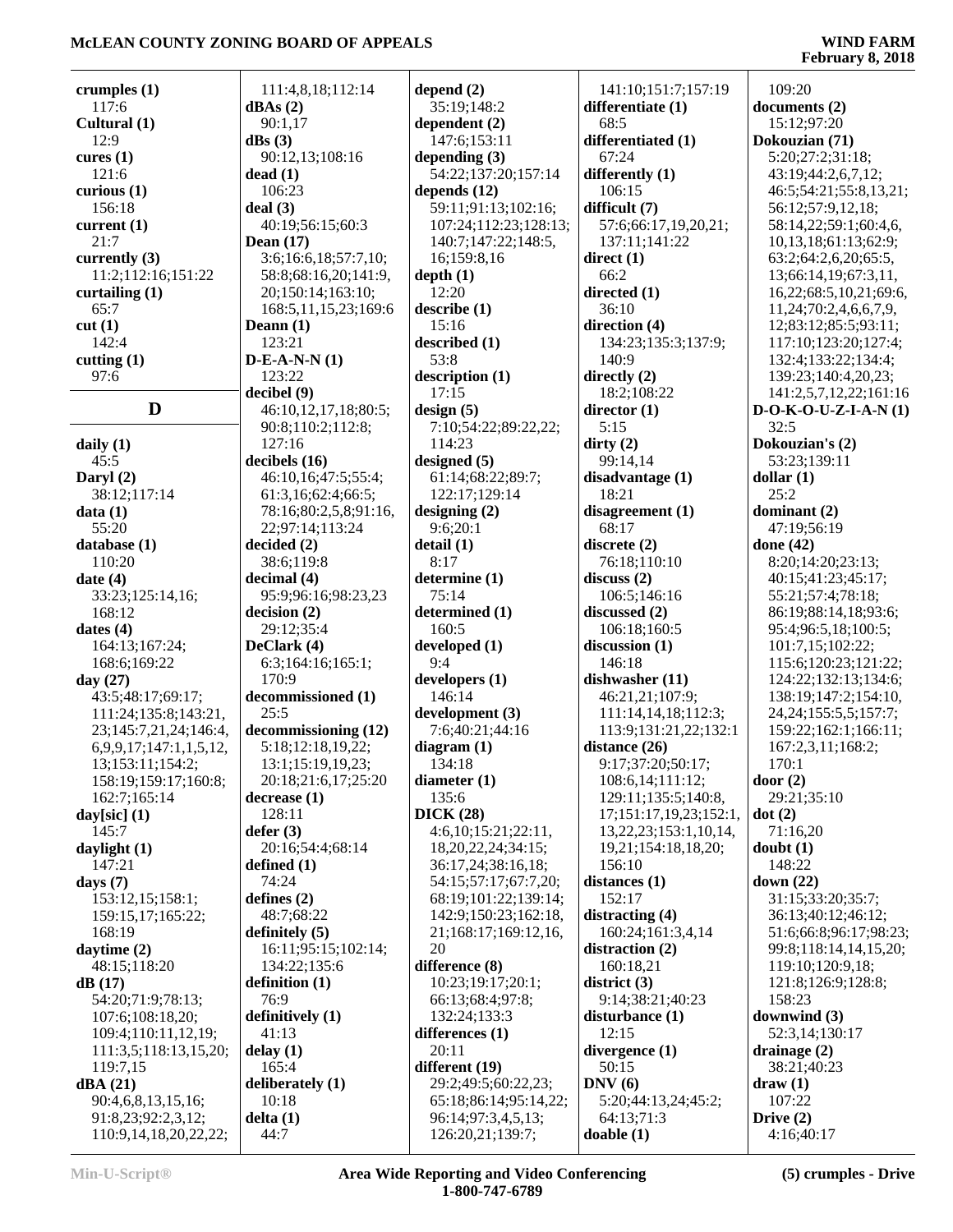| driven $(1)$              | 13:4,9;24:20                   | encompass(1)         | 85:16                    | exhaustive (1)        |
|---------------------------|--------------------------------|----------------------|--------------------------|-----------------------|
| 161:1                     | Ecosystems (1)                 | 22:4                 | et(3)                    | 9:24                  |
| driving $(10)$            | 5:24                           | encroach (1)         | 76:18,19;143:4           | Exhibit (20)          |
| 159:22,24;160:3,6,        | edge(9)                        | 152:2                | Europe $(1)$             | 15:22,23;53:24;54:1,  |
| 13, 14, 20, 22; 161: 5, 9 | 52:23;60:15,18,19,             | end $(4)$            | 63:6                     | 15;83:5;139:12,15;    |
| drop(2)                   | 20,21;81:9;82:14;97:6          | 62:16;147:13,16;     | evaluate $(3)$           | 144:11;149:8,11,14;   |
| 118:11,20                 | edged $(1)$                    | 162:11               | 12:7;96:8;123:11         | 150:17,23,23;162:12,  |
| drops(1)                  | 96:14                          | ends $(1)$           | evaluating $(1)$         | 17;166:1,5;167:15     |
| 123:13                    | edges $(6)$                    | 23:12                | 11:22                    | exhibits (2)          |
| due $(5)$                 | 52:20,24;54:18;                | energy $(14)$        | evaluation (1)           | 15:12;167:7           |
| 11:17;81:5;126:13;        | 89:13,17;123:6                 | 6:17,19,21;44:21;    | 15:20                    | exist(1)              |
| 152:17;161:11             | EDP(9)                         | 45:3,4;55:9;64:8,9;  | even $(28)$              | 57:2                  |
| duly $(2)$                | 4:15,21;5:11,15;6:7;           | 65:8;100:3;122:7;    | 24:12;48:16;57:22;       | exists $(1)$          |
| 3:19;44:2                 | 7:2;124:6,10;171:2             | 133:12;144:17        | 63:19;73:4;86:17;        | 97:11                 |
| duration $(2)$            | EDPR $(1)$                     | engineer $(4)$       | 88:17;99:2;100:14,15,    | expect $(10)$         |
| 169:5,6                   | 7:5                            | 5:20;31:19;44:15;    | 16;104:10,13;106:14;     |                       |
|                           | EDP's $(1)$                    | 75:9                 |                          | 5:7;13:4,7,23;14:21;  |
| during $(10)$             |                                |                      | 107:11;118:12;122:6;     | 137:6;138:23;139:6;   |
| 23:10;48:17;114:3;        | 6:8                            | engineering (4)      | 143:19;154:12,12,14;     | 144:6;147:15          |
| 129:4;137:21;141:13,      | educational (1)                | 7:12;14:20;44:19;    | 156:21;158:18;159:11,    | expected (9)          |
| 15, 18; 147: 5; 148: 3    | 44:18                          | 116:21               | 15, 16; 160: 14; 169: 20 | 14:3;136:24;137:1,    |
| duster $(1)$              | effect $(11)$                  | enjoy $(1)$          | evening $(1)$            | 10;138:22;139:6;      |
| 11:14                     | 127:15,17,18;131:6,            | 157:9                | 4:19                     | 142:16,18;169:12      |
| dwelling $(1)$            | 12;132:22;134:14;              | enough $(13)$        | eventually (1)           | expense $(1)$         |
| 71:12                     | 135:11;153:17;160:8;           | 16:2;75:20;78:5;     | 142:5                    | 144:24                |
|                           | 161:8                          | 86:24;93:6;96:23,24; | evergreen $(1)$          | experience (18)       |
| E                         | effectively (1)                | 105:15;127:22;129:5, | 138:3                    | 5:11;8:11;12:1;25:2;  |
|                           | 122:10                         | 15, 19; 164: 4       | everybody $(2)$          | 26:12;41:18;63:4,13;  |
| ear $(3)$                 | effects $(2)$                  | ensure $(1)$         | 16:2;164:24              | 98:1;99:16;100:19;    |
| 90:14;93:1;129:9          | 50:19;51:14                    | 29:4                 | everybody's (1)          | 103:5;146:2,11;       |
| earlier $(13)$            | efficiency (1)                 | enter $(2)$          | 117:20                   | 153:23;158:2,18;159:3 |
| 33:3;38:22;40:20;         | 55:10                          | 15:11;162:11         | everyone (3)             | experienced (3)       |
| 79:18;82:15;90:5,17;      | efficient $(1)$                | entering $(1)$       | 68:6,8;160:23            | 112:1;113:19;161:9    |
| 94:1,20;96:15;154:23;     | 55:6                           | 162:14               | evidence (1)             | experiencing $(2)$    |
| 155:11,22                 | eight $(3)$                    | entire $(1)$         | 149:8                    | 144:6;145:2           |
| early $(4)$               | 7:5;129:22;130:1               | 78:5                 | evolution (1)            | expert $(11)$         |
| 75:22;147:21;148:3;       | either $(6)$                   | environmental (9)    | 106:19                   | 12:5;20:16;21:6;      |
| 164:5                     | 10:14;70:5;83:3;               | 6:7,8;7:11,12;19:6;  | evolved $(3)$            | 43:20;45:23;73:10;    |
| earth $(2)$               | 131:7;146:24;148:9             | 29:17;75:5;111:4;    | 63:13,16;106:18          | 75:19;83:20;119:24;   |
| 136:2;155:23              | electricity (2)                | 137:4                | exact(4)                 | 120:5;166:22          |
| easements (4)             | 55:7;122:23                    | EPD(1)               | 102:10;108:8;            | expertise $(2)$       |
| 28:11;33:24;34:1;         | elevation $(3)$                | 7:16                 | 124:14;125:14            | 75:18;123:8           |
| 42:24                     | 116:17;117:3,4                 | equally $(1)$        | exactly $(5)$            | experts $(2)$         |
| easier $(2)$              | eliminate $(1)$                | 68:6                 | 21:13;103:21;            | 6:10;164:10           |
| 59:3;94:6                 | 38:6                           | equipment $(1)$      | 124:12;125:16;128:15     | explain $(7)$         |
| easily $(1)$              | Ellsworth $(1)$                | 109:14               | example $(10)$           | 53:15;57:10,11,19;    |
| 142:1                     | 14:6                           | equipped $(1)$       | 14:4;19:4,6,24;61:7;     | 59:4;83:16;118:13     |
| east $(15)$               | else $(16)$                    | 52:20                | 66:4;90:22;107:6;        | explained (1)         |
| 14:7;22:16;34:13;         | 15:24;26:22,24;73:2;           | Erin(1)              | 126:3;142:3              | 155:21                |
| 38:15,17;42:6;70:20;      | 78:9;87:4,13;90:23;            | 5:14                 | exceed (3)               | extend $(1)$          |
| 93:21;101:20;117:14;      | 91:1,3,5;93:16;103:21;         | error(7)             | 64:14;71:23,24           | 141:18                |
| 132:5;140:11;142:13;      | 154:14;164:24;170:13           | 56:5;61:10,11,15,17; | exceeded (1)             | extensive (1)         |
| 151:3;158:11              | elsewhere $(1)$                | 65:10;99:8           | 56:3                     | 5:10                  |
| easy $(2)$                | 63:6                           | especially $(3)$     | exceedences (2)          | extent $(2)$          |
| 64:4;156:2                | emission $(3)$                 | 99:6;114:3;121:24    | 56:9;57:2                | 75:6;140:9            |
| echo (11)                 | 52:19;74:5,22                  | essentially $(2)$    | Excel $(1)$              | extra(1)              |
| 127:17,24;128:10;         | emissions (2)                  | 21:2;95:6            | 109:15                   | 153:14                |
|                           | 71:23;76:18                    | established (3)      | excited $(1)$            | extrapolate (1)       |
| 129:10,11;130:19,21,      | emitted (2)                    | 17:22,24;121:17      | 7:1                      | 112:5                 |
| 24;131:11,17,24           |                                |                      |                          |                       |
| echoes $(1)$              | 51:5;107:16                    | establishing (1)     | $\csc{usc}$ (6)          | extras(1)             |
| 129:6                     | emitters $(1)$                 | 122:2                | 10:15;30:20;74:12;       | 16:3                  |
| echoing $(1)$             | 49:11                          | estimate $(3)$       | 75:23;81:18;164:5        | extreme (1)           |
| 130:2<br>economic (3)     | emitting $(2)$<br>48:11;118:23 | 61:9;136:2;148:20    | executed $(2)$           | 133:3                 |
|                           |                                | estimated (1)        | 41:5;162:12              | extremely $(1)$       |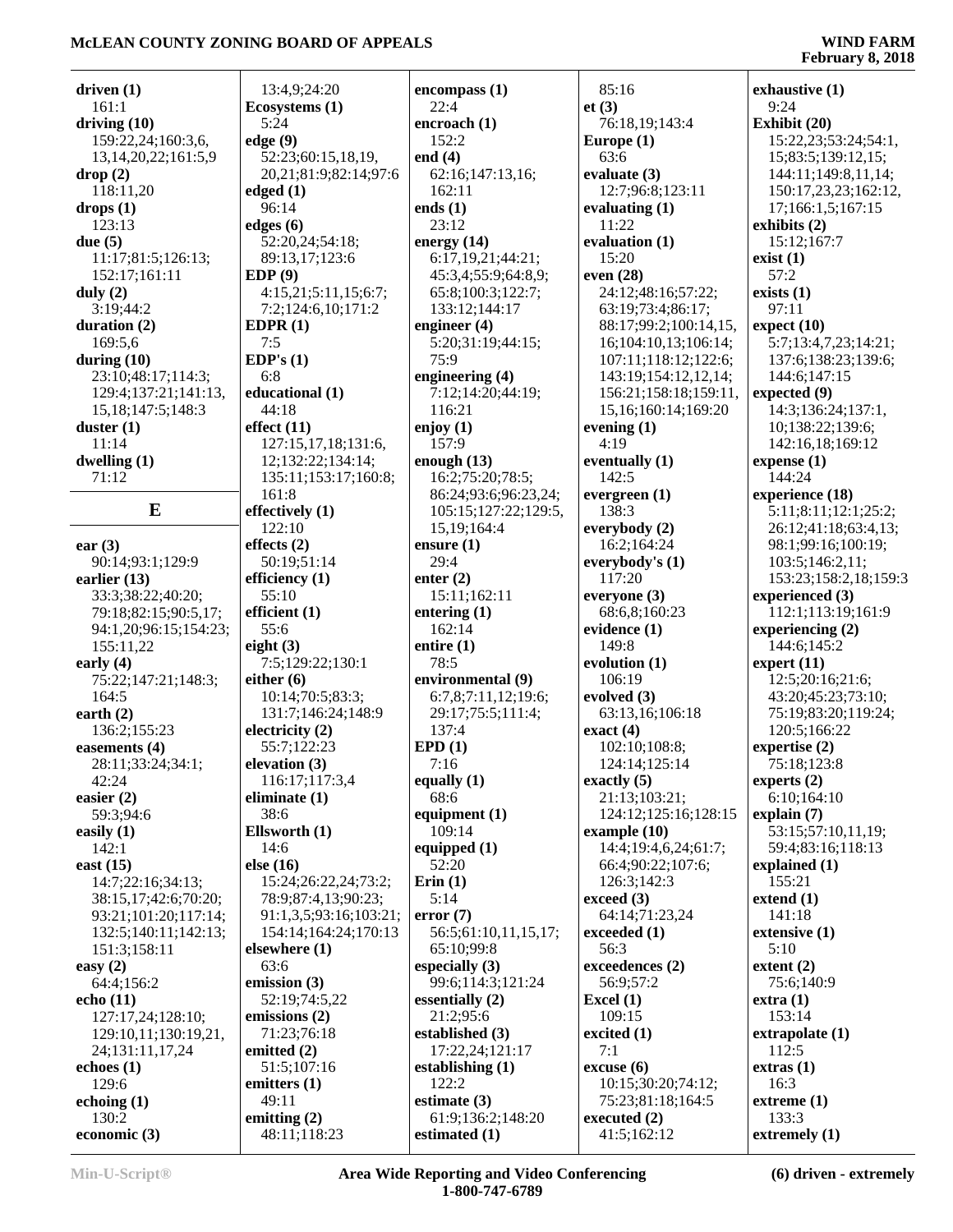| 114:6                    | 59:19                 | 3:2,7,9,20;4:1,4,18;         | 160:2,8,10,17;161:8,12 | front $(4)$              |
|--------------------------|-----------------------|------------------------------|------------------------|--------------------------|
|                          | favorable (4)         | 13:11,17,19;15:13;           | focuses $(1)$          | 3:14;27:10;164:7;        |
| $\mathbf F$              | 51:10,13;104:5,5      | 16:4;22:9,12;34:10;          | 11:4                   | 167:19                   |
|                          | feasible $(1)$        | 38:9,13;39:1,7,20;           | foliage $(1)$          | full $(5)$               |
| facade $(1)$             | 152:23                | 40:1;41:24;43:14,17,         | 52:16                  | 14:21;60:9;65:4;         |
| 138:13                   | feather $(2)$         | 23;44:3;46:4;54:2,7,         | follow $(4)$           | 77:19;156:15             |
| face $(2)$               | 56:23;60:1            | 16;58:9,24;59:24;60:5,       | 21:15;79:21;98:10;     | fully $(2)$              |
| 134:24;138:13            | feathers $(1)$        | 8,11,14;61:5;65:11;          | 122:13                 | 51:17;140:16             |
| face-to-face (1)         | 59:20                 | 66:11;67:5;69:18;            | following $(2)$        | fund $(1)$               |
|                          |                       |                              |                        | 12:23                    |
| 38:23                    | feature $(1)$         | 70:17;73:13,16;84:10,        | 77:16;151:24           |                          |
| facing $(4)$             | 160:9                 | 14, 17; 93: 12, 16;          | foot $(8)$             | funding $(1)$            |
| 134:24;136:19,20,21      | February (4)          | 117:11;127:5,8,11;           | 19:17;20:13,13;        | 14:3                     |
| fact $(16)$              | 162:7;163:1,7;        | 133:23;139:13,16;            | 35:24;39:16;88:1;      | funnel $(1)$             |
| 27:3;50:16;56:7;         | 171:12                | 142:7,10;149:11,16;          | 108:14;120:18          | 131:6                    |
| 57:3;65:7;74:3;77:11;    | feedback (4)          | 150:2, 12, 16, 19, 22;       | footprint $(1)$        | further $(12)$           |
| 81:2;86:12;87:9;         | 7:13;9:10;11:8,13     | 151:1;158:10;161:17,         | 19:7                   | 34:8;97:7,7;123:19;      |
| 121:22;126:7;128:22;     | feel $(11)$           | 22;162:6,9,20,22,24;         | foremost $(1)$         | 130:9;141:18;149:5;      |
| 138:9;147:20;155:16      | 88:12;93:1;95:12;     | 163:3,11;166:6,19;           | 57:13                  | 153:2;156:20;159:18;     |
| factor $(10)$            | 105:14;106:4,9;       | 167:6,21;168:7;169:4,        | forget $(1)$           | 160:11;161:21            |
| 86:1;87:2,5,7,11,18;     | 121:20;159:12;160:13, | 14, 18, 24; 171: 10          | 54:10                  |                          |
| 88:11;102:12,14;103:8    | 14;161:13             | firm(1)                      | forgets $(1)$          | G                        |
| factors $(4)$            | feeling $(1)$         | 106:3                        | 149:10                 |                          |
| 10:10;103:10;            | 69:9                  | first(31)                    | forgot $(1)$           | gained $(5)$             |
| 126:22;134:21            | feet $(21)$           | 4:10;5:9,16;13:6;            | 74:12                  | 50:7;63:13;103:5;        |
| fair $(8)$               | 9:18;10:20;12:21;     | 15:14,16,16;20:19;           | formula $(1)$          | 135:22,23                |
|                          |                       |                              | 152:11                 |                          |
| 33:4;75:20;78:5;         | 16:7,21;19:16;35:24;  | 22:20;27:12;34:12,23;        |                        | Gary $(2)$               |
| 81:3;86:24;90:10;92:1;   | 49:22;67:9;78:12,20;  | 35:2;43:24;44:5,6;           | formulas $(1)$         | 6:3;170:9                |
| 93:6                     | 79:3,14,19;97:8;      | 45:22;57:12,15;59:3;         | 109:17                 | gave(1)                  |
| fairly $(7)$             | 124:23;132:14,16;     | 70:18;72:12;99:5;            | forth $(3)$            | 61:7                     |
| 41:13;51:15;52:8;        | 136:11;140:19;141:2   | 133:24;142:20;153:7;         | 73:5;96:15;115:19      | genbox(3)                |
| 97:16;102:17;138:2,13    | felt $(1)$            | 163:9,22;164:6;              | forward $(9)$          | 47:12,14,15              |
| faith $(2)$              | 105:8                 | 167:10;170:17                | 22:14;34:11;38:10;     | general (7)              |
| 138:19;146:13            | few $(10)$            | fit(3)                       | 40:22;42:1;54:5;69:20; | 27:22;61:24;106:17;      |
| falls $(1)$              | 45:17;46:6;61:8,22;   | 103:7,9;110:6                | 93:18;117:12           | 118:11;122:11;123:15;    |
| 62:16                    | 124:12;128:7;152:21;  | five $(10)$                  | found $(1)$            | 145:23                   |
| familiar $(9)$           | 155:10,17;156:4       | 3:10;12:21;13:2,2;           | 139:8                  | generally (4)            |
| 5:12;19:2;57:7;          | fewer $(6)$           | 63:19;99:20;106:13,          | foundation (9)         | 5:4;72:11;111:15;        |
| 73:22;74:1,3;75:4;       | 10:17;11:11;18:23;    | 15,17,20                     | 13:10;22:8;68:13;      | 113:13                   |
| 79:4,5                   | 19:3,8,11             | fixed $(2)$                  | 71:20;83:7;84:1;85:20; | generate $(4)$           |
|                          | field $(3)$           | 36:15,16                     | 149:24;150:10          | 13:5,7,23;122:23         |
| fantastic $(1)$<br>11:18 |                       |                              |                        |                          |
|                          | 17:16,19;75:18        | flat $(5)$                   | foundations $(1)$      | generated (6)            |
| far $(11)$               | figure $(2)$          | 86:6;102:17,18;              | 19:8                   | 14:12:53:2,2:59:14;      |
| 19:18;55:6;153:15;       | 30:6;81:22            | 132:23,23                    | four $(2)$             | 121:18;122:11            |
| 154:1,15;156:11;         | filing $(2)$          | flicker $(106)$              | 36:20;91:7             | geometric $(3)$          |
| 158:16;159:8,22;         | 31:8,12               | 11:21;12:1;26:14,23;         | fourth $(2)$           | 50:15;135:7,20           |
| 160:19;168:1             | final $(1)$           | 28:13;31:16;32:8,13,         | 7:17;36:13             | geometry $(1)$           |
| Farm $(19)$              | 167:23                | 16,23;35:15;39:15;           | Frankly (2)            | 135:7                    |
| 4:23;7:15;9:6;10:11;     | finally $(4)$         | 42:12,20,22,24;45:5,8;       | 106:21;119:21          | gets(3)                  |
| 14:13:15:4:40:20:47:6:   | 6:6;47:21;52:2,15     | 134:1,5,6,8,9,14,16,19,      | frequencies (11)       | 113:2,8;142:5            |
| 78:7;86:14;87:12;        | financial $(3)$       | 22;135:10,12,16;136:3,       | 48:21,22,23;49:5;      | Gill(1)                  |
| 100:5;113:20;114:2;      | 12:22;27:17;28:5      | 8, 10; 137: 21; 138: 9, 10,  | 57:20;66:9;90:12;      | 4:8                      |
| 122:12;133:15;137:24;    | find $(9)$            | 13, 18, 21; 139: 6, 24;      | 118:3,10;119:10;       | $\operatorname{girl}(1)$ |
| 153:24;154:4             | 69:2,9;77:3;139:3;    | 140:6;141:10,16,17,24;       | 120:18                 | 159:23                   |
| farmed $(1)$             | 140:10;149:23;160:24; | 143:7, 12, 14; 144: 4, 7, 9, | frequency $(17)$       | girlfriend(1)            |
| 78:7                     | 161:2,4               | 15, 18, 24; 145: 3, 6, 9;    | 39:17;49:3;57:14,21;   | 128:4                    |
|                          | findings $(1)$        | 146:10,24;147:4;             | 65:15,19,20,21,21,22;  |                          |
| farmer $(1)$             |                       |                              |                        | given $(4)$              |
| 60:5                     | 126:1                 | 148:9,15,18,24;149:3;        | 92:18;110:10,17;       | 85:11;142:22;168:1,      |
| farming $(1)$            | fine $(12)$           | 151:9, 13, 21; 152: 3, 6,    | 118:14;121:12,15;      | 3                        |
| 40:18                    | 15:13;46:4;54:2;      | 13, 16, 21; 153: 8, 10, 12,  | 129:17                 | giving(1)                |
| farms $(7)$              | 67:21;90:1;139:13;    | 13, 15, 17, 22; 154: 1, 16,  | frequently $(1)$       | 105:22                   |
| 8:8;17:21;44:17;         | 150:14;162:22;167:7,  | 18;155:4,5,6,18;156:1,       | 63:8                   | GL(6)                    |
| 50:9;99:19,23;161:2      | 21;169:24;171:8       | 8, 12, 13, 19, 22; 157: 7;   | friends $(1)$          | 5:20;44:13,24;45:2;      |
| faster $(1)$             | <b>FINNIGAN (87)</b>  | 158:18;159:3,13,17,23;       | 125:19                 | 64:13;71:3               |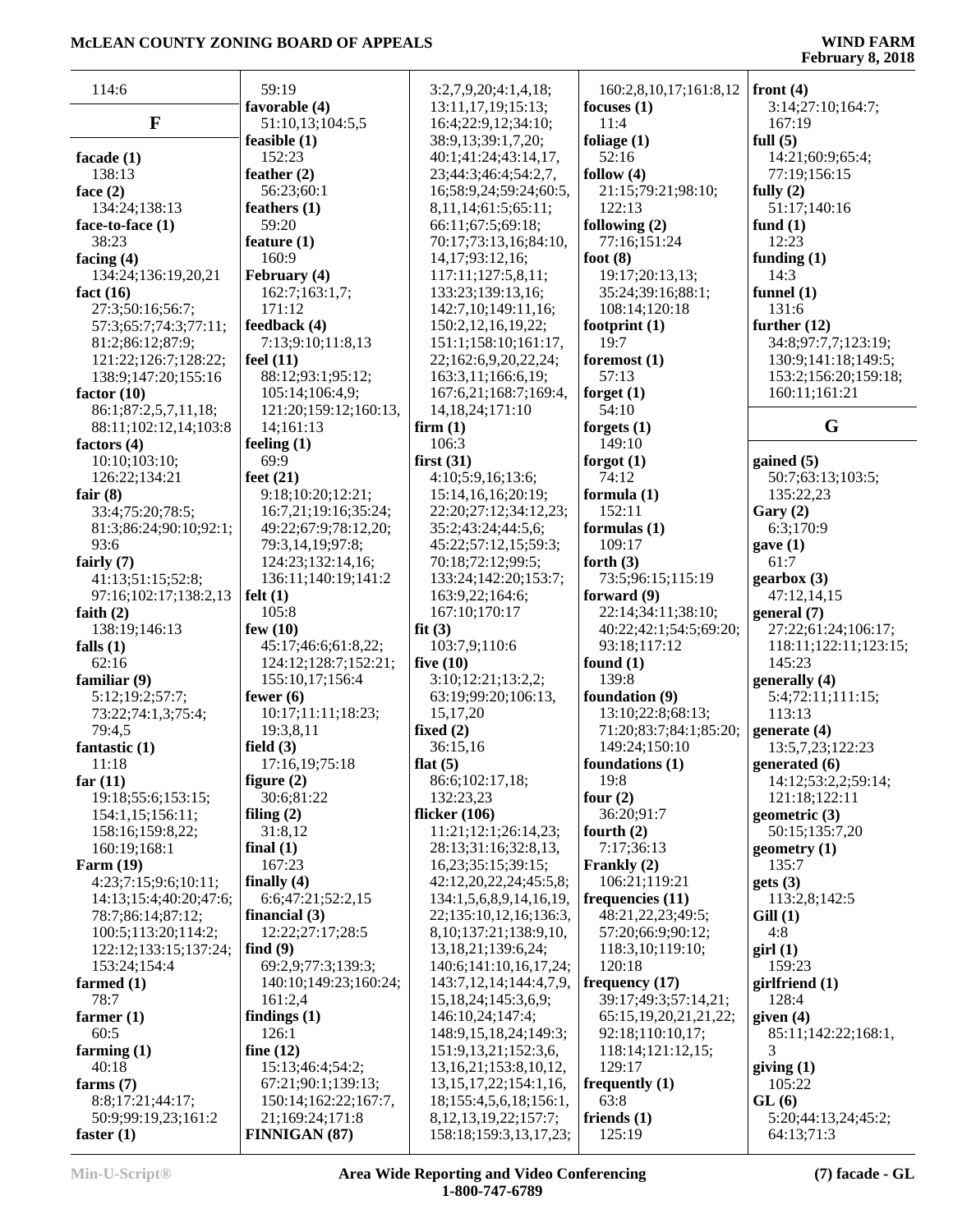| glad(4)               | 14:5,6;18:8;25:3,5;    | 69:23                    | highest $(1)$                 | 149:2;151:19;152:6     |
|-----------------------|------------------------|--------------------------|-------------------------------|------------------------|
| 41:20;86:15;101:19;   | 99:3                   | head $(6)$               | 138:21                        | Houston (1)            |
| 103:20                | guess $(25)$           | 20:15;23:22,24;          | highway (1)                   | 7:20                   |
| glasses $(3)$         | 42:11,17;43:4;82:3;    | 26:21;34:3;91:24         | 47:1                          | how's $(1)$            |
| 74:12,14;82:12        | 107:19;119:5,7;        | headquartered (1)        | hired $(2)$                   | 70:7                   |
| global (1)            | 127:21;129:24;135:23;  | 7:19                     | 100:23;124:11                 | hub(6)                 |
| 63:4                  | 150:4,8;151:20;152:3;  | health $(4)$             | historic $(1)$                | 49:15,16,16,18;        |
| goal(1)               | 154:3;155:8,13;        | 75:19;91:20;119:24;      | 12:17                         | 136:7,7                |
| 146:19                | 160:16;163:9,13;       | 120:5                    | historical (1)                | human $(4)$            |
| goes (17)             | 164:2;165:10,21;       | hear $(22)$              | 12:9                          | 46:11,13;90:14;        |
| 23:11;47:3,3;51:23;   | 166:9;170:13           | 5:7,14,19,22;6:3;        | hit $(1)$                     | 135:23                 |
| 91:14,15;100:16,16;   | guessed (1)            | 34:21;46:12;47:17,18;    | 143:23                        | humid $(3)$            |
| 112:5;118:21,21;      | 119:21                 | 60:24;64:3;65:20;        | hitting $(1)$                 | 51:11;111:24;128:24    |
| 121:12;140:11;144:22; | guesthouse (1)         | 112:18;127:24;128:17,    | 16:16                         | humidity $(1)$         |
| 158:21,23;159:19      | 95:1                   | 19;129:2;131:2;          | hold $(3)$                    | 104:6                  |
| good (36)             | guideline (2)          | 165:14,19;166:17;        | 32:2;74:7;149:16              | hundred (8)            |
| 3:11;4:19;5:23;15:3,  | 48:6;146:24            | 168:22                   | home $(5)$                    | 45:7;63:3,5;78:20;     |
| 7;28:3;35:5;61:13;    | guidelines $(5)$       | heard $(13)$             | 121:19;126:13;                | 79:3;97:8;128:2;       |
| 64:5,9;65:13;69:24;   | 12:23;143:12,13;       | 11:14;34:23;35:3;        | 129:13;148:7;156:15           | 153:14                 |
| 86:22;95:20;96:7;     | 144:2,8                | 41:8;60:22;73:19;        | homeowners (2)                | hundreds (2)           |
| 97:10;98:3;99:10;     | guys(8)                | 98:12;121:23;137:18;     | 37:22;38:4                    | 63:10;64:17            |
| 100:17;119:23;120:1,  | 34:24;94:5;95:18;      | 145:5;146:16;170:10,     | homes $(5)$                   |                        |
| 20,21;121:2;132:20;   | 96:18;98:11;154:23;    | 19                       | 9:18,19;38:3;121:5;           | I                      |
| 133:14;138:19;146:13; | 167:11;168:22          | hearing $(11)$           | 126:15                        |                        |
| 152:7,9;154:15;       |                        | 10:3;28:17;41:14;        | honestly $(1)$                | ice $(9)$              |
| 155:23;160:4;165:15;  | H                      | 46:11,14;129:6;          | 164:7                         | 86:9,13,16,21;123:7,   |
| 168:16;170:16         |                        | 132:11;163:22;165:15,    | hope $(2)$                    | 9, 12, 14, 16          |
| governments $(1)$     | H1Y2X4(1)              | 22;168:3                 | 6:19;10:22                    | ice/snow (1)           |
| 14:10                 | 44:9                   | hearings $(1)$           | Hopefully $(2)$               | 86:17                  |
| $grab(2)$             | half $(12)$            | 5:7                      | 59:23;123:4                   | ID(1)                  |
| 26:9;27:10            | 51:16;52:5,6;86:6;     | heart $(2)$              | horse $(1)$                   | 140:18                 |
| gradual(1)            | 92:7;118:21;128:8,8,9; | 8:9;33:18                | 106:23                        | idea $(6)$             |
| 106:22                | 131:3,3;159:15         | height $(17)$            | host $(1)$                    | 41:9;47:1,4;67:7;      |
| graduated (1)         | hand $(4)$             | 9:15,17;10:20;16:7,      | 14:17                         | 96:8:167:24            |
| 44:20                 | 15:15;109:19,20,21     | 17;35:24;37:21;49:15,    | hosting $(1)$                 | ideally (1)            |
| grant(1)              | handed $(2)$           | 16, 18; 132: 13; 135: 6; | 17:8                          | 109:15                 |
| 163:17                | 84:17,19               | 136:7,7;153:3,20,22      | hour $(11)$                   | identified (1)         |
| granting(1)           | handy $(2)$            | heights $(1)$            | 51:3,4;58:10,13,19,           | 49:21                  |
| 6:14                  | 71:1;80:13             | 49:16                    | 19,23;92:7;111:24;            | IDs(1)                 |
| graph(8)              | HANEY $(14)$           | Hello $(2)$              | 113:8;158:19                  | 67:14                  |
| 107:1,3,5,15;110:7;   | 38:12,12,15,17,19;     | 102:3;124:3              | hours $(23)$                  | IEPA(1)                |
| 111:9,12;158:15       | 39:6,9,24;40:3;41:23;  | help $(5)$               | 12:1;26:13;42:16,17;          | 74:24                  |
| $gr$ eat (4)          | 117:14,14,17;123:18    | 28:17;31:22;68:17;       | 43:5;138:21;139:3;            | II(2)                  |
| 14:2;26:7;27:4;       | happen $(4)$           | 117:19;122:1             | 144:6, 18; 145: 2, 6, 13,     | 7:24;14:5              |
| 80:15                 | 52:9;64:18;104:11;     | helps $(2)$              | 16;146:1,9,15,17;             | Illinois $(35)$        |
| greater(3)            | 133:5                  | 10:23;100:9              | 147:21;155:11;156:9,          | 3:24;4:9;7:18,22;      |
| 78:21;142:20,21       | happened $(3)$         | hemisphere (1)           | 23;157:3;158:16               | 8:10;12:3;22:17;42:7;  |
| Green $(2)$           | 55:23;106:19;155:16    | 140:10                   | house $(50)$                  | 45:16;48:1,2,18,19;    |
| 45:18;85:1            | happening $(8)$        | here's $(2)$             | 42:13,22;48:9;50:2;           | 49:4,6;55:22;65:11,18; |
| greenhouse (1)        | 100:10;114:2,12;       | 114:17,18                | 52:7;68:14,24;71:14,          | 73:11,11;75:1,5;86:8;  |
| 138:6                 | 122:10;129:5;132:17;   | hertz $(12)$             | 15, 17; 81: 8, 9, 13; 85: 14, | 119:4;121:10,11,14;    |
| grid(1)               | 133:1,1                | 57:14;58:2;80:1;         | 20;88:1;94:18,22,24;          | 124:18;138:18;151:4,   |
| 14:19                 | happens $(3)$          | 92:15,16;108:19;         | 95:17,23;96:20;97:4,9;        | 14;154:7,24;155:1,2    |
| $\text{gross} (1)$    | 59:13;123:6;130:21     | 117:20;118:15,19,20;     | 108:19;112:1;128:2,2,         | image $(8)$            |
| 56:5                  | happy $(2)$            | 119:15;120:19            | 10;129:21;130:13;             | 46:14;53:13,14,19;     |
| ground (22)           | 5:2;35:7               | $\mathbf{Hi}$ (5)        | 133:8, 19, 20; 138:5, 7;      | 85:8;108:7;134:17;     |
| 12:14;50:18;51:14,    | hard $(9)$             | 36:6,7;42:5;102:2;       | 147:8;148:16,21,21,23;        | 139:5                  |
| 16,17;85:24;86:21;    | 8:22;19:4;35:6;41:4;   | 124:2                    | 151:18;155:9,9;157:8,         | images (1)             |
| 87:2,5,7,11,18;88:10; | 51:16,16;112:14;       | high $(4)$               | 11, 13, 13, 16; 158: 22       | 108:10                 |
| 102:12,14;103:8;      | 114:15;166:9           | 49:2;91:16;93:5;         | houses $(13)$                 | imaginary $(1)$        |
| 112:1;132:15,17,18;   | Hardin $(1)$           | 135:15                   | 42:24;53:18;67:8;             | 155:12                 |
| 133:1,11              | 4:15                   | higher $(5)$             | 68:1;85:12,12;96:3;           | impact (16)            |
| Groves (6)            | hate $(1)$             | 47:2,3,3;136:7;143:2     | 112:7;113:19;114:18;          | 12:16;13:9;19:7,9;     |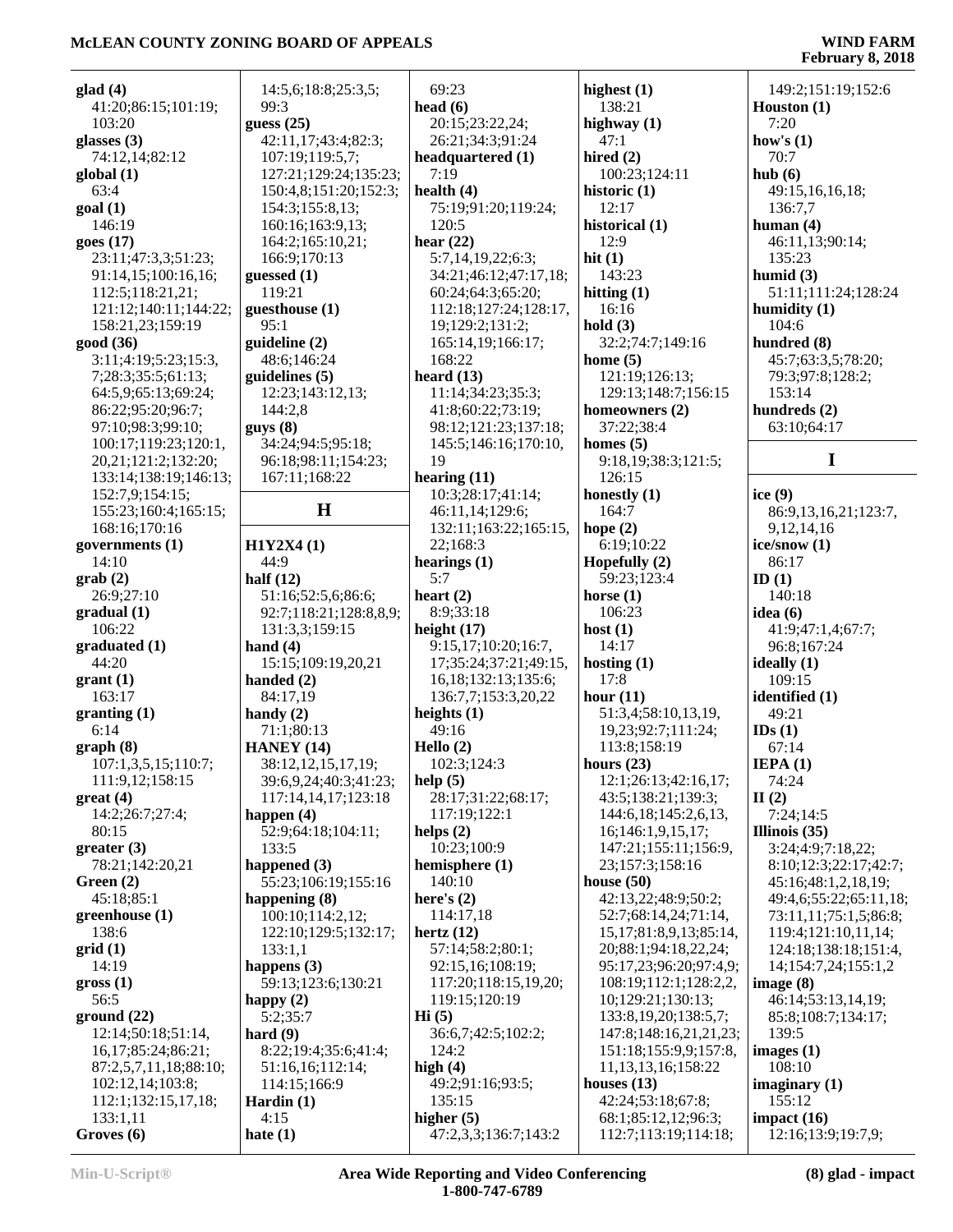| 35:12,13;46:7;49:17;                     | Indi                    |
|------------------------------------------|-------------------------|
| 53:23;71:11;75:10;<br>87:10,17;160:2,12; | 1.5<br>indi             |
| 162:13<br>impactful (1)                  | 16<br>indi              |
| 51:7                                     | 7:                      |
| impacts $(7)$<br>10:19;11:20,23;12:7,    | indi                    |
| 8;14:23;24:20                            | 38<br>indi              |
| implemented (2)                          | 1.5                     |
| 50:3;126:11<br>implementing $(2)$        | indi<br>6 <sup>2</sup>  |
| 11:18;57:3                               | indo                    |
| importance (1)<br>145:24                 | 11<br>indu              |
| important (11)                           | 48                      |
| 8:21;10:3,8;50:24;<br>51:15;62:5;63:22;  | indı<br>7:              |
| 122:4;123:2;128:16;                      | 13                      |
| 135:4<br>impossible (2)                  | 14<br>infli             |
| 52:8;143:19                              | 15                      |
| imprecise (1)<br>110:20                  | inflı                   |
| impressive (2)                           | 13<br>info              |
| 6:18,20                                  | 8:                      |
| improve (1)<br>63:10                     | 28<br>13                |
| improved (2)                             | infra                   |
| 102:7,7<br>impulse $(1)$                 | $5^{\circ}$<br>58       |
| 57:1                                     | 12                      |
| Inc $(1)$<br>6:1                         | infra<br>8:             |
| incentive (1)                            | 3(                      |
| 99:22<br>include (5)                     | inpu<br>8:              |
| 5:9;34:1;137:15;                         | inpu                    |
| 138:23;146:22<br>included (5)            | 9:<br>10                |
| 8:18:18:17;67:13,17;                     | $1^\circ$               |
| 137:14                                   | insio<br>5 <sup>′</sup> |
| includes (3)<br>12:19;22:7;156:10        | insta                   |
| including (3)                            | 12                      |
| 8:9;43:9,9<br>inclusive (1)              | insta<br>19             |
| 89:15                                    | insta                   |
| incorporate (1)<br>7:12                  | 16<br>insta             |
| incorporating $(1)$                      | 92                      |
| 10:4<br>increase (5)                     | insta<br>12             |
| 11:16;35:24;55:12;                       | <i>inst</i>             |
| 151:18,24<br>increased (1)               | 10<br>insti             |
| 100:2                                    | 12                      |
| increases (2)                            | insu                    |
| 59:23;78:24<br>increasing $(2)$          | 12<br>inte              |
| 59:14,18                                 | 11                      |
| independent (1)<br>45:2                  | inter<br>2 <sup>0</sup> |
|                                          |                         |

| Indiana (1)                     | inter           |
|---------------------------------|-----------------|
| 154:7                           | 36              |
| indicated (1)                   | inter           |
| 16:6                            | 93              |
| indicative (2)                  | inter           |
| 7:24;15:2                       | 11              |
| individual (1)                  | inter           |
| 38:19                           | 8:              |
| individually (1)                | inter           |
| 157:11                          | 16              |
| individuals (1)                 | inter           |
| 63:7                            | 59              |
| $\mathbf{indoor}\left(1\right)$ | inter           |
| 112:9                           | 15              |
| industrial (1)                  | inter           |
| 48:9                            | 10              |
| industry (10)                   | inter           |
| 7:4;50:5;102:24;                | 88              |
| 136:12;138:7;145:12;            | intin           |
| 146:4,8,8;159:22                | 5:              |
| inflicts (1)                    | into            |
| 151:18                          | 8:              |
| influence (1)                   | 18              |
| 134:22                          | 50              |
| information (8)                 | 84              |
| 8:18;24:6;27:17;                | 6;              |
| 28:5,11;55:9;63:9;              | 14              |
| 136:23                          | intro           |
| infrasound (12)                 | 46              |
| 57:8,13,14,22,23;               | Inve            |
| 58:2,5,7,7;120:24;              | 29              |
| 121:2,16                        | 31              |
| infrastructure (7)              | inve:           |
| 8:16,19;12:20;17:8;             | 8:              |
| 30:10,10,15                     | inve:           |
| input $(1)$                     | 12              |
| 8:21                            | inve:           |
| inputs (8)                      | 8:              |
| 9:10;21:22;102:5,21;            | invo            |
| 103:10;105:23;106:14,           | 20              |
| 17                              | 45              |
| inside (2)                      | 12              |
| 55:3;134:20                     | invo            |
| install (1)                     | 48              |
| 122:20                          | IP(2)           |
| installation (1)                | 68              |
| 19:19                           | <b>IPC</b>      |
| installed (4)                   | 48              |
| 16:12;22:4;97:23,23             | 12              |
| instance (2)                    | 68              |
| 92:24;133:10                    | 72              |
| instances (1)                   | 4,              |
| 128:18                          | 75              |
| instead (2)                     | 85              |
| 104:18,21                       | 11              |
| instruments (1)                 | 11              |
| 120:11                          | 12              |
| insulate (1)                    | Irvir           |
| 121:6                           | $\overline{22}$ |
| integrative (1)                 | <b>ISO</b>      |
| 114:24                          | 50              |
| intending (1)                   | issue           |
| 29:7                            | 41              |

|    | intends (1)               | issue           |
|----|---------------------------|-----------------|
|    | 36:21                     | 5:1             |
|    |                           |                 |
|    | intensity (1)             | 18              |
|    | 93:5                      | 12 <sub>0</sub> |
|    | interactive (2)           | <b>Itasc</b>    |
|    | 114:20,22                 | 22.             |
|    | interest (3)              | itera           |
|    | 8:23;9:2;165:24           | 11.             |
|    | interested (2)            |                 |
|    | 16:1;41:13                |                 |
|    |                           |                 |
|    | interesting $(1)$         |                 |
|    | 59:5                      | Jeff (          |
|    | internally (1)            | $25^{3}$        |
|    | 15:3                      | 15 <sub>1</sub> |
|    | interrupt (1)             | $J-E-I$         |
|    | 105:19                    | 26              |
|    | intervals (1)             | Jim (           |
|    | 88:1                      |                 |
|    |                           | 3:7             |
|    | intimately (1)            | job (           |
|    | 5:12                      | 11              |
|    | into(19)                  | 33              |
|    | 8:17;10:4;15:11;          | John            |
|    | 18:23;19:1;39:21;         | 10              |
|    | 50:14;53:24;66:8;         | Julia           |
|    | 84:11,15;102:5;112:5,     | 3:6             |
|    |                           |                 |
|    | 6;135:20;139:12;          | juris           |
|    | 149:8;157:18;165:24       | 48              |
|    | intro $(2)$               | <i>juris</i>    |
|    | 46:9;134:7                | 49              |
|    | <b>Invenergy</b> (5)      | 66:             |
|    | 29:20;30:9,11,19;         | 16              |
|    | 31:6                      | 14 <sub>0</sub> |
|    | invested (2)              |                 |
|    |                           |                 |
|    | 8:3;15:1                  |                 |
|    | investigations (1)        |                 |
|    | 12:13                     | Katio           |
|    | investment (1)            | 3:1             |
|    | 8:1                       | 7:1             |
|    | involved (10)             | 94              |
| ŀ, | 20:23;23:8,9;25:7;        | <b>K-A-</b>     |
|    | 45:11;56:7,12;57:4;       | 4:1             |
|    | 122:2;141:23              |                 |
|    |                           | keep            |
|    | involves (2)              | 18              |
|    | 48:11;49:10               | 85 <sub>1</sub> |
|    | IP $(2)$                  | keep:           |
|    | 68:14;73:5                | 59              |
|    | IPCB(46)                  | key (           |
|    | 48:3,3,5,6,12;53:10,      | 7:5             |
|    | 12, 16; 57: 13; 65: 12;   | kid (1          |
|    | 68:11,14,18,21;69:2;      | 49              |
|    | 72:1,4,6,7,19,22;73:2,    | kiddi           |
|    |                           |                 |
|    | 4, 6, 11, 20, 23; 74: 18; | 70              |
|    | 75:7;77:2,18;80:2,6,9;    | kilon           |
|    | 85:22;89:19,23;90:3;      | 58              |
|    | 110:12;111:4;113:17;      | kind            |
|    | 114:19;115:6;117:21;      | 9:7             |
|    | 121:20;129:17             | 25 <sub>i</sub> |
|    | Irving $(3)$              | 52              |
|    | 22:16;70:20;142:13        | 84              |
|    |                           | 94              |
|    | ISO(3)                    |                 |
|    | 50:2;53:14;71:9           | 99              |
|    | issue $(2)$               | 10 <sub>i</sub> |
|    | 41:22;43:3                | 16              |

|                                             | ັ                                         |
|---------------------------------------------|-------------------------------------------|
| issues (9)                                  | 167:10,18;169:18                          |
| 5:17,21;6:2,5,9;                            | kinds $(3)$                               |
| 18:23;19:19;120:19;                         | 9:7,10;97:3                               |
| 126:14                                      | Klaeren (1)                               |
| Itasca (3)                                  | 164:20                                    |
| 22:17;70:21;142:13                          | knew $(2)$                                |
| iterations (1)                              | 115:12;151:12                             |
| 115:18                                      | knob(1)                                   |
|                                             | 48:24                                     |
| ${\bf J}$                                   | knowing $(2)$                             |
|                                             | 128:15;155:23                             |
| Jeff(6)                                     | knowledge (13)                            |
| 25:23;34:13;132:5;                          | 29:19;30:14,20;31:4,                      |
| 158:11;170:11,19                            | 7,12;72:20,21,24;                         |
| <b>J-E-F-F</b> (1)                          | 74:19;90:21;106:3;                        |
| 26:1                                        | 135:24                                    |
| $\text{Jim} (1)$                            | known $(5)$                               |
| 3:7                                         | 4:23;6:1;7:15;                            |
| job (6)                                     | 125:19;136:4                              |
| 11:18;15:7;17:15;                           | knows $(6)$                               |
| 33:19;66:21;152:8                           | 72:12;73:9,12;83:22;                      |
| John(1)                                     | 164:10,11                                 |
| 101:20                                      | Knox(1)                                   |
| Julia (1)                                   | 73:19                                     |
| 3:6                                         | Kopp $(3)$                                |
| jurisdiction (2)                            | 25:23;170:11,19                           |
| 48:20;65:16                                 | $K-O-P-P(2)$                              |
| jurisdictions (15)                          | 26:1,3                                    |
| 49:7;55:23;65:17;                           | Kuritz (22)                               |
| 66:1,4;87:6,15,17;90:6,                     | 3:6;16:19;17:1,5,10,                      |
| 16,17,19,20;100:1;                          | 13;18:12,19;20:10;                        |
| 146:12                                      | 54:18;55:5,11,14;                         |
|                                             | 66:17,24;67:4;68:11;                      |
| K                                           | 69:14;150:15;168:20;                      |
|                                             | 169:2,13                                  |
| <b>Katie (10)</b>                           |                                           |
| 3:18,23;4:12;5:9;                           | L                                         |
| 7:1;36:6;38:22;42:7;                        |                                           |
| 94:20;99:2                                  | land $(16)$                               |
| $K-A-T-I-E(1)$                              | 7:8;14:16;22:2,4;                         |
| 4:12                                        | 48:7;68:9;76:10,13,19,                    |
| keep (7)                                    | 23, 24; 77: 3, 11, 12, 13, 22             |
| 18:13;59:14,18;65:3;                        |                                           |
|                                             | landowner (1)                             |
| 85:23;100:3;105:21                          | 24:2                                      |
|                                             | landowners (2)                            |
| keeps (1)<br>59:19                          | 7:8;35:20                                 |
|                                             |                                           |
| key (3)                                     | Lane $(2)$                                |
| 7:5;8:6;11:13                               | 101:21,21                                 |
| kid (1)<br>49:3                             | language (1)<br>28:22                     |
|                                             | large $(6)$                               |
| 70:9;152:8                                  | 18:24;64:6,22;                            |
|                                             | 120:17;138:1;152:16                       |
|                                             |                                           |
| 58:19;156:9                                 | larger $(14)$                             |
| kidding (2)<br>kilometers (2)<br>kind (28)  | 10:16,21;14:22;                           |
| 9:7;14:21;20:10;                            | 18:22;19:21;20:1,12;                      |
| 25:8;39:20,23;49:4;                         | 24:8;35:12,15,15,21;                      |
| 52:17;54:10;82:3;                           | 36:1;49:17                                |
| 84:10;92:16;93:14;                          | largest $(2)$                             |
| 94:12;95:21;98:14;                          | 7:17;45:2                                 |
| 99:15;100:4;101:7;                          | last $(22)$                               |
| 108:10;116:12;147:21;<br>161:8;162:1;164:3; | 3:12,22;4:2,13;15:4;<br>26:2;34:15;38:11; |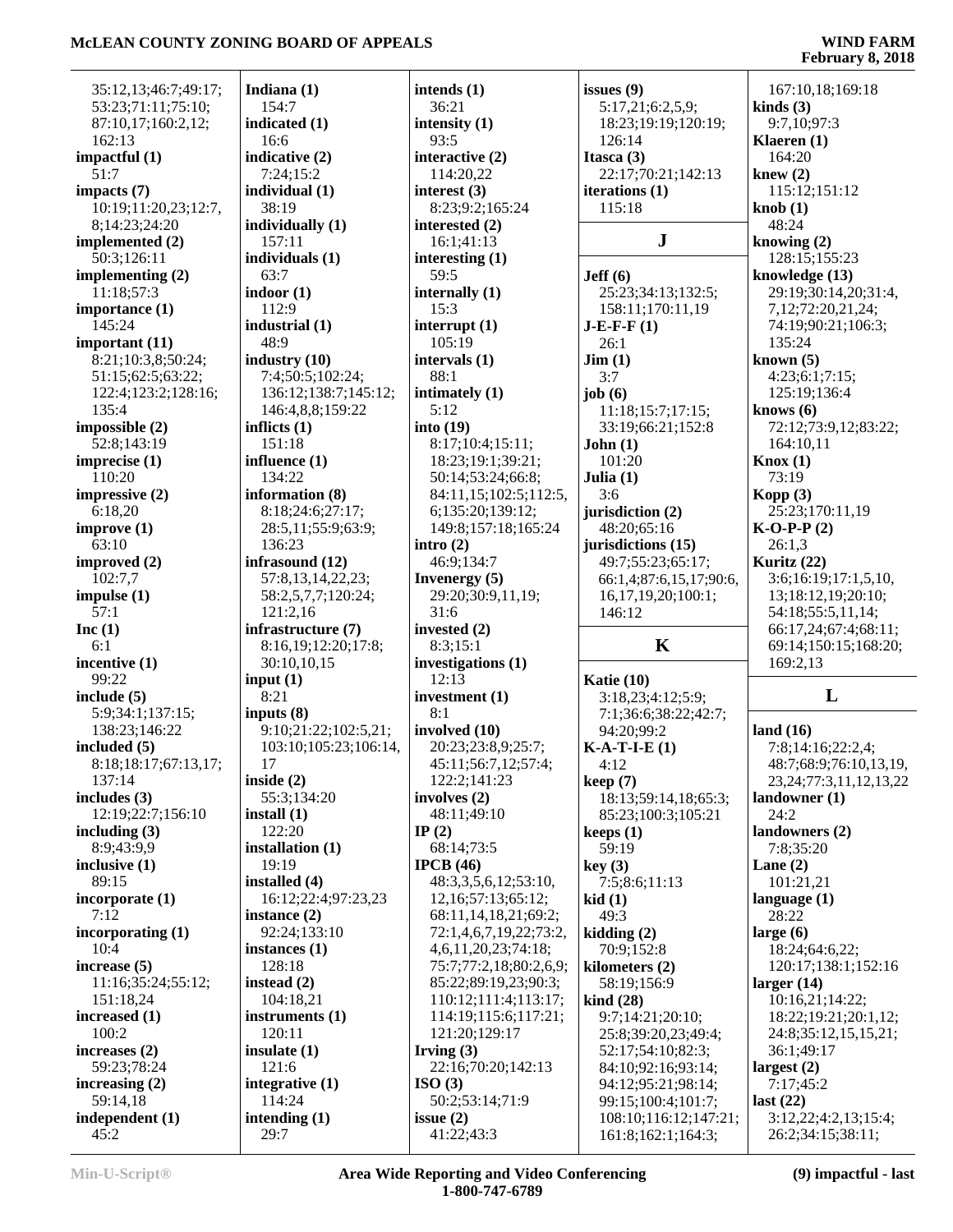| 42:18:44:4.22:71:8:    | 13, 22; 73: 1; 75: 8; 78: 24; | lined $(2)$            | longer $(3)$                 | 60:24                         |
|------------------------|-------------------------------|------------------------|------------------------------|-------------------------------|
| 101:22;104:20;106:11,  | 79:12;80:1,5;87:24;           | 160:6,13               | 19:23;23:9;136:8             | <b>LUETKEHANS (72)</b>        |
|                        |                               |                        |                              |                               |
| 20;123:22;125:11;      | 91:8,21;94:18;96:8;           | lines $(8)$            | long-term $(1)$              | 13:8, 15, 18, 21; 22: 15,     |
| 138:4;164:4;168:3;     | 100:13;103:11,17,19;          | 9:15,16;11:15;12:5;    | 143:1                        | 16, 19, 21, 23, 23: 2; 27: 4, |
| 170:2                  | 117:24;119:11,22;             | 53:18;81:3;82:21;      | look $(29)$                  | 21, 24; 30: 5; 31: 20, 24;    |
| late $(4)$             | 120:1;121:1,18;122:3;         | 116:23                 | 28:17;40:6,15;41:1;          | 34:8;46:1;69:12,21;           |
| 127:22;148:4;          | 127:16;132:15,17;             | list $(6)$             | 44:16;46:14;64:5;            | 70:1,3,5,7,11,15,19,19,       |
| 163:14;164:4           | 133:11;145:20,22              | 9:21,24;140:5;         |                              | 23;72:10;73:9,15,18;          |
|                        |                               |                        | 67:12,18;76:8;80:15,         |                               |
| later $(12)$           | levels $(27)$                 | 167:16,19;170:3        | 16, 16; 82: 18; 85: 3, 7;    | 74:9;83:8,19;84:2,7,12,       |
| 8:15;9:11;12:6;        | 65:12,12,15;68:8;             | listed $(2)$           | 86:12;94:6;116:10;           | 15, 19, 22; 93: 9; 142: 12,   |
| 20:17;39:3;44:21;82:1; | 75:15:78:14:85:21:            | 8:15;139:22            | 117:3;129:22;140:15;         | 13, 15; 149: 5, 13, 19;       |
| 100:11;147:21;149:6,   | 92:2,16,21;96:20,20;          | Listen $(1)$           | 154:5;157:18;158:22;         | 150:4,8,18,21;162:19;         |
| 9;150:13               | 97:18:98:16,20,21;            | 85:4                   | 162:15;166:20,21;            | 163:2,4,13;164:2,15;          |
| law(3)                 | 100:13;107:6;112:15;          | Listening $(2)$        | 168:11                       | 165:10,21;166:7,13;           |
| 73:11;149:22;164:19    | 118:15;119:19;120:3,          | 93:3;128:3             | looked $(4)$                 | 167:14,23;170:1,9,18,         |
|                        |                               |                        |                              |                               |
| laydown $(1)$          | 4,6;128:23;129:15;            | literature (2)         | 10:12;21:6;95:16;            | 22, 24; 171: 5, 8             |
| 9:1                    | 131:19                        | 12:11;120:21           | 152:22                       | L-U-E-T-K-E-H-A-N-S(2)        |
| layout $(10)$          | Lexington $(1)$               | little $(56)$          | looking $(11)$               | 22:19;70:20                   |
| 9:4;10:4;11:1,3,4,5,   | 123:23                        | 4:5;8:14;9:3,10;       | 19:10;32:15;36:10;           |                               |
| 7;89:23;114:18,21      | Lexington-Chenoa (2)          | 10:6;12:6;20:20;24:7;  | 40:22;82:2;94:1,4;           | M                             |
| learned $(1)$          | 4:23;7:14                     | 38:14;41:4;46:17,20,   | 119:18;129:13;140:1;         |                               |
| 103:20                 | library $(2)$                 | 22;47:17,23;49:22;     | 154:17                       | machine (6)                   |
| lease $(1)$            | 46:19;110:22                  | 51:23;53:15;56:23;     | looks $(4)$                  | 10:24;36:1;130:10;            |
|                        |                               | 58:6:59:22:62:22;      |                              |                               |
| 41:5                   | life $(6)$                    |                        | 81:2,5;97:4;107:12           | 154:12,15,17                  |
| least $(4)$            | 52:9,9;58:3;85:18;            | 63:20;67:9;78:21;82:4; | lost(1)                      | machines (7)                  |
| 50:6;100:6;138:4;      | 97:9;138:22                   | 83:16;94:11;95:10;     | 99:17                        | 8:14;10:14,16;11:2;           |
| 171:1                  | light $(1)$                   | 98:4;99:4;103:1;       | lot(34)                      | 19:11;35:23;125:7             |
| leave $(4)$            | 156:1                         | 109:12;111:6;113:6;    | 13:22;14:20;46:22;           | magnitude(1)                  |
| 16:1;24:11;54:13;      | likelihood (1)                | 117:18,19;122:24;      | 65:21;86:9,17,19;            | 122:8                         |
| 121:5                  | 143:16                        | 123:3;127:11;130:16,   | 88:14;96:14;97:24;           | mail(1)                       |
| leaves $(1)$           | likely $(10)$                 | 18;131:11,17;133:7;    | 98:12, 14, 14, 16; 106:3;    | 35:9                          |
| 114:4                  | 87:19,22,23;88:5,6;           | 134:15;141:9;148:14;   | 107:3;111:13;114:12;         | main(5)                       |
|                        |                               |                        |                              |                               |
| left(10)               | 124:16;149:1,4;152:2;         | 157:4,5;159:18,18,23;  | 115:21;120:20;124:24;        | 19:24;43:4;56:19;             |
| 5:10;48:22;52:6;       | 156:6                         | 161:13;163:14;166:9    | 125:1,6,18;127:16;           | 95:2;137:2                    |
| 80:24;93:19;115:16;    | limit(24)                     | live $(8)$             | 131:2,9;132:10;              | Maine (1)                     |
| 134:17;143:21;161:23;  | 10:20;12:4;16:7;              | 15:5;18:11;34:24;      | 134:21;135:23;154:10;        | 132:21                        |
| 169:19                 | 48:15,15;49:5;53:17;          | 40:5,8;42:6;126:17,19  | 156:17;161:5;165:15          | maintained (1)                |
| $left-hand(2)$         | 62:16;64:22;65:2;             | lives $(1)$            | $\text{lots}$ (1)            | 100:3                         |
| 10:24;11:3             | 66:10;80:6;87:20;90:6;        | 126:21                 | 163:24                       | maintenance (4)               |
| legal(1)               | 95:9;117:24;144:9;            | LLC(1)                 | loud $(3)$                   | 100:5, 10; 135:15;            |
| 73:8                   | 145:6;146:5,8,23;             | 7:15                   | 114:6;118:3;122:18           | 137:22                        |
|                        |                               |                        |                              |                               |
| legislation $(1)$      | 148:12;151:16,17              | LNTE(1)                | louder $(2)$                 | majority $(4)$                |
| 146:24                 | limited $(1)$                 | 60:24                  | 111:13;133:13                | 147:20,23;148:4,9             |
| legitimate $(1)$       | 96:22                         | local(7)               | love $(2)$                   | makes $(3)$                   |
| 35:18                  | limiting $(1)$                | 14:1,3,10,12;17:14,    | 33:20;35:18                  | 82:18;96:10;132:2             |
| length $(1)$           | 121:16                        | 18,18                  | low(27)                      | making $(4)$                  |
| 55:2                   | limits $(26)$                 | locally $(1)$          | 39:17;48:23;57:20,           | 62:15;76:7;132:19;            |
| less (37)              | 9:13;48:16,18,19;             | 18:11                  | 21, 21, 58: 4, 4, 5; 60: 15, | 133:12                        |
| 9:16;19:9,12;34:24;    | 53:11,12;56:4;64:15;          | located $(4)$          | 18,21;65:20,20,21,22;        | management $(2)$              |
| 35:11,11;47:18;51:19,  | 71:24,24;72:4,14,22;          | 14:6;37:20;71:12;      | 92:18,21;118:9,10;           | 5:15,24                       |
|                        |                               | 95:23                  | 121:11,15;129:15,16,         |                               |
| 24;55:5;63:17;95:9;    | 73:1,5,24,24;80:2,9;          |                        |                              | manager (7)                   |
| 99:12;107:13;113:12,   | 89:19;113:17;114:19;          | location (4)           | 18;131:19;133:7;             | 5:9,24;6:7;7:2,3;             |
| 12;122:11,22;123:1;    | 129:13,17;133:15,19           | 96:3;135:3;157:19;     | 135:15                       | 23:4;29:17                    |
| 125:4;134:15;140:12,   | limit's (1)                   | 158:22                 | lower $(12)$                 | managing $(1)$                |
| 13,14;141:16,21;       | 94:19                         | locations(3)           | 49:16,17;51:5;57:22;         | 5:11                          |
| 142:21;145:23;147:11;  | line $(17)$                   | 8:18;32:22;95:22       | 62:22;92:15;100:15;          | maneuver (1)                  |
| 152:2;153:17,17;       | 9:1;14:19;19:9;27:3;          | locked $(1)$           | 118:12;121:13;138:23;        | 95:15                         |
| 156:7;157:5;159:16,    | 36:13,20;37:19;53:17;         | 106:24                 | 141:19;143:2                 | manner $(1)$                  |
| 18;160:12              | 63:15;68:12,18,24;            | long(11)               | lowering $(1)$               | 144:17                        |
| level $(42)$           | 69:7;82:22;95:13;99:9;        | 24:12;64:7;65:9;       | 54:19                        | manufacturer (6)              |
|                        |                               |                        |                              |                               |
| 49:5;51:8;53:11,16,    | 105:11                        | 91:6;92:5;96:24;       | $\mathbf{L}\mathbf{s}$ (1)   | 54:22;60:23;61:4,4;           |
| 17;56:4;58:12;62:16;   | linear $(1)$                  | 104:17,20;125:9,20;    | 22:22                        | 97:20,21                      |
| 64:15;67:2;68:11;72:4, | 11:12                         | 169:13                 | LTNE(1)                      | manufacturers (2)             |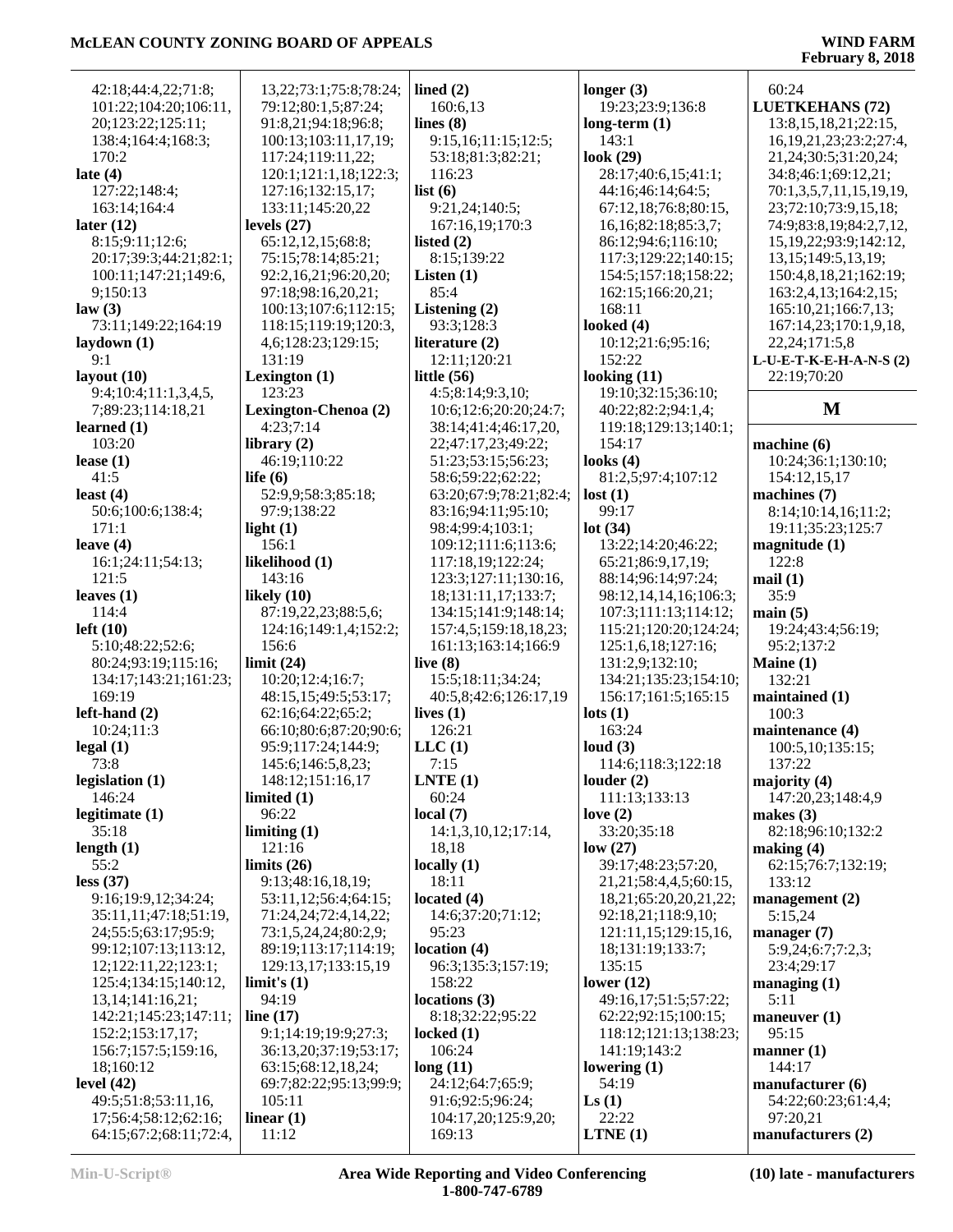÷

| 61:19;122:18           | 60:24;62:17;64:1;      | megawatts(10)          | miles $(9)$              | modelers(1)                        |
|------------------------|------------------------|------------------------|--------------------------|------------------------------------|
| many (14)              | 66:21;81:22;88:8;90:8; | 7:19;10:12,13,21;      | 9:12,13;14:13;51:3,      | 142:2                              |
| 22:22;33:24;34:4;      | 95:5,12,20;97:24;      | 14:7;16:16;36:14,15,   | 4;58:19,22;111:23;       | modelled (10)                      |
| 42:16;43:5;105:23;     | 98:24;100:19;101:8;    | 22,22                  | 113:8                    | 50:8;53:10;71:13;                  |
| 115:18;124:4,10,11,17, | 105:19,20;108:7;       | Member (2)             | military $(1)$           | 73:2;75:10;133:17;                 |
| 21;125:2;140:16        | 112:23;113:1;116:16;   | 17:1,17                | 126:24                   | 136:10,11;138:21;                  |
| map (17)               | 119:12;120:21;122:24;  | Members (7)            | million $(5)$            | 155:9                              |
| 8:5;9:1;39:11;80:17;   | 126:23;127:20;129:21,  | 3:5,10;4:20;6:13;      | 12:21;13:5,6;14:9,12     | modelling (10)                     |
| 81:5,11;82:1,4;87:24;  | 23;130:3,23;132:24;    | 18:9,10;19:10          | minic(1)                 | 45:15;49:10,24;                    |
| 93:24;94:2;114:19,21;  | 133:5;142:4,19;        | memo $(2)$             | 58:6                     | 50:14;53:5;85:18;88:2;             |
| 116:24;129:23;139:3;   | 143:22;147:14;148:12,  | 28:12,14               | mind(3)                  | 118:5;122:6;125:7                  |
| 158:20                 | 12;149:20;152:18;      | memos $(1)$            | 9:6;69:21;154:14         | models $(12)$                      |
| mapping(1)             | 153:23;154:5,6;155:3;  | 28:6                   | minimize $(2)$           | 29:8;61:10;76:15;                  |
| 116:24                 | 160:20,20,23;163:15;   | mention $(1)$          | 52:18;53:5               | 78:10;79:11;89:13;                 |
| maps $(6)$             | 165:11;166:8           | 10:19                  | Minnesota (2)            | 122:24;123:1;124:5,                |
| 53:20;79:6;80:11;      | meaning $(2)$          | mentioned (9)          | 90:22;91:8               | 22;125:10;155:18                   |
| 115:23;116:2,11        | 7:7,22                 | 56:20;88:13;125:15;    | minus(2)                 | model's $(1)$                      |
| March (2)              | means $(4)$            | 130:11;138:17;154:13,  | 61:16;71:9               | 61:17                              |
| 168:12,18              | 9:23;10:17;51:10;      | 23;157:3;161:4         | minute(4)                | modern(1)                          |
| margin (4)             | 125:8                  | messages(1)            | 93:13;138:10;            | 56:17                              |
| 61:9,10,15,16          | meant(1)               | 11:13                  | 139:23:161:18            | modifications (1)                  |
| marked (3)             | 26:2                   | met(3)                 | minutes(11)              | 20:4                               |
| 18:18:83:5:144:10      | meantime(1)            | 9:1;38:22;68:8         | 143:20;145:7,21,24;      | $\boldsymbol{\mathrm{molded}}$ (1) |
| market (2)             | 41:2                   | meter $(3)$            | 146:4,6,9,17;147:1;      | 52:24                              |
| 10:9:21:8              | measure $(6)$          | 108:14;136:7;153:1     | 161:23;163:5             | Monday $(1)$                       |
| Mary $(1)$             | 61:22;62:18;91:14;     | meters $(18)$          | Mirlynbeth (1)           | 164:5                              |
| 3:7                    | 96:24;100:1;120:15     | 49:15;58:14,17;59:2,   | 101:21                   | money $(1)$                        |
| master(1)              | measured (19)          | 3,6,8,8,9,11,11,16;    | $M-I-R-L-Y-N-B-E-T-H(1)$ | 46:22                              |
| 44:20                  | 46:10;50:9;55:18,24;   | 140:21,24;153:4,8,14;  | 101:21                   | monitoring $(1)$                   |
| match(1)               | 56:3,8;69:3;71:7;      | 154:20                 | misconception (2)        | 166:2                              |
| 55:19                  | 76:12;85:12,19;91:17;  | methodology (2)        | 86:16,20                 | month(1)                           |
| mathematical (1)       | 96:19;97:12,12;        | 32:10;135:19           | miss(1)                  | 31:9                               |
| 152:11                 | 113:20;120:6,8,8       | methods (1)            | 23:17                    | monthly (2)                        |
| matter $(2)$           | measurement (3)        | 106:13                 | missed(1)                | 137:3;142:18                       |
| 122:15;154:19          | 97:17,17;155:19        | Mexico $(2)$           | 170:15                   | months $(1)$                       |
| max(6)                 | measurements (18)      | 8:7;104:13             | missing $(2)$            | 100:11                             |
| 103:16,18;113:15;      | 45:10;50:13;55:16,     | mic(2)                 | 93:8;170:13              | Montreal (1)                       |
| 114:8;133:5,18         | 22;56:8;63:14,16;      | 73:14;127:12           | mistake(1)               | 44:8                               |
| maximize (1)           | 68:12;82:19;88:14,19;  | Michael (1)            | 62:19                    | Moran $(5)$                        |
| 11:6                   | 101:5;103:2,6,6;       | 3:6                    | mitigate $(3)$           | 123:21,21,22;124:1;                |
| maximum (6)            | 105:11,16:137:8        | midday $(3)$           | 57:2:62:13:144:4         | 127:3                              |
| 51:1;59:7,17;103:11;   | measures $(5)$         | 147:10,12;148:23       | mitigation (5)           | $M-O-R-A-N(1)$                     |
| 111:23;152:13          | 52:18;56:16;65:6;      | middle $(11)$          | 65:3,6;126:10;           | 123:22                             |
| may(7)                 | 78:8;126:10            | 71:16,20;78:8,10;      | 144:24;162:13            | more (76)                          |
| 5:14;11:24;99:5;       | measuring (1)          | 80:20;81:8,20;82:3,4,  | mixing(1)                | 8:14,17,18;9:3,18;                 |
| 117:19;137:19;161:19;  | 99:24                  | 5;129:22               | 40:13                    | 18:21;19:2,14;20:3;                |
| 170:11                 | mechanical (3)         | mids(2)                | mode(1)                  | 21:3;24:6;26:13;30:21;             |
| maybe (17)             | 47:9,10,14             | 49:1,2                 | 57:1                     | 34:20;35:13,15,15;                 |
| 31:2;38:13;45:8;       | meet $(17)$            | Midwest (1)            | model(62)                | 38:14;39:17;40:21;                 |
| 50:6;51:19;63:17;82:4; | 12:7;48:6;63:8;        | 8:9                    | 26:13;29:2;49:12;        | 46:20,23;49:23;56:23;              |
| 92:7;107:4;114:1;      | 65:17;66:5,18,21,22;   | might $(24)$           | 50:1,2,3,3,5,7,10,12,19, | 57:5;59:21;63:13,15;               |
| 127:11;130:10;153:5,   | 67:10;101:2;115:12;    | 5:2;12:14;24:12;       | 21, 21, 22; 51: 23, 24;  | 66:17,19,20,21;67:1;               |
| 13;159:15,17;160:11    | 118:11,12;120:4;       | 36:9;94:6;100:9;114:3, | 52:2,13;59:12;61:11,     | 86:17;88:17;94:11;                 |
| Mc (2)                 | 133:15;163:15;164:1    | 7;119:6;123:3;128:17;  | 14,17;62:24;63:2;        | 95:12;99:21;101:11;                |
| 26:4;171:6             | meeting $(6)$          | 130:2,14;131:10,12,13; | 64:10;66:20;67:1,1;      | 104:7;105:14;107:13;               |
| <b>McDonnell (3)</b>   | 3:12;67:8;165:9,19;    | 133:7;135:3;138:12;    | 68:15,24;78:7,10,12,     | 109:12;110:4;112:12;               |
| 21:18;171:3,7          | 168:8;171:11           | 157:15,15;158:18;      | 20;85:24;89:2,6,7,11,    | 113:12,12;120:5;                   |
| McLean (6)             | meets $(3)$            | 160:23;161:13          | 15;95:21;97:13;98:2;     | 122:7,14;127:6;130:6,              |
| 3:3;6:18;29:6;48:4;    | 6:15;66:22;89:23       | mile $(16)$            | 100:12;102:6;103:2;      | 8;131:2;132:22;                    |
| 118:19;138:18          | megawatt(9)            | 12:12;34:24;52:5,6;    | 104:22;105:24;106:4,     | 141:14,15,20;142:22;               |
| mean (56)              | 8:13,14;10:14,24,24;   | 58:10,13;128:7,8,10;   | 8;124:7;130:13;          | 144:6,17;145:2;146:1;              |
| 13:18;17:15;37:7;      | 11:1;16:15;49:14;      | 129:24;156:8,13;       | 136:14,24;137:11;        | 147:15;152:20;157:4;               |
| 39:2,21;40:1;54:9;     | 136:6                  | 158:17;159:11,15,20    | 139:1,1,2;156:2,9,12     | 158:5,17;160:8,18;                 |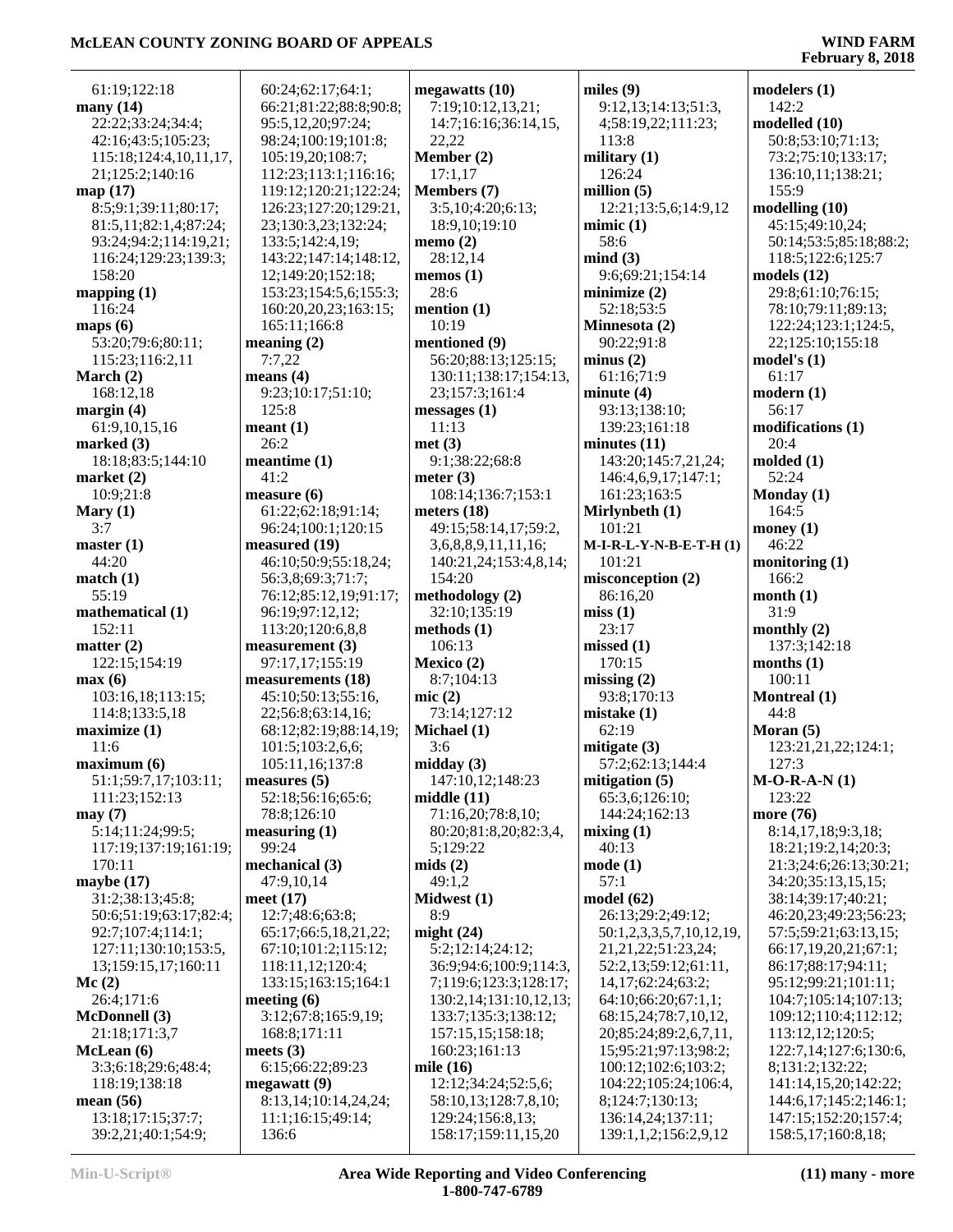L,

| 161:4;162:12;164:11;<br>165:24;166:1;170:3 | 122:5;125:8;134:24;<br>140:6,14;159:4 | 20:10;39:16;45:7;<br>47:9,9,9,10,10,15,20, | $\mathbf 0$            | 17:7,9;18:17;20:15;<br>26:8;28:3;32:2;34:24; |
|--------------------------------------------|---------------------------------------|--------------------------------------------|------------------------|----------------------------------------------|
| Most $(15)$                                | necessary(3)                          | 20, 23; 50: 1; 55: 18; 57: 1;              |                        | 36:12;38:5,20;42:13;                         |
| 46:11;48:11;49:6;                          | 8:19;106:4,10                         | 60:21;71:23;73:23;                         |                        | 47:5;49:7,18;52:10,11;                       |
| 50:4;51:6;97:22,23;                        | need(19)                              | 74:17,19;75:1,8,9,13;                      | object $(6)$           | 54:21;57:17,18;65:17;                        |
| 101:17;114:23;117:21;                      | 14:17;19:23,24;                       | 95:11;99:8;101:5;                          | 13:8;30:2;73:7;        | 66:6,7;67:2;69:14;                           |
| 125:6;136:13;147:11;                       | 23:13;26:9;28:12;                     | 111:4;112:15;127:18;                       | 163:22;165:7;166:8     | 71:13,15,20;76:4;79:1;                       |
| 151:21,23                                  | 31:22;34:6;43:23;                     | 132:10,19;133:24                           | objection (5)          | 81:18;82:19,21;87:10,                        |
| mostly(1)                                  | 109:14,15;122:22;                     | $noise[sic]$ (1)                           | 13:22;46:1;85:6;       | 24;89:20;90:6;93:19,                         |
| 147:5                                      | 127:10;149:19;151:2;                  | 143:12                                     | 165:23;166:6           | 19;94:4;97:6,7;100:11;                       |
| move $(12)$                                | 160:3;163:19,20;                      | noisier $(10)$                             | obligation (1)         | 107:8;115:22;118:4,                          |
| 47:18;53:22,22;54:4;                       | 169:22                                |                                            | 15:19                  | 18;121:24;122:1;                             |
| 78:12;79:2;95:24;                          |                                       | 99:4,12,13;113:2,23;                       | obstacles (1)          |                                              |
|                                            | needed $(2)$                          | 122:5,22,24;123:1,1                        | 135:11                 | 124:7,19;126:2,7;                            |
| 106:24;121:8;139:10;                       | 105:9,15                              | noncompliance (1)<br>62:18                 | occasions (1)          | 127:6;130:4,10,15;                           |
| 153:16;162:2                               | $\boldsymbol{\text{needs (5)}}$       |                                            | 133:7                  | 137:2;138:7,13;139:6;                        |
| moved $(3)$                                | 10:2,11;11:8;31:24;<br>48:5           | none(1)<br>78:7                            | occupied(3)            | 142:20;143:1,2,3,23,                         |
| 115:2;126:23,24                            |                                       |                                            | 22:3;144:19;145:1      | 23;149:9;151:12,12;                          |
| moves $(2)$                                | Negligible (1)                        | nonparticipant (1)                         | occur(1)               | 157:3,4;158:19;                              |
| 62:22;134:13                               | 78:15                                 | 38:20                                      | 147:4                  | 160:11;161:8,18;                             |
| much $(22)$                                | neighbour(20)                         | nonparticipants (1)                        | occurring (1)          | 162:12;165:24;166:1;                         |
| 6:24;10:10;15:8,9;                         | 12:2;17:2,3;26:11;                    | 16:22                                      | 153:12                 | 167:23;170:2,5                               |
| 16:15;50:23;51:24;                         | 27:18,22,24;28:3,3,4;                 | nonparticipating (4)                       | occurs (3)             | ones $(6)$                                   |
| 55:11,11;86:13;96:9;                       | 32:7;33:2,7,22;35:5;                  | 17:6;34:22;144:19;                         | 51:2;148:9;151:21      | 19:21;105:22;                                |
| 114:3;117:9;145:23;                        | 38:3;39:16;79:19;                     | 145:1                                      | o'clock(5)             | 106:16,18;119:12;                            |
| 150:18;152:4;156:18,                       | 128:3;129:2                           | $\mathbf{noon}\left(1\right)$              | 162:7,9,10;163:3;      | 130:17                                       |
| 19,24;161:4;167:22;                        | neighborhood (1)                      | 147:9                                      | 171:13                 | one's $(3)$                                  |
| 171:9                                      | 119:14                                | normal(1)                                  | off(22)                | 35:10;66:11;115:1                            |
| multiple $(2)$                             | neighbors (4)                         | 86:14                                      | 23:22,24;24:12;        | only (17)                                    |
| 71:14;139:21                               | 125:19;127:22;                        | normally $(1)$                             | 26:20;34:2;58:13;      | 8:7;15:3;24:14;                              |
| music $(1)$                                | 129:7;141:21                          | 128:22                                     | 59:10;73:14;98:17,22;  | 41:15;51:1;77:3,12;                          |
| 93:3                                       | neighbor's $(1)$                      | North $(16)$                               | 126:1,3,7;127:18,24;   | 80:1,5,8;84:15;96:22;                        |
| MVA(1)                                     | 128:8                                 | 34:14;38:15,17;42:6;                       | 128:11;130:2,5,24;     | 105:23;124:19;130:10;                        |
| 49:18                                      | Neither (2)                           | 63:4;82:4;83:11;87:11;                     | 141:6;142:4;152:6      | 161:22;170:15                                |
| myself(2)                                  | 87:14;161:10                          | 93:21;117:15;123:23;                       | offer $(2)$            | on-site $(1)$                                |
| 28:15;45:6                                 | nervous(2)                            | 132:6;140:12;148:17;                       | 33:17;152:8            | 12:13                                        |
|                                            | 96:10,18                              | 151:3;158:12                               | offered $(1)$          | Ontario (2)                                  |
| $\mathbf N$                                | new(4)                                | northern $(1)$                             | 166:15                 | 90:24;91:10                                  |
|                                            | 42:2;96:21;97:16;                     | 140:10                                     | offhand (1)            | onto $(4)$                                   |
| nacelle $(2)$                              | 99:7                                  | notice $(2)$                               | 67:19                  | 14:19;52:7;106:4;                            |
| 47:11,11                                   | newer $(1)$                           | 7:20;11:9                                  | off-hand (1)           | 149:16                                       |
| name $(23)$                                | 16:14                                 | noticeable $(2)$                           | 67:11                  | open $(7)$                                   |
| 3:22,22;4:2,11,20;                         | <b>Next (34)</b>                      | 134:19,20                                  | office $(2)$           | 80:14;105:22;                                |
| 7:1;22:18,20;26:2;                         | 7:14;8:5,12,17,24;                    | notion(1)                                  | 4:16:17:18             | 112:11;128:2;130:7;                          |
| 34:15:38:10,11:42:5;                       | 9:5,21;10:6,22;11:20;                 | 156:11                                     | often $(11)$           | 131:2,3                                      |
| 44:3,4,6;61:1;69:22;                       | 12:3;14:4;27:3;29:21;                 | nowhere $(1)$                              | 59:21;61:21;62:23;     | openings $(1)$                               |
| 70:18;101:22;117:12;                       | 43:15,18;46:9;47:1;                   | 78:9                                       | 65:20;100:8;104:11;    | 134:20                                       |
| 123:21,22                                  | 49:10;76:16;108:1,2;                  | nuisance $(1)$                             | 114:13;138:6;139:5;    | operate $(4)$                                |
| named $(1)$                                | 134:3,4;140:16;143:3;                 | 73:4                                       | 140:9;141:24           | 7:18;14:1;64:13;                             |
| 4:14                                       | 154:3;162:7;163:18;                   | number $(16)$                              | $O-K-O-U-Z-I-A-N(1)$   | 144:16                                       |
| names $(3)$                                | 165:6;168:6,8,9,12                    | 21:8;27:20;35:23;                          | 44:7                   | operated $(1)$                               |
| 3:17;24:2;170:4                            | nice(2)                               | 36:2;62:3;66:6;69:17;                      | old(1)                 | 123:15                                       |
| narrower $(1)$                             | 136:18;157:10                         | 96:22;118:6;124:14;                        | 128:2                  | operating $(3)$                              |
| 135:2                                      | night $(6)$                           | 137:18;143:5;145:24;                       | older $(3)$            | 14:11;65:9;111:23                            |
| naturally $(1)$                            | 66:5;119:4;127:23;                    | 146:1;150:20;157:22                        | 57:5;98:12;128:1       | operation $(2)$                              |
| 8:3                                        | 129:7;130:19,22                       | numbers (8)                                | once (14)              | 13:6;40:18                                   |
| near(4)                                    | nighttime (4)                         | 24:24;25:1;26:20;                          | 23:7;34:20;56:14;      | operational (3)                              |
| 34:22;111:15;151:8;                        | 48:15,16;91:21;                       | 46:15;66:6;108:18;                         | 65:1;89:3;110:3;122:1; | 135:12;137:16,20                             |
| 153:24                                     | 118:20                                | 142:16;156:5                               | 128:21;134:14;146:11;  | operations (4)                               |
| nearby $(2)$                               | nobody's (3)                          | numerical (4)                              | 148:15;157:22;159:10;  | 14:8;15:5;18:7,8                             |
| 29:22;137:4                                | 39:10;40:5,11                         | 57:23;58:2;73:24;                          | 161:12                 | operator (3)                                 |
| nearest(1)                                 | $\text{Nods}(1)$                      | 75:11                                      | one (92)               | 7:17;8:3;14:24                               |
| 79:15                                      | 91:24                                 |                                            | 9:24;11:4,10,13,24;    | opine $(1)$                                  |
| necessarily (6)                            | noise $(33)$                          |                                            | 12:10,12;13:1,5;16:2;  | 66:14                                        |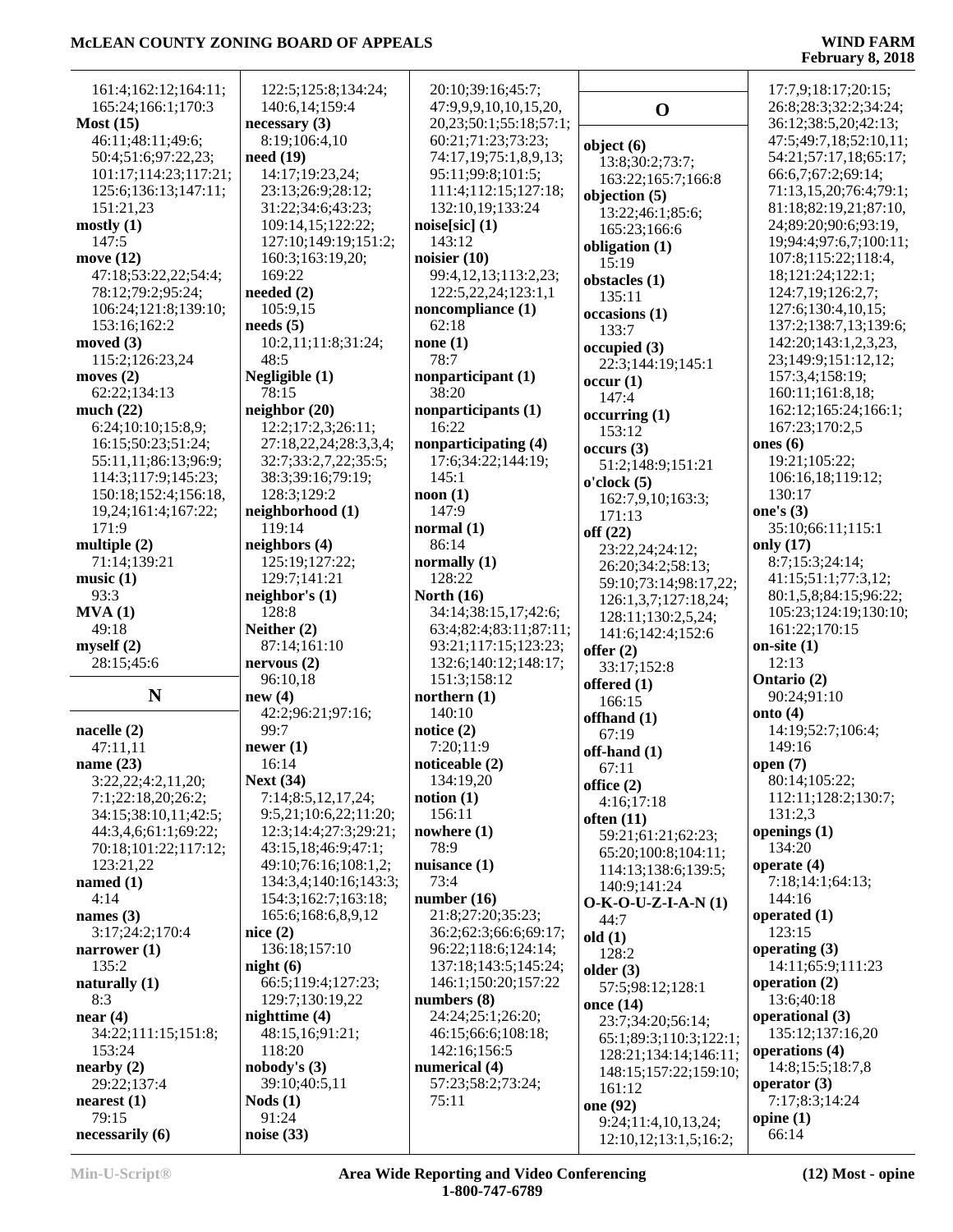| opinion $(3)$          | 18;107:4;115:1;         | 34:4:68:1                         | 59:15;96:16;115:15;   | plays(1)               |
|------------------------|-------------------------|-----------------------------------|-----------------------|------------------------|
| 19:11;71:22;119:22     | 124:22;148:13           | particles (1)                     | 137:17,19             | 138:1                  |
| opportunity $(1)$      | overall (9)             | 152:19                            | perennial $(1)$       | please $(11)$          |
| 4:24                   | 48:21;49:7,8;51:19;     | particular (5)                    | 39:9                  | 4:7;8:5;32:13;34:16;   |
| opposed (4)            | 90:13;109:4;110:2,17;   | 95:17;97:2,5;130:6;               | permanent (2)         | 38:11,16;57:11;74:15;  |
| 57:5;63:18;98:21;      | 111:8                   | 143:18                            | 13:24;14:8            | 81:19;93:17;117:18     |
| 131:1                  | owed $(1)$              | parts $(3)$                       | permission (1)        | Pleasure (7)           |
| Orange (1)             | 30:20                   | 16:8;31:5;158:3                   | 14:18                 | 93:11;117:10;          |
| 123:23                 | own(3)                  | pass $(3)$                        | permitting (1)        | 123:20;127:4;132:4;    |
| order(6)               | 63:3;153:23;170:5       | 167:7,9,9                         | 7:9                   | 133:22;161:16          |
| 3:3;62:4;115:5;        | owned (2)               | passed $(1)$                      | person(5)             | plus $(6)$             |
| 122:8;131:21;146:15    | 30:20;31:6              | 167:12                            | 25:19;74:4,21;76:17;  | 39:16;61:15;62:9,10;   |
| ordinance (3)          | owner (9)               | passes $(1)$                      | 157:8                 | 71:9;120:18            |
| 6:17;8:20;48:4         | 8:2;14:24;33:8;         | 131:15                            | personal (1)          | pm(4)                  |
| Oregon $(2)$           | 99:15,21;114:23;        | passing $(3)$                     | 153:23                | 3:1;93:15,15;171:14    |
| 91:2,12                | 144:3,16,23             | 47:21;56:21;161:8                 | <b>Personally (4)</b> | Poe $(3)$              |
| Organization's (1)     | owners $(1)$            |                                   | 124:19;126:18;        | 6:6;29:17;170:10       |
| 91:20                  | 34:5                    | past (7)<br>41:18;42:8;94:20;     | 141:23;161:9          | point $(27)$           |
|                        |                         |                                   |                       |                        |
| orientation (4)        | owner's $(1)$<br>144:24 | 100:23;127:21;160:5;              | perspective (1)       | 13:9;16:12;23:8,19;    |
| 128:15;135:4;          |                         | 167:16                            | 154:6                 | 24:13;25:9;29:7;39:4;  |
| 138:12;140:7           |                         | path(1)                           | Phase $(4)$           | 60:7,9;69:15;71:13,13, |
| originally (3)         | ${\bf P}$               | 135:24                            | 7:23,24;12:10;15:2    | 15;76:12;79:24;80:23;  |
| 37:10,12,23            |                         | pause(1)                          | phases $(1)$          | 81:4;84:23;95:23;98:5; |
| originates (1)         | package (1)             | 161:20                            | 7:22                  | 116:14;148:13,23;      |
| 47:11                  | 14:21                   | pay(1)                            | Phil $(6)$            | 159:2;165:2;171:11     |
| others $(3)$           | packet (1)              | 46:22                             | 22:16,21;68:17;       | points $(4)$           |
| 101:12;141:14;158:5    | 166:21                  | payments (1)                      | 70:19;142:12;166:23   | 49:19,20;71:4,14       |
| ourselves (2)          | page (27)               | 14:10                             | Phillip $(1)$         | policies $(1)$         |
| 88:18;96:4             | 27:20;28:19;32:20;      | PDF $(2)$                         | 22:21                 | 6:8                    |
| out (43)               | 36:11,20;37:15,16,19;   | 53:23;139:11                      | phone $(2)$           | polished (1)           |
| 9:22;16:15;22:6;       | 70:24;71:2,8;75:21,23,  | pencil(1)                         | 42:8;106:24           | 86:7                   |
| 30:6;35:6;39:18;40:7,  | 24;76:1,6,7,16;79:10;   | 169:22                            | physical (1)          | pollutants (2)         |
| 18;41:11,21;42:11;     | 81:17,20,23,24;83:13;   | people $(21)$                     | 12:13                 | 152:17,18              |
| 50:8;52:19;67:15;      | 116:15;140:1;142:17     | 17:20;19:14;35:14;                | pick(1)               | Pollution (7)          |
| 69:10;84:17,19;86:12;  | pages $(2)$             | 43:6;56:15;64:3;68:1;             | 107:8                 | 12:4;48:2;74:17;       |
| 96:24;98:1,24;99:18,   | 80:12;82:1              | 110:8;111:13;116:24;              | picks(1)              | 75:1,8,9,13            |
| 19,22;114:4;116:6;     | Pantagraph (1)          | 120:17;121:3,4;                   | 113:22                | portfolio (1)          |
| 120:21;121:4;122:19;   | 39:12                   | 126:15;131:2;136:14;              | picture $(4)$         | 6:20                   |
| 123:8;138:19;155:11,   | paper $(3)$             | 142:3;145:23;146:19;              | 52:21;83:18;107:19,   | portion $(2)$          |
| 18;158:17;160:11;      | 64:5;116:7,11           | 147:17;170:14                     | 22                    | 14:2;148:14            |
| 163:7,17,23;167:8,9,   | paragraph (5)           | people's(1)                       | pilot(1)              | position(5)            |
| 10,12;168:6            | 37:18;71:8,10;75:12;    | 148:5                             | 11:16                 | 121:1;135:21,21,22;    |
| outdoor(1)             | 144:15                  | per (39)                          | pitched (1)           | 141:16                 |
| 112:9                  | parameters (11)         | 12:1,23;22:6;26:14;               | 122:17                | positions (4)          |
| outlined (1)           | 50:11,15;51:9;63:12,    | 48:12;51:3,4;58:15,17,            | place(3)              | 13:7,24;14:1,9         |
| 9:8                    | 14;102:5,9,10;103:7,    | 19, 19, 22; 59: 2, 3, 6, 8, 8, 9, | 69:4;85:11;126:24     | possibility (1)        |
| output $(3)$           | 21:106:12               | 11,16;65:15;111:24;               | places $(1)$          | 143:22                 |
| 20:11;51:2;68:3        | parcel $(1)$            | 113:8;138:21;144:6,               | 65:12                 | possible (19)          |
| outreach (1)           | 17:8                    | 18;145:2,7,7,21;146:4,            | plainly(1)            | 11:11,16;50:12,22;     |
| 8:21                   | Park $(3)$              | 6, 9, 9, 15, 17, 17; 147: 1, 1    | 110:4                 | 73:3;84:23;85:2,11;    |
| outside (19)           | 22:16;70:20;142:13      | perceive(10)                      | plan(8)               | 88:10,16,17,19;120:2,  |
| 51:11;71:19;79:17;     | part(9)                 | 129:12;152:13;                    | 12:19;15:19,23;       | 3;131:6;132:14;153:8;  |
| 112:1,3,20;113:1,5;    | 14:2;45:12;74:18;       | 153:10,18;154:1,22;               | 21:17;25:20;85:21;    | 161:14;165:16          |
| 121:18;127:23;128:24;  | 85:13,14;88:1;100:22;   | 156:8,12,20,21                    | 164:9;166:3           | possibly $(1)$         |
| 129:5;131:22;133:19;   | 101:2;157:14            | perceived $(3)$                   | planned $(1)$         | 119:17                 |
| 134:19;156:15,17;      | participant (1)         | 153:9,18,21                       | 30:16                 | post(5)                |
| 157:8,9                | 67:17                   | perceives(1)                      | planning $(1)$        | 12:22;88:14;101:4;     |
| over $(26)$            | participants (1)        | 90:14                             | 77:5                  | 106:3;166:2            |
| 6:11,22;12:1;20:15;    | 16:22                   | perceiving $(1)$                  | plans $(3)$           | potential (3)          |
| 24:8,9;45:6;63:3;      | participate (1)         | 156:13                            | 20:7;29:11;163:24     | 11:23;12:7;130:19      |
| 64:18,22;65:2;82:18,   | 68:3                    | percent(13)                       | play $(5)$            | potentially (2)        |
| 20;91:16;98:15;102:4,  | participating (6)       | 12:24;13:1,2;35:22;               | 7:6,10;18:24;19:1;    | 19:17;140:5            |
| 9,11,21;105:24;106:13, | 17:5;23:20,21;33:8;     | 36:1;51:19,22,22;                 | 141:13                | pouring $(1)$          |
|                        |                         |                                   |                       |                        |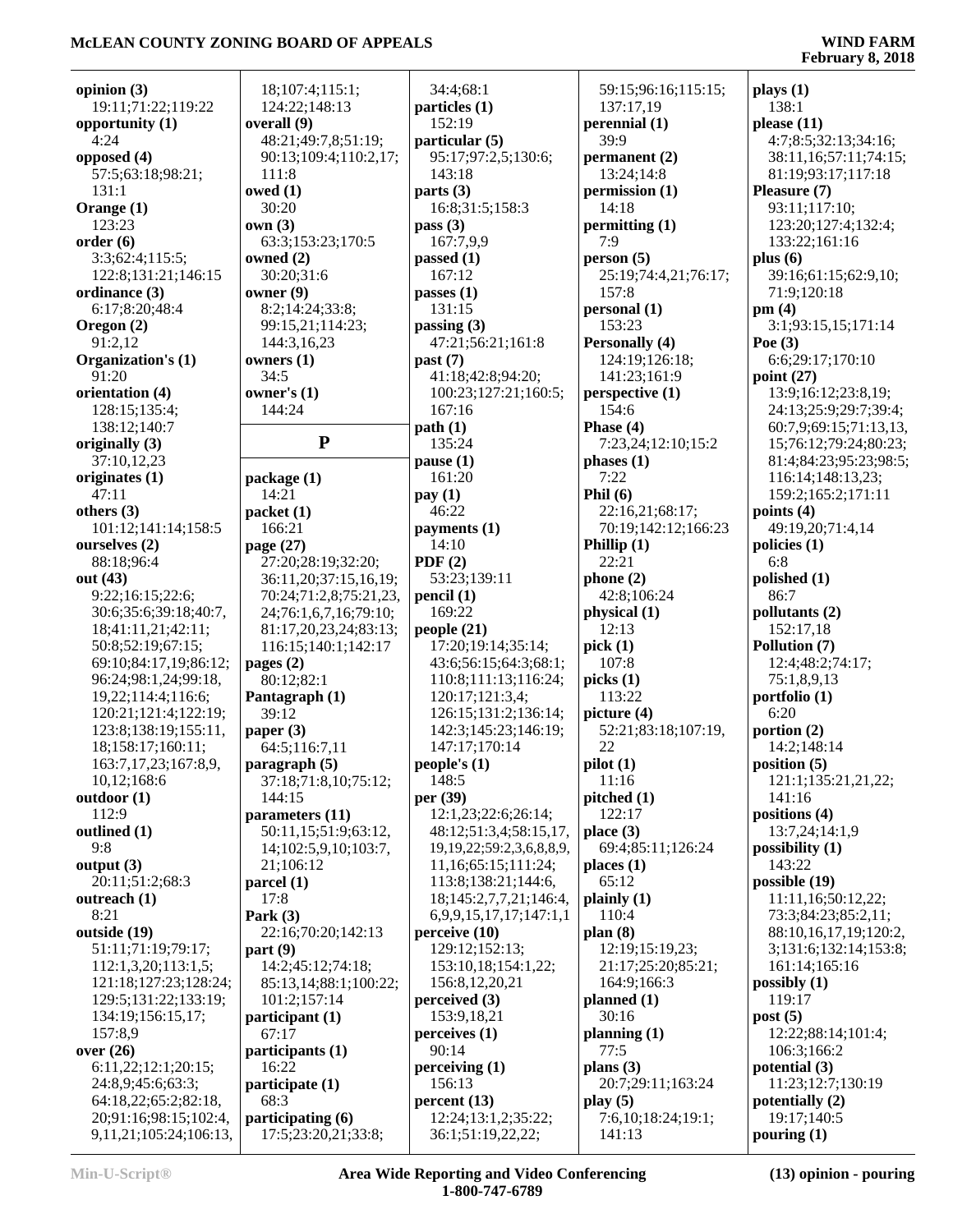| 40:13                                | private(1)                                     | 98:10;99:15;100:16;                                       | 21:22;24:22;88:22                   | 128:7;139:4;149:4;         |
|--------------------------------------|------------------------------------------------|-----------------------------------------------------------|-------------------------------------|----------------------------|
| Powell (13)                          | 44:22                                          | 103:13,14;112:2;                                          | providing $(3)$                     | 155:10                     |
| 34:13,13,17,19;36:3;                 | privlege (1)                                   | 114:23;115:15;125:10,                                     | 75:10;92:14;165:6                   | quits $(1)$                |
| 132:5,5,8;133:21;                    | 7:3                                            | 20,24;134:7;166:3                                         | provision $(1)$                     | 162:4                      |
| 158:11,11,14;161:15                  | $\text{proactive}(1)$                          | projected $(1)$                                           | 75:2                                | quorum $(2)$               |
| $P-O-W-E-L(L)$                       | 11:22                                          | 11:24                                                     | provisions $(2)$                    | 3:10,11                    |
| 34:17                                | proactively (1)                                | projection(1)                                             | 72:19;75:4                          | quote $(1)$                |
| power $(12)$                         | 43:2                                           | 99:8                                                      | PSC(1)                              | 69:17                      |
| 11:4;14:19;47:22;                    | probably (15)                                  | projections (3)                                           | 144:14                              |                            |
| 59:7,9,16;103:11,17,                 | 3:15;45:6;75:22;                               | 98:17;155:7,14                                            | public (1)                          | $\mathbf R$                |
| 18;113:16;114:9;                     | 109:20;113:19;129:5;                           | projects $(22)$                                           | 5:4                                 |                            |
| 133:19                               | 130:15;131:21;153:23;                          | 5:11;6:21;7:17,21;                                        | publications (1)                    | R1(1)                      |
| PowerPoint (7)                       | 154:2;156:21;160:14;                           | 8:6,7;11:23;14:5;15:2;                                    | 152:12                              | 9:14                       |
| 15:18,21;24:21;                      | 166:19;169:2;170:4                             | 18:3,6;30:9;45:18;                                        | public(1)                           | R2(1)                      |
| 43:21;164:19;165:2,12                | problem $(2)$                                  | 55:16;56:7;63:1,3;                                        | 62:2                                | 9:14                       |
| practive(2)                          | 39:22;147:11                                   | 64:17;65:2;124:21;                                        | pull (4)                            | race $(1)$                 |
| 145:10;146:3                         | problematic $(1)$                              | 145:18,22                                                 | 39:18;45:21;107:1;                  | 135:23                     |
| precedent (1)                        | 141:20                                         | project's $(1)$                                           | 134:2                               | radii (1)                  |
| 149:24                               | problems $(3)$                                 | 9:22                                                      | Purple (1)                          | 20:5                       |
| preconstruction (3)                  | 75:17;120:7,24                                 | prominent $(1)$                                           | 83:2                                | railroad (1)               |
| 45:9;56:1,6                          | procedures (1)                                 | 76:18                                                     | purpose (1)                         | 39:14                      |
| predict (4)                          | 63:9                                           | promises $(1)$                                            | 139:1                               | range (9)                  |
| 98:19;99:1;120:2;                    | $\boldsymbol{proceed (1)}$                     | 15:4                                                      | purposes (1)                        | 16:15;46:18,20,23;         |
| 155:24                               | 43:21                                          | pronounced (1)                                            | 78:6                                | 47:2;54:20;65:22;          |
| prefer (2)                           | proceedings (1)                                | 160:9                                                     | push(1)                             | 111:1;137:18               |
| 92:13;102:7                          | 165:4                                          | propagate $(1)$                                           | 3:21                                | ranging $(1)$              |
| prepared $(2)$                       | process(6)                                     | 49:13                                                     | put $(23)$                          | 10:12                      |
| 28:6;167:4                           | 9:23;40:21;56:13;                              | propagation (6)                                           | 13:12;14:19;50:11;                  | rarely $(1)$               |
| preparing (1)                        | 114:16,20,24                                   | 50:20;51:9,10,13;                                         | 54:23;63:18;71:5,16;                | 111:3                      |
| 45:11                                | $\mathbf{processing}(1)$                       | 61:17:104:5                                               | 81:14;95:21;99:5;                   | rated $(2)$                |
| present (8)                          | 106:4                                          | proper $(3)$                                              | 100:22;101:1;108:5,                 | 59:9,15                    |
| 3:8;5:1;7:1;13:11;                   |                                                | 61:1;166:18;167:20                                        |                                     |                            |
|                                      | produce (12)                                   |                                                           | 10;110:21;116:24;                   | rather $(3)$               |
| 45:23;50:23;129:1;<br>167:4          | 27:16;28:3,7;56:14;                            | properties (3)                                            | 119:19;129:9;136:23;                | 54:8;70:12;105:21          |
|                                      | 61:19,23;109:3,3,4;<br>113:6;122:7,9           | 12:17;42:24;152:2                                         | 145:23;149:17,24;<br>152:15         | rattle $(1)$<br>129:16     |
| presentation (13)<br>14:15:15:17,22; | produced (2)                                   | Property (30)<br>6:4,5;9:16;12:5;                         |                                     | rattling $(2)$             |
| 43:22;45:21;53:21,24;                | 28:2;111:22                                    | 13:5;33:8;34:5;68:12,                                     | Q                                   | 129:12,19                  |
| 54:5,10;134:3;139:12;                | produces(1)                                    |                                                           |                                     | reach $(7)$                |
| 165:20,22                            | 122:15                                         | 18, 24; 69: 3, 3, 7; 74: 6, 23,<br>23;78:6;94:22,24;95:3, | qualify $(1)$                       | 35:6;59:6,9;138:14;        |
| presentations (1)                    | producing(6)                                   | 5, 6, 13; 121: 9; 127: 17;                                | 43:20                               | 145:20,22;146:20           |
| 54:6                                 | 36:14;55:7;114:8;                              | 131:3,9;157:10,12,19                                      |                                     |                            |
| presented $(7)$                      | 133:4,8,18                                     | propose $(3)$                                             | qualitative (1)<br>72:23            | reached $(5)$              |
| 15:18;42:11;72:14,                   | production(6)                                  | 54:3,4;162:16                                             |                                     | 9:22;41:11,21;53:17,<br>18 |
| 15;75:16;110:11;162:2                | 11:5,6;22:7;100:4;                             |                                                           | quantify (4)<br>75:8;112:14;113:14, | reaches $(4)$              |
| presenting (1)                       | 123:12,13                                      | proposed $(3)$<br>11:3;29:2;49:16                         | 17                                  | 59:15,16;131:16;           |
| 46:6                                 | productive(1)                                  | proposing (5)                                             | quantitative (1)                    | 138:9                      |
| pretty(24)                           | 99:12                                          | 12:21;18:15;29:21;                                        | 72:22                               | read $(6)$                 |
| 10:20;11:22;42:18;                   | profession (2)                                 | 60:20;121:24                                              | Quebec (1)                          | 36:11;74:1,8;77:10;        |
| 48:20;49:6;50:23;                    | 44:14;148:5                                    | proprietary $(1)$                                         | 44:8                                | 110:20;170:5               |
| 86:18;98:3;111:24;                   | professional (3)                               | 105:21                                                    | quick $(2)$                         | reading $(1)$              |
| 120:11,22;128:24;                    | 5:20;31:19;44:15                               | Protection (1)                                            | 93:7;124:4                          | 36:15                      |
| 132:23;136:1,3;142:1;                | project (67)                                   | 75:5                                                      | quickly $(1)$                       | readings $(5)$             |
| 148:3,4;155:21;156:1,                | 5:9,13,15,18;6:12,15,                          | protects <sub>(1)</sub>                                   | 160:19                              | 95:4,7;100:21;155:8,       |
| 2,2;157:5;160:9                      |                                                | 121:14                                                    | quiet $(15)$                        | 15                         |
|                                      | 20;7:1,2,3,6,10;8:12,<br>16, 19, 24; 10:1, 13; |                                                           |                                     |                            |
| previous <sub>1</sub>                |                                                | prod(1)                                                   | 46:19,21;112:3,19,                  | reads $(1)$                |
| 17:23                                | 11:17;12:12,20;13:4;                           | 14:23                                                     | 20,23;113:2,15,17;                  | 169:14                     |
| primarily (1)                        | 14:1,3,16;17:8;19:10;                          | prove(1)                                                  | 114:7;129:7;130:22;                 | ready $(5)$                |
| 47:6                                 | 20:1;21:7;22:1;23:4,5,                         | 114:19                                                    | 131:21,24;132:18                    | 7:7;23:6;165:13;           |
| print(1)                             | 7;25:2;29:21;34:2;                             | provide (7)                                               | quieter $(1)$                       | 167:5;170:14               |
| 116:6                                | 35:7;41:12;44:15;46:8;                         | 24:23;117:23;118:1;                                       | 60:16                               | real $(9)$                 |
| printer $(8)$                        | 48:3,5,16;49:21;51:20,                         | 144:23;148:19,19;                                         | quite $(11)$                        | 25:2;52:9,9;58:3;          |
| 107:11,20;108:1,3,4,                 | 23;53:7,12;60:20;65:4,                         | 158:7                                                     | 58:4;59:21;61:8,15,                 | 85:18,19;93:7;97:9;        |
| 5, 15; 110: 21                       | 9;71:12;86:6;93:24;                            | provided (3)                                              | 20;100:8;114:13;                    | 138:22                     |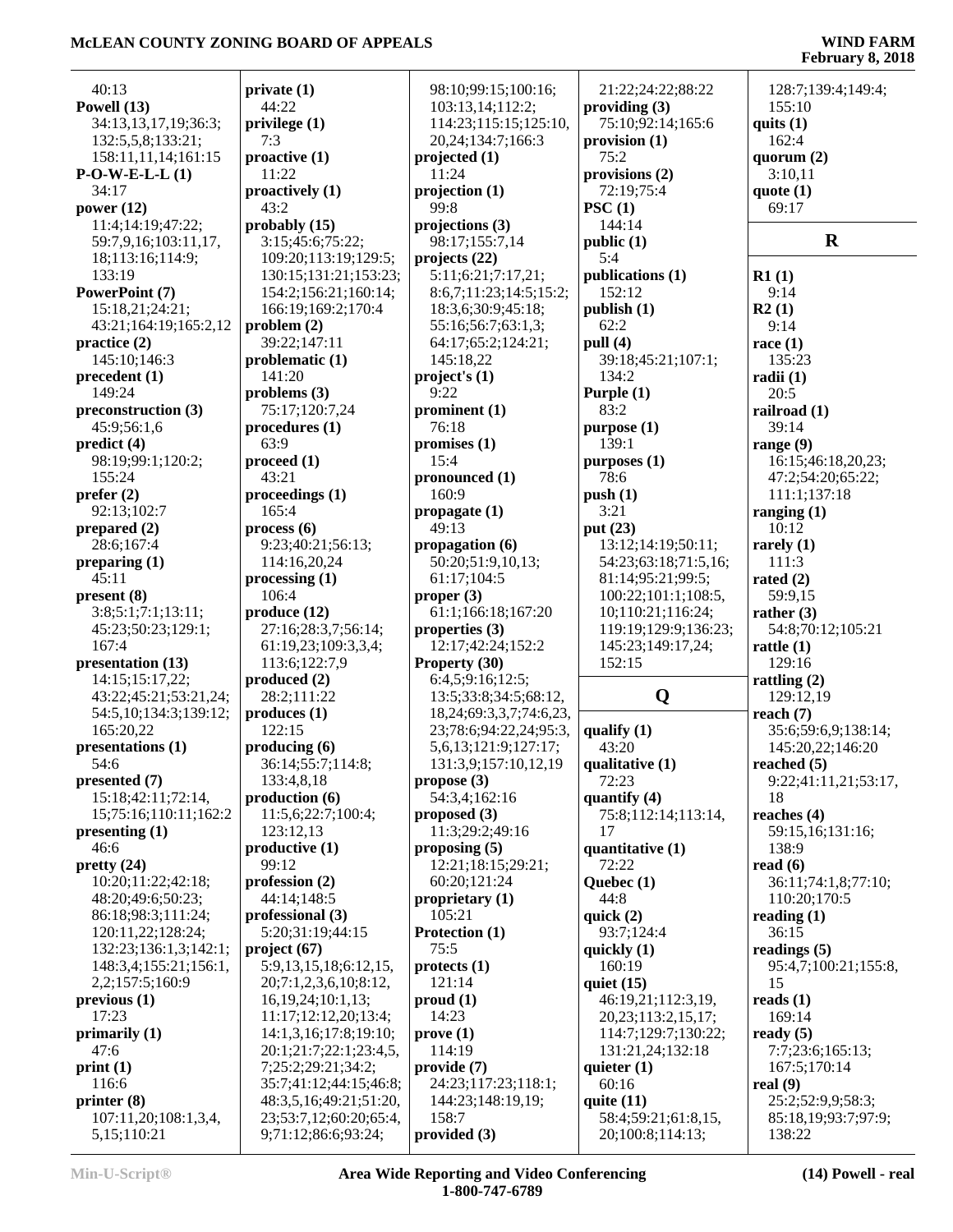| realistic $(1)$             | recommendations (1)  | 29:4;45:16;48:1,4,         | 137:15;138:8;139:4,8,       | 94:8,9;95:22;102:19;   |
|-----------------------------|----------------------|----------------------------|-----------------------------|------------------------|
| 136:23                      | 121:21               | 12;66:2,16,23;69:2;        | 24;152:23;153:5,7;          | 109:7;136:22,22;       |
| reality $(6)$               | reconnaissance (1)   | 73:2,4,11,23;74:18;        | 159:19;164:17,24;           | 137:15;138:8,16,20,20; |
| 81:6;103:7,9;152:12,        | 12:10                | 77:2,18;89:24;138:17;      | 165:1                       | 139:7;156:2;158:8,21,  |
| 17:153:9                    | reconvene $(2)$      | 143:14;144:3;146:5,7;      | <b>REPORTER (2)</b>         | 23                     |
| realize (2)                 | 163:1;171:12         | 149:15;151:9               | 44:5;168:21                 | returned (1)           |
| 120:13;156:22               | record $(10)$        | relate $(3)$               | reports $(4)$               | 7:23                   |
| real-life $(3)$             | 5:5;6:18;22:16;      | 108:18,22;112:15           | 45:12;97:17,18;             | revenue $(1)$          |
| 50:15;97:1;103:6            | 53:24;139:12;163:21; | related $(1)$              | 164:23                      | 99:17                  |
| really $(50)$               | 166:1;167:18;168:22, | 8:15                       | reputation $(1)$            | review $(4)$           |
| 6:24;7:24;8:10,10;          | 24                   | relates $(1)$              | 64:9                        | 5:5;29:6;88:23;        |
|                             |                      |                            |                             |                        |
| 10:2,7;11:4,7,15;14:2,      | recording $(1)$      | 107:5                      | requested $(1)$             | 125:15                 |
| 20, 23, 24; 33: 18; 35: 17; | 4:4                  | relating $(1)$             | 151:12                      | reviewed (2)           |
| 36:9;41:20;50:21;62:1;      | rectify $(1)$        | 6:9                        | require $(3)$               | 95:17;116:1            |
| 66:14;70:16;88:15;          | 41:22                | relation $(1)$             | 87:15;115:5;144:3           | reviewing $(1)$        |
| 90:12;92:21;99:21;          | red(2)               | 81:12                      | required $(3)$              | 94:12                  |
| 100:14,14;105:18;           | 82:22;85:1           | relationship (3)           | 87:7;90:3;120:15            | Rhett $(2)$            |
| 112:21;114:6,11;            | reduce(9)            | 136:2;147:8;155:24         | requirement $(2)$           | 5:23;170:15            |
| 115:20;120:1;122:16;        | 10:18;14:23;53:1;    | relationships (1)          | 42:21,23                    | Rick(1)                |
| 125:16;128:13;129:10;       | 56:18,21,24;97:14;   | 8:4                        | requirements $(3)$          | 3:6                    |
| 136:15;140:7;146:18,        | 137:14;152:5         | relative $(5)$             | 6:17;11:21;12:8             | right $(103)$          |
| 20;148:20;152:9;            | reduced $(3)$        | 47:5;97:7;135:5;           | requires $(2)$              | 11:2,7;21:21;26:18;    |
| 153:11,13;154:2,19;         | 53:6;57:1;61:2       | 154:6;159:5                | 119:5;120:11                | 27:11,22;28:22;32:4,   |
| 159:16;161:1;166:17         | reduces $(2)$        | relatively (4)             | research $(1)$              | 21;40:4,8,17;42:4;     |
| reason $(4)$                | 55:3;59:22           | 132:15,18,23;133:11        | 96:23                       | 46:14,15,24;48:13,17,  |
| 89:18,24;92:11;             | reduction $(3)$      | relevance $(3)$            | reserve $(1)$               | 18;52:5,21;53:13,14;   |
| 115:24                      | 35:22;36:1;112:9     | 13:10,22;30:2              | 169:23                      | 66:3;71:8,20;72:10;    |
| reasonable (1)              | reevaluate $(2)$     | relevant $(2)$             | reshaping $(1)$             | 76:23;78:2;80:17;      |
| 144:23                      | 95:19;157:19         | 28:11;48:18                | 40:15                       | 82:14;83:21,21;90:2;   |
| reasons $(5)$               | $re$ -execute $(1)$  | relied $(1)$               | residence (10)              | 92:17;93:19,20,20;     |
| 63:24;89:20,21;             | 29:3                 | 103:2                      | 48:9;68:23;77:1;            | 95:4,7,11;98:22;99:18; |
|                             |                      |                            |                             |                        |
| 126:21;149:23               | refer $(2)$          | remain $(1)$               | 94:2;95:2;96:13;            | 100:10;104:15;106:2,   |
| Rebecca (2)                 | 27:19;48:5           | 100:17                     | 133:16;144:5,19;145:1       | 8;107:10,22;108:2,9,   |
| 5:22;170:6                  | referred $(2)$       | remedied (1)               | residences (12)             | 12;109:2;110:5,8;      |
| recall $(3)$                | 42:13;77:18          | 142:1                      | 11:24;16:20;17:6;           | 111:15,21;112:4,19;    |
| 41:12;79:20;87:10           | referring $(2)$      | remedy $(2)$               | 37:20;49:20;52:3;           | 113:3,4,7,16;114:10;   |
| receive $(1)$               | 69:4;72:9            | 99:17;100:9                | 67:17;95:1,3;101:1;         | 116:22;118:6,11;       |
| 97:21                       | reflective (4)       | remember $(6)$             | 136:10;137:24               | 119:7,14;121:12;       |
| received $(7)$              | 51:18,20,22;111:24   | 16:20;45:18;75:22;         | residences' (1)             | 123:13;125:3,4;126:4;  |
| 32:7;35:9;71:5;             | reflects $(1)$       | 79:9;115:17,18             | 12:5                        | 128:20;129:4,16,19,23; |
| 95:24;97:16;107:18,21       | 86:13                | removal (2)                | residences/receptors (1)    | 131:20;133:15;134:18;  |
| receiver $(1)$              | regarding $(1)$      | 21:3,4                     | 53:10                       | 135:2;137:17;139:3;    |
| 67:14                       | 30:9                 | removing $(1)$             | residencies (1)             | 141:1,4,17;147:10,17;  |
| receiving $(4)$             | regardless $(2)$     | 12:20                      | 17:2                        | 148:18;150:17;152:13,  |
| 69:3;76:9,13,19             | 68:8;133:16          | renewable $(3)$            | resident $(1)$              | 18;153:18;154:16,19;   |
| reception $(4)$             | regards $(1)$        | 6:19,21;45:3               | 17:15                       | 156:4;160:7;164:13;    |
| 49:19;71:4,13,14            | 123:5                | <b>Renewables (8)</b>      | residential (2)             | 166:20;167:18;170:21   |
| receptor $(22)$             | regional (1)         | 4:15,21;5:11,15;6:7;       | 77:3;78:6                   | right-hand $(1)$       |
| 23:19,23;32:6,10,22;        | 6:7                  | 7:2,16;171:2               | residents $(5)$             | 11:10                  |
| 33:3,7,10;79:11,24;         | regs(1)              | repair $(2)$               | 26:12;34:22;37:8;           | right-of-way $(1)$     |
| 80:1,4,23;82:9;83:10;       | 72:19                | 99:18,22                   | 99:5;146:16                 | 40:16                  |
| 84:23;85:3,8,13,13;         | regulate $(5)$       | repeat $(3)$               | respect $(1)$               | rises $(4)$            |
|                             |                      | 4:6;38:16;127:10           |                             |                        |
| 140:19;143:24               | 57:13;65:20;117:22;  |                            | 145:13                      | 148:4, 12, 13, 15      |
| receptors $(9)$             | 119:8;121:11         | rephrase $(1)$             | response $(1)$              | rising $(3)$           |
| 23:14;26:19;27:7;           | regulated $(1)$      | 40:10                      | 84:16                       | 148:10,12,18           |
| 32:7;33:1;87:19,23;         | 48:2                 | report $(42)$              | responsibility $(2)$        | River $(1)$            |
| 92:2,12                     | regulates $(2)$      | 24:3,4;32:16;36:11,        | 23:3,5                      | 45:19                  |
| Recess $(2)$                | 48:20;49:4           | 12, 19; 37: 2, 17; 50: 24; | rest(2)                     | road $(23)$            |
| 93:15;163:4                 | regulation (7)       | 51:6,21;53:8,19;56:15;     | 73:22;164:22                | 20:3,6;22:7,16;        |
| recipient $(2)$             | 69:16;115:13;        | 67:12,18,21,24;68:6;       | results $(31)$              | 38:15,17,21;39:14;     |
| 94:1,17                     | 121:14;128:18;145:8, | 71:1,1;75:16,20,22;        | 32:23;51:5,21;53:9,         | 40:5,12,14,24;41:5;    |
| recommend $(1)$             | 15;146:13            | 79:11;81:14;93:7;          | 14, 20; 56: 15, 16; 64: 11, | 42:6;70:20;117:15;     |
| 6:13                        | regulations (24)     | 100:13;109:24;128:23;      | 14, 17; 72: 13, 17; 88: 15; | 128:9;142:13;151:3;    |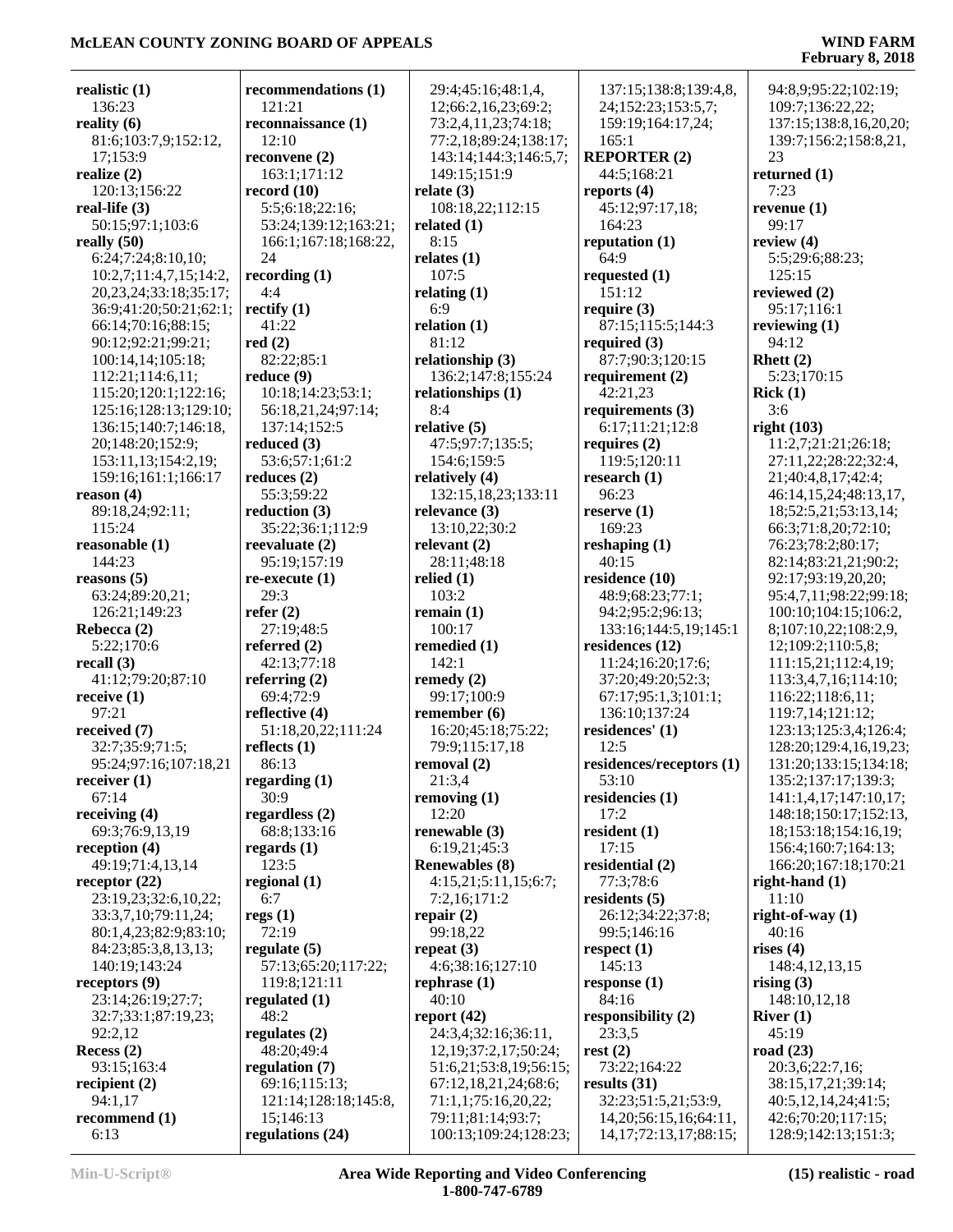| 160:6,20;161:5,12             | 160:14                        | 18:13;63:15;80:16;               | 161:6,7                              | 33:20;35:7;112:17;     |
|-------------------------------|-------------------------------|----------------------------------|--------------------------------------|------------------------|
| roads $(7)$                   | safety $(4)$                  | 87:10;160:19                     | Shall (6)                            | 156:15                 |
| 9:15;14:18;20:6;              | 11:16;159:22,24;              | seem $(1)$                       | 67:18;74:4,22;76:17;                 | site $(14)$            |
| 40:24;160:2,13,15             | 160:3                         | 129:14                           | 144:16,23                            | 10:8,9;11:7;18:8;      |
| road's $(1)$                  | same $(29)$                   | seemed $(1)$                     | Shant $(15)$                         | 30:17;71:4;104:7,9,18, |
| 40:6                          | 3:16;19:9;33:10,12;           | 94:14                            | 5:19;27:2;32:3;                      | 21;137:7,8,9;139:7     |
| robust $(1)$                  | 52:4,8;54:13;59:19;           | seems $(1)$                      | 43:19;44:2,6;69:22,22,               | sites $(3)$            |
| 5:4                           | 60:3,19,21;61:2;69:6;         | 100:20                           | 24;70:1,2,3,4,10,12                  | 12:17;80:12;137:20     |
| role(6)                       | 76:7,16;96:19;100:3;          | selection $(1)$                  | $S-H-A-N-T(1)$                       | siting $(1)$           |
| 7:6,10;23:10;25:9;            | 109:13;110:8,16;              | 10:7                             | 44:7                                 | 4:22                   |
| 138:1;141:13                  | 111:18;112:2;115:15;          | selects $(1)$                    | shape $(2)$                          | sits(1)                |
| roll $(2)$                    | 122:8, 12, 23; 154: 17;       | 29:1                             | 3:11;86:18                           | 129:23                 |
| 3:4,5                         | 167:8;169:9                   | senior $(1)$                     | share $(2)$                          | sitting $(3)$          |
| roofs $(1)$                   | saw $(5)$                     | 5:23                             | 63:8,9                               | 5:10,16;107:11         |
| 127:19                        | 18:13;39:11;40:7;             | sense $(4)$                      | Shared (1)                           | situate $(1)$          |
| room $(1)$                    | 69:15;100:21                  | 51:17;65:5;132:2;                | 30:15                                | 47:5                   |
| 169:23                        | saying $(10)$                 | 154:15                           | shielding $(2)$                      | situation $(3)$        |
| root $(1)$                    | 15:3;21:1;37:23;              | sensors $(1)$                    | 135:11;137:23                        | 55:24;56:5;133:13      |
| 62:6                          | 110:9;113:15;117:23;          | 123:10                           | shining $(1)$                        | situations (3)         |
| rotate $(2)$                  | 133:6;140:18;143:19;          | sentence $(1)$                   | 134:11                               | 56:2;57:4;126:8        |
| 59:19;134:13                  | 152:14                        | 31:3                             | show $(9)$                           | six(8)                 |
| rotates $(2)$                 | scale $(4)$                   | separate $(1)$<br>29:9           | 62:18;68:4;86:19;                    | 66:8;100:11;162:9,     |
| 122:16;134:23                 | 81:5;82:17,18;90:10           |                                  | 88:1;97:18;98:15;                    | 10;163:3;169:21,21;    |
| rotational (2)<br>56:22;59:19 | scenario $(1)$<br>138:6       | serrated (11)<br>52:20,23;54:18; | 120:23;138:20;152:23<br>showed $(1)$ | 171:13<br>size $(4)$   |
| rotor(1)                      | schedule $(5)$                | 60:19,20;61:1,1;89:12,           | 155:20                               | 10:13;122:15;154:4,    |
| 56:22                         | 163:5,6;164:1,3,8             | 17;97:11;123:6                   | showing $(5)$                        | 19                     |
| roughly $(4)$                 | Schiff (1)                    | serration $(1)$                  | 9:2;11:3;83:4;107:5;                 | sky $(1)$              |
| 46:18;51:3;108:10;            | 4:14                          | 98:6                             | 144:10                               | 153:13                 |
| 134:15                        | Schmidt (2)                   | set $(9)$                        | shown $(5)$                          | Slagel $(6)$           |
| routes $(1)$                  | 5:22;170:6                    | 4:18;13:10;51:9;                 | 48:12;53:3,7;85:21;                  | 101:20,20,23,23;       |
| 9:1                           | scrap(2)                      | 73:5;128:19;129:13,              | 97:9                                 | 102:1;117:8            |
| row $(7)$                     | 21:2,6                        | 17;134:4;164:1                   | shows $(6)$                          | $S-L-A-G-E-L(1)$       |
| 5:16;109:6,24;                | scrapable (1)                 | setback $(3)$                    | 46:15;53:16,16;                      | 101:23                 |
| 129:23;130:1;160:7;           | 21:13                         | 37:3,8,22                        | 94:18;158:15,20                      | sleep $(1)$            |
| 170:17                        | screen $(3)$                  | setbacks (4)                     | shut $(5)$                           | 75:17                  |
| rows $(4)$                    | 93:13;107:2;118:18            | 9:7,8;11:17;38:2                 | 121:8;126:1,3,7,9                    | slept $(1)$            |
| 137:5,5,9;142:19              | screw(2)                      | sets $(2)$                       | shutting $(1)$                       | 69:16                  |
| rules $(2)$                   | 69:22;170:4                   | 148:3;159:6                      | 59:10                                | SLG(6)                 |
| 151:24;166:16                 | search $(1)$                  | setting $(1)$                    | side $(17)$                          | 83:5;144:10;149:7,     |
| ruling $(2)$                  | 12:11                         | 148:10                           | 11:1,10;13:14;16:1;                  | 14;150:23;167:15       |
| 150:5,9                       | season $(2)$                  | seven $(4)$                      | 25:8;52:10,12,13;                    | slide $(20)$           |
| rulings $(1)$                 | 141:18,21                     | 3:9;66:9;162:7;                  | 54:14;61:21;62:1;                    | 7:14;8:5,12,16,24;     |
| 150:6                         | seasonal $(2)$                | 165:22                           | 64:12;88:16,20;98:3;                 | 9:5,9,21;10:6,22,22;   |
| run $(1)$                     | 13:7,24                       | several $(6)$                    | 130:15,15                            | 11:20;12:3;14:4;46:9;  |
| 64:7                          | seasonality (1)               | 5:7;42:8;53:19;63:5;             | sides $(1)$                          | 49:10;57:15,15,16;     |
| running $(2)$<br>99:24;113:10 | 141:10<br>seasons $(2)$       | 97:14;152:12<br>shadow $(71)$    | 89:3<br>signed $(12)$                | 134:17<br>slides $(4)$ |
| runs $(1)$                    | 141:14,15                     | 5:21;11:21;26:23;                | 9:19;12:2;16:23;                     | 8:17;9:4;46:6;134:5    |
| 116:23                        | second $(24)$                 | 28:12:31:16:32:8,13,             | 17:2;23:15;26:11;27:7;               | small $(3)$            |
| rural $(1)$                   | 15:18;26:8;32:2;              | 16,23;35:15;42:12,20,            | 33:2,6,22,24;38:3                    | 52:22;138:13;154:17    |
| 138:2                         | 37:1,19;47:18;57:15;          | 22, 24; 45: 1, 12, 24; 54: 5;    | significant $(4)$                    | smaller $(5)$          |
| rustling $(1)$                | 58:15,18,20;59:2,3,6,8,       | 134:5,7,9,10,13,14,16,           | 14:2;54:19;148:8;                    | 18:21;19:1,7;20:12;    |
| 132:10                        | 8, 10, 11, 16; 74: 12; 79: 7, | 18,22;135:1,10,16,17;            | 153:20                               | 154:14                 |
|                               | 8;81:19;100:7;134:15          | 136:3,9,10;138:18,21;            | significantly $(2)$                  | smooth $(1)$           |
| S                             | secretary $(1)$               | 139:6, 11, 24; 140: 6, 14;       | 20:7;53:1                            | 116:12                 |
|                               | 3:4                           | 141:10,16;143:7,14;              | signing $(1)$                        | smoothly (1)           |
| safe $(12)$                   | Section (8)                   | 144:4,7,15,18,23;                | 41:15                                | 23:12                  |
| 35:12;61:21;62:1;             | 72:1;73:6;74:4,21,            | 145:3,6,9;146:10,24;             | similar $(2)$                        | snow $(4)$             |
| 98:3;119:9,10,22;             | 24;75:21;76:4,8               | 147:4;148:9,15,18,24;            | 65:24;135:17                         | 86:9,13,16,17          |
| 139:18,20;159:1;              | secured $(1)$                 | 149:2;151:9;152:3;               | simple $(1)$                         | software $(4)$         |
| 160:13,14                     | 14:18                         | 155:18;156:1;158:18;             | 109:10                               | 50:4;115:7;116:5,6     |
| safer $(1)$                   | seeing $(5)$                  | 159:3,23;160:19;                 | $s$ it $(4)$                         | sold $(2)$             |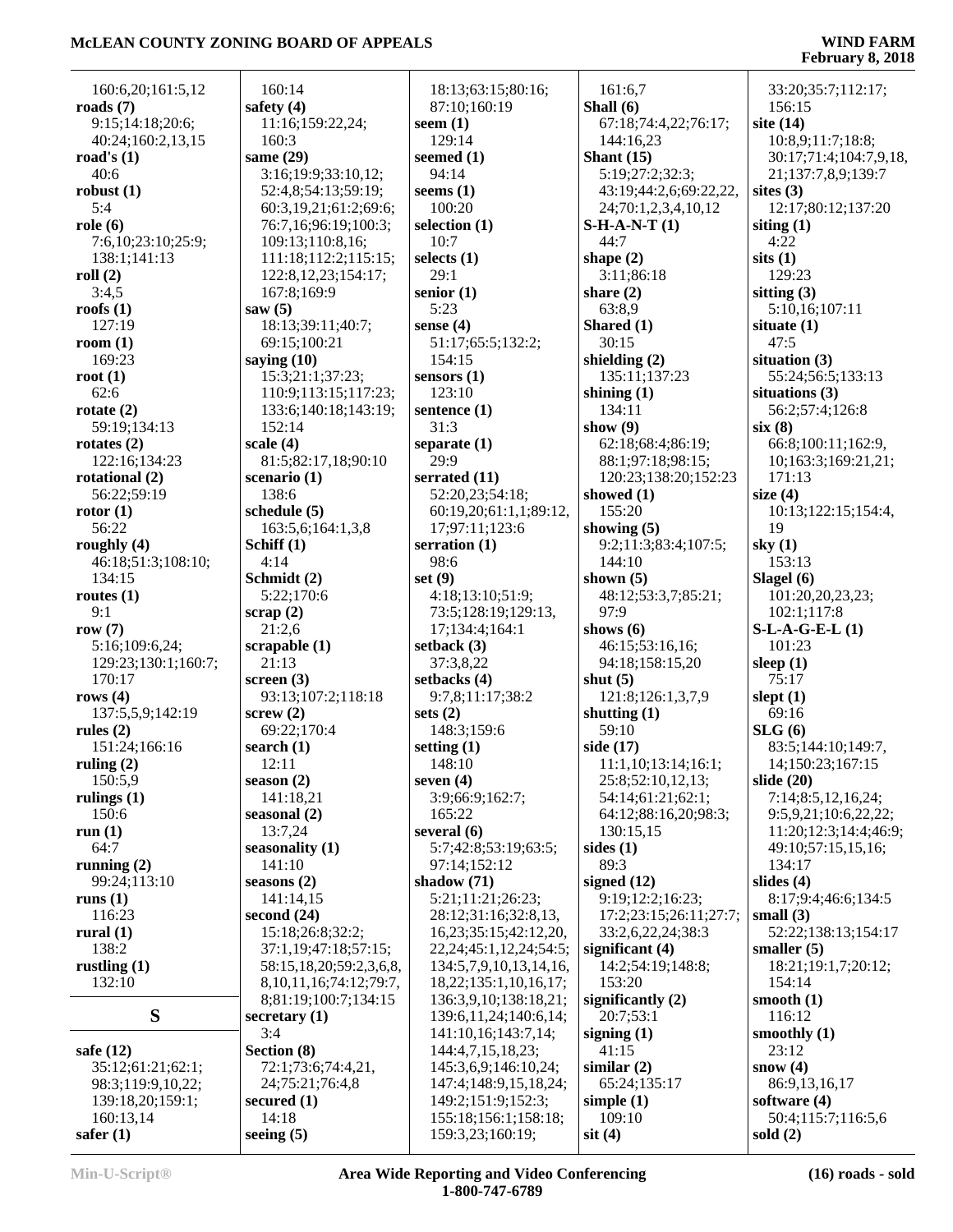| 30:18;31:4                                         | sounded $(1)$            | 14:12                                        | statement $(3)$          | study $(17)$               |
|----------------------------------------------------|--------------------------|----------------------------------------------|--------------------------|----------------------------|
| somebody (1)                                       | 100:23                   | spent $(1)$                                  | 38:1;81:4;90:11          | 24:22;29:10;31:16;         |
| 107:4                                              | sounds $(4)$             | 10:6                                         | States $(5)$             | 32:10,13;90:2;100:22;      |
| Somebody's (1)                                     | 47:16;92:20;128:11;      | spikes $(1)$                                 | 7:18;8:8;66:1;           | 108:19;126:6;138:19;       |
| 73:13                                              | 164:11                   | 52:22                                        | 101:11;151:8             | 146:22;151:13;154:24;      |
| somehow (1)                                        | source $(2)$             | spin $(1)$                                   | station $(1)$            | 157:7,11;166:3,11          |
| 90:10                                              | 50:17;68:23              | 114:11                                       | 137:4                    | stuff $(14)$               |
| someone (8)                                        | sourced $(1)$            | spinning $(4)$                               | stationary (2)           | 3:17;27:5;49:4;            |
| 26:22,24;121:2;                                    | 53:7                     | 58:17;59:5;123:16;                           | 134:12;135:18            | 52:17;84:18,19;98:14,      |
| 126:21;134:11;142:1;                               | sources $(4)$            | 132:19                                       | statistics (2)           | 17;99:15;127:19;           |
| 149:21;166:10                                      | 49:11,13,19;136:5        | split $(1)$                                  | 137:3,3                  | 132:11;162:3;167:9,12      |
| something's $(1)$                                  | South $(3)$              | 47:8                                         | status $(1)$             | styles $(1)$               |
| 111:13                                             | 4:16;140:12,13           | spots $(1)$                                  | 135:13                   | 97:5                       |
| sometimes (4)                                      | space $(1)$              | 95:14                                        | statute $(4)$            | $SU-18-02(1)$              |
| 10:1;47:13,15;56:14                                | 130:7                    | square $(2)$                                 | 149:20,22;150:1,11       | 3:14                       |
| somewhat (3)                                       | spaced $(1)$             | 62:6,6                                       | statutes $(1)$           | subject $(2)$              |
| 82:3;123:8;145:11                                  | 130:9                    | squeeze $(1)$<br>39:13                       | 144:13                   | 46:1;48:3                  |
| somewhere (2)<br>23:16;126:21                      | span $(1)$<br>129:24     | staff $(19)$                                 | steel $(2)$<br>127:16,19 | subjective $(1)$<br>161:13 |
| soon $(3)$                                         | speak $(2)$              | 3:11;15:5;18:7,8,9,                          | still $(15)$             | submit $(8)$               |
| 69:10;123:12;165:16                                | 9:3;12:6                 | 10;22:10;29:10;36:10,                        | 23:8;41:6;62:16;         | 15:11;23:18;29:5;          |
| Sorry $(30)$                                       | speaking $(2)$           | 10, 12, 19; 37: 2, 17; 67: 6;                | 72:6,18;73:3;84:5;       | 45:22;139:11;162:16;       |
| 17:11;25:16;31:21;                                 | 16:13:113:13             | 69:19;116:3,21;142:8                         | 104:13;132:15;133:2,     | 166:2,4                    |
| 32:15;37:7;50:6;66:3;                              | special $(6)$            | stakeholders (2)                             | 11;136:14;137:10;        | submitted (5)              |
| 73:15;77:16;79:9;                                  | 4:22;6:14,16;29:9;       | 9:22;10:2                                    | 156:3;157:5              | 12:18,24;24:17,18;         |
| 81:18,23;83:3;93:6;                                | 36:20;123:5              | Stalk $(15)$                                 | stood $(2)$              | 94:5                       |
| 104:19;105:19;106:24;                              | specialized (1)          | 4:24;5:12;6:15,20;                           | 34:12;94:13              | submitting $(1)$           |
| 115:9,17;117:13;                                   | 120:11                   | 7:15;10:11;14:15;46:8;                       | stop $(5)$               | 165:8                      |
| 118:17;140:13;142:24;                              | specific $(15)$          | 52:19;53:11;124:5,7;                         | 58:24;79:8;123:9,14;     | subsequent (1)             |
| 145:19;148:6,16;                                   | 30:21;32:10;35:20;       | 125:10;134:6;166:3                           | 135:12                   | 165:19                     |
| 149:13;154:13;170:24;                              | 38:14;39:4,6,21;62:24;   | standard (7)                                 | stopped $(1)$            | subsidiary $(1)$           |
| 171:4                                              | 98:5;104:9,18,21;        | 55:6;72:14,16,18;                            | 45:7                     | 7:16                       |
| sort $(5)$                                         | 126:24;148:21;159:16     | 73:6;136:13;151:22                           | stops $(2)$              | substation $(3)$           |
| 49:1;52:22;111:8;                                  | specifically $(2)$       | standards (16)                               | 24:13;59:1               | 47:7,22;49:18              |
| 130:21;146:19                                      | 35:19;94:22              | 6:16;12:4;13:10;                             | storing $(1)$            | subwoofer $(4)$            |
| sound (128)                                        | specification (2)        | 29:5;67:8;68:15;72:2,                        | 40:13                    | 58:6;92:21,24;93:2         |
| 5:21;12:4,5,7,8;                                   | 61:23,24                 | 7,8;77:17,20,21;143:7,                       | straight $(3)$           | suggested $(1)$            |
| 20:16;29:3,10;35:16;                               | specifications (5)       | 7;146:4,8                                    | 11:15;140:12,13          | 91:21                      |
| 39:17;45:1,5,12,23;                                | 53:6;61:18,19;97:19;     | standing $(5)$                               | strategy $(1)$           | Suite $(1)$                |
| 46:6,9,10,19;47:6,18;                              | 98:2                     | 108:2,6;111:15;                              | 10:3                     | 4:16                       |
| $48:1,21,24;49:5,12,13;$ specifics (1)             |                          | 112:2;134:12                                 | Street (2)               | sum(4)                     |
| 50:16,19;51:2,4,7,10,                              | 41:7                     | standpoint (1)                               | 4:9;123:23               | 65:24;109:6,22;            |
| 13;52:11,19;53:1,2,5,6,                            | specified $(1)$          | 19:6                                         | strictly $(1)$           | 110:4                      |
| 11,12,16,23;54:19;                                 | 157:17                   | stands $(1)$                                 | 8:19                     | summarize $(1)$            |
| 55:16;56:4,18,19,20,                               | specs $(1)$              | 90:9                                         | strike $(1)$             | 46:6                       |
| 24;58:3;59:13,17,18,                               | 61:11<br>speech $(4)$    | start $(12)$                                 | 26:8                     | summary $(3)$              |
| 22;61:2;62:16;63:22;                               |                          | 16:16;43:19;54:24;                           | stringent $(1)$          | 6:12;27:13;134:5           |
| 64:15,21;66:7,8;67:2;                              | 46:23,23;49:2;<br>110:23 | 58:12,17;59:5,10;60:7;<br>80:13;91:13;99:14; | 48:12<br>strong $(1)$    | summation $(1)$<br>109:10  |
| 68:8, 12; 71: 11; 72: 4, 13,<br>22;73:1,3;74:5,22; | speed $(7)$              | 142:4                                        | 8:1                      | summed $(1)$               |
| 75:10,11;78:24;86:17;                              | 51:7;56:22;59:19,23;     | started $(4)$                                | structure $(3)$          | 109:9                      |
| 87:10,16;89:23;90:14;                              | 122:16;161:2,3           | 14:11;103:1,1;                               | 77:4;129:16;135:18       | summertime (3)             |
| 91:17;92:16;96:8,19;                               | speeds $(2)$             | 125:17                                       | structures (3)           | 114:4;128:3;141:11         |
| 97:14,18;98:16,20,21;                              | 58:10;135:14             | starting $(2)$                               | 76:22;77:14,23           | sums $(1)$                 |
| 99:21;100:2,9,12,13,                               | spell $(10)$             | 99:3;114:11                                  | studied $(1)$            | 139:9                      |
| 21,24;103:11,16,18;                                | 3:22;4:1,10;22:18;       | starts $(2)$                                 | 130:24                   | sum(24)                    |
| 104:5;108:18;111:22;                               | 25:24;31:20;34:15;       | 23:7;99:13                                   | studies $(22)$           | 134:11,24;135:21,          |
| 112:1;113:6,6,18,20,                               | 38:11;44:4;101:22        | state $(9)$                                  | 12:6;29:4,5;44:16;       | 24;136:1,19,20;            |
| 24;114:12;117:20,24;                               | spelled $(1)$            | 3:21;26:10;38:10;                            | 45:5;88:21;98:11,15;     | 140:11;141:17;147:8,       |
| 122:6,8,11,14;126:13;                              | 4:14                     | 44:3;143:7;144:13;                           | 100:24;120:22,23;        | 10;148:3,10,10,18,23;      |
| 128:23;129:5,15;                                   | spend $(2)$              | 149:20,22;150:11                             | 124:5;132:12;152:22,     | 152:15;154:16,21;          |
| 130:1,16;131:5,16;                                 | 8:14;156:17              | stated $(2)$                                 | 24;154:10,24;155:5,6,    | 155:22,23;159:6,11;        |
| 132:12,17;133:8;155:2                              | spending $(1)$           | 26:10;34:20                                  | 15;159:22;166:16         | 161:7                      |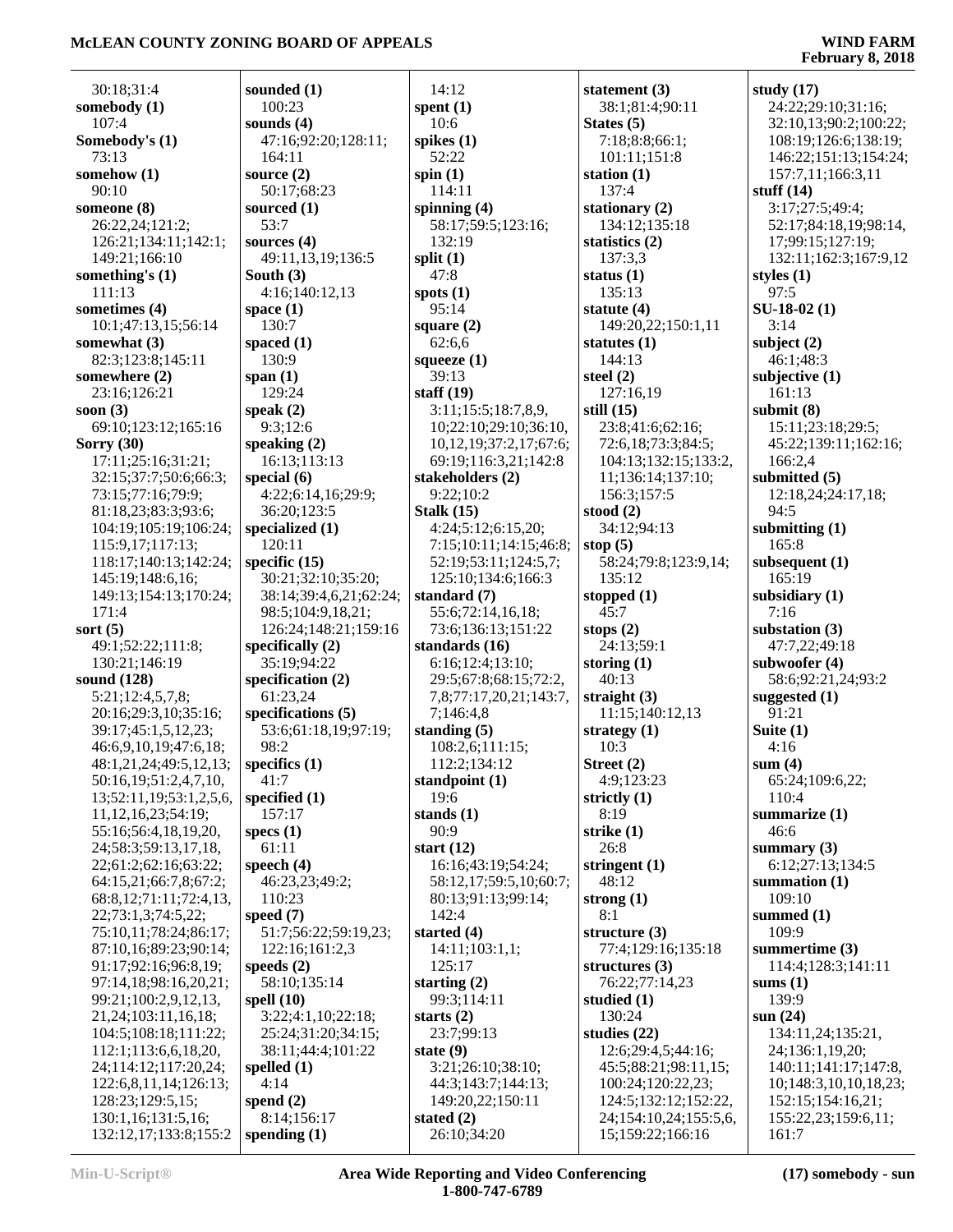| sunny $(3)$                         | 48:6                            | 62:12                      | 12:14;24:17;42:18;                           | 94:19;133:5;139:19,20              |
|-------------------------------------|---------------------------------|----------------------------|----------------------------------------------|------------------------------------|
| 135:17;136:18;160:7                 | takeaway $(1)$                  | tentative (1)              | 129:24;155:4;170:10                          | topic $(1)$                        |
| sum's(1)                            | 8:6                             | 164:13                     | three $(21)$                                 | 146:18                             |
| 141:19                              | takeaways (1)                   | term $(4)$                 | 7:21;9:17;11:24;                             | tore $(1)$                         |
| support $(7)$<br>5:1,8;23:10;24:23; | 14:14                           | 57:7;97:8;136:16;<br>138:6 | 14:14;22:6;24:14;<br>26:11;36:13;37:2,7,10,  | 40:7                               |
| 25:9,10;64:8                        | talk $(23)$<br>17:22;41:9;59:2; | terms $(17)$               |                                              | total $(5)$<br>12:19;14:7,9;19:7,8 |
| sure $(32)$                         | 60:5;63:20;71:9;76:22;          | 45:4,7,8;47:8;49:24;       | 20,21,24;40:9;49:11;<br>99:19;151:22;153:20; | touch $(2)$                        |
| 15:7;16:10;20:21;                   | 77:22;79:6;83:4,20;             | 51:7;55:9;56:4;58:1;       | 168:19;170:3                                 | 9:10;29:18                         |
| 23:11;35:2;36:9;62:15;              | 85:23;89:1;96:14;               | 60:22;63:12;66:15;         | threshold (7)                                | tough $(6)$                        |
| 66:22;68:7,16;69:7;                 | 98:12;108:13;128:4;             | 129:12;135:19;138:16,      | 46:11,13,17;151:20;                          | 53:15;57:19;118:4;                 |
| 72:3;76:7;78:4;83:18;               | 141:9;142:16;150:2;             | 20;160:17                  | 152:1;155:12,13                              | 128:14;129:10;148:11               |
| 84:3;86:8;93:8,21;                  | 154:8;163:5;170:11              | terrain $(5)$              | throughout $(3)$                             | towards $(3)$                      |
| 95:4,7,16;100:21;                   | talked $(18)$                   | 102:17,17,18;              | 5:6;9:23;44:22                               | 55:2;147:13,16                     |
| 101:1,6,15;107:14;                  | 24:7,20;33:3;40:11;             | 103:24;132:21              | throw $(2)$                                  | tower $(7)$                        |
| 120:4;129:3,21;132:2;               | 42:7,19;54:8;79:18;             | tested $(1)$               | 60:2,6                                       | 18:21,22,24;19:1;                  |
| 157:1                               | 82:15;90:16;92:19;              | 98:7                       | throwing $(1)$                               | 21:11;41:16;47:12                  |
| surface $(1)$                       | 94:19,21;99:2;107:9;            | testify $(17)$             | 60:7                                         | towers $(3)$                       |
| 60:11                               | 158:16;169:18;170:19            | 5:8,17,21;6:2,4,8;         | Thursday (1)                                 | 9:1,16;19:4                        |
| surprises $(1)$                     | talking $(22)$                  | 27:3;29:15;31:17;32:9;     | 168:18                                       | town(3)                            |
| 64:12                               | 21:11;27:21,24;                 | 84:13;149:22;164:18;       | times $(15)$                                 | 163:7,18,23                        |
| surrounding $(1)$                   | 30:22;46:24;58:9,16;            | 165:12;166:10,22;          | 9:14,17;37:21;42:8;                          | township $(3)$                     |
| 151:8                               | 72:11;73:10;78:4;               | 170:16                     | 45:17;63:6,11;87:9;                          | 9:12;39:14;41:6                    |
| survey $(2)$                        | 80:17;84:6;85:23;90:5,          | testifying $(5)$           | 94:21;124:11,12;                             | trade-off $(1)$                    |
| 12:10,15                            | 5;116:19;117:20;                | 20:16;25:20;26:5,22;       | 131:2;151:22;153:3,20                        | 35:20                              |
| sustain $(1)$                       | 129:2;131:20;132:9;             | 170:12                     | time's $(1)$                                 | Traffic $(1)$                      |
| 85:5                                | 142:17;149:12                   | testimony (12)             | 83:21                                        | 47:1                               |
| sustainable (1)                     | talks $(7)$                     | 5:1,19;29:18;39:2,         | $\lim_{x \to 0}$ (3)                         | trail $(1)$                        |
| 64:8                                | 37:2;76:9,17,22;                | 21;60:14;79:20,22;         | 31:8,12;168:2                                | 52:20                              |
| swear $(3)$                         | 77:22;79:2;81:18                | 84:11,16;134:1;149:18      | tip(10)                                      | trailing $(7)$                     |
| 3:15;43:23;150:11                   | tall(3)                         | testing $(1)$              | 9:14,17;10:19;16:7,                          | 52:23,24;60:15,18,                 |
| switch $(1)$                        | 124:23;154:8;160:13             | 96:18                      | 17;35:24;54:24;153:3,                        | 19,20,21                           |
| 23:10                               | taller $(1)$                    | tests $(2)$                | 20,22                                        | transcript $(1)$                   |
| sworn $(2)$                         | 16:15                           | 86:19;109:19               | title $(1)$                                  | 169:15                             |
| 3:19;44:2                           | taxes(1)                        | Texas $(1)$                | 77:20                                        | transformer $(4)$                  |
| system $(4)$                        | 13:5                            | 7:20                       | today $(10)$                                 | 47:13,22;49:18;53:6                |
| 6:17;47:16;49:1;                    | Taylor (20)                     | thanks $(4)$               | 12:19;15:5;38:22;                            | transition $(1)$                   |
| 144:17                              | 3:7;42:2,5,5,10;                | 26:7;36:4;75:20;           | 40:20;42:11;86:13;                           | 23:11                              |
| systems $(5)$                       | 43:12;93:19,20,23;              | 123:19                     | 92:9;106:15;112:16;                          | transmission (2)                   |
| 30:19,22,24;31:5,5                  | 101:17;127:6,9,10,14;           | That'd $(1)$               | 122:5                                        | 9:15;14:19                         |
| T                                   | 132:3;151:2,2,6;158:9;          | 167:21                     | together (3)                                 | transparency $(2)$                 |
|                                     | 169:11                          | that'll $(1)$              | 54:6;74:8;116:24                             | 8:23;9:3                           |
| T101(2)                             | team $(3)$                      | 89:12                      | told(5)                                      | transportation (2)                 |
|                                     | 7:11,12;11:18<br>technical (4)  | theoretical (1)            | 31:14;41:12;103:2;<br>121:7;162:6            | 19:19:20:7                         |
| 38:24;80:20<br>T167(1)              | 44:16;45:5;164:19,              | 46:13<br>theory $(4)$      | tomorrow $(1)$                               | travel $(2)$<br>130:2;131:5        |
| 80:20                               | 20                              | 118:8;152:9,10,16          | 15:6                                         | Travis (4)                         |
| T171(1)                             | technologies (1)                | therefore $(5)$            | tone $(1)$                                   | 42:5;93:20;127:9;                  |
| 80:20                               | 57:5                            | 53:11;55:18;75:9;          | 76:18                                        | 151:2                              |
| T46(1)                              | <b>Technology</b> (5)           | 132:17;136:2               | tonight $(15)$                               | tree $(2)$                         |
| 82:5                                | 6:1;44:21;92:20;                | thermometer $(3)$          | 5:17;12:24;24:18;                            | 160:9:161:7                        |
| T73(1)                              | 97:10:99:7                      | 46:15;57:17;107:1          | 38:23;60:15;162:4,11,                        | trees $(13)$                       |
| 140:19                              | telling $(1)$                   | thinking $(1)$             | 14;164:18;165:12,13,                         | 52:16;113:21;114:1,                |
| table(23)                           | 117:21                          | 149:7                      | 18;167:4,12;171:12                           | 2;131:10;132:11;                   |
| 16:1;28:22,23;48:13,                | temperature $(1)$               | third $(4)$                | took(1)                                      | 138:3;142:3,5;160:7,7,             |
| 22;53:3;54:14;72:14,                | 104:6                           | 36:12;38:5;42:13;          | 83:18                                        | 14;161:5                           |
| 16, 18; 79: 8, 10; 81: 18,          | ten $(16)$                      | 44:8                       | tool $(1)$                                   | trend $(2)$                        |
| 20;94:7,9;109:7;                    | 7:4,5;13:3;41:19;               | thorough $(1)$             | 140:23                                       | 119:18;125:3                       |
| 119:12;120:4;141:2;                 | 44:21,23;63:18;93:13;           | 120:23                     | tools $(1)$                                  | tricky $(1)$                       |
| 142:17;158:20,23                    | 99:24;105:2;106:11,             | though $(4)$               | 92:8                                         | 42:20                              |
| $tables (1)$                        | 13;122:6;124:15,16;             | 67:1;73:4;89:6;            | top(12)                                      | tried $(8)$                        |
| 67:14                               | 153:3                           | 147:9                      | 23:22,24;26:20;34:2;                         | 8:22;57:19;58:6;                   |
| tailored $(1)$                      | tend(1)                         | thought $(6)$              | 47:12;62:1,15;80:16;                         | 79:19;88:18;146:14,                |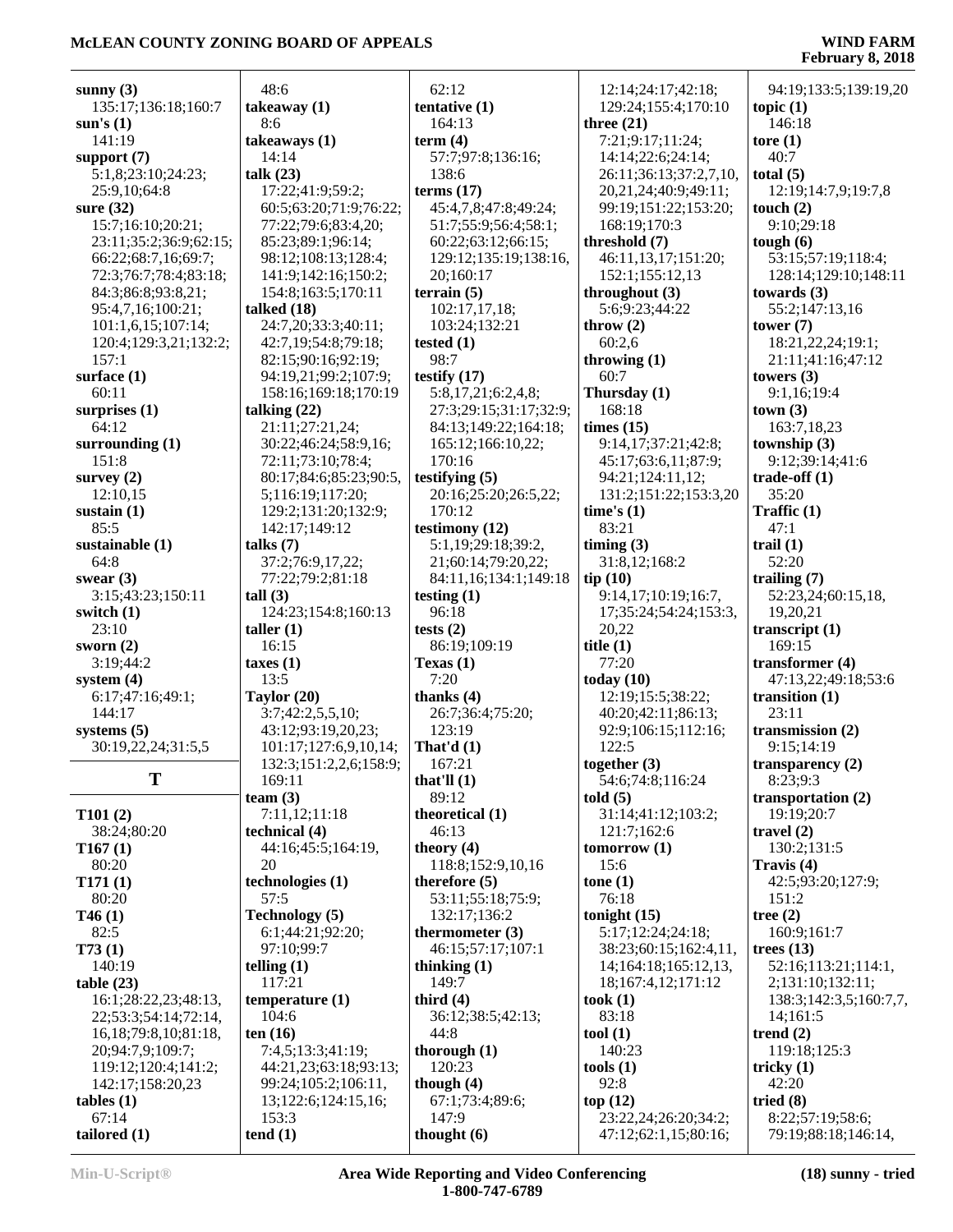| 19;154:8                      | turbine's $(1)$               | 114:19;117:24;118:1,   | 4:22;6:14,16;10:16,        | Vestas (8)            |
|-------------------------------|-------------------------------|------------------------|----------------------------|-----------------------|
| tries $(1)$                   | 39:12                         | 6;124:15,16;155:12;    | 20;11:5;29:9;36:20,21;     | 8:13;36:14,22;49:14;  |
| 11:7                          | turn(7)                       | 163:12,14;164:20       | 40:17;50:4,19;58:11,       | 55:3;62:3;97:21;136:6 |
| trouble(2)                    | 6:11,21;15:10;19:23;          | underlying $(1)$       | 13, 14; 60: 9, 23; 61: 24; | vibrations (1)        |
| 4:5;120:17                    | 24:12;73:13;139:24            | 97:17                  | 62:14,20;65:4;68:18;       | 93:1                  |
| true(3)                       | Turner (36)                   | underneath (1)         | 76:23;77:13,14,22;         | vicinity $(2)$        |
| 88:8;126:23;157:24            | 3:6;18:20;19:13,18;           | 28:23                  | 86:1;87:2,4;88:10;         | 49:21;71:12           |
| trust $(1)$                   | 20:3,9,18,22;21:1,10,         | understood (1)         | 89:17;95:1;102:18;         | viewer $(1)$          |
| 82:12                         | 16, 19, 21, 24; 61: 6; 62: 8, | 119:14                 | 103:11,17,18;104:1,4,      | 135:22                |
| try(7)                        | 23;63:20;64:3,16;65:1;        | unfair $(1)$           | 6,9,10,14;137:2;138:5;     | violate $(5)$         |
| 14:22;35:6;50:21;             | 67:13,23;68:7;69:9;           | 162:1                  | 153:2                      | 72:1,5,6,19;75:1      |
| 58:16;145:13,22;163:6         | 139:18;140:1,3,15,22;         | unfortunately (4)      | used $(23)$                | Visual $(1)$          |
| trying $(11)$                 | 141:1,4,6;168:10,14;          | 66:16;106:6;154:11;    | 49:17;50:4,5,6;53:5;       | 11:20                 |
| 19:4;30:5,6;60:2;             | 169:8                         | 163:6                  | 61:6;62:23;63:1,2,10;      | visualize $(1)$       |
| 84:12,13;87:1;108:17;         | turning $(2)$                 | unique $(2)$           | 78:6;86:3;87:9,18;         | 10:23                 |
| 146:8;163:16;170:13           | 20:5;135:14                   | 48:20;49:6             | 89:18;90:17;98:2;          | volume $(1)$          |
| Tuesday (3)                   | Turris $(1)$                  | Unit $(2)$             | 102:20;103:16;104:6,       | 35:16                 |
| 164:5;168:12,17               | 73:20                         | 3:24;4:9               | 21;137:8;138:6             | voluntarily (2)       |
| turbine (96)                  | tweaked (3)                   | United (2)             | using $(13)$               | 33:22;38:6            |
| 10:7,8,10;11:1;               | 102:5,21;105:24               | 7:18;8:8               | 8:13;18:24;19:1;           |                       |
| 18:18;21:3;22:3,6,8;          | twice $(1)$                   | units $(3)$            | 24:4,8;30:9;35:23;         | W                     |
| 29:2,8,12,21;30:24;           | 167:12                        | 20:12,12;110:16        | 36:14;49:16;62:21;         |                       |
| 31:5;35:13,15,21;             | Twin $(6)$                    | unless $(1)$           | 68:18;104:18;106:14        | Wacker (1)            |
| 37:21;38:6,24;47:17;          | 14:4,6;18:8;25:3,5;           | 150:10                 |                            | 4:16                  |
| 48:8;50:1;51:5;52:5,5,        | 99:3                          | unlikely $(2)$         | $\mathbf{V}$               | wait $(5)$            |
| 11, 13; 53: 3; 56: 17, 20;    | two(41)                       | 12:16;143:18           |                            | 37:18;94:14;149:9;    |
| 58:16;59:5,12,14;             | 7:21;9:6,16,17;11:9,          | unrealistic $(2)$      | V136(4)                    | 166:14;167:3          |
| 61:18,19;68:2,9;79:15;        | 11;15:11;16:20,20;            | 86:5;104:16            | 36:22;49:14;62:3;          | waived (2)            |
| 80:22;96:19;97:15,22;         | 17:1,2;20:8;22:23;            | unsafe $(1)$           | 136:6                      | 28:10,10              |
| 98:18;99:11,12;               | 36:8,12;37:13,19;38:2,        | 161:10                 | Valbridge (1)              | waiver $(5)$          |
| 103:12;107:14,16,18,          | 3;40:9;47:6,8;48:14;          | up (74)                | 6:4                        | 9:19;17:3;23:15,20;   |
| 23;108:1;121:8,23;            | 49:15;62:5,12;67:8;           | 8:13;10:12;13:7,23,    | validate (6)               | 27:7                  |
| 122:14,17;123:9,10,11,        | 76:6;80:12;82:1,19,21;        | 24;15:6;18:13;21:8,15; | 45:10;50:10;70:24;         | waivers $(1)$         |
| 12,14,15;126:1;               | 94:24;95:2;97:5;99:10;        | 28:16,17;34:12;39:18;  | 71:3;96:4;155:20           | 16:23                 |
| 132:18;133:2,11;              | 104:24;129:24;136:12;         | 40:7,8,17;42:1;45:21;  | validated (1)              | walk $(2)$            |
| 134:10,12,23;135:1,5,         | 137:1;141:12                  | 46:17,19,22;49:22;     | 61:14                      | 9:11;20:19            |
| 6,6,7,16,21;136:19;           | type(3)                       | 55:19;58:13;65:24;     | value $(14)$               | <b>WALLEY (8)</b>     |
| 140:17,18;143:17;             | 45:4;47:16,18                 | 69:22;78:16;81:11;     | 21:2;49:7,9;57:23;         | 42:4;46:3;150:6;      |
| 147:7;148:14,17;              | types $(3)$                   | 82:14;91:14,15;92:18;  | 58:2;62:1,22;65:17;        | 164:3,12;165:5;168:4; |
| 151:22;152:15;153:3,          | 19:20;47:8;63:1               | 93:13;95:19;96:17,20;  | 109:4;110:3,9,17;          | 169:1                 |
| 17,22;154:21;156:10;          | typical $(1)$                 | 98:10,22;99:5;100:16;  | 111:19;118:1               | wants $(2)$           |
| 159:8, 10; 160: 11, 15        | 138:2                         | 101:19;107:1;109:6,9,  | values $(15)$              | 110:12;111:5          |
| turbines $(83)$               | typically $(13)$              | 22;110:2,4;113:16,22,  | 6:5;21:6,8;25:2;           | way $(27)$            |
| 8:13;9:12,16,18;              | 54:24;55:8;58:14;             | 23;118:14,16,18;       | 65:18;72:15;75:11;         | 31:1;48:6;50:1;52:2;  |
| 10:12, 17, 21; 11: 3, 12,     | 62:2;81:15;98:1;99:11,        | 120:7;123:7;133:1,5;   | 85:19;90:13,15,16;         | 62:11,15;63:18;68:21; |
| 15;14:8,17,22;16:12,          | 15, 20, 23; 112: 8; 118: 9;   | 134:3;136:10;139:2,9;  | 109:22;110:11;118:10;      | 70:5;75:13;89:23;     |
| 14, 21; 17: 1; 18: 12; 24: 8, | 152:24                        | 145:16;150:13;152:22,  | 145:6                      | 95:14;98:19;99:7;     |
| 9;34:22;35:11,22;38:2;        | type(3)                       | 24;153:8;154:18;       | variance (2)               | 120:9;121:13,16;      |
| 39:17;47:7,8;49:15;           | 37:3;140:21;141:5             | 155:14;158:16,20;      | 96:16;152:5                | 123:15;128:19;129:14, |
| 51:2;52:4,7,15,20;            | U                             | 159:19;167:9,10;170:4  | variation $(1)$            | 17;138:19;142:6;      |
| 56:17;61:22;78:13,24;         |                               | upon $(1)$             | 99:1                       | 158:21,23;160:8;167:1 |
| 79:3;89:12;97:23;             |                               | 77:12                  | varies $(3)$               | ways $(3)$            |
| 98:13;99:2;111:23;            | umpteen $(1)$                 | upper $(3)$            | 54:21;131:4;147:8          | 61:8;65:8;121:14      |
| 113:5,15;114:8,18,21;         | 121:22                        | 48:13;121:15;157:2     | various $(3)$              | wear $(1)$            |
| 118:9,23;120:18;              | uncertainties (2)             | up-to-date $(1)$       | 120:7,16;123:10            | 82:12                 |
| 122:4,7,19,21;124:22;         | 62:5,21                       | 121:20                 | vary $(2)$                 | weather $(1)$         |
| 125:3,23;126:18,19;           | uncertainty $(3)$             | upwind $(1)$           | 121:3;143:5                | 135:8                 |
| 127:1;128:9;130:8,13,         | 61:20;62:10,11                | 52:12                  | <b>Vegetation (3)</b>      | website $(2)$         |
| 14;133:4,8,18;135:13,         | under $(24)$                  | urban(2)               | 135:10;137:23;138:1        | 28:18;118:19          |
| 13, 136: 6, 11, 137: 16;      | 7:18;8:20;26:13;              | 77:5,11                | venture (1)                | <b>Wednesday</b> (1)  |
| 139:22;140:5,8;               | 28:22,22;60:3;63:23;          | $\arg e(1)$            | 143:19                     | 168:18                |
| 151:19;154:4;155:1,6,         | 73:4;74:16;77:5;85:21;        | 6:12                   | versus $(3)$               | week $(10)$           |
| 19;156:8,20                   | 88:2;90:3;100:17;             | use $(45)$             | 36:1;68:2;73:19            | 94:20;163:7,8,18;     |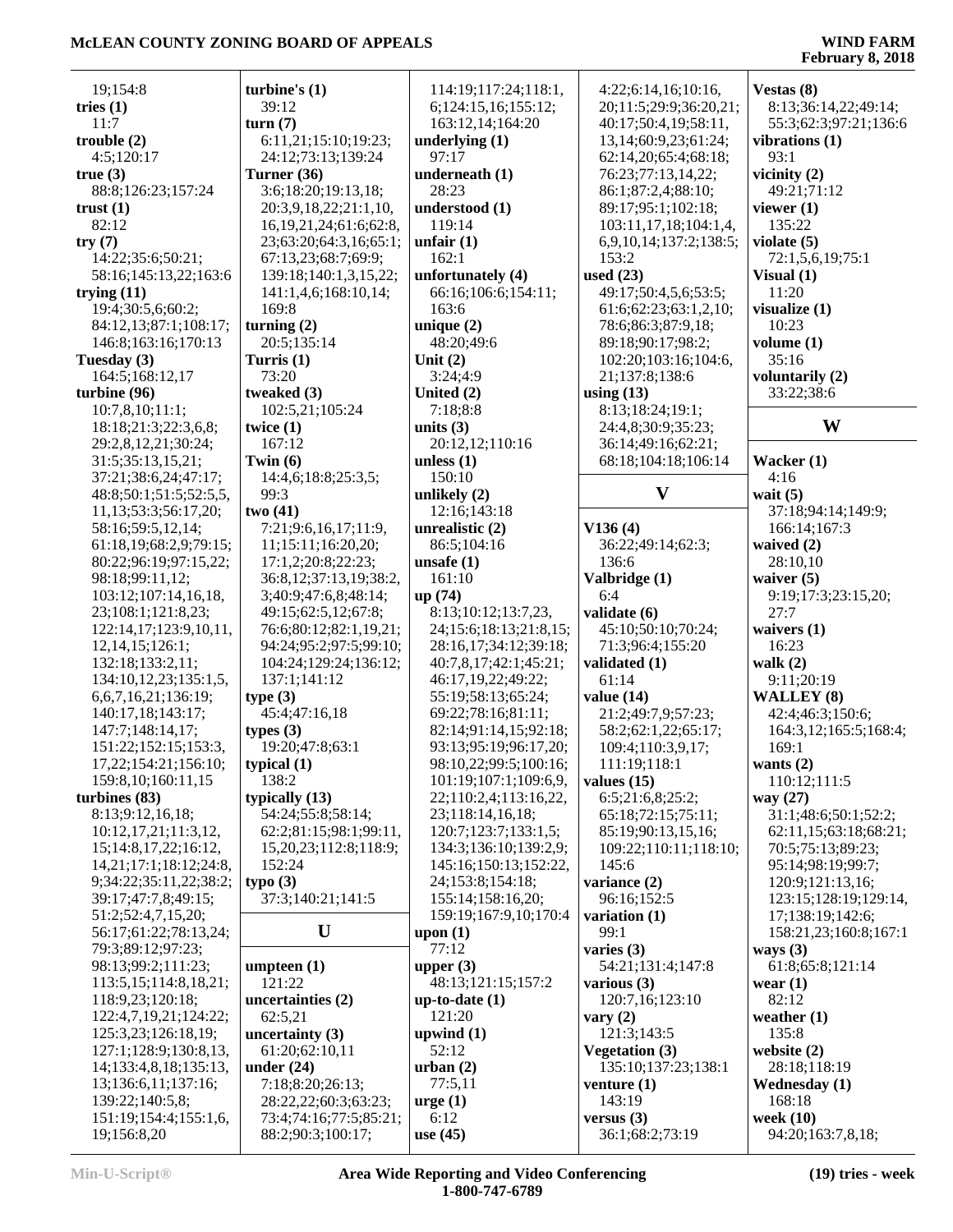| 164:4,5;165:6;168:6,7,                      | 63:23;64:8,9;78:13;         | wondering $(3)$                              | 104:24;105:2;106:11,        | 128.15(1)                     |
|---------------------------------------------|-----------------------------|----------------------------------------------|-----------------------------|-------------------------------|
| 9                                           | 87:12;89:2,2,12;97:15;      | 42:12;67:23;127:15                           | 13, 13, 15, 17, 20, 22;     | 144:14                        |
| weight $(2)$                                | 98:12,17;99:2,19,23;        | word $(5)$                                   | 121:22;122:6;142:20         | 13(20)                        |
| 13:12;90:9                                  | 100:5;102:24;107:14,        | 39:11;57:11;62:8;                            |                             | 13:24;23:19;59:9;             |
| weighting $(1)$                             | 16, 18; 111: 24; 113: 2, 5, | 77:22;102:7                                  | ${\bf z}$                   | 79:11;80:1;81:18;82:9,        |
| 90:9                                        | 22;114:8;118:9;             | words $(3)$                                  |                             | 14;83:5,10;84:23,24;          |
| weren't $(2)$                               | 122:12,21;127:1;            | 38:22;68:1;118:2                             | zero $(8)$                  | 85:3,8,9,13;87:19,23;         |
| 115:21;138:24                               | 130:12;131:4;132:12;        | work (29)                                    | 46:10,12,17;87:7,9,         | 92:2,12                       |
| WEST $(9)$                                  | 133:4,4,12,15;134:7,        | 3:23;4:8;7:7,9;                              | 12,19;93:14                 | 136(2)                        |
| 6:1,10;140:12;159:6,                        | 10,22,24;135:3,14;          | 17:17:34:21:44:12.13:                        | Zimmerman(1)                | 49:14:136:6                   |
| 6,7,11;167:3;170:16                         | 136:19,21;137:5,5,6,8;      | 45:9,10;56:1,6;62:11;                        | 169:14                      | 15(8)                         |
| Western $(2)$                               | 140:8,9;142:18;             | 63:7;67:1;95:15;97:13;                       | Zoning $(4)$                | 50:7;92:7;99:8;               |
| 5:24;170:7                                  | 144:16;148:14,17;           | 105:22;111:3,4,5;                            | 3:3;4:20;6:13;88:22         | 100:1;112:8;137:17,           |
| wetlands $(2)$                              | 152:15;153:24;154:4;        | 114:17,23;116:1;                             |                             | 19;161:23                     |
| 19:7;29:16                                  | 155:19;161:2;166:3          | 120:2;125:16;147:18;                         | $\boldsymbol{0}$            | 1500(1)                       |
| whatnot $(1)$                               | windbreaks (1)              | 157:16;160:1                                 |                             | 9:18                          |
| 132:11                                      | 138:3                       | worked (3)                                   | 0.0(4)                      | 1600(2)                       |
| what's $(23)$                               |                             |                                              | 86:3;87:2,4;88:10           |                               |
|                                             | windmill $(2)$              | 45:18;146:12,14                              |                             | 153:4,8                       |
| 23:3;41:2;47:14;                            | 99:7;128:7                  | working (9)                                  |                             | 1647(1)                       |
| 62:4;66:15;83:13;                           | windmills (4)               | 7:4;37:9,22;40:22;                           | 1                           | 67:9                          |
| 86:21;91:8,20;104:10;                       | 97:2,4;132:16;              | 41:6;42:21;133:12;                           |                             | 1650(1)                       |
| 107:18,21;118:22;                           | 139:21                      | 148:8;157:9                                  | 1(7)                        | 16:21                         |
| 122:3,3,10;128:15;                          | window $(6)$                | works $(2)$                                  | 15:22;62:4;80:1,5;          | 1660(1)                       |
| 132:24;133:1;135:24;                        | 86:12;134:20;138:8,         | 107:5;140:23                                 | 158:23;167:15;168:18        | 79:18                         |
| 140:9;153:16;168:12                         | 10,12,14                    | world $(4)$                                  | 1,000(10)                   | 1670(1)                       |
| whatsoever $(1)$                            | windows $(4)$               | 45:3;63:6;91:20;                             | 79:12;80:1,5;82:23,         | 79:14                         |
| 117:22                                      | 112:11,12;128:2;            | 97:24                                        | 24;83:2;94:17,17;           | 18(1)                         |
| Whenever $(3)$                              | 135:4                       | worst $(15)$                                 | 152:4;153:1                 | 28:19                         |
| 135:8,9,15                                  | winds $(3)$                 | 50:23;100:14;                                | 1.1(1)                      |                               |
| whining $(1)$                               | 51:3;52:10;133:7            | 102:19;104:10,18,21;                         | 9:14                        | $\overline{2}$                |
| 49:3                                        | windy $(6)$                 | 136:3,9,15,15,16,22;                         | 1.5(1)                      |                               |
| white $(1)$                                 | 10:9;113:1;128:24;          | 143:17,21;145:5                              | 9:12                        | 2(19)                         |
|                                             |                             |                                              |                             |                               |
|                                             |                             |                                              |                             |                               |
| 116:12                                      | 129:4;132:10;133:16         | write $(1)$                                  | 1.6(1)                      | 10:12,14,15,23;11:1;          |
| whole $(5)$                                 | winter $(4)$                | 31:15                                        | 156:9                       | 15:23;36:11,20;37:15,         |
| 51:16;55:2;56:22;                           | 86:8;141:18,21;             | writing $(1)$                                | 1/2(2)                      | 16, 19; 62: 4, 9, 10; 75: 21, |
| 86:6;158:1                                  | 148:3                       | 170:5                                        | 3:24;4:8                    | 24;76:1;80:8;144:15           |
| wholly-owned (1)                            | Winterland (10)             | written $(3)$                                | 10(9)                       | 2,000(4)                      |
| 7:16                                        | 36:5,5,8,19;37:1,7,         | 9:8;83:13;110:19                             | 12:24;51:19;58:22;          | 49:2;80:8;82:23;              |
| who's $(5)$                                 | 12, 15; 38: 5, 8            | wrong(1)                                     | 59:7,16;91:16;100:1;        | 152:3                         |
| 5:10;25:22;27:1,2;                          | $W-I-N-T-E-R-L-A-N-D(1)$    | 68:20                                        | 112:8;137:17                | $2,000[sic]$ (1)              |
| 31:16                                       | 36:6                        |                                              | 100(3)                      | 9:13                          |
| wide $(2)$                                  | wintertime $(1)$            | Y                                            | 10:14;11:1;13:2             | 2.1(1)                        |
| 130:7;131:2                                 | 141:11                      |                                              | 100[sic] (1)                | 76:4                          |
| widely $(1)$                                | Wisconsin (4)               | yard $(6)$                                   | 49:1                        | 2.5(1)                        |
| 50:4                                        | 143:6;144:14;               | 9:2;40:8,17;157:9,                           | 102(1)                      | 13:5                          |
| widen $(1)$                                 | 149:15;154:7                | 15,23                                        | 35:21                       | 2.6(1)                        |
| 40:7                                        | within $(19)$               | year $(38)$                                  |                             | 12:21                         |
| wider $(2)$                                 | 9:12,13,14;12:12;           |                                              | 105(3)                      |                               |
|                                             |                             | 12:1;13:1,1,2,2,5;                           | 22:16;70:20;142:13          | 2.7(1)                        |
| 19:23;135:2                                 | 14:13;29:3;31:9;35:7;       | 26:14;50:10,10;                              | 105.5(2)                    | 55:4                          |
| wildlife $(3)$                              | 37:3,8,20;38:2;52:24;       | 100:11;104:24;125:12;                        | 53:4;55:4                   | 20(26)                        |
| 6:2,9;170:17                                | 76:13;128:7,9;153:22;       | 128:2;135:8;138:22;                          | 108(2)                      | 13:6;50:6;51:3,4;             |
| willing $(3)$                               | 154:5,6                     | 142:23;143:1,2,3,3,18,                       | 53:4;143:23                 | 57:14,24;58:1,2;59:1,         |
| 27:16;28:2;34:21                            | without $(9)$               | 23;144:6,18;145:2;                           | 108.2(1)                    | 10,11;63:7;65:8;98:18,        |
| <b>Wind (100)</b>                           | 27:17;28:4;84:1;            | 146:1,16,17;147:22;                          | 55:4                        | 20;99:8;111:23;113:8;         |
| 4:23;6:16;7:4,14,17,                        | 88:3;98:6;128:14;           | 148:2;156:15;157:3,4;                        | 11(2)                       | 119:6,15;120:9,19;            |
| 19;8:8;9:6;10:11;                           | 145:15;167:12;169:13        | 158:1,5,16,19;159:2                          | 106:22;149:8                | 121:13;144:6,9;145:2          |
| 14:13;15:4;17:21;21:2,                      | witness $(7)$               | yearly $(1)$                                 | 12(6)                       | 200(3)                        |
| 7;29:20;30:24;31:4;                         | 22:13;34:11;39:5;           | 157:22                                       | 29:15;59:9;144:11;          | 20:13;65:21;92:18             |
| 40:20;44:17,21;45:4;                        | 43:15,18;93:17;161:24       | years $(30)$                                 | 149:14;150:21,24            | 2008(1)                       |
| 47:6,7,8;48:7;50:9;                         | witnesses $(2)$             | 7:4;13:6;40:9,9;                             | 124(1)                      | 14:11                         |
| 51:2,7;52:6;56:17,17,                       | 5:7;170:3                   | 41:19;44:21,23;50:6,7;                       | 49:20                       | 2016(2)                       |
| 20;58:10,11,16;59:14,<br>20,21,22;61:18,18; | wondered (1)<br>130:4       | 63:18,19;65:9;98:18,<br>20;99:8,20,24;100:1; | 125(3)<br>48:23;57:20;92:16 | 14:9,11<br>20th(10)           |